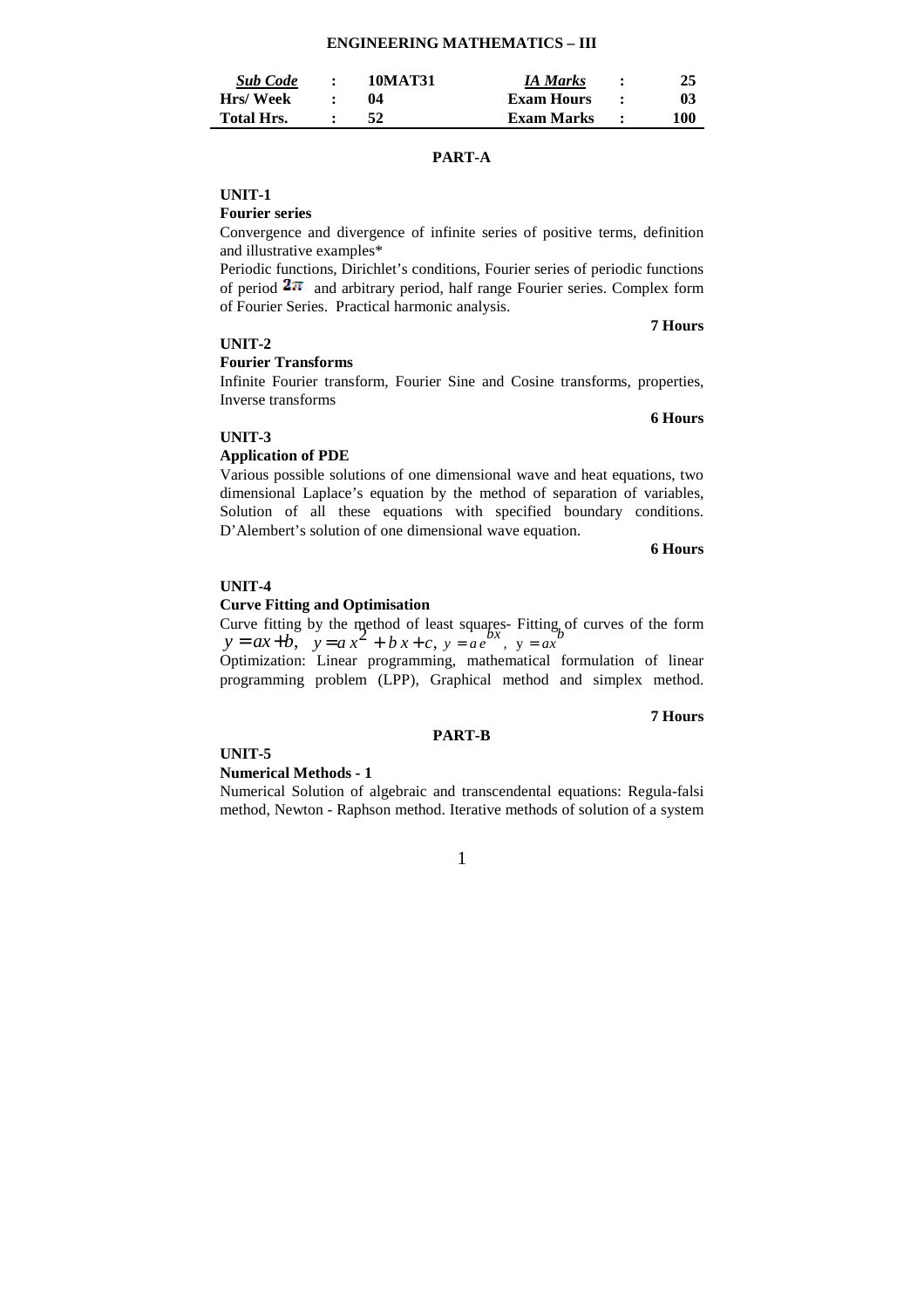of equations: Gauss-seidel and Relaxation methods. Largest eigen value and the corresponding eigen vector by Rayleigh's power method.

**6 Hours**

# **UNIT-6**

#### **Numerical Methods – 2**

Finite differences: Forward and backward differences, Newton's forward and backward interpolation formulae. Divided differences - Newton's divided difference formula, Lagrange's interpolation formula and inverse interpolation formula.

Numerical integration: Simpson's one-third, three-eighth and Weddle's rules (All formulae/rules without proof)

**7 Hours** 

**7 Hours** 

### **UNIT-7**

#### **Numerical Methods – 3**

Numerical solutions of PDE – finite difference approximation to derivatives, Numerical solution of two dimensional Laplace's equation, one dimensional heat and wave equations

### **UNIT-8**

# **Difference Equations and Z-Transorms**

Difference equations: Basic definition; Z-transforms – definition, standard Ztransforms, damping rule, shifting rule, initial value and final value theorems. Inverse Z-transform. Application of Z-transforms to solve difference equations.

#### **6 Hours**

#### **Note: \* In the case of illustrative examples, questions are not to be set.**

#### **Text Books:**

- 1. B.S. Grewal, Higher Engineering Mathematics, Latest edition, Khanna Publishers.
- 2. Erwin Kreyszig, Advanced Engineering Mathematics, Latest edition, Wiley Publications.

#### **Reference Books:**

- 1. B.V. Ramana, Higher Engineering Mathematics, Latest edition, Tata Mc. Graw Hill Publications.
- 2. Peter V. O'Neil, Engineering Mathematics, CENGAGE Learning India Pvt Ltd.Publishers.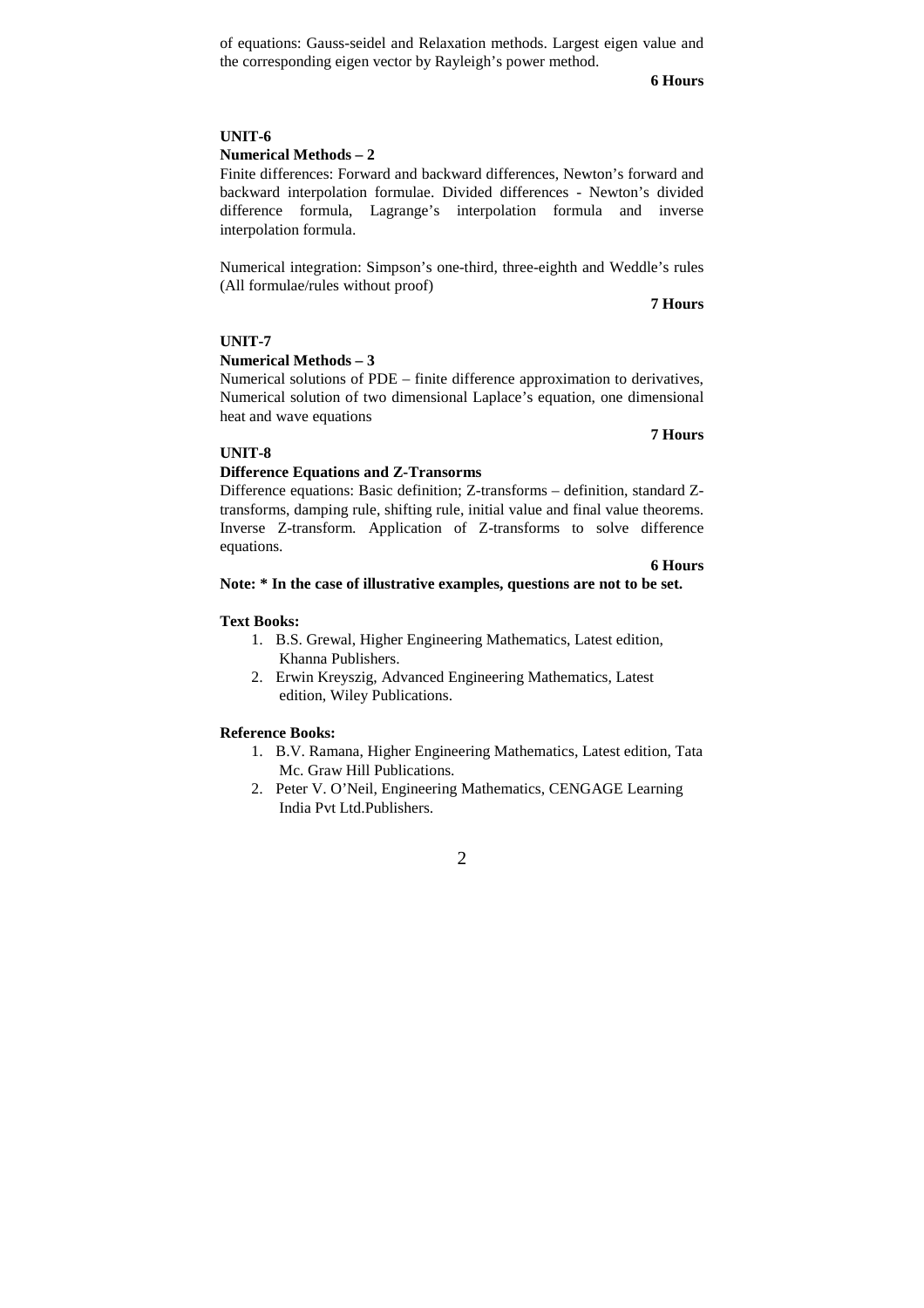# **BUILDING MATERIALS AND CONSTRUCTION TECHNOLOGY (COMMON TO CV/TR/CTM)**

| Sub Code   | 10 CV 32 | <b>IA Marks</b>   | 25  |
|------------|----------|-------------------|-----|
| Hrs/ Week  | 04       | <b>Exam Hours</b> | 03  |
| Total Hrs. | 52       | Exam Marks        | 100 |

#### **Part-A**

UNIT-1

FOUNDATION

Function and requirements of a good foundation, Types of foundations, Preliminary investigation of soil, Safe Bearing Capacity of Soil, Introduction to spread, combined, strap, mat and pile foundations, Design of strip and combined footings 6 hours

UNIT-2

MASONRY

Classification of Masonry, Definition of terms used in Masonry, Introduction to classification and qualities of bricks, Bonds in Brick work - English Bond, Flemish Bond, Reinforced, Brick Masonry, Common building stones, their properties and uses, Classification of stone masonry, Joints in stone masonry, Introduction to load bearing, cavity and partition walls. 8 hours UNIT-3

#### ARCHES, LINTEL AND BALCONY

Elements of an arch, Classification of arches, Stability of arch, Definition and classification of Lintels, Definition and functions of Chejja, Canopy & Balcony. 6 hours

UNIT-4

ROOFS AND FLOORS

Types of Roofs & Roofing materials, Flat roof (RCC), Types of pitched roofs, Wooden Truss, Steel trusses, Types of flooring, Factors affecting selection of flooring materials. 7 hours

**Part-B** 

UNIT-5

DOORS AND WINDOWS

Location of doors and windows, Definition of technical terms, Types of Doors, Types of windows, Varieties of materials for doors and windows & their properties. 6 hours UNIT-6

STAIRS

Definition of technical terms, Requirements of ground stair, Types of Stairs, Geometrical design of RCC Dog legged and open well stairs (Plain and sector elevation). 6 hours UNIT-7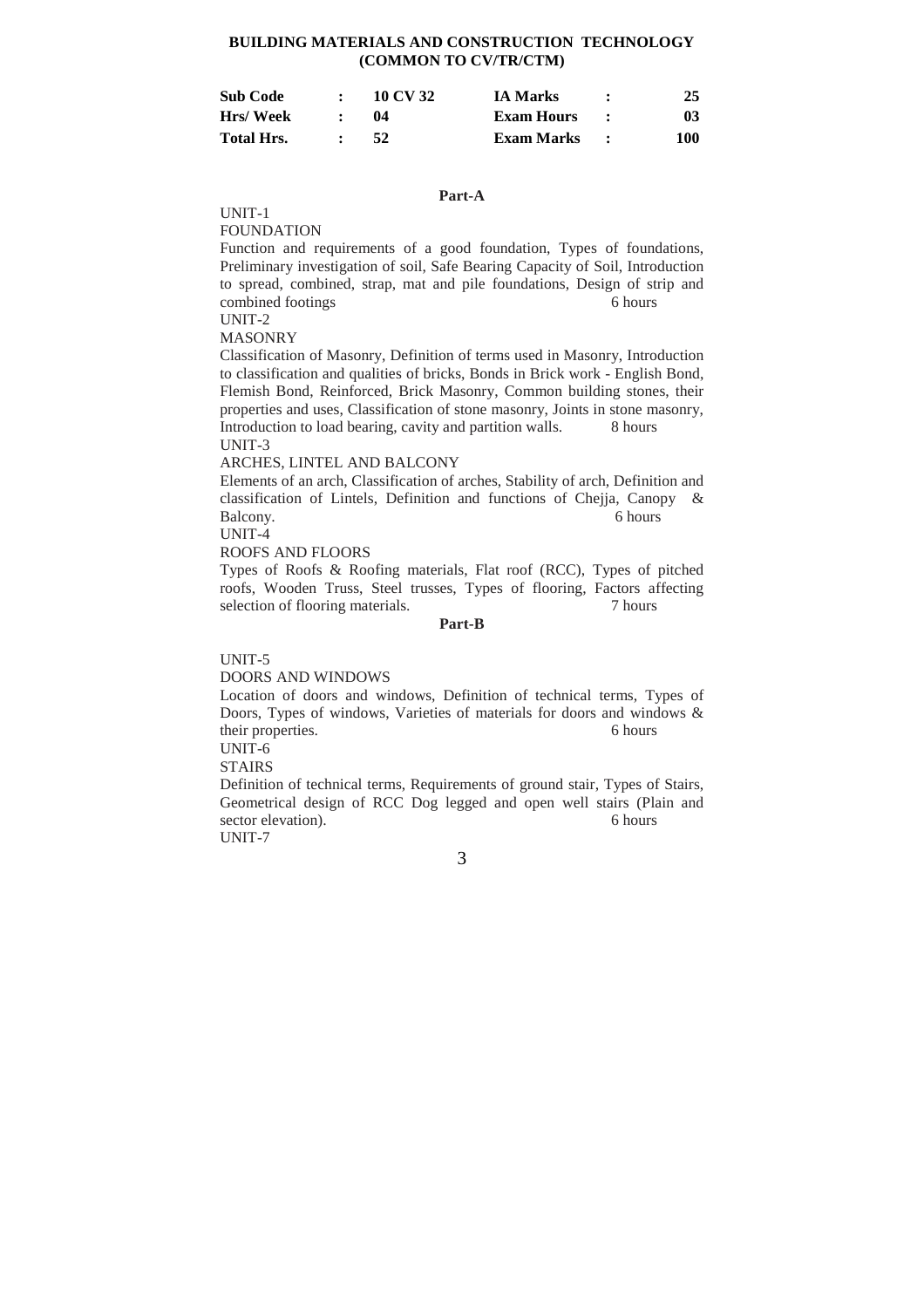### PLASTERING AND PAINTING

Purpose of plastering, Materials of plastering, Methods of plastering, Defects in plastering, Introduction to Paintings and types of Painting, Constituents of paints & types, Purpose of Painting, Defects in Painting, Application of Paints to new and old surfaces. 6 hours UNIT-8

#### MISCELLANEOUS TOPICS

Properties and uses of plastics, aluminum, glasses, varnishes, Introduction to smart materials and its application, Introduction to formwork and scaffolding, Formwork details for RCC Column, Beams and Floors, Shoring and under pinning, Damp Proofing - Causes of Dampness, Effects of Dampness, Methods of Damp Proofing 7 hours 7

# **TEXT BOOKS**

- 1. **Engineering Materials,** Rangawala P.C. Charter Publishing House, Anand, India.
- 2. **Engineering Materials,** Sushil Kumar, Standard Publication and Distributors, New Delhi.
- 3. **Concrete technology Theory and practice**, M..S. Shetty, S. Chand and Co, New Delhi, 2002.

#### **REFERENCE BOOKS**

- 1. **A Text Book Building Materials**, by P.G. Varghese, Prentice-Hall of India Pvt. Ltd., Publication.
- 2. **Advances in Building Materials and Construction** by Mohan Rai and M.P. Jain Singh – publication by CBRI, Roorkee.
- 3. **Concrete Technology,** Neville A.M and Brooks J.J –– ELBS Edition. London
- 4. **Concrete Technology** Gambhir M.L –Dhanpat Rai and Sons, New Delhi.

### **STRENGTH OF MATERIALS (COMMON TO CV/TR/EV/CTM)**

| <b>Sub Code</b> | 10 CV 33 | <b>IA Marks</b> | 25  |
|-----------------|----------|-----------------|-----|
| Hrs/Week        | 04       | Exam Hours      | 03  |
| Total Hrs.      | -52      | Exam Marks      | 100 |

#### **PART – A**

**UNIT 1:** 

**Simple Stress and Strain** 

1.1 Introduction, 1.2 Properties of Materials, 1.3 Stress, Strain, Hook's law, 1.4 Poisson's Ratio, 15 Stress – Strain Diagram for structural steel and non ferrous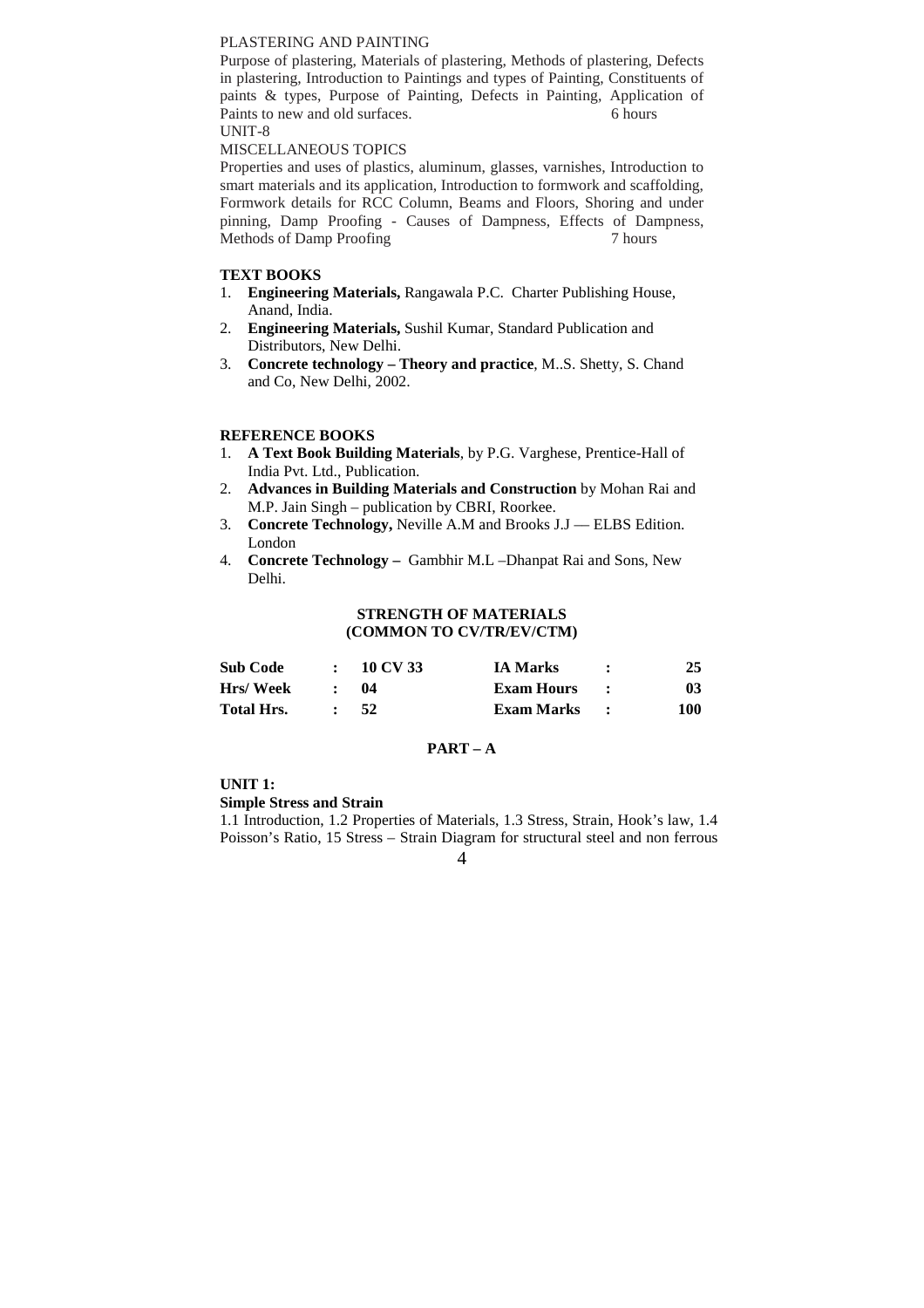materials, 1.6 Principles of superposition, 1.7 Total elongation of tapering bars of circular and rectangular cross sections. Elongation due to self – weight

# **7 Hours**

**6 Hours**

2.1 Composite section, 2.2 Volumetric strain, expression for volumetric strain, 2.3 Elastic constants, relationship among elastic constants, 2.4 Thermal stresses (including thermal stresses in compound bars).

# **UNIT 3:**

# **Compound stresses**

3.1 Introduction, 3.2 Stress components on inclined planes, 3.3 General twodimensional stress system, 3.4 Principal planes and stresses, 3.5 Mohr's circle of stresses.

**8 Hours** 

# **UNIT 4:**

#### **Bending moment and shear force in beams**

4.1 Introduction, 4.2 Types of beams loadings and supports, 4.3 Shearing force in beam, 4.4 Bending moment, 4.5 Sign convention, 4.6 Relationship between loading, shear force and bending moment, 4.7 Shear force and bending moment equations, SFD and BMD with salient values for cantilever beams, simply supported beams and overhanging beams considering point loads, UDL, UVL and Couple.

**7 Hours** 

#### **PART – B**

#### **UNIT 5:**

#### **Bending stress, shear stress in beams**

5.1 Introduction – Bending stress in beam, 5.2 Assumptions in simple bending theory, 5.3 Pure bending derivation of Bernoulli's equation, 5.4 Modulus of rupture, section modulus, 5.5 Flexural rigidity, 5.6 Expression for horizontal shear stress in beam, 5.7 Shear stress diagram for rectangular, symmetrical 'I' and 'T' section (Flitched beams not included).

#### **6 Hours**

# **UNIT 6: Deflection of beams**

6.1 Introduction – Definitions of slope, deflection, 6.2 Elastic curvederivation of differential equation of flexture, 6.3 Sign convention 6.4 Slope and deflection for standard loading classes using Macaulay's method for

5

# **UNIT 2:**

# **Simple Stress and Strain continued…**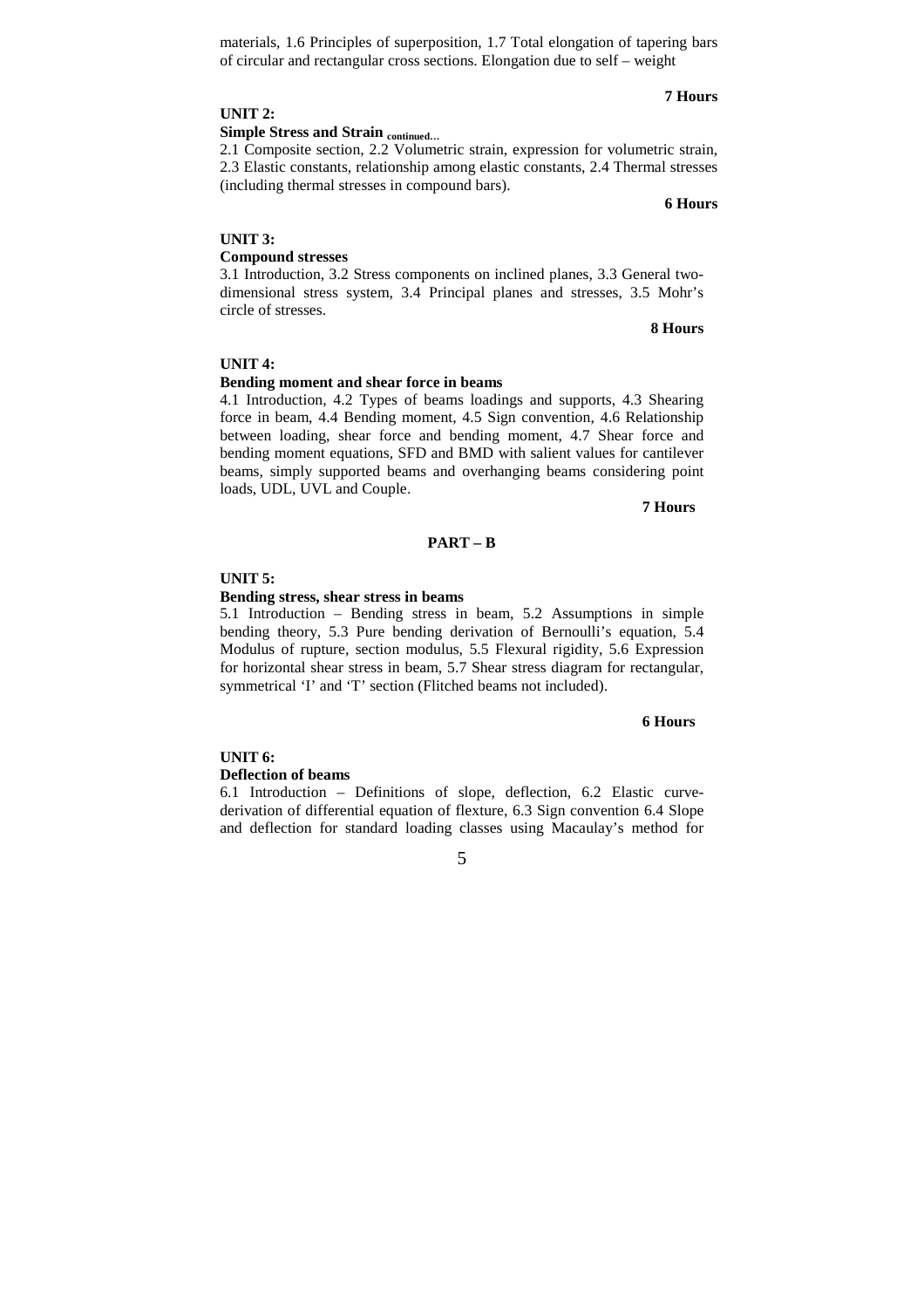prismatic beams and overhanging beams subjected to point loads, UDL and Couple.

**6 Hours** 

### **UNIT 7:**

# **Torsion of circular shafts**

7.1 Introduction – Pure torsion-torsion equation of circular shafts, 7.2 Strength and stiffness, 7.3 Torsional rigidity and polar modulus, 7.4 Power transmitted by shaft of solid and hollow circular sections.

#### **6 Hours**

#### **UNIT 8:**

#### **Elastic stability of columns**

8.1 Introduction – Short and long columns, 8.2 Euler's theory on columns, 8.3 Effective length slenderness ration, 8.4 radius of gyration, buckling load, 8.5 Assumptions, derivations of Euler's Buckling load for different end conditions, 8.6 Limitations of Euler's theory, 8.7 Rankine's formula and problems.

**6 Hours** 

#### **TEXT BOOKS:**

- 1. **Strength of Materials,** Subramanyam, Oxford University Press, Edition 2008
- 2. **Mechanics of Materials**, B.C Punmia Ashok Jain, Arun Jain, Lakshmi Publications, New Delhi.
- 3. **Strength of Materials**, Basavarajaiah and Mahadevappa Universities Press (2009).

### **REFERENCE BOOKS:**

- 1. **Strength of Materials**, Singer Harper and Row Publications.
- 2. **Elements of Strength of Materials**, Timoshenko and Young Affliated East-West Press.
- 3. Mechanics of Materials, James M. Gere (5<sup>th</sup> Edition), Thomson Learning.

### **SURVEYING – I (COMMON TO CV/TR/EV/CTM)**

| <b>Sub Code</b>   | 10 CV 34 | <b>IA Marks</b>   | 25  |
|-------------------|----------|-------------------|-----|
| <b>Hrs/Week</b>   | 04       | <b>Exam Hours</b> | 03  |
| <b>Total Hrs.</b> | 52       | Exam Marks        | 100 |

#### **PART – A**

**UNIT 1:**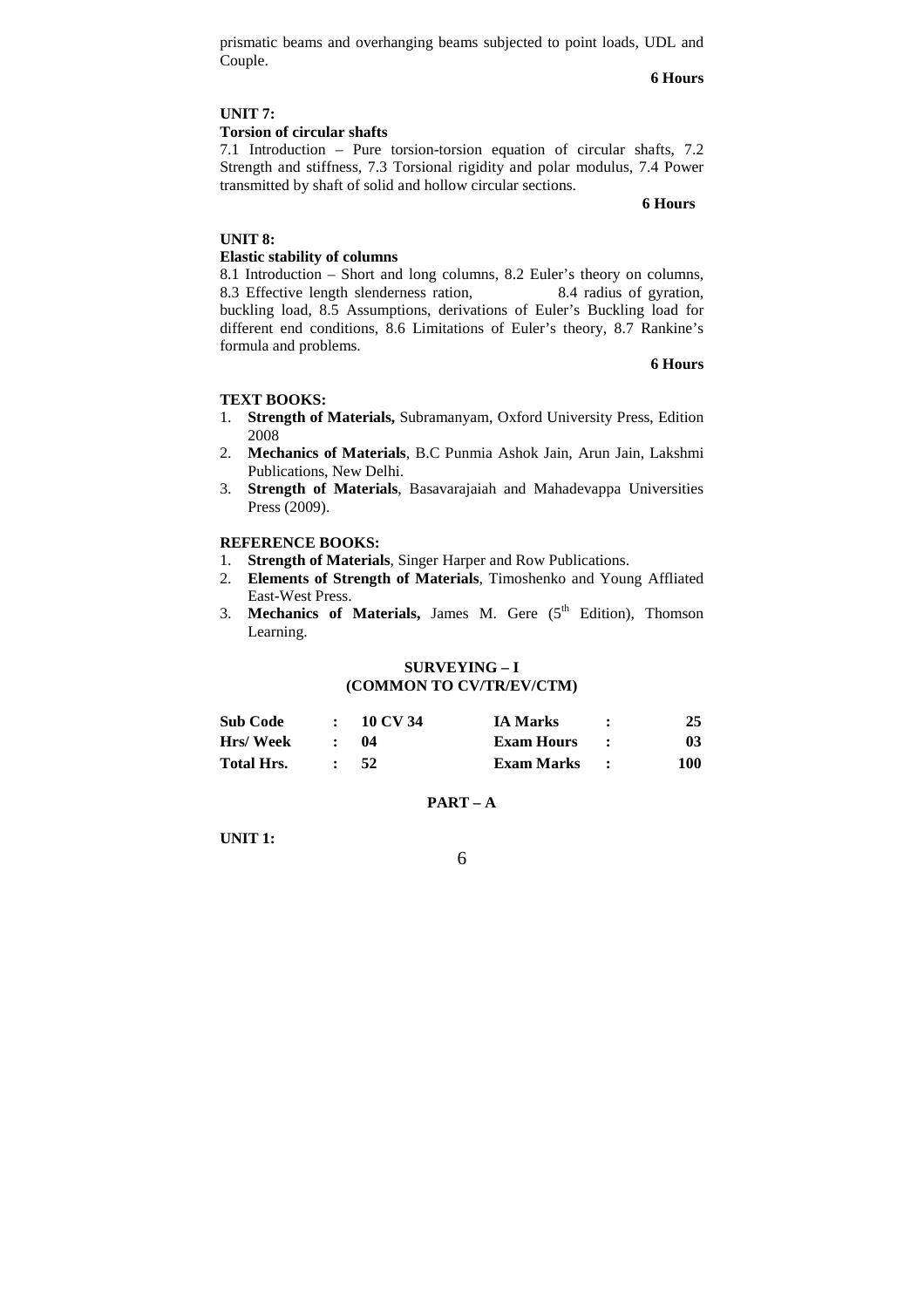#### **Introduction**

1.1 Definition of Surveying, 1.2 Classification of Surveys, 1.3 Uses of Surveying Units of Measurements, 1.4 Map & Classification, 1.5 Survey of India topographical Maps and their numbering., 1.6 Basic principles of surveying, 1.7 Errors, Classification, 1.8 Precision and accuracy.

# **04 Hours**

#### **UNIT 2:**

#### **Measurement of horizontal distances.**

2.1 Chain and types, 2.2 Tape and types, 2.3 EDM devices, 2.3 Ranging of lines 2.4 Direct and Indirect, 2.5 Measurement of distances over sloping grounds, 2.6 Chain and Tape corrections - Numerical problems.

**5 Hours** 

#### **UNIT 3:**

### **Chain Surveying**

3.1 Accessories required, 3.2 Selection of stations and lines, 3.3 Offsets and types 3.4 Setting out of right angles, 3.5 Working principle and use of optical square, prism square, cross staff., 3.6 Linear methods of setting out right angles, 3.7 Booking of chain survey work, 3.8 Field book, entries, conventional symbols, 3.9 Obstacles in chain survey, Numerical problems, 3.10 Errors in chain survey and precautions to be taken.

#### **7 Hours**

#### **UNIT 4:**

# **Compass Surveying**

4.1 Meridians and bearings, 4.2 Principle, working and use of - Prismatic compass 4.3 Surveyor's compass, 4.4 Magnetic bearing, true bearings, 4.5 WCB and Reduced bearing. 4.6 Dip and Declination

4.7 Accessories required for compass surveying, 4.8 Traverse - closed and open traverse 4.9 Computation of bearings of legs of closed traverse given the bearing of one of the legs, 4.10 Computation of included angles given the bearings of legs of a closed traverse.

#### **6 Hours**

#### **PART – B**

#### **UNIT 5:**

#### **Compass Traversing continued….**

5.1 Local attraction, determination and corrections, 5.2 Dependent and independent co-ordinates, 5.3 Checks for closed traverse and determination of closing error and its direction 5.4 Bowditch's graphical method of adjustment of closed traverse, 5.5 Bowditch's rule and transit rule, 5.6 Omitted measurements (Only Length and corresponding bearing of one line).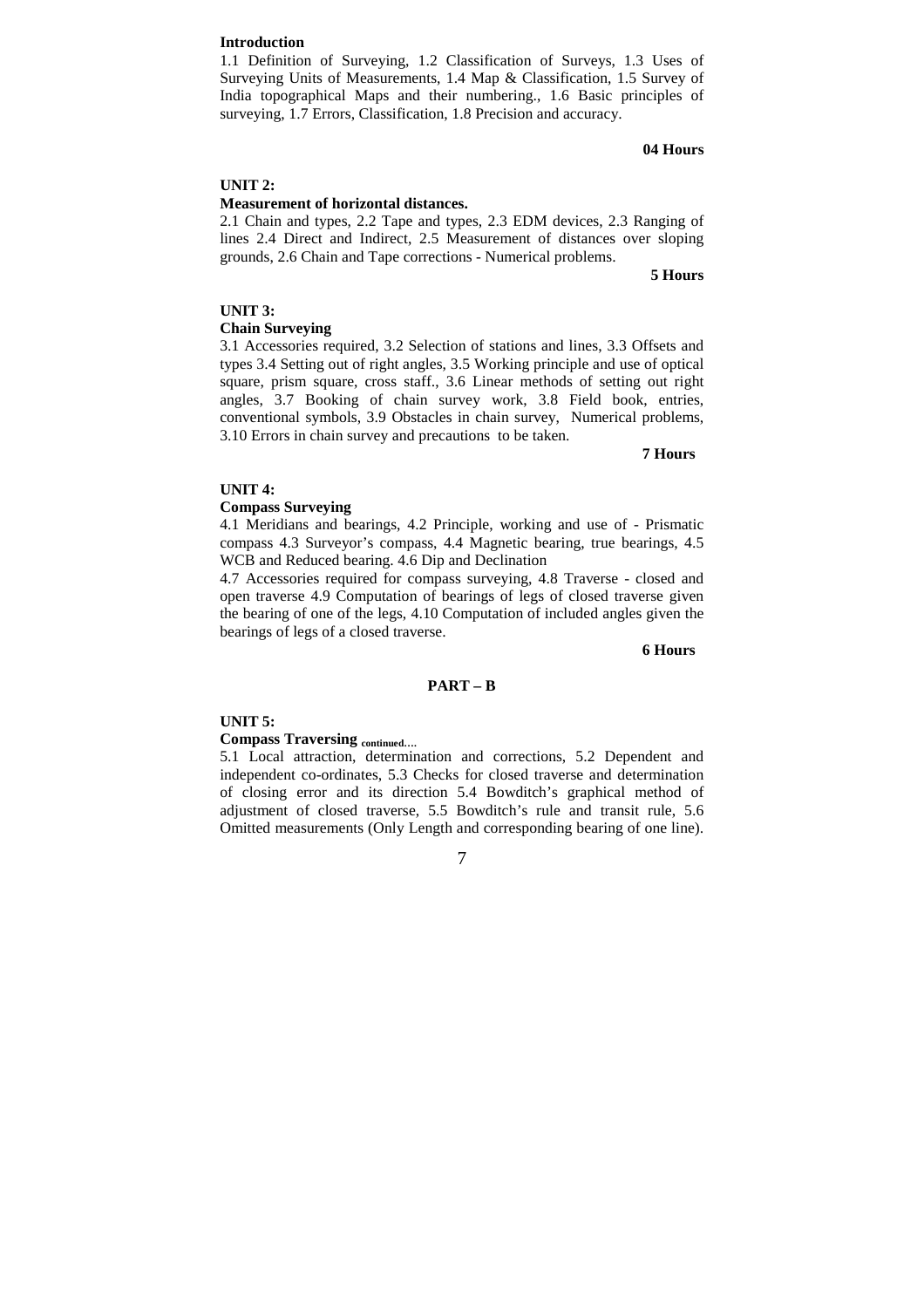### **UNIT 6: Introduction to Levelling**

6.1 Principles and basic definitions, 6.2 Fundamental axes and part of a dumpy level, 6.3 Types of adjustments and objectives, 6.4 Temporary adjustments of a dumpy level, 6.5 Sensitiveness of bubble tube, 6.6 Curvature and refraction correction, 6.7 Type of leveling, 6.8 Simple leveling, 6.9 Reciprocal leveling, 6.10 Profile leveling, 6.11 Cross sectioning, 6.12 Fly leveling,

#### **7 Hours**

### **UNIT 7:**

# **Reduction of Levelling continued….**

7.1 Booking of levels 7.2 Rise and fall method and Height of instrument method 7.3 comparison Arithmetic checks 7.4 Fly back leveling., 7.5 Errors and precautions.

### **6 Hours**

### **Contouring**

7.6 Contours and their characteristics, 7.7 Methods of contouring, 7.8 direct and indirect methods, 7.9 Interpolation techniques, 7.10 Uses of contours 7.11 Numerical problems on determining intervisibility, 7.12 Grade contours and uses.

#### **4 Hours**

#### **UNIT 8:**

#### **Plane Table Surveying**

8.1 Plane table and accessories, 8.2 Advantages and limitations of plane table survey, 8.3 Orientation and methods of orientation, 8.4 Methods of plotting – Radiation, Intersection, Traversing, 8.5 Resection method, 8.6 Two point and three point problems, 8.7 Solution to two point problem by graphical method, 8.8 Solution to three point problem Bessel's graphical method, 8.9 Errors in plane table survey.

#### **5 Hours**

### **TEXT BOOKS:**

- 1. **'Surveying'** Vol–1 B.C. Punmia , Laxmi Publications, New Delhi.
- 2. **Surveying and Levelling** R Subramanian. Oxford University Press (2007)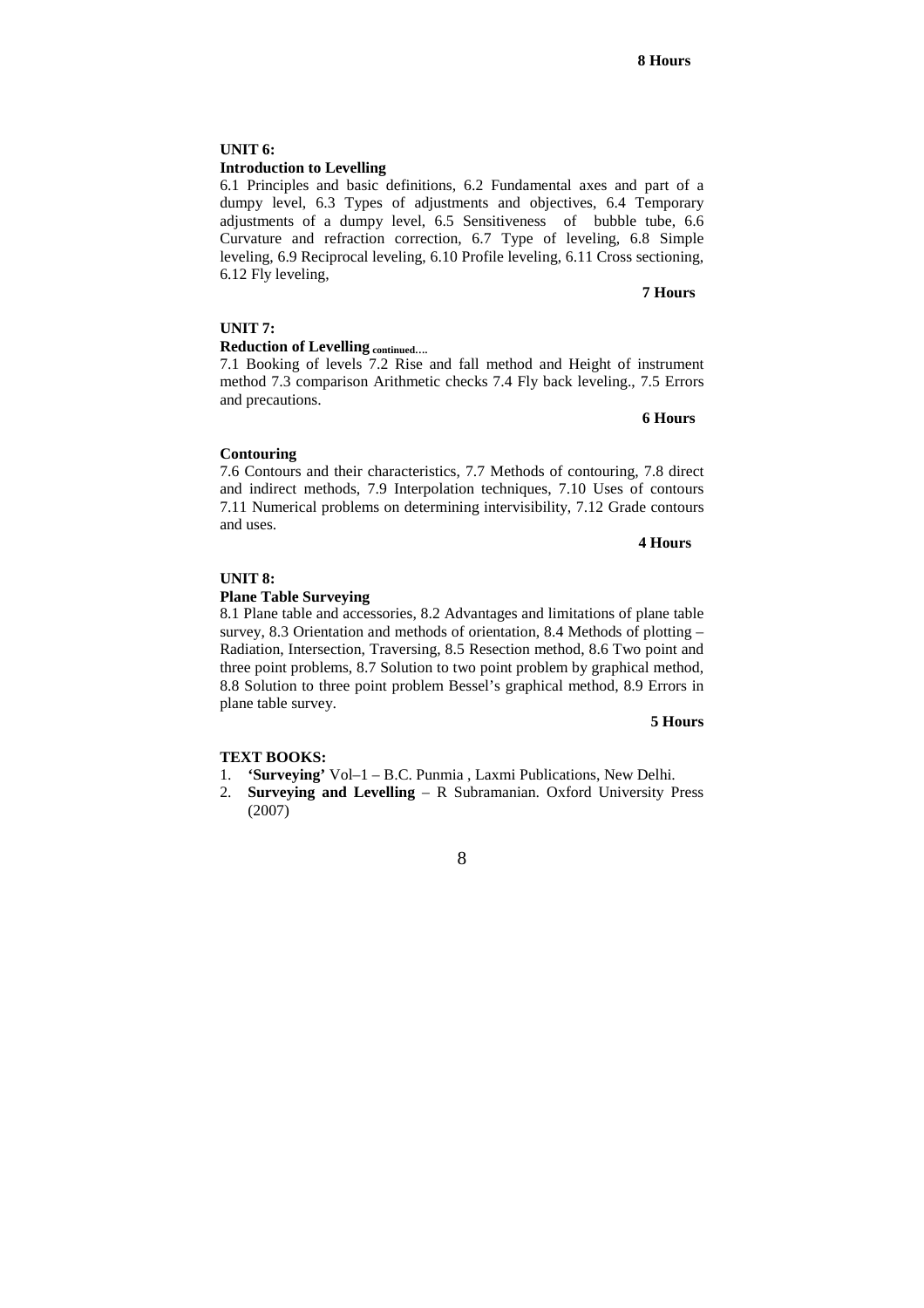**Text Book of Surveying** – C. Venkataramiah. Universities Press.(2009 Reprint)

### **REFERENCE BOOKS:**

.

- 1. **Fundamentals of Surveying -** Milton O. Schimidt Wong, Thomson Learning.
- 2. **Fundamentals of Surveying**  S.K. Roy Prentice Hall of India.
- 3. **Surveying** Vol. I, S.K. Duggal, Tata McGraw Hill Publishing Co. Ltd., New Delhi.
- \* Survey of India Publication on maps.

# **10 CV 35 FLUID MECHANICS**

| Sub. Code: 10CV 35 | IA Marks: 25    |  |
|--------------------|-----------------|--|
| Hrs/Week: 04       | Exam Hours: 03  |  |
| Total Hrs: 52      | Exam Marks: 100 |  |

# **PART-A**

# **UNIT-1: BASIC PROPERTIES OF FLUIDS**

Introduction, Definiton of Fluid, Systems of units, properties of fluid: Mass density, Specific weight, Specific gravity, Specific volume, Viscosity, Cohesion, Adhesion, Surface tension,& Capillarity. Newton's law of viscosity (theory & problems).Capillary rise in a vertical tube and between two plane surfaces (theory & problems). **06 Hrs.**

# **UNIT-2: PRESSURE AND ITS MEASUREMENT**

Definition of pressure, Pressure at a point, Pascal's law, Variation of pressure with depth. Types of pressure. Vapour pressre. Measurement of pressure using a simple, differential & inclined manometers (theory & problems). Introduction to Mechanical and electronic pressure measuring devices. **07 Hrs**.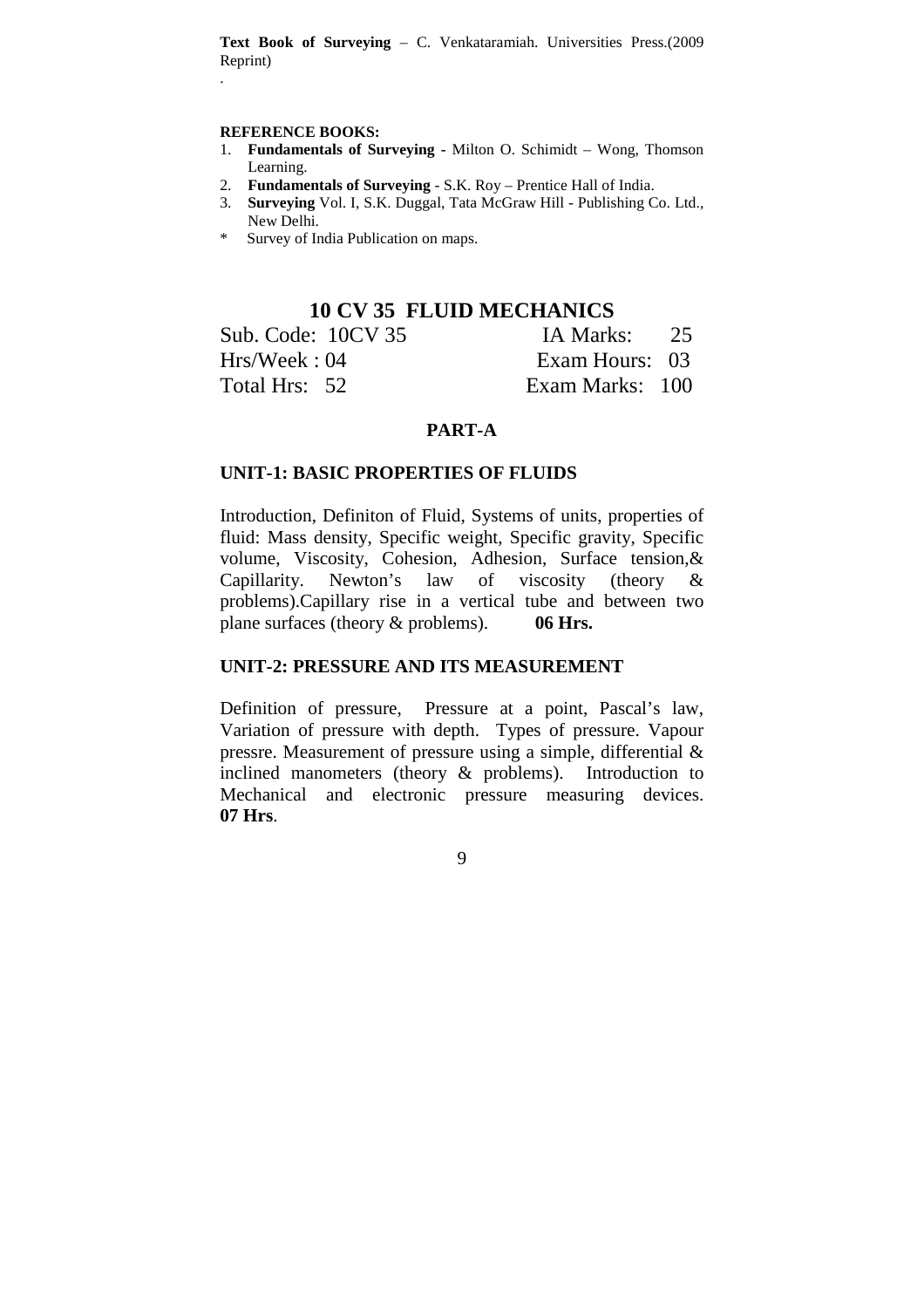# **UNIT-3: HYDROSTATIC PRESSURE ON SURFACES**

Basic definitions, equations for hydrostatic force and depth of centre of pressure for Vertical and inclined submerged laminae (plane and curved )- Problems. **06 Hrs**

# **UNIT-4: KINEMATICS OF FLOW**

Introduction, methods of describing fluid motion, definitions of types of fluid flow, streamline, pathline, streamtube. Three dimensional continuity equation in Cartesian Coordinates ( derivation and problems ). General Continuity equation ( problems ). Velocity potential, Stream function, Equipotential line, Stream line- problems, Physical concepts of Streamfunction. Introduction to flow net.

**07 Hrs**

# **PART-B**

# **UNIT-5: DYNAMICS OF FLUID FLOW**

Introduction, Energy possessed by a fluid body. Euler's equation of motion along a streamline and Bernoulli's equation. Assumptions and limitations of Bernoulli's equation. Problems on applications of Bernoulli's equation (with and without losses). Introduction to kinetic energy correction factor. Momentum equation problems on pipe bends.

# **07 Hrs**

# **UNIT-6: PIPE FLOW**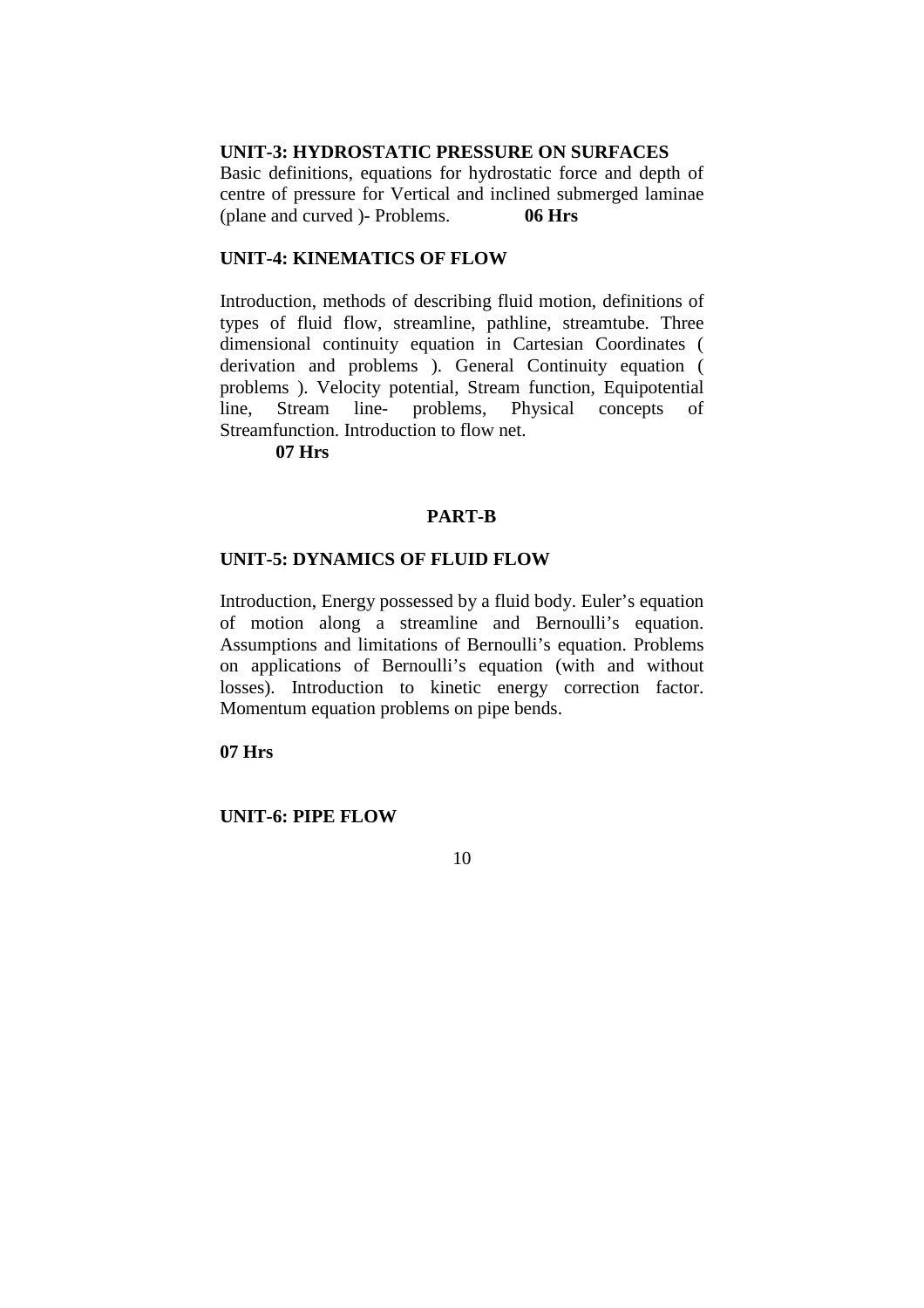Introduction, losses in pipe flow,. Darcy-Weisbach equation for head loss due to friction in a pipe. Pipes in series, pipes in parallel, equivalent pipe-problems. Minor losses in pipe flow, equation for head loss due to sudden expansion- problems. Water hammer in pipes, equation for pressure rise due to gradual valve closure & sudden closure for rigid and elastic pipesproblems. **07 Hrs**

# **UNIT-7: DEPTH AND VELOCITY MEASUREMENTS**

Introduction, Measurement of depth, point & hook gauges, self recording gauges. Staff gauge, Weight gauge, float gauge. Measurement of velocity- single and double gauges, pitot tube, Current meter- Problems.

# **06 Hrs**

# **UNIT-8: DISCHARGE MEASUREMENTS**

Introduction, Venturimeter, Orificemeter, Rotometer, Venturiflume, Triangular notch, Rectangular notch, Cipolletti notch, Ogee weir and Broad crested weir, Small orifices-Problems. **06 Hrs**

# **TEXT BOOKS:**

- 1. 'A TextBook of Fluid mechanics & Hydraulic Machines'- R.K.Rajput, S.Chand & Co, New Delhi, 2006 Edition.
- 2. 'Principles of Fluid Mechanics and Fluid Machines'- N.Narayana Pillai, Universities Press(India), Hyderabad,2009 Edition.
- 3. ' Fluid Mechanics and Turbomachines'- Madan Mohan Das, PHI Learning Pvt. Limited, New Delhi. 2009 Edition.

# **REFERENCE BOOKS**: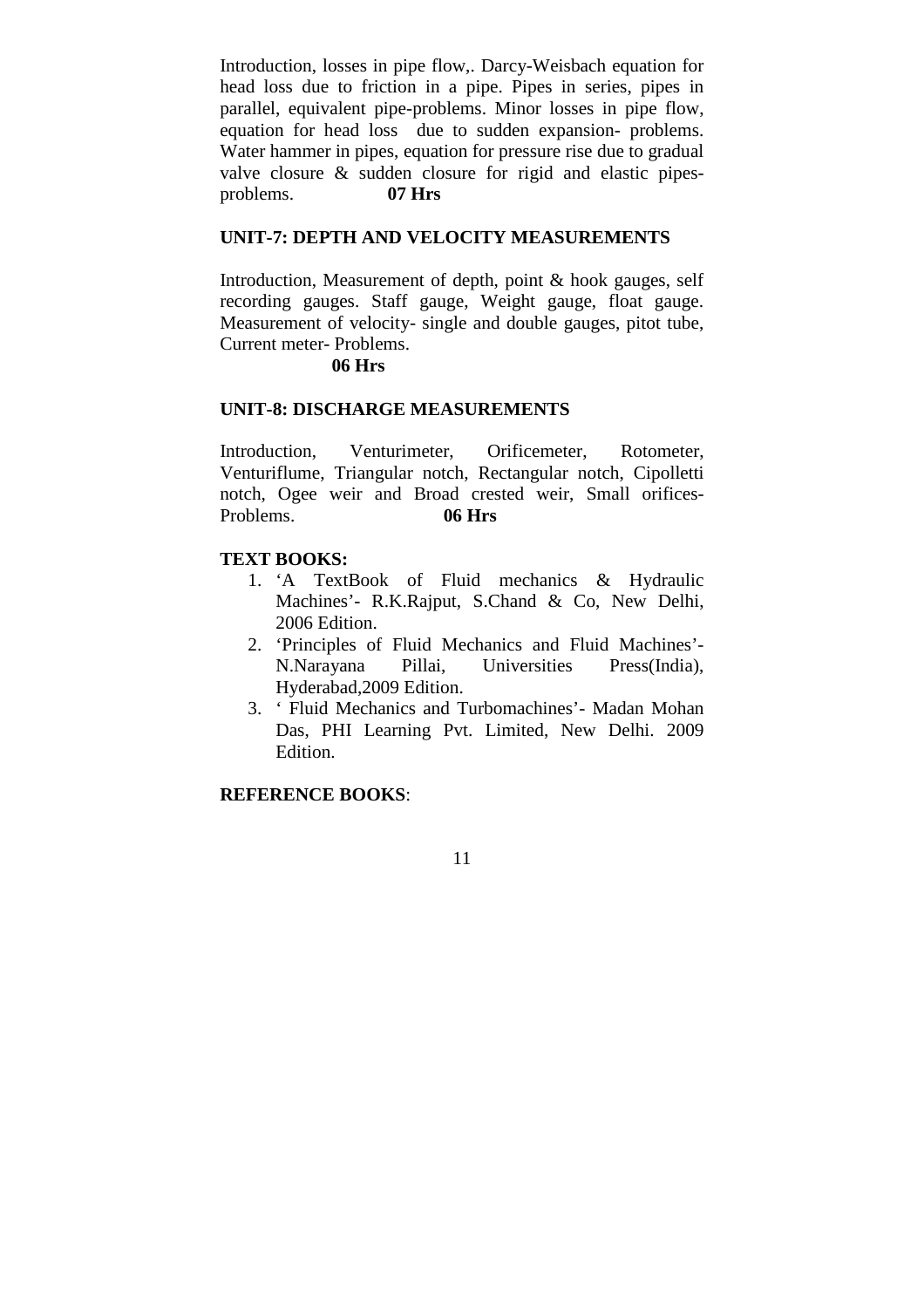- 1. ' Fundamentals of Fluid Mechanics' Bruce R. Munson, Donald F.Young, Theodore H. Okiishi, Wiley India, New Delhi, 2009 Edition.
- 2. 'Introduction To Fluid Mechanics' Edward j. Shaughnessy,jr; Ira m. Katz:; James p Schaffer, Oxford University Press, New Delhi, 2005 Edition.
- 3. ' Text Book Of Fluid Mechanics& Hydralic Machines'- R.K.Bansal, Laxmi Publications, New Delhi, 2008 Edition.
- 4. 'Fluid Mechanics' Streeter, Wylie, Bedford New Delhi, 2008(Ed)

\* \* \* \* \*

# **APPLIED ENGINEERING GEOLOGY**

| <b>Sub Code</b>   | $\bullet$ | 10 CV-36 | <b>IA Marks</b>     | 25  |
|-------------------|-----------|----------|---------------------|-----|
| <b>Hrs/Week</b>   |           |          | Exam Hours :        | 03  |
| <b>Total Hrs.</b> |           |          | <b>Exam Marks</b> : | 100 |

# **PART – A**

#### **Unit: 1 - INTRODUCTION**:

Geology and its role in the field of civil engineering. Earth: Its internal structure and composition. – 2 hours

#### MINERALOGY:

Description and identification of Rock forming minerals and Ores, based on physical and special properties;

Quartz and its varieties; Feldspar group; Mica group; carbonate group;

Hornblende, Augite, Olivine, Asbestos, Kaolin, Talc, Gypsum, Garnet, Corundum.

Magnetite, Hematite, Limonite, Pyrite, Chalcopyrite, Pyrolusite, Psilomalane, Chromite, Galena, Bauxite. – 6 hours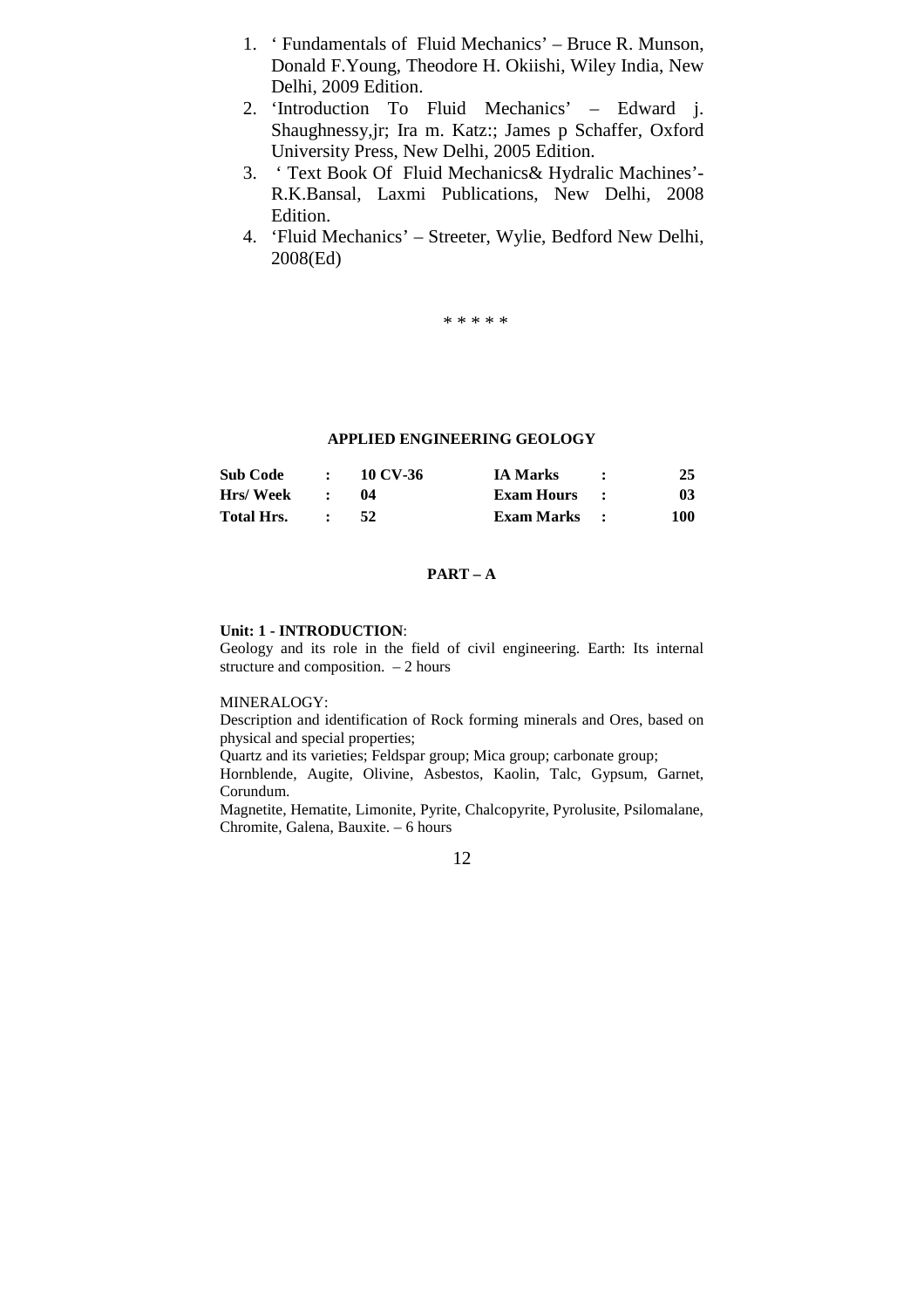#### **Unit: 2- PETROLOGY**:

Rocks as fundamental units and building materials of the earth crust and their engineering applications: As building stones, road metals and stones for decoration, pavement, cladding, roofing, flooring, concreting and foundation engineering.

Igneous rocks: Origin, classification (chemical and textural), mode of occurrence; Identification and description of Granite, Syenite, Diorite, Gabbro, Dunite; Pegmatite, Porphiries, Dolerite; Rhyolite, Basalt and Pumice.

Sedimentary rocks: Origin, classification, primary structures and description of Sandstones, Conglomerate, Breccia, Shale, Limestones and Laterite.

Metamorphic rocks: Kinds of metamorphism, description of Gneiss, Quartzite, Marble, Slate, Phyllite and Schists. – 6 hours

#### **Unit: 3-GEOMORPHOLOGY:**

Epigene and Hypgene geological agents; rock weathering and its types; Soil formation, types, erosion and remedial measures; Geological action of rivers with different drainage patterns; Geological action of wind. – 5 hours

#### **Unit: 4-GEODYNAMICS**:

Earthquakes- seismic waves, seismograph, causes, effects, seismic zones, shield areas and seismic resisting structures. Coastal zones, coastal landforms, continental shelf, continental rise, continental slope, abyssal plain, mid-oceanic ridges, trenches, tsunamis. Land slides; causes, effects and remedial measures – 5 hours

#### **PART B**

#### **Unit: 5- ROCK MECHANICS**:

Stress, strain and deformational effects on different rocks; Out crop, Dip, strike and escarpment, Clinometer-compass- Joints, faults, folds and unconformities their effects on civil engineering structures. – 6 hours

#### **Unit:6- ENGINEERING GEOLOGY:**

Geotechnical investigations for civil engineering projects: Study of toposheets and geological maps, importance of lithological and structural features studies for the construction of Dams, Reservoirs, Tunnels, Bridges and Highways – 6 hours

### **Unit: 7-HYDROGEOLOGY**:

Hydrological cycle; distribution of ground water in the earth crust; properties of water bearing geological formation: Aquifers and their types; selection of sites for well locations and spacing of wells; geological, hydrological and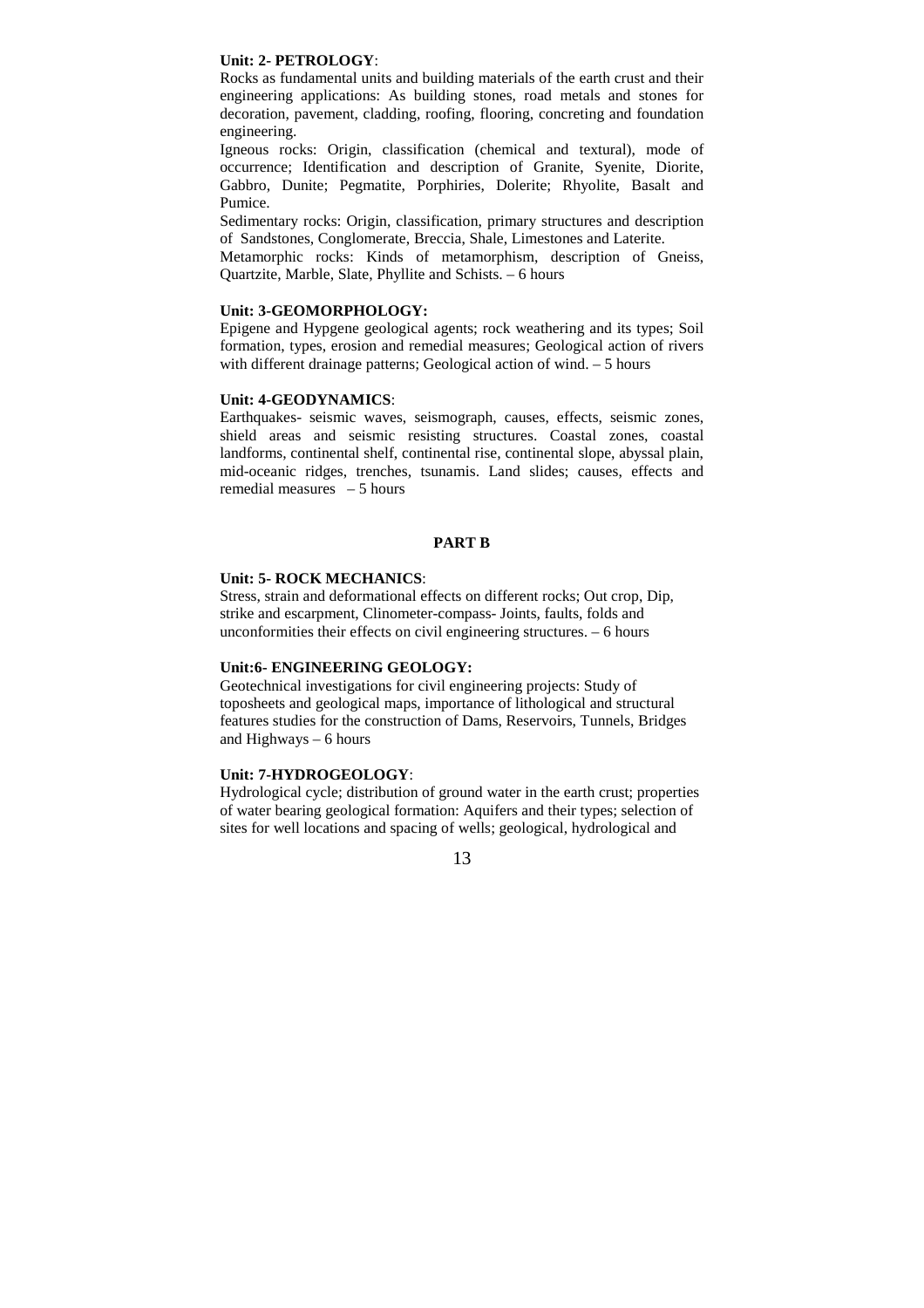geophysical (electrical resistivity) investigations for ground water exploration; artificial recharge of groundwater methods and rain water harvesting. Sea water intrusion and remedial measures. – 9 hours

# **Unit:8- GEOMATICS AND ENVIRONMENTAL GEOLOGY**:

Introduction to remote sensing (RS), geographical information system (GIS) and global positioning system (GPS); land sate imageries, stereoscopes and their applications in civil engineering. Impact of quarrying, mining and dams on Environment. Quality of ground water in different geological terrain. – 7 hours

### **QUESTION PAPER PATTERN:**

Question paper shall be consisting of eight full questions, selecting four from each part.

The student has to answer any five, selecting at least two from each part. Each question carry 20 marks.

### **References books:**

**1.** Text book of Geology by P.K. Mukerjee, World Press Pvt. Ltd. Kolkatta.

- 1. Foundations of Engineering Geology, by Tony Waltham  $(3<sup>rd</sup>$ Ed.) Universities Press.
- 2. Structural Geology  $(3<sup>rd</sup> Ed.)$ by M. P. Billings, Published by Prentice Hall of India Pvt. Ltd. New Delhi
- 3. Text of Engineering and General Geology by Parbin Singh, Published by S. K. Kataria and Sons, New Delhi.
- 4. Rock Mechanics for Engineers by Dr B.P.Verma, Khanna Publishers, New Delhi.
- 5. Engineering Geology for Civil Engineering by D. Venkata Reddy, Oxford and IBH Publishing Company, New Delhi.
- 6. Ground water geology by Todd D.K. John Wiley and Sons, New York.
- 7. Remote sensing Geology by Ravi P Gupta, Springer Verilag, New York.
- 8. Physical Geology by Arthur Holmes, Thomson Nelson and Sons, London.
- 9. Environmental Geology by K. S. Valdiya, Tata Mc Graw Hills.
- 10. A text book of Engineering Geology by Chenna Kesavulu, Mac Millan India Ltd.
- 11. Remote sensing and GIS by M.Anji Reddy.
- 12. Ground water assessment, development and management by K.R.Karanth, Tata Mc Graw Hills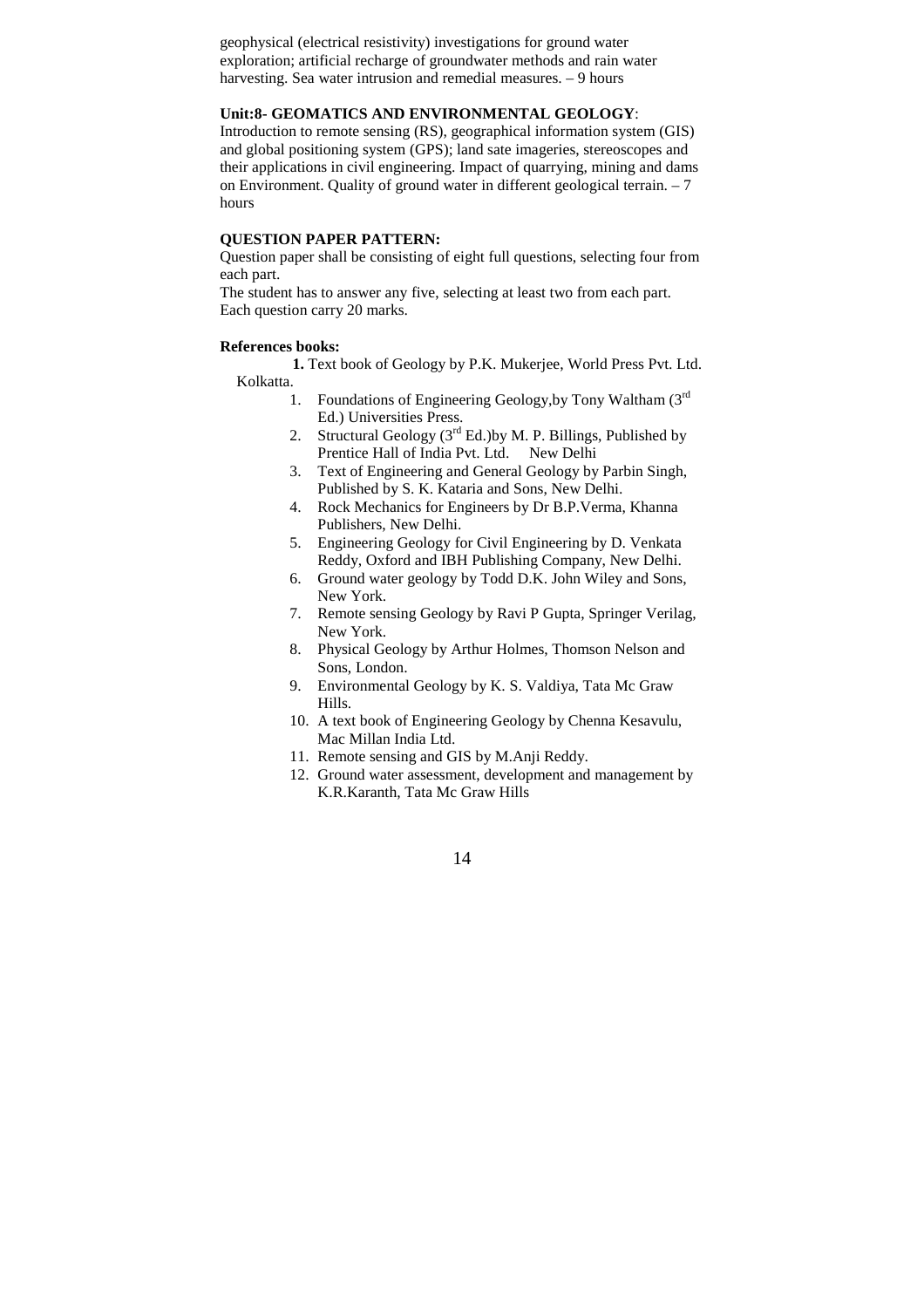#### **BASIC MATERIAL TESTING LAB (COMMON TO CV/TR)**

| <b>Sub Code</b> | $\sim$ 100 $\pm$ | 10 CVL 37 | <b>IA Marks</b>     | 25 |
|-----------------|------------------|-----------|---------------------|----|
| Hrs/ Week       | $\mathcal{L}$    | -03       | Exam Hours :        | 03 |
| Total Hrs.      |                  |           | <b>Exam Marks :</b> | 50 |

- 1. Tension test on Mild steel and HYSD bars.
- 2. Compression test of Mild Steel, Cast iron and Wood.
- 3. Torsion test on Mild Steel circular sections
- 4. Bending Test on Wood Under two point loading
- 5. Shear Test on Mild steel.
- 6. Impact test on Mild Steel (Charpy & Izod)
- 7. Hardness tests on ferrous and non-ferrous metals Brinell's, Rockwell and Vicker's
- 8. Test on Bricks and Tiles
- 9. Tests on Fine aggregates Moisture content, Specific gravity, Bulk density, Sieve analysis and Bulking
- 10. Tests on Coarse aggregates Absorption, Moisture content, specific gravity, Bulk density and Sieve analysis
- 11. Demonstration of Strain gauges and Strain indicators

**NOTE:** All tests to be carried out as per relevant BIS Codes

# **REFERENCE BOOKS:**

- 1. **Testing of Engineering Materials**, Davis, Troxell and Hawk, International Student Edition – McGraw Hill Book Co. New Delhi.
- 2. **Mechanical Testing of Materials",** Fenner, George Newnes Ltd. London.
- 3. **"Experimental Strength of Materials"**, Holes K A, English Universities Press Ltd. London.
- 4. **"Testing of Metallic Materials"**, Suryanarayana A K, Prentice Hall of India Pvt. Ltd. New Delhi.
- **5. Relevant IS Codes**
- 6. **"Material Testing Laboratory Manual"**, Kukreja C B- Kishore K. Ravi Chawla Standard Publishers & Distributors 1996.
- 7. **Concrete Manual,** M.L.Gambhir –Dhanpat Rai & Sons- New Delhi.

#### **Scheme of Examination:**

Group Experiments: Tension, Compression Torsion and Bending Tests Individual Experiments: Remaining tests

Two questions are to be set – one from group experiments and the other as individual experiment.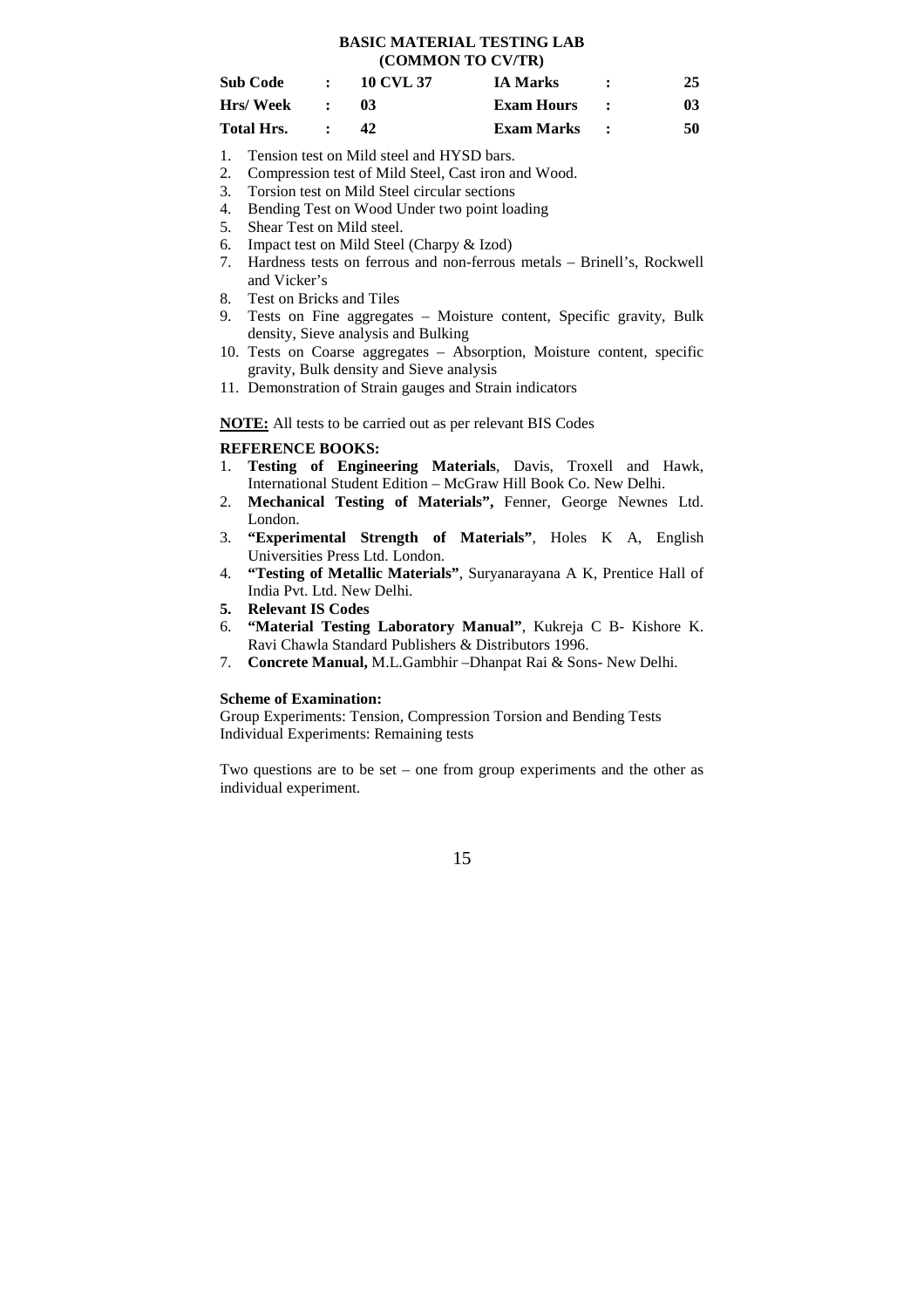# **SURVEYING PRACTICE – I (COMMON TO CV/TR/EV/CTM)**

| Sub Code   | $\bullet$ | <b>10 CVL 38</b> | <b>IA Marks</b> | 25 |
|------------|-----------|------------------|-----------------|----|
| Hrs/ Week  |           | 03               | Exam Hours      | 03 |
| Total Hrs. |           |                  | Exam Marks      | 50 |

Exercise – 1

a) To measure distance between two points using direct ranging b) To set out perpendiculars at various points on given line using cross staff, optical square and tape.

Exercise – 2

Setting out of rectangle, hexagon using tape/chain and other accessories

### Exercise – 3

Measurement of bearing of the sides of a closed traverse & adjustment of closing error by Bowdich method and Transit method

Exercise – 4

To set out rectangles, pentagon, hexagon, using tape /chain and compass.

# Exercise – 5

To determine the distance between two inaccessible points using chain/tape & compass.

Exercise – 6 To locate points using radiation and intersection method of plane tabling

Exercise – 7

To solve 3-point problem in plane tabling using Bessel's graphical solution

#### Exercise –8

To determine difference in elevation between two points using fly leveling technique & to conduct fly back leveling. Booking of levels using both HI and Rise & Fall methods.

#### Exercise – 9

To determine difference in elevation between two points using reciprocal leveling and to determine the collimation error

Exercise – 10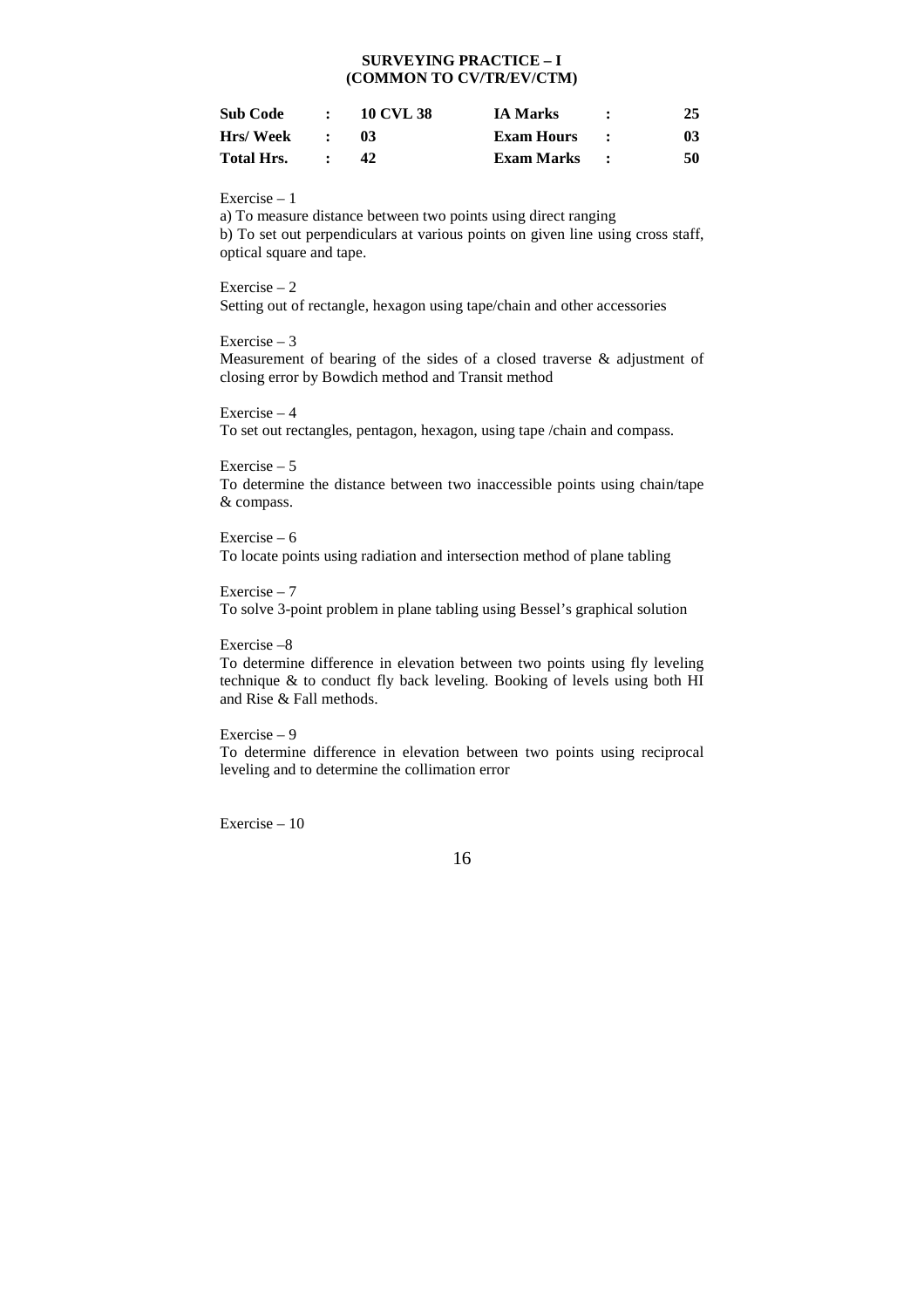To conduct profile leveling for water supply /sewage line and to draw the longitudinal section to determine the depth of cut and depth of filling for a given formation level.

### **Demonstration**

Minor instruments – Clinometer, Ceylon ghat tracer, Hand level, Box sextant, Planimeter and Pantagraph.

# **Scheme of Examination:**

Any one of the above exercise is to be conducted in the examination by the student.

### **TEXT BOOKS:**

- 1. **'Surveying'** Vol.–1, B.C. Punmia , Laxmi Publications, New Delhi.
- 2. **"Plane Surveying'** Vol-1-A.M. Chandra , Newage International ® Ltd.
- 3. **'Plane Surveying'** ALAK , S. Chand and Company Ltd., New Delhi.

### **REFERENCE BOOKS :**

- 1. **Fundamentals of Surveying** S.K. Roy Prentice Hall of India.
- 2. **Fundamentals of Surveying** Milton O. Schimidt Wong, Thomson Learning.
- 4. **Surveying** Vol. I, S.K. Duggal

# **ENGINEERING MATHEMATICS – IV**

| <b>Sub Code</b>   | $\bullet$ | 10MAT41 | IA Marks          | 25  |
|-------------------|-----------|---------|-------------------|-----|
| <b>Hrs/Week</b>   |           | 04      | <b>Exam Hours</b> | 03  |
| <b>Total Hrs.</b> |           |         | Exam Marks        | 100 |

# **PART-A**

**UNIT-1 Numerical Methods- 1**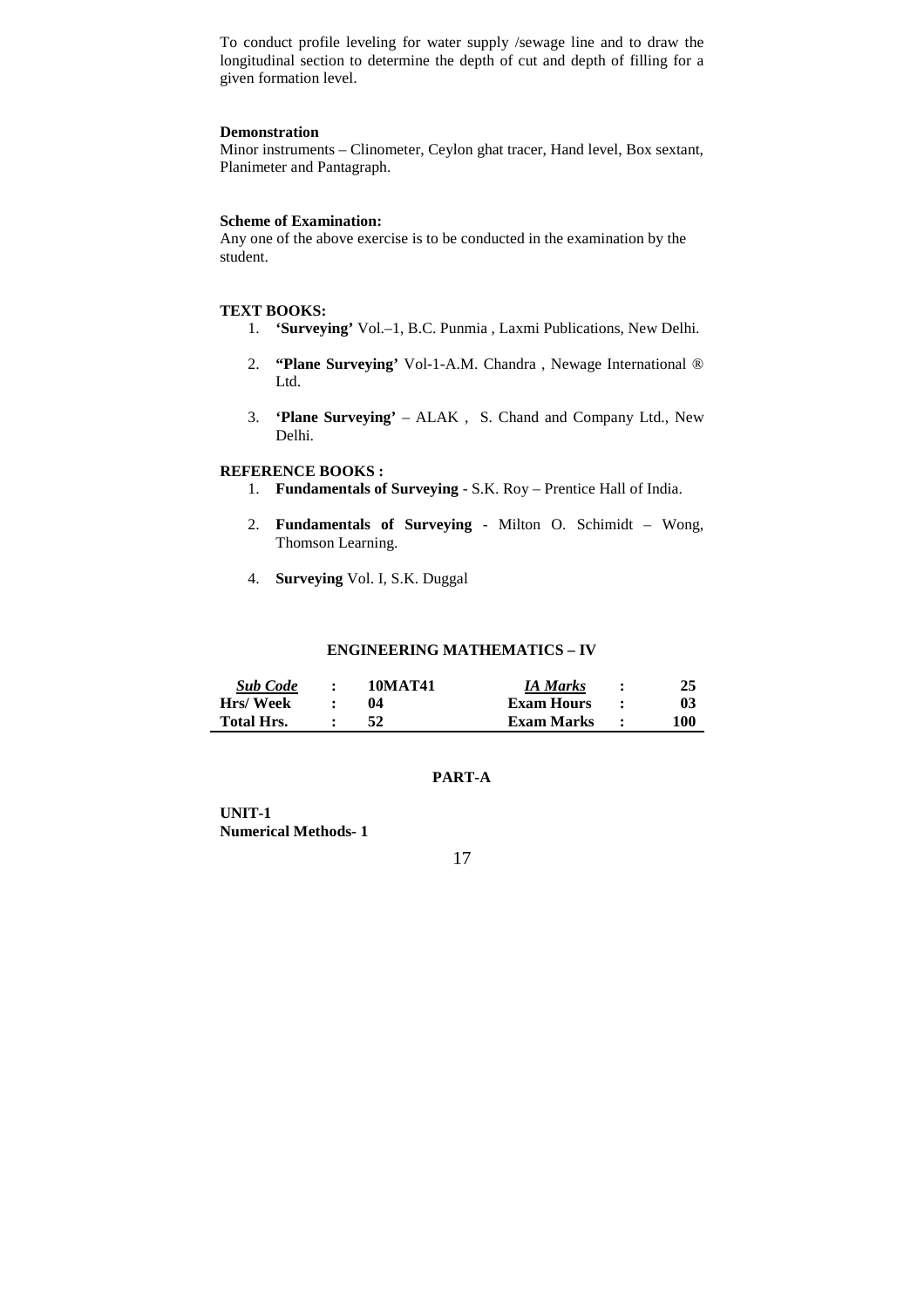#### **6 Hours**

#### **UNIT-2**

### **Numerical Methods – 2**

Numerical solution of simultaneous first order ordinary differential equations: Picard's method, Runge-Kutta method of fourth-order.

Numerical solution of ordinary differential equations of first order and first degree; Picard's method, Taylor's series method, modified Euler's method, Runge-kutta method of fourth-order. Milne's and Adams - Bashforth

predictor and corrector methods (No derivations of formulae).

Numerical solution of second order ordinary differential equations: Picard's method, Runge-Kutta method and Milne's method.

**6 Hours** 

### **UNIT-3**

#### **Complex variables – 1**

Function of a complex variable, Analytic functions-Cauchy-Riemann equations in cartesian and polar forms. Properties of analytic functions. Application to flow problems- complex potential, velocity potential,

equipotential lines, stream functions, stream lines.

**7 Hours** 

#### **UNIT-4**

**Complex variables – 2** 

Conformal Transformations: Bilinear Transformations. Discussion of Transformations:  $w = z^2$ ,  $w = e^z$ ,  $w = z + (a^2 / z)$ . Complex line integrals- Cauchy's theorem and Cauchy's integral formula.

**7 Hours** 

#### **PART-B**

#### **UNIT-5**

#### **Special Functions**

Solution of Laplace equation in cylindrical and spherical systems leading Bessel's and Legendre's differential equations, Series solution of Bessel's differential equation leading to Bessel function of first kind. Orthogonal property of Bessel functions. Series solution of Legendre's differential equation leading to Legendre polynomials, Rodrigue's formula.

#### **7 Hours**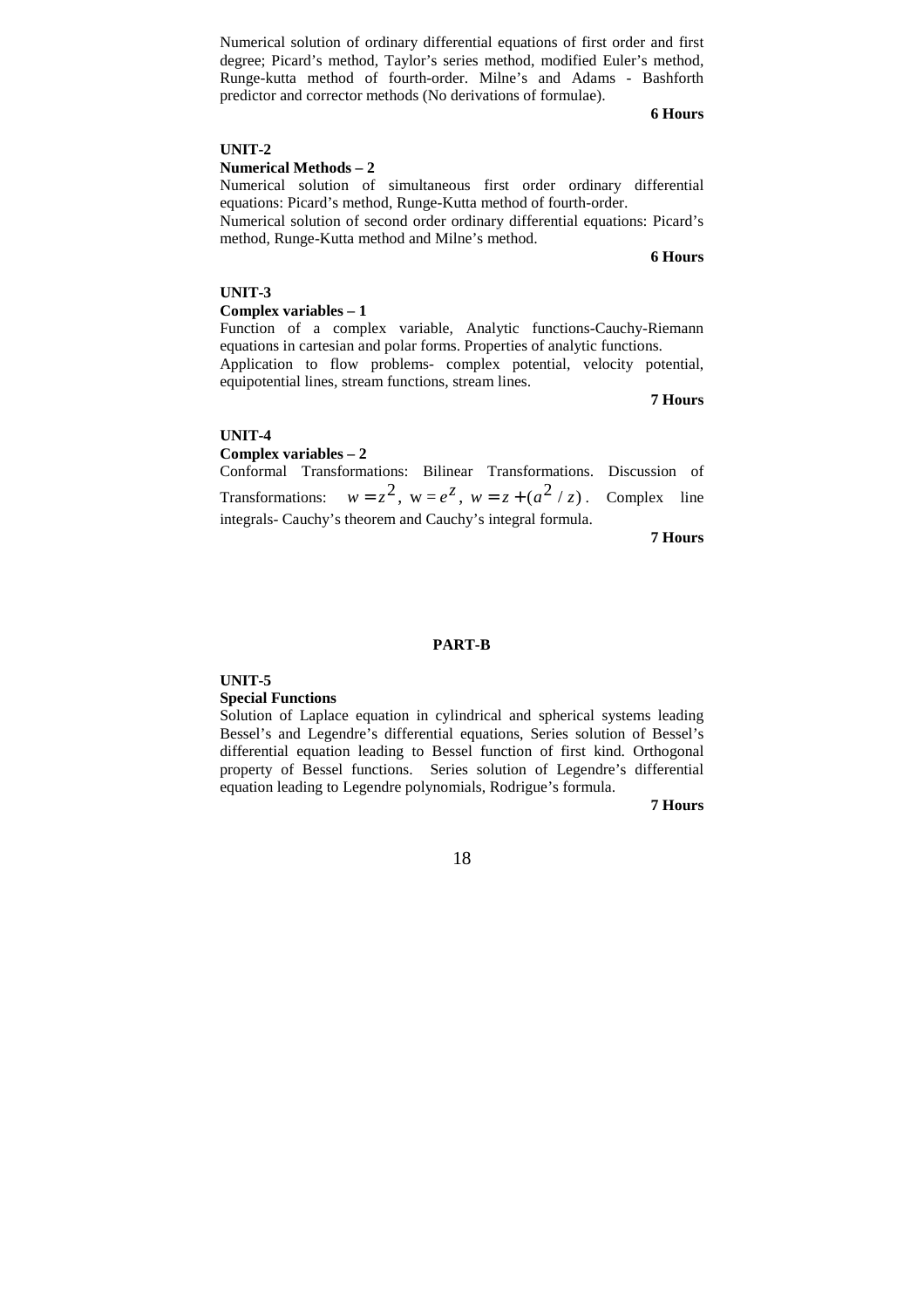### **UNIT-6 Probability Theory - 1**

Probability of an event, empherical and axiomatic definition, probability associated with set theory, addition law, conditional probability, multiplication law, Baye's theorem.

# **UNIT-7**

# **Probability Theory- 2**

Random variables (discrete and continuous), probability density function, cumulative density function. Probability distributions – Binomial and Poisson distributions; Exponential and normal distributions.

#### **7 Hours**

**6 Hours**

# **UNIT-**

# **Sampling Theory**

Sampling, Sampling distributions, standard error, test of hypothesis for means, confidence limits for means, student's t-distribution. Chi -Square distribution as a test of goodness of fit

# **Text Books:**

- 1. B.S. Grewal, Higher Engineering Mathematics, Latest edition, Khanna Publishers
- 2. Erwin Kreyszig, Advanced Engineering Mathematics, Latest edition, Wiley Publications.

# **Reference Book:**

- 1. B.V. Ramana, Higher Engineering Mathematics, Latest edition, Tata Mc. Graw Hill Publications.
- 2. Peter V. O'Neil, Engineering Mathematics, CENGAGE Learning India Pvt Ltd.Publishers.

### **CONCRETE TECHNOLOGY (COMMON TO CV/TR/CTM)**

| <b>Sub Code</b> |        | $\therefore$ 10 CV 42 | <b>IA Marks</b>   | 25  |
|-----------------|--------|-----------------------|-------------------|-----|
| Hrs/ Week       | $\sim$ |                       | <b>Exam Hours</b> | 03  |
| Total Hrs.      |        |                       | Exam Marks :      | 100 |

# **PART – A**

**Unit- 1**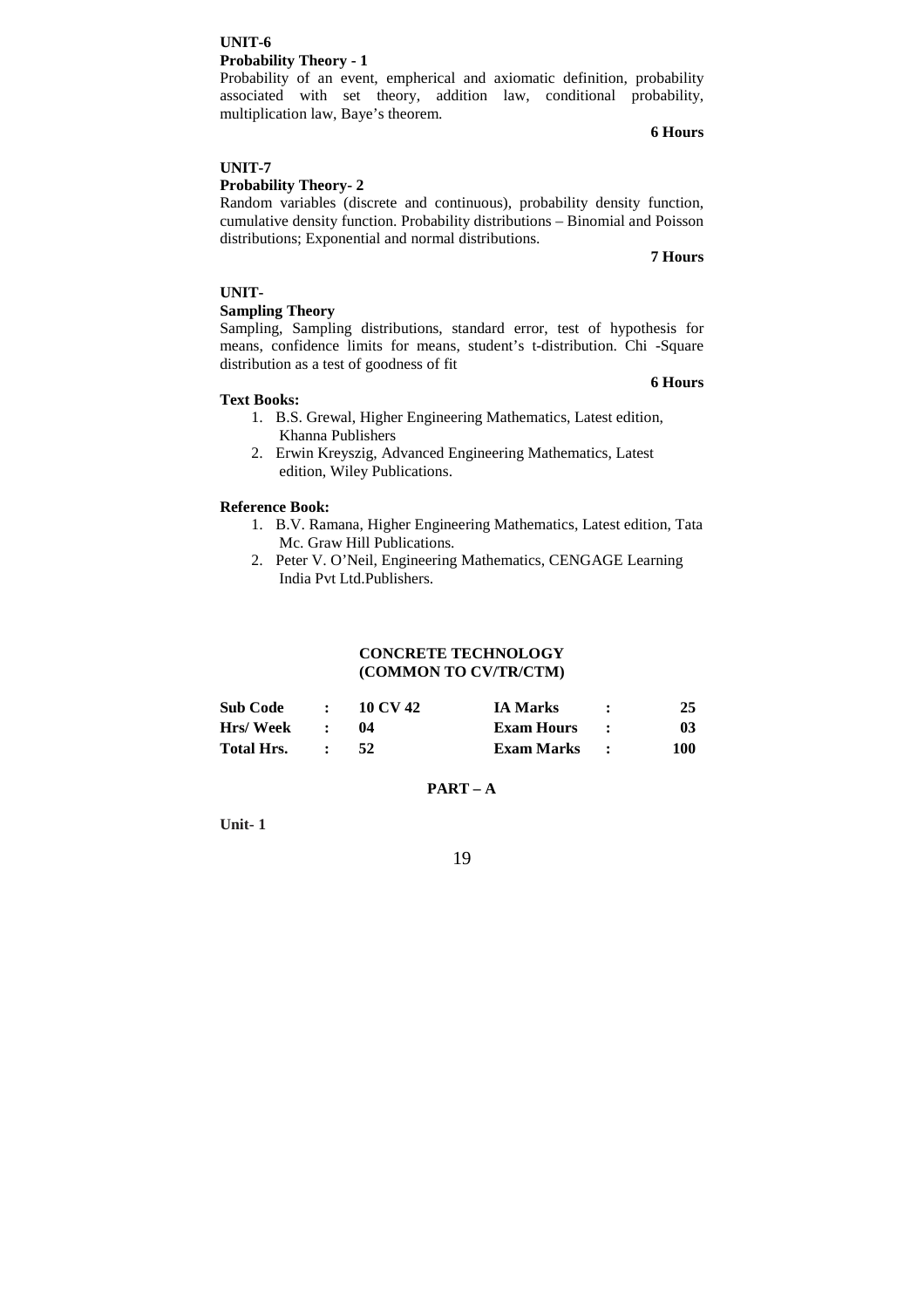Cement, Chemical composition, hydration of cement, Types of cement, manufacture of OPC by wet and dry, process (flow charts only) Testing of cement - Field testing, Fineness by sieve test and Blaine's air permeability test, Normal consistency, testing time, soundness, Compression strength of cement and grades of cement, Quality of mixing water. –7 Hours **Unit-2** 

Fine aggregate - grading, analysis, Specify gravity, bulking, moisture content, deleterious materials. Coarse aggregate – Importance of size, shape and texture.Grading of aggregates - Sieve analysis, specific gravity, Flakiness and elongation index, crushing, impact and abrasion tests. - 6 Hours **Unit-3** 

Workability - factors affecting workability, Measurement of workability slump, flow tests, Compaction factor and vee-bee consistometer tests, Segregation and bleeding, Process of manufactures of concrete : Batching, Mixing, Transporting, Placing, Compaction, Curing. -7 Hours **Unit-4** 

Chemical admixtures - plasticizers, accelerators, retarders and air entraining agents, Mineral admixtures - Fly ash, Silica fumes and rice husk ash.

#### -6 Hours

#### **Part-B**

### **Unit-5**

Factors affecting strength, w/c ratio, gel/space ratio, maturity concept, Effect of aggregate properties, relation between compressive strength, and tensile strength, bond strength, modulus of rupture, Accelerated curing, aggregate cement bond strength, Testing of hardened concrete - compressive strength, split tensile strength, Flexural strength, factors influencing strength test results.  $-6$ Hours

# **Unit-6**

Elasticity - Relation between modulus of elasticity and Strength, factors affecting modulus of elasticity, Poisson , Ratio, Shrinkage - plastic shrinkage and drying shrinkage, Factors affecting shrinkage, Creep - Measurement of creep, factors affecting creep, effect of creep,  $-7$  Hours

#### **Unit-7**

Durability - definition, significance, permeability, Sulphate attack, Chloride attack, carbonation, freezing and thawing, Factors contributing to cracks in concrete - plastic shrinkage, settlement cracks, construction joints, Thermal expansion, transition zone, structural design deficiencies, - 6 Hours

#### **Unit-8**

Concept of Concrete Mix design, variables in proportioning , exposure conditions, Procedure of mix design as per IS 10262-1982, Numerical examples of Mix Design - 7 Hours TEXT BOOKS:

1. "Concrete Technology" - Theory and Practice, M.S.Shetty, S.Chand

and Company, New Delhi, 2002.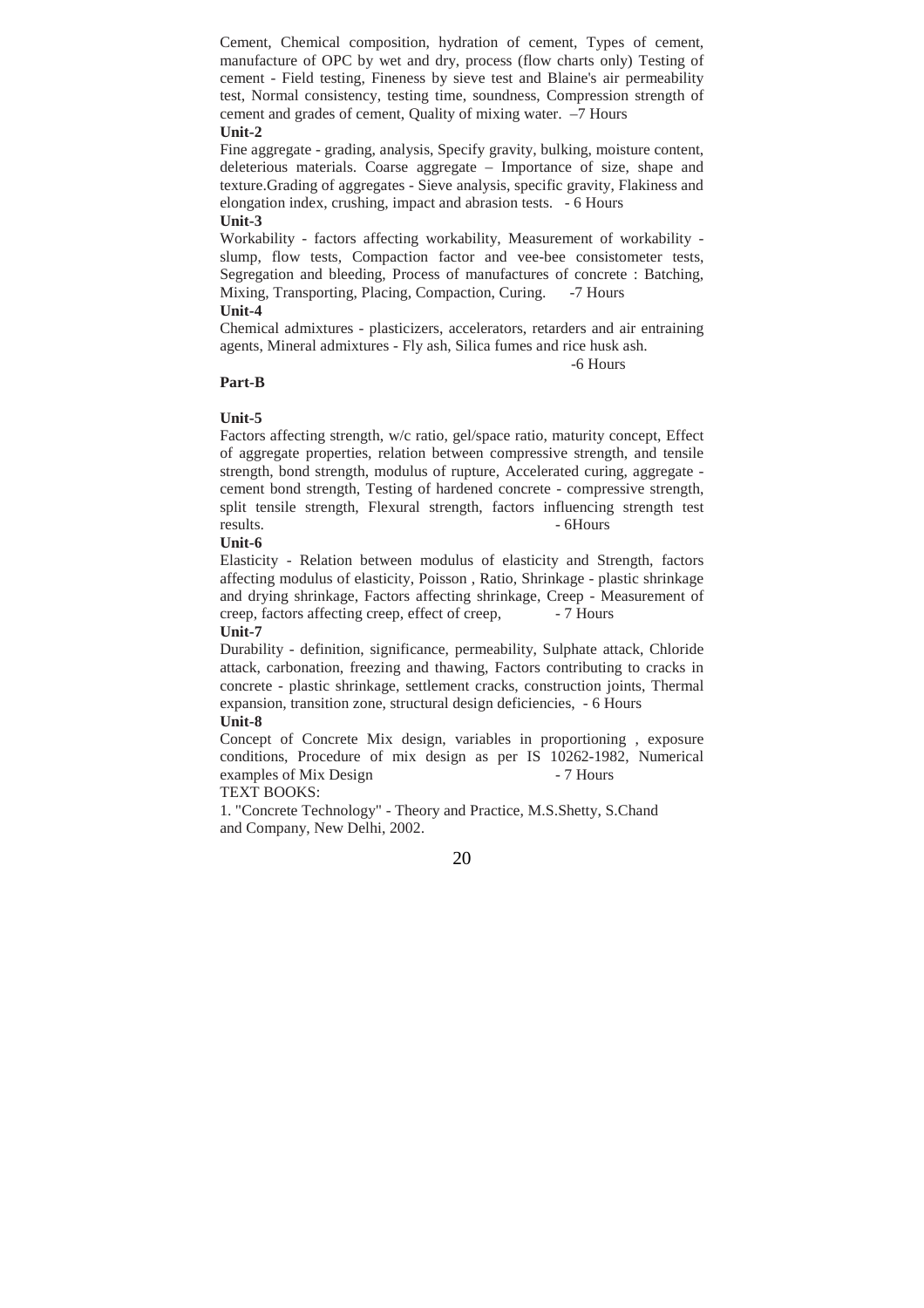REFERENCES :

1. "Properties of Concrete"Neville, A.M. : , ELBS, London

2. "Concrete Technology" – A.R.Santakumar. Oxford University Press  $(2007)$ <sup>'</sup>

3. "Concrete Manual" - Gambhir Dhanpat Rai & Sons, New Delhi.

4. "Concrete Mix Design" - N.Krishna Raju, Sehgal - publishers.

5. "Recommended guidelines for concrete mix design" - IS:10262,BIS Publication

### **STRUCTURAL ANALYSIS –I (COMMON TO CV/TR)**

| <b>Sub Code</b>   | $\cdot$ | 10 CV 43 | <b>IA Marks</b>   | 25  |
|-------------------|---------|----------|-------------------|-----|
| Hrs/ Week         |         |          | Exam Hours :      | 03  |
| <b>Total Hrs.</b> |         |          | <b>Exam Marks</b> | 100 |

### **PART – A**

**UNIT 1:** 

#### **STRUCTURAL SYSTEMS AND ENERGY CONCEPT**

1.1 Forms of structures, 1.2 Conditions of equilibrium, 1.3 Degree of freedom, 1.4 Linear and Non linear structures, 1.5 One, two, three dimensional structural systems, 1.6 Determinate and indeterminate structures [Static and Kinematics]. 1.7 Strain energy and complimentary strain energy, 1.8 Strain energy due to axial load, bending and shear, 1.9 Theorem of minimum potential energy, 1.10 Law of conservation of energy, 1.11 Principle of virtual work,

**7 Hours** 

# **UNIT 2. DEFLECTION OF BEAMS**

2.1 Moment area method, 2.2 Conjugate beam method

**6 Hours** 

### **UNIT 3:**

**DEFLECTION OF BEAMS AND FRAMES BY STRAIN ENERGY**

3.1 The first and second theorem of Castigliano, problems on beams, frames and trusses, 3.2 Betti's law, 3.3 Clarke - Maxwell's theorem of reciprocal deflection.

21

7 **Hours**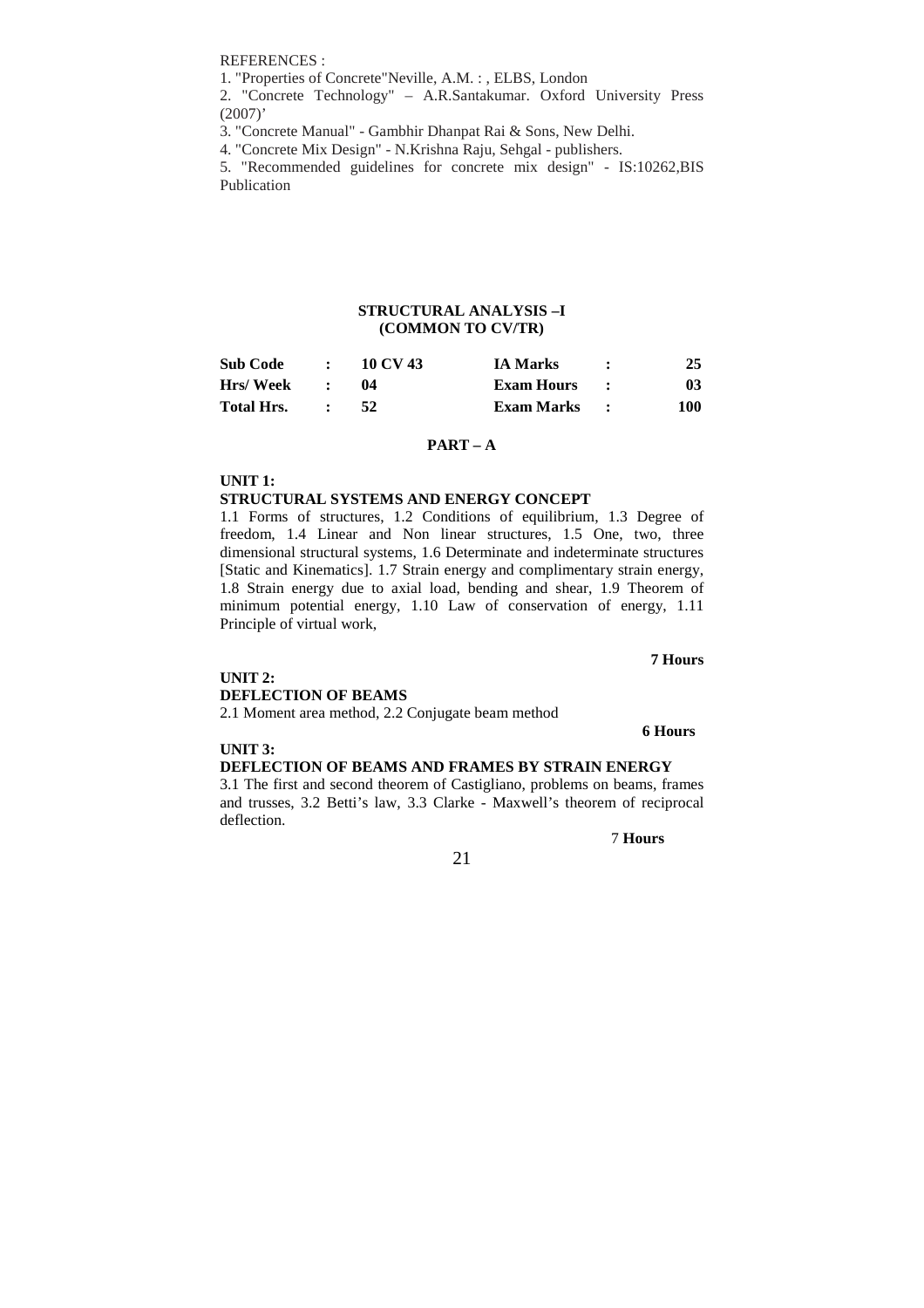4.1 Analysis of beams (Propped cantilever and Fixed beams) and trusses using strain energy and unit load methods

**7 Hours** 

# **PART – B**

**UNIT 5: ARCHES AND CABLES**  5.1 Three hinged circular and parabolic arches with supports at same levels and different levels, 5.2 Determination of thrust, shear and bending moment, 5.3 Analysis of cables under point loads and UDL, length of cables (Supports at same levels and at different levels).

**6 Hours** 

**UNIT 6: ANALYSIS OF BEAMS**  6.1 Consistent deformation method – Propped cantilever and fixed beams

**6 Hours**

#### **UNIT 7:**

7.1 Clapeyron's theorem of three moments – continuous beams and fixed beams

**6 Hours** 

**UNIT 8: ANALYSIS OF ARCHES**  8.1 Two hinged parabolic arch, 8.2 Two hinged Circular Arch

 **7 Hours** 

#### **TEXT BOOKS:**

- 1. **Theory of Structures**, Pandit and Guptha, Vol. I, Tata McGraw Hill, New Delhi.
- 2. **Basic Structural Analysis** Reddy C. S., Tata McGraw Hill, New Delhi.
- 3. **Strength of Materials and theory of structures** Vol I & II, B.C. Pumia , R.K., Jain Laxmi Publication New Delhi

# **REFERENCE BOOKS:**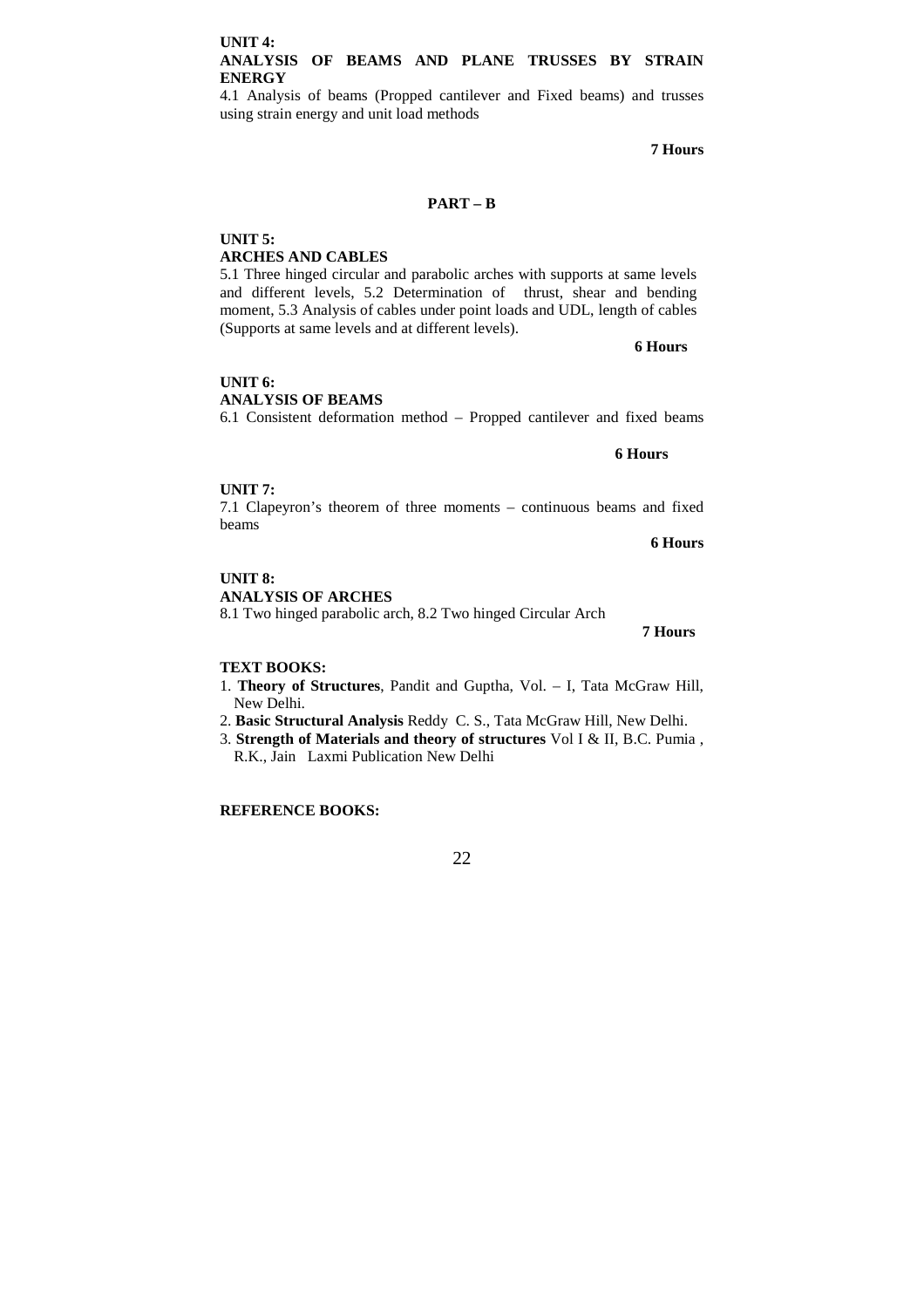- 1. **Elementary Structural Analysis**, Norris and Wilbur, International Student Edition. McGraw Hill Book Co: New York
- 2. **Structural Analysis**, 4<sup>th</sup> SI Edition by Amit Prasanth & Aslam Kassimali, Thomson Learning.
- 3. **Analysis of Structures**, Thandava Murthy, Oxford University Press, Edition 2005.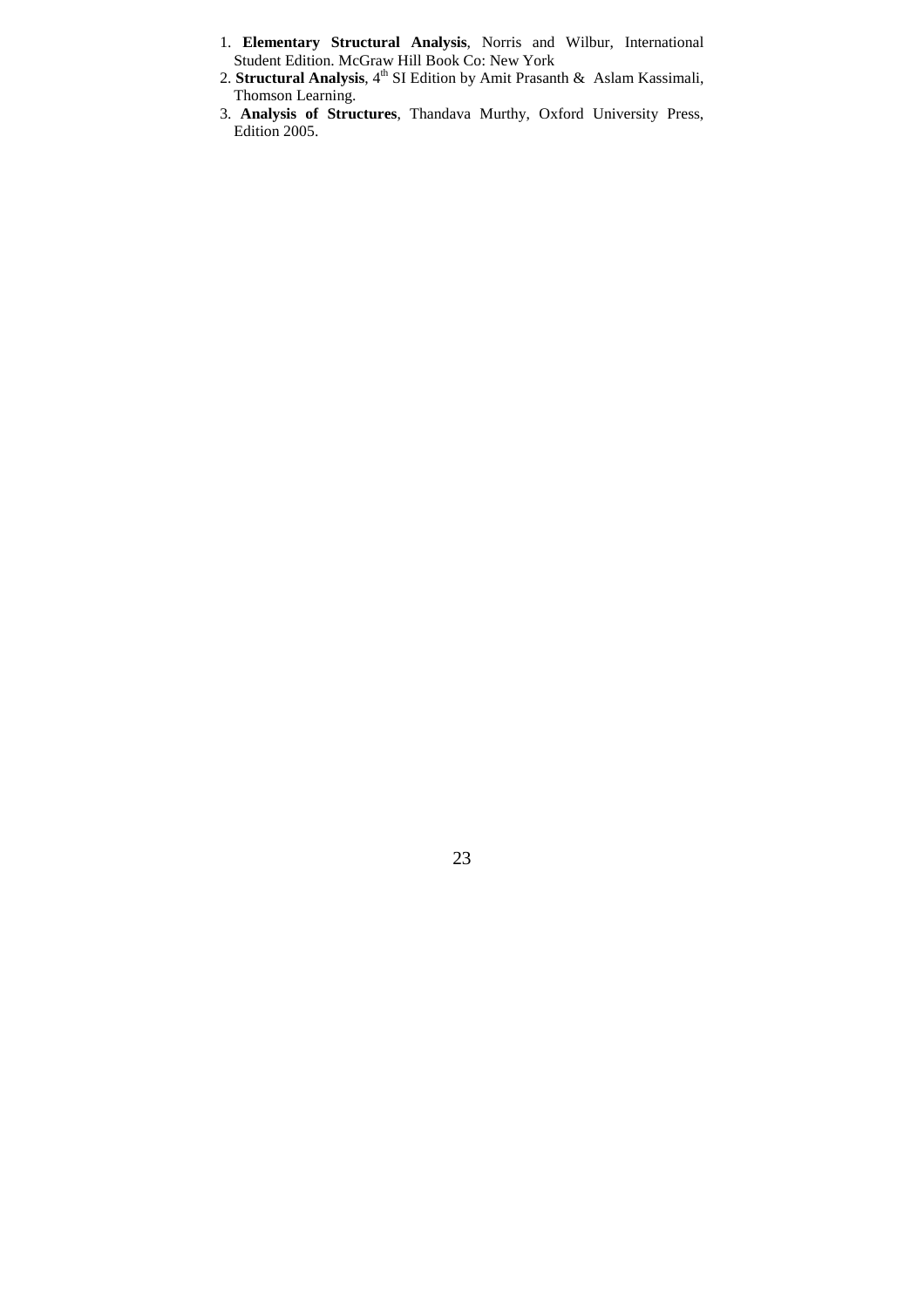### **SURVEYING – II (COMMON TO CV/TR/EV/CTM)**

| <b>Sub Code</b>   | $\bullet$ | 10 CV 44 | <b>IA Marks</b>   | 25  |
|-------------------|-----------|----------|-------------------|-----|
| Hrs/Week          |           |          | Exam Hours        | 03  |
| <b>Total Hrs.</b> |           |          | <b>Exam Marks</b> | 100 |

### **PART – A**

**UNIT 1:** 

#### **THEODOLITE SURVEY**

1.1 Thedolite and types, 1.2 Fundamental axes and parts of a transit theodolite, 1.3 Uses of theodolite, 1.4 Temporary adjustments of a transit thedolite, 1.5 Measurement of horizontal angles – Method of repetitions and reiterations, 1.6 Measurements of vertical angles, 1.7 Prolonging a straight line by a theodolite in adjustment and theodolite not in adjustment  **6 Hours** 

#### **UNIT 2:**

### **PERMANENT ADJUSTMENT OF DUMPY LEVEL AND TRANSIT THEODOLITE**

2.1 Interrelationship between fundamental axes for instrument to be in adjustment and step by step procedure of obtaining permanent adjustments  **7 Hours** 

#### **UNIT 3:**

#### **TRIGONOMETRIC LEVELING**

3.1 Determination of elevation of objects when the base is accessible and inaccessible by single plane and double plane method, 3.2 Distance and difference in elevation between two inaccessible objects by double plane method. Salient features of Total Station, Advantages of Total Station over conventional instruments, Application of Total Station. **8 Hours**

# **UNIT 4:**

# **TACHEOMETRY**

4.1 Basic principle, 4.2 Types of tacheometric survey, 4.3 Tacheometric equation for horizontal line of sight and inclined line of sight in fixed hair method, 4.4 Anallactic lens in external focusing telescopes, 4.5 Reducing the constants in internal focusing telescope, 4.6 Moving hair method and tangential method, 4.7 Substance bar, 4.8 Beaman stadia arc. **7 Hours**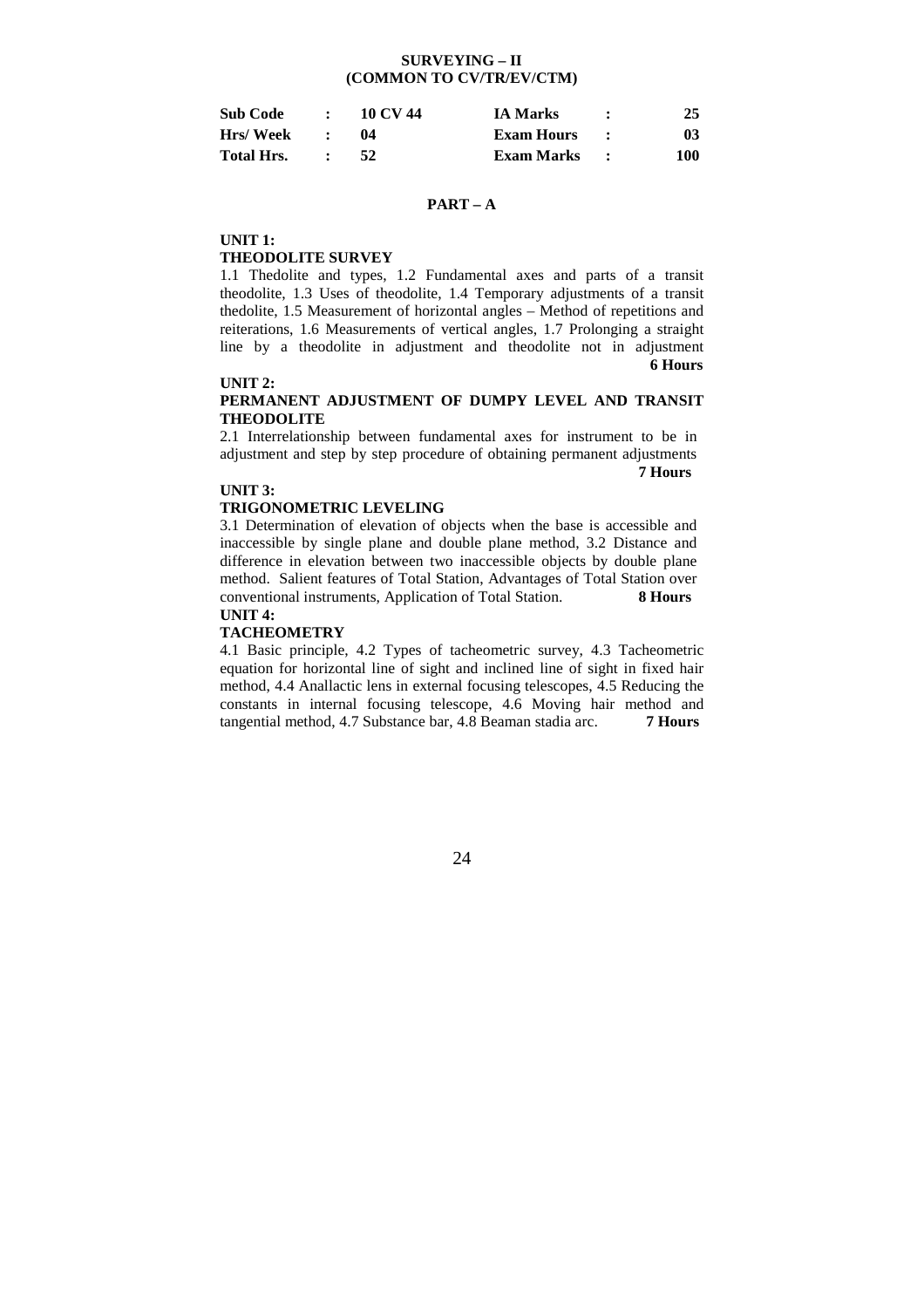# **UNIT 5:**

#### **CURVE SETTING (Simple curves)**

5.1 Curves – Necessity – Types, 5.2 Simple curves, 5.3 Elements, 5.4 Designation of curves, 5.5 Setting out simple curves by linear methods, 5.6 Setting out curves by Rankines deflection angle method. **6 Hours UNIT 6:** 

#### **CURVE SETTING (Compound and Reverse curves)**

6.1 Compound curves 6.2 Elements 6.3 Design of compound curves 6.4 Setting out of compound curves 6.5 Reverse curve between two parallel straights (Equal radius and unequal radius). **6 Hours UNIT 7:** 

### **CURVE SETTING (Transition and Vertical curves)**

7.1 Transition curves 7.2 Characteristics 7.3 Length of Transition curve 7.4 Setting out cubic Parabola and Bernoulli's Lemniscates, 7.5 Vertical curves – Types – Simple numerical problems. **6 Hours**

**UNIT 8:**

# **AREAS AND VOLUMES**

8.1 Calculation of area from cross staff surveying, 8.2 Calculation of area of a closed traverse by coordinates method. 8.3 Planimeter – principle of working and use of planimeter to measure areas, digital planimeter, 8.4 Computations of volumes by trapezoidal and prismoidal rule, 8.5 Capacity contours **6 Hours**

### **TEXT BOOKS:**

1.'**Surveying'** Vol 2 and Vol 3 - B. C. Punmia, Laxmi Publications

2**.'Plane Surveying'** A. M. Chandra – New age international ( P) Ltd

3**.'Higher Surveying'** A.M. Chandra New age international (P) Ltd

#### **REFERENCE BOOKS:**

- 1. **Fundamentals of Surveying**  Milton O. Schimidt Wong, Thomson Learning.
- 2. **Fundamentals of Surveying**  S.K. Roy Prentice Hall of India
- 3. **Surveying**, Arther Bannister et al., Pearson Education, India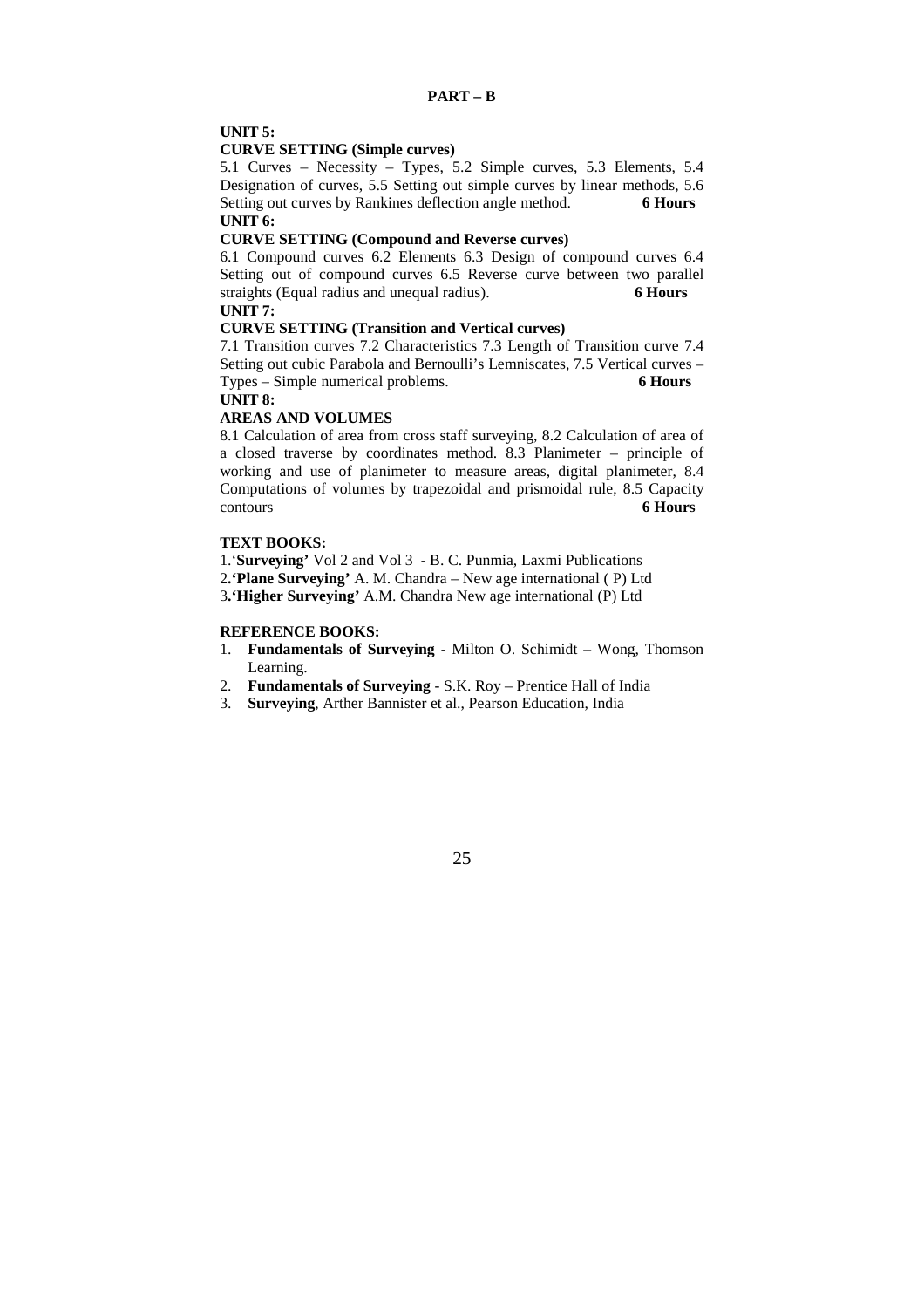# **HYDRAULICS & HYDRAULIC MACHINES (COMMON TO CV/TR/EV)**

| <b>Sub Code</b> | $\bullet$ | 10 CV 45 | <b>IA Marks</b>     | 25  |
|-----------------|-----------|----------|---------------------|-----|
| Hrs/Week :      |           | 04       | <b>Exam Hours</b>   | 03  |
| Total Hrs.      |           | 52       | <b>Exam Marks :</b> | 100 |

# **PART-A**

# **UNIT-1: DIMENSIONAL ANALYSIS AND MODEL STUDIES**

Introduction, Systems of units, Dimensions of quantities, Dimensional Homogeneity of an equation. Analysis- Raleigh's method, Buckingham's Π theorem- problems. Model Studies, Similitude, Non-dimensional numbers: Froude models-Undistorted and Distorted models. Reynold's models-Problems **07 hrs**

# **UNIT-2: UNIFORM FLOW IN OPEN CHANNELS**

Introduction, Geometric properties of Rectangular, Triangular, Trapezoidal and Circular channels. Chezy's equation, Manning's equation-problems.

Most economical open channels-Rectangular, Triangular, Trapezoidal and Circular channeles- problems.

# **06 Hrs**

# **UNIT-3: NON-UNIFORM FLOW IN OPEN CHANNELS**

Introduction, Specific energy, Specific energy diagram, Critical depth, Conditions for Critical flow- Theory & problems. Hydraulic jump in a Horizontal Rectangular Channel- Theory and problems.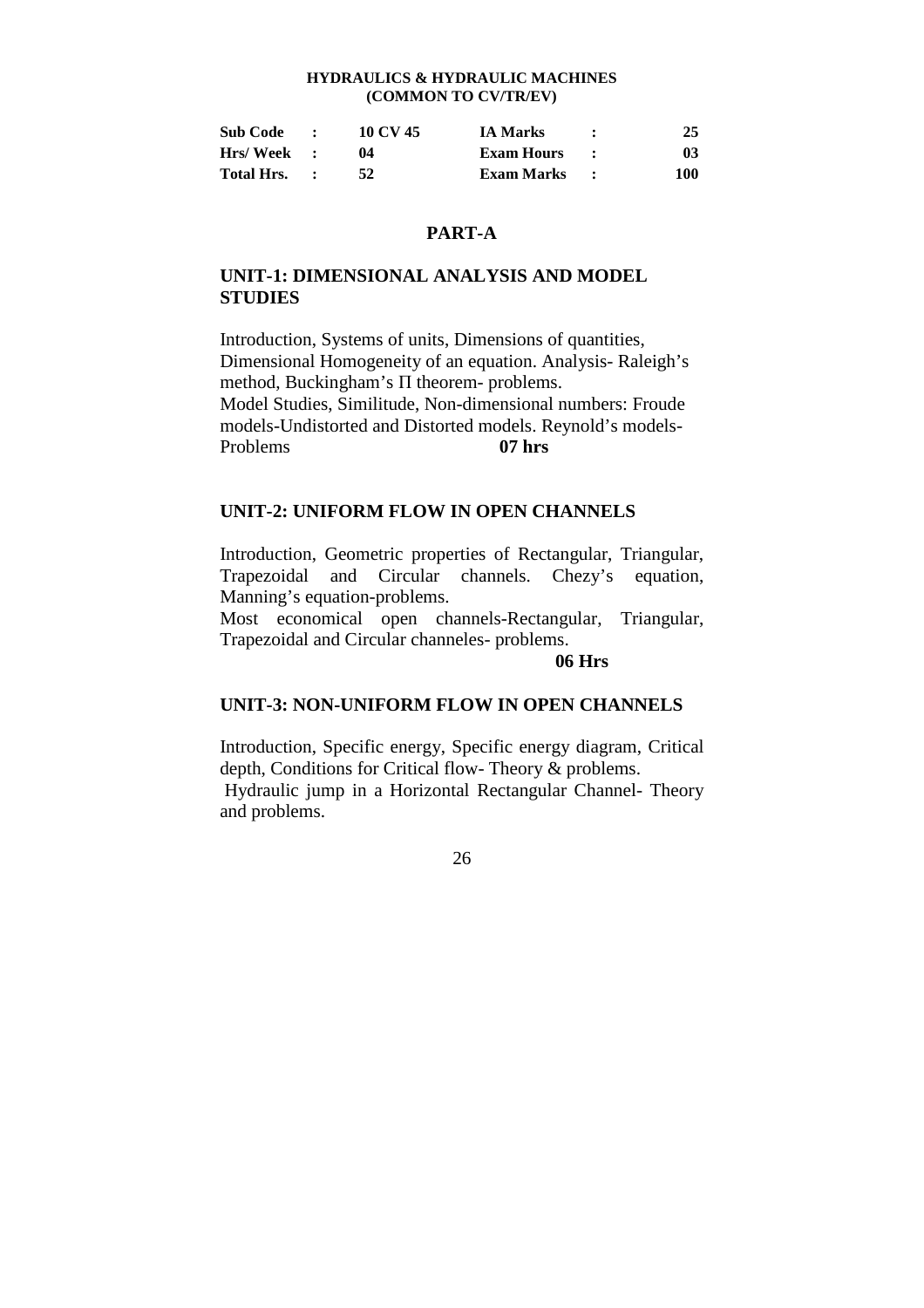Dynamic equation for Non-Uniform flow in an Open channel, Classification of Surface profiles- simple Problems.

### **07 Hrs**

# **UNIT-4: IMPACT OF JET ON FLAT VANES**

Introduction, Impulse- Momentum equation. Direct impact of a jet on a stationary flat plate, Oblique impact of a jet on a stationary flat plate, Direct impact on a moving plate, Direct impact of a jet on a series of a jet on a series of flat vanes on a wheel. Conditions for maximum hydraulic efficiency. Impact of a jet on a hinged flat plate- problems.

**06 Hrs**

# **PART-B**

# **UNIT-5: IMPACT OF JET ON CURVED VANES**

Introduction, Force exerted by a jet on a fixed curved vane, moving curved vane.

Introduction to concept of velocity triangles, Impact of jet on a series of curved vanes-problems.

# **06 Hrs**

# **UNIT-6: PELTON WHEEL**

Introduction to Turbines, Classification of Turbines. Pelton wheel- components, working and velocity triangles. Maximum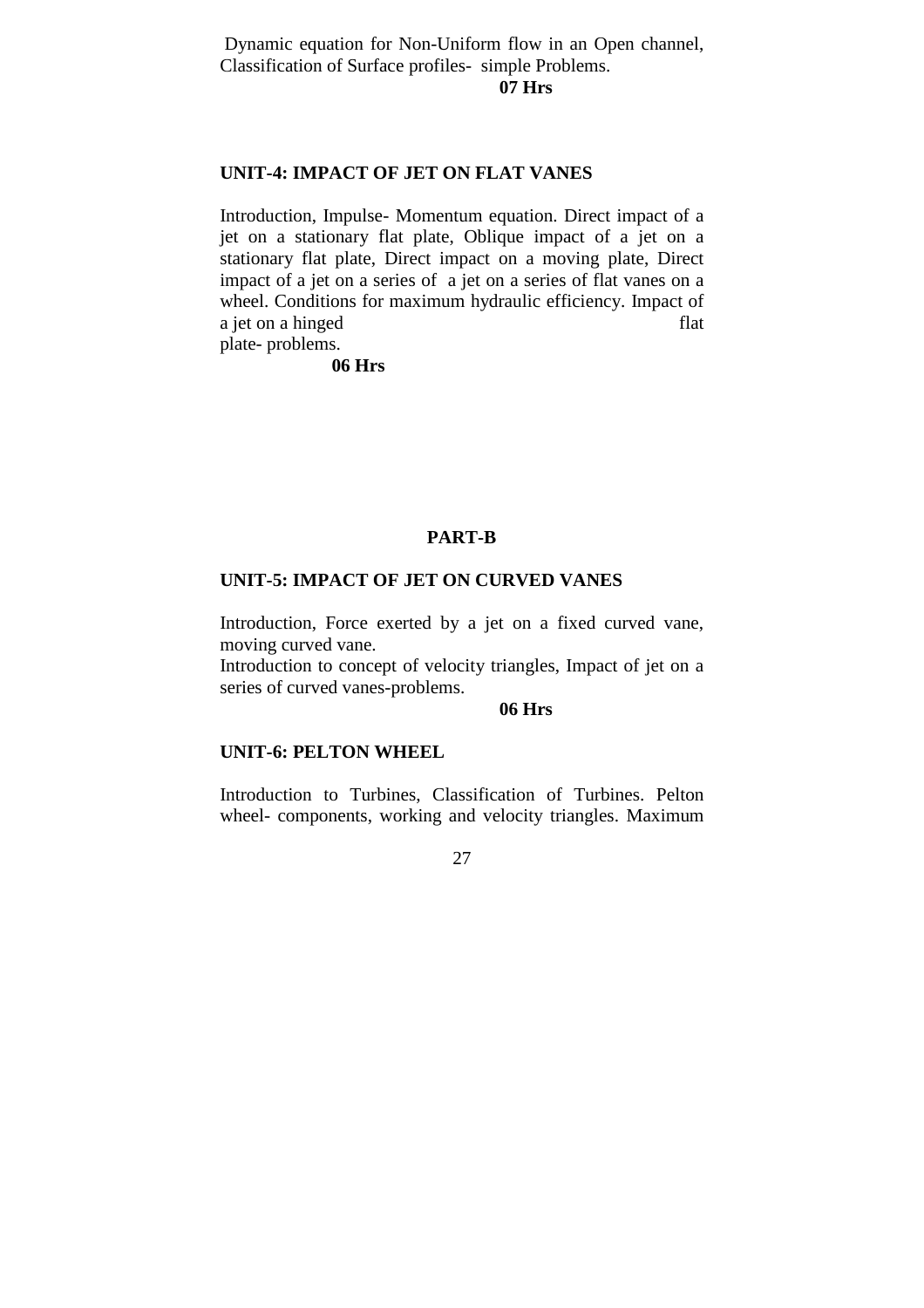power, efficiency, working

proportions- problems. **07 Hrs**

# **UNIT-7: KAPLAN TURBINES**

Introduction, Components, Working and Velocity triangles, Properties of the Turbine, Discharge of the Turbines, Number of Blades-Problems. Draft Tube: Types, efficiency of a Draft tube. Introduction to Cavitation in Turbines.

**07 Hrs**

# **UNIT-8: CENTRIFUGAL PUMPS**

Introduction, Classification, Priming, methods of priming. Heads and Efficiencies. Equation for work done, minimum starting speed, velocity triangles. Multistage Centrifugal Pumps ( Pumos in Series and Pumps in parallel). Characteristic Curves for a Single stage Centrifugal Pumps- problems.

# **06 Hrs**

# **TEXT BOOKS:**

- 4. 'A TextBook of Fluid mechanics & Hydraulic Machines'- R.K.Rajput, S.Chand & Co, New Delhi, 2006 Edition.
- 5. ' Text Book Of Fluid Mechanics& Hydralic Machines'- R.K.Bansal, Laxmi Publications, New Delhi, 2008 Edition.

 3. ' Fluid Mechanics and Turbomachines'- Madan Mohan Das, PHI Learning Pvt. Limited, New Delhi. 2009 Edition.

# **REFERENCE BOOKS**:

5. ' Introduction to Fluid Mechanics' – Robert w. Fox: Philip j. Pritchard: Alan t. McDonald, Wiley India, New Delhi, 2009 Edition.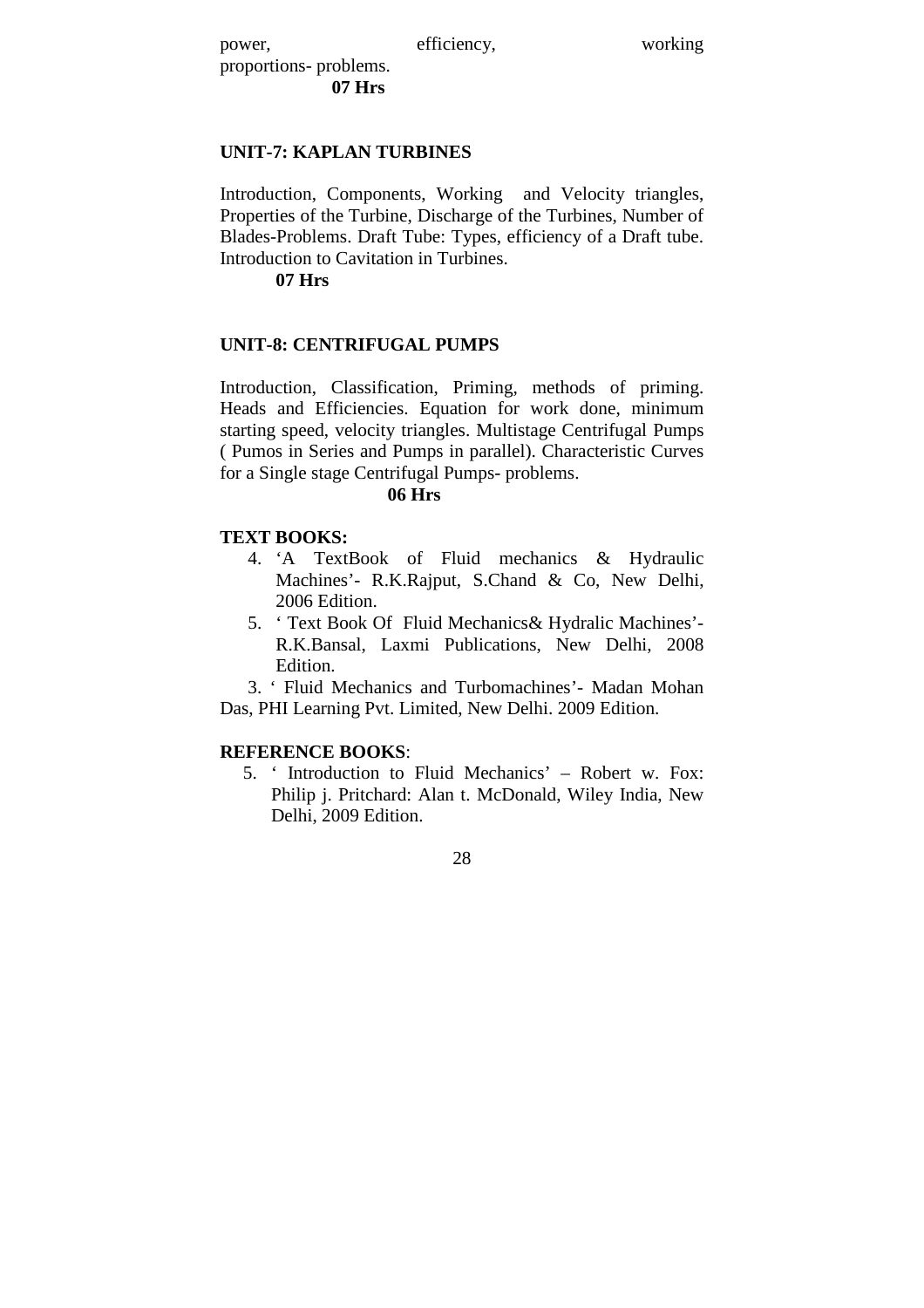- 6. 'Introduction To Fluid Mechanics' Edward j. Shaughnessy,jr; Ira m. Katz:; James p Schaffer, Oxford University Press, New Delhi, 2005 Edition.
- 7. 'Hydraulics and Fluid Mrchanics' Dr. P.N. Modi& Dr S.M. Seth, Standard Book House- New Delhi. 2009 Edition..

# **BUILDING PLANNING AND DRAWING (COMMON TO CV/TR)**

| <b>Sub Code</b> | $\therefore$ 10 CV 46                            | <b>IA Marks</b> | 25  |
|-----------------|--------------------------------------------------|-----------------|-----|
|                 | Hrs/Week : $06 (3 x 2=6)$ Practical Exam Hours : |                 | 04  |
|                 | 01 Theory                                        | Exam Marks :    | 100 |

1. To prepare geomatrical drawing of component of buildings i) Stepped wall footing and isolated RCC column footing, ii) Fully paneled and flush doors, iii) Half paneled and half-glazed window, iv) RCC dog legged and open well stairs, v) Steel truss.

# **15 Hours**

2. Functional design of building (Residential, Public and Industrial), positioning of various components of buildings, orientation of various components of buildings, orientation of buildings, building standards, bye laws, set back distances and calculation of carpet area, plinth area and floor area ratio.

#### **9 Hours**

 3. Development of plan, elevation, section and schedule of openings from the given line diagram of residential buildings, i) Two bed room building, ii) Two storeyed building.

#### **27 Hours**

4 Functional design of building using inter connectivity diagrams (bubble diagram), development of line diagram only for fallowing building i) Primary health centre, ii) Primary school building, iii) College canteen iv) Office building

### **12 Hours**

5 For a given single line diagram, preparation of water supply, sanitary and electrical layouts

### **6 Hours**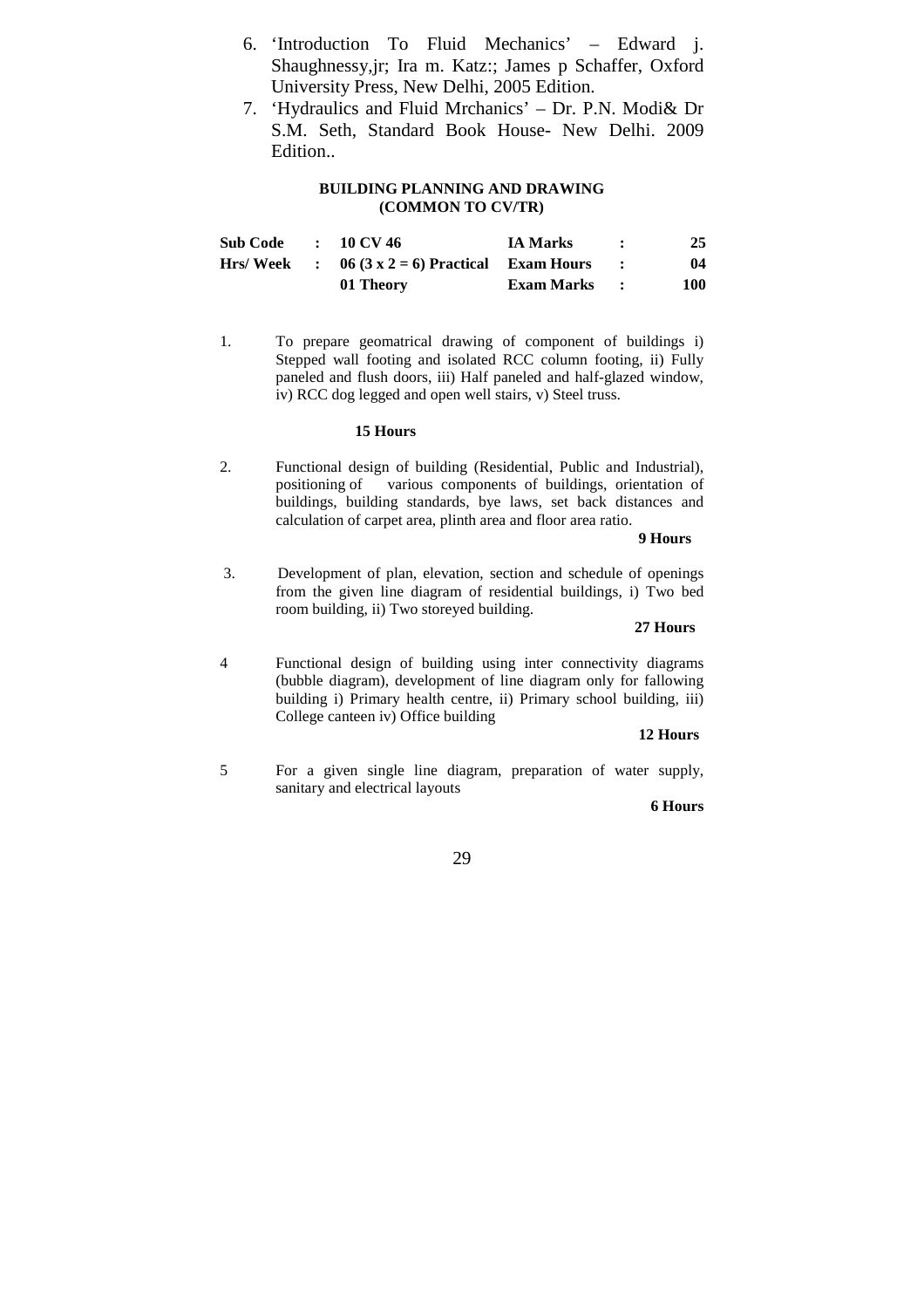#### **REFERENCE BOOKS**:

- 1 **"Building Drawing"**, Shah M.H and Kale C.M, Tata Mc Graw Hill Publishing co. Ltd., New Delhi.
- 2 **"Building Construction",** Gurucharan Singh, Standard Publishers &distributors,New Delhi.
- 3 **National Building Code**, BIS, New Delhi.

### **IA MARKS**

 15 Marks for term work. 10 Marks for a test conducted at the end of the semester of 4hrs duration on the Line of VTU examination.

# **TERM WORKS DETAILS:**

| <b>Sheet No:</b> | 1 to 4 from chapter No1  |
|------------------|--------------------------|
| <b>Sheet No:</b> | 5 to 8 from chapter No3  |
| <b>Sheet No:</b> | 9 to 13from chapter No4  |
| <b>Sheet No:</b> | 14 & 15 from chapter No5 |

#### **SCHEME OF EXAMINATION**

| <b>Section-I</b>  | Compulsory question from chapter No 3 for 60 Marks                                                                                     |  |  |  |
|-------------------|----------------------------------------------------------------------------------------------------------------------------------------|--|--|--|
|                   |                                                                                                                                        |  |  |  |
|                   |                                                                                                                                        |  |  |  |
|                   |                                                                                                                                        |  |  |  |
|                   | Schedule of opening $05 \quad J$                                                                                                       |  |  |  |
| <b>Section-II</b> | Four questions from chapters 1, 2, 4 and 5 should be set,<br>out of which two have to be answered $(20 \times 2 = 40 \text{ Marks})$ . |  |  |  |
| Note:             | No theory question shall be asked from any chapter.                                                                                    |  |  |  |

### **SURVEYING PRACTICE – II LABORATORY (COMMON TO CV/TR/CTM)**

| <b>Sub Code</b>   | $\bullet$ | <b>10 CVL 47</b> | <b>IA Marks</b> | 25 |
|-------------------|-----------|------------------|-----------------|----|
| Hrs/Week          |           | 03               | Exam Hours      | 03 |
| <b>Total Hrs.</b> |           |                  | Exam Marks :    | 50 |

Exercise – 1

Measurement of horizontal angles with method of repetition and reiteration using theodolite, Measurement of vertical angles using theodolite.

Exercise – 2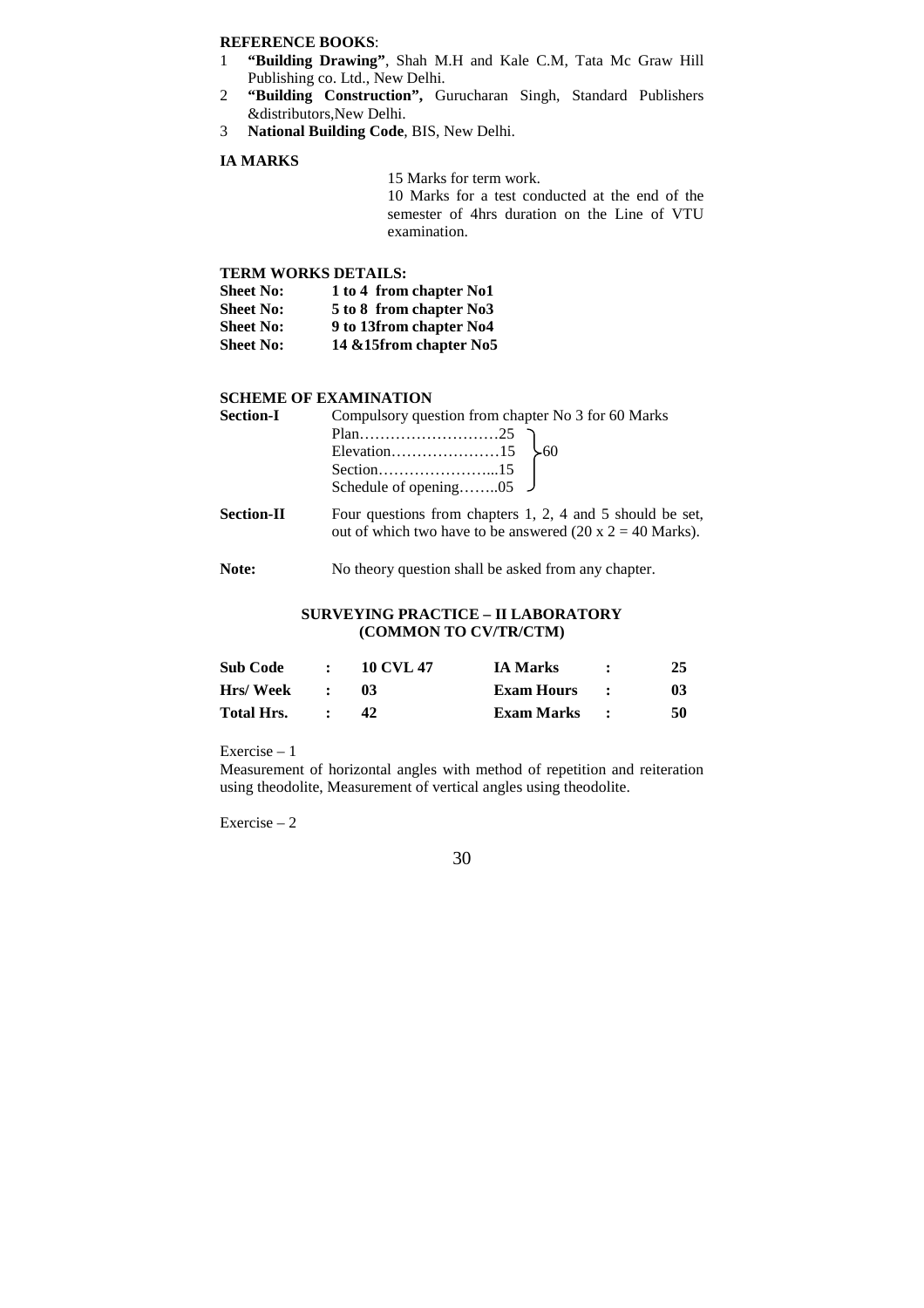To determine the elevation of an object using single plane method when base is accessible and inaccessible.

#### Exercise – 3

To determine the distance and difference in elevation between two inaccessible points using double plane method.

# Exercise – 4

To determine the tachemetric constants using horizontal and inclined line of sight.

#### Exercise – 5

To set out simple curves using linear methods – perpendicular offsets from long chord and offsets from chords produced.

# Exercise – 6

To set out simple curves using Rankine's deflection angles method.

# Exercise – 7

To set out compound curve with angular methods with suing theodolite only.

#### Exercise – 8

To set out the center line of a simple rectangular room suing offset from base line

# Exercise – 9

To set out center lines of columns of a building using two base lines at right angles

#### **Demonstration**

Exposure to use of Total Station. Traversing, Longitudinal sections, Block levelling, Usage of relevant softwares for preparation of the contour drawings.

#### **Scheme of Examination:**

Any one of the above exercise is to be conducted in the examination by the student.

# **APPLIED ENGINEERING GEOLOGY LABORATORY (COMMON TO CV/TR)**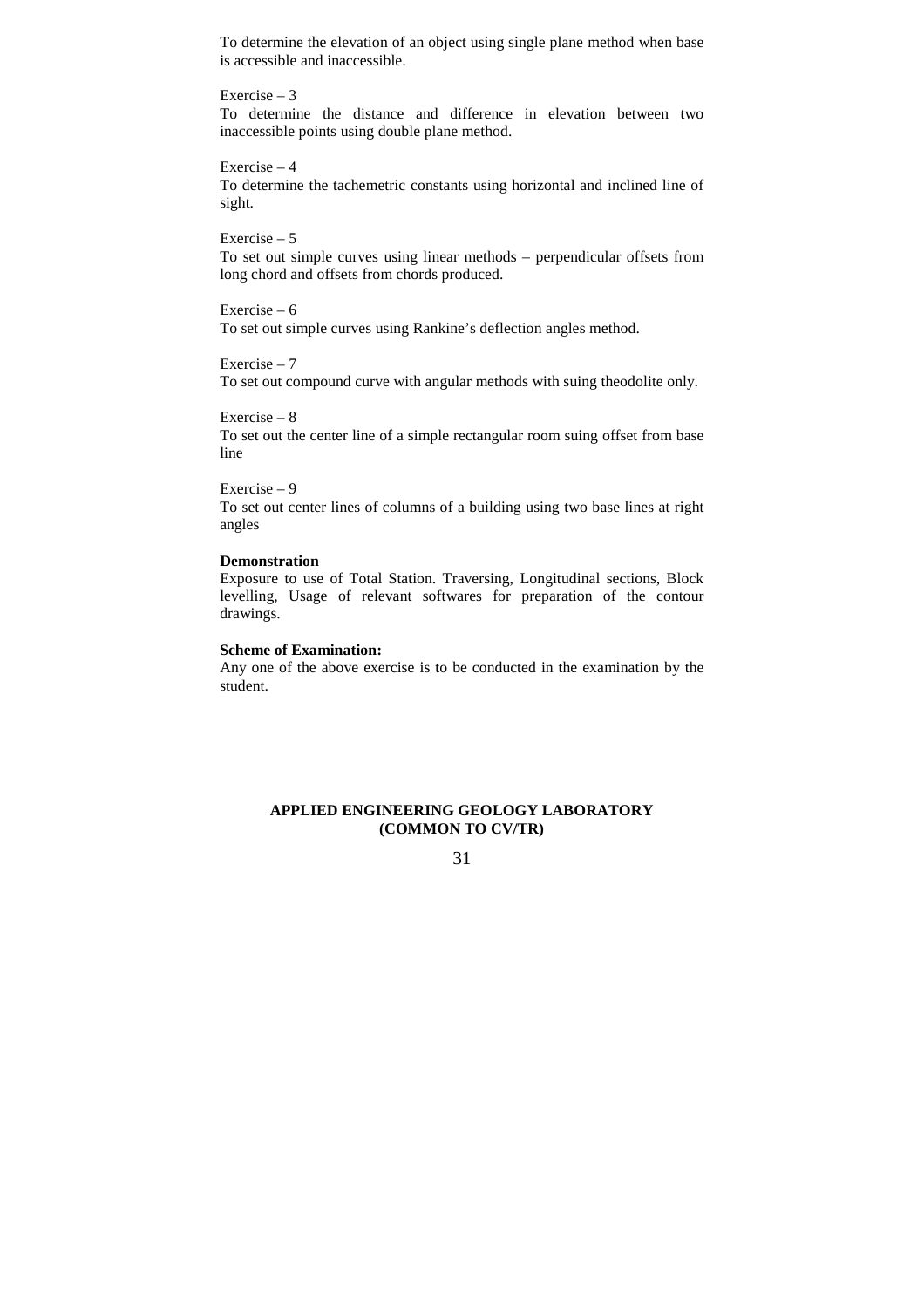| Sub Code   |                          | $\therefore$ 10 CVL 48 | <b>IA Marks</b> | 25 |
|------------|--------------------------|------------------------|-----------------|----|
| Hrs/ Week  | $\sim$ 1.1               | -03                    | Exam Hours :    | 03 |
| Total Hrs. | <b><i>Contractor</i></b> | 42.                    | Exam Marks :    | 50 |

1.Describe and identify the minerals based on their physical, special properties, chemical composition and uses. Study of important rock forming minerals, ores and other important industrial minerals. (As per the III semester theory syllabus)  $-2$ practicals

2.Describe and identify the rocks as per the theory syllabus by giving their physical properties and engineering uses. – 2 practicals

3.Study of Geological maps and their sections: interpreting them in terms of selecting the sites for various civil engineering structures. - 3 practicals

4.Dip and strike (surface method) problems: To find out the dip and strike of the geological formation to select suitable site for civil engineering structures. – 2 practicals

5.Borehole problems (sub surface dip and strike): three point level ground methods: - 2 practicals

6.Thickness of strata (out crops) problems: To determine the true thickness, vertical thickness and the width of the out crops on different topographical terrain. – 1 practical

7. Filed visit to Civil engineering projects –Dams, Reservoirs, Harbours etc.  $-3$  days

# **Scheme of Examination**

| 1. Identification of Minerals (5 Nos.): 5x2 : 10 marks |                   |
|--------------------------------------------------------|-------------------|
| 2. Identification of Rocks (5Nos.):                    | 5x2 : 10 marks    |
| 3. Geological Map:                                     | 1x 15: 15 marks   |
| 4. Borehole Problems:                                  | $1x\,05:05$ marks |
|                                                        | 5. Dip and Strike |
| Problems:<br>$1x04$ : 04 marks                         |                   |
| 6. Thickness of strata problems: $1x03 : 03$ marks     |                   |
| 7. Viva-Voce:                                          | 03 marks          |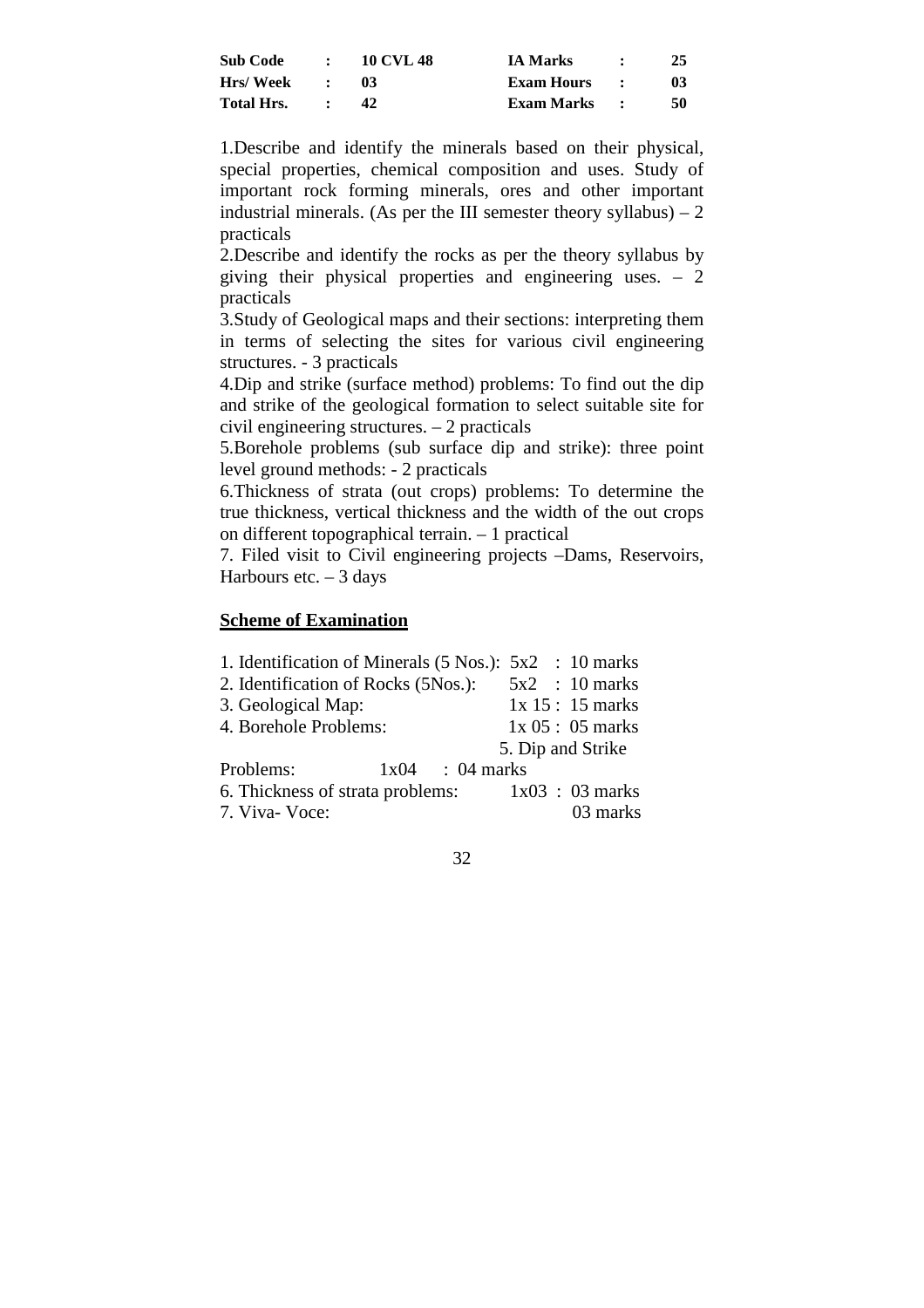**I.A. Marks should be assessed by conducting a test for 10 Marks and 15 Marks for practical record. (Total Marks: 25)** 

\*\*\*\*\*\*\*\*\*\*\*\*\*\*\*

# **V SEMESTER**

# **MANAGEMENT & ENTREPRENEURSHIP**

| Subject Code              | : 10AL51 | <b>IA Marks</b> | $\therefore$ 25 |
|---------------------------|----------|-----------------|-----------------|
| No. of Lecture Hours/Week | : 04     | Exam Hours      | : 03            |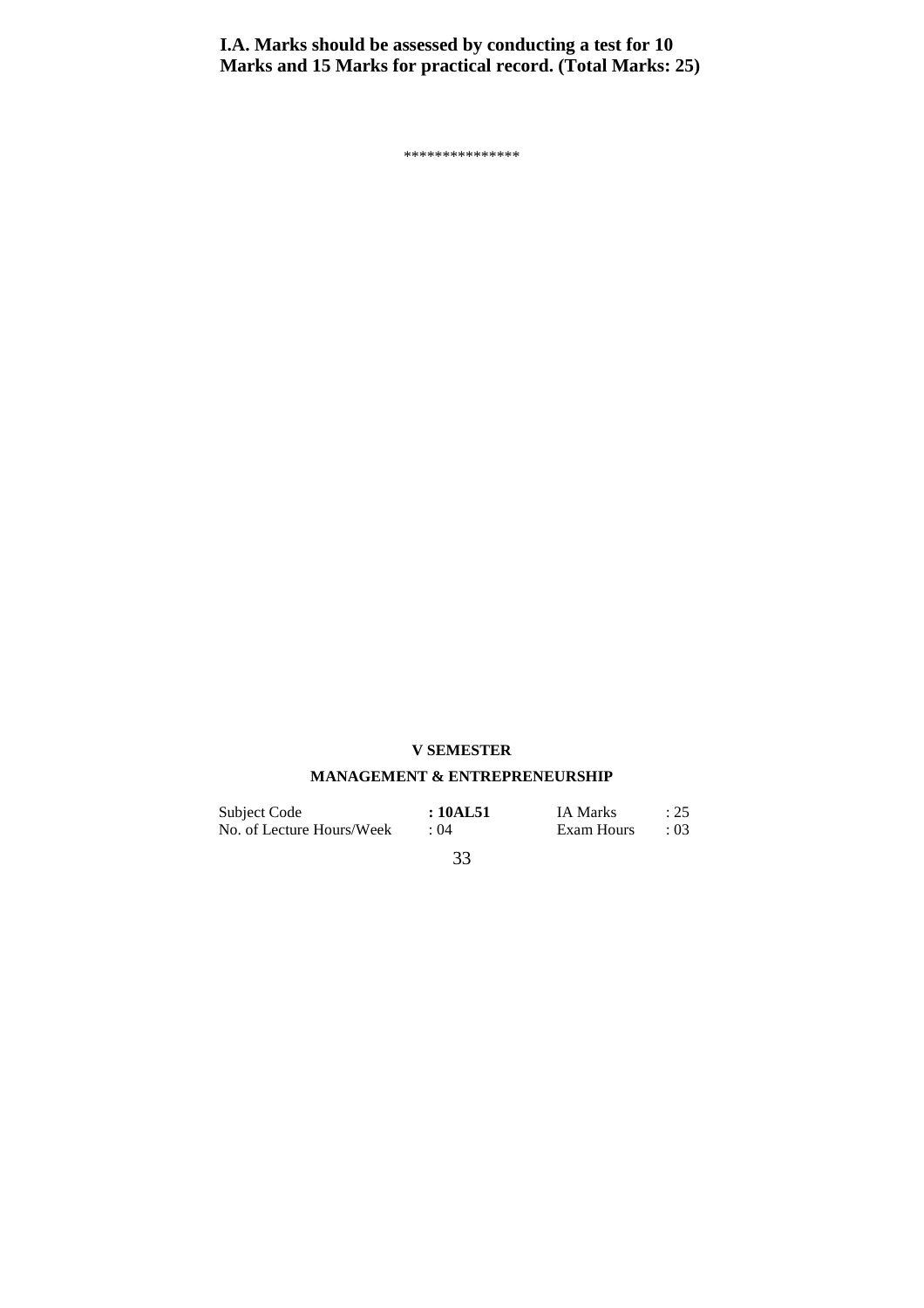# **PART - A MANAGEMENT**

#### **UNIT - 1**

**MANAGEMENT:** Introduction – Meaning – nature and characteristics of Management, Scope and functional areas of management – Management as a science, art or profession – Management & Administration – Roles of Management, Levels of Management, Development of Management Thought – early management approaches – Modern management approaches.

#### **7 Hours**

#### **UNIT - 2**

**PLANNING:** Nature, importance and purpose of planning process objectives - Types of plans (Meaning only) - Decision making - Importance of planning - steps in planning & planning premises - Hierarchy of plans.

#### **6 Hours**

### **UNIT - 3**

**ORGANIZING AND STAFFING:** Nature and purpose of organization – principles of organization – Types of organization – Departmentation – Committees – Centralisation Vs Decentralisation of authority and responsibility – Span of control – MBO and MBE (Meaning only) Nature and importance of Staffing – Process of Selection & Recruitment (in brief).

#### **6 Hours**

#### **UNIT - 4**

**DIRECTING & CONTROLLING:** Meaning and nature of directing – Leadership styles, Motivation Theories, Communication – Meaning and importance – Coordination, meaning and importance and Techniques of Coordination. Meaning and steps in controlling – Essentials of a sound control system – Methods of establishing control (in brief).

**7 Hours**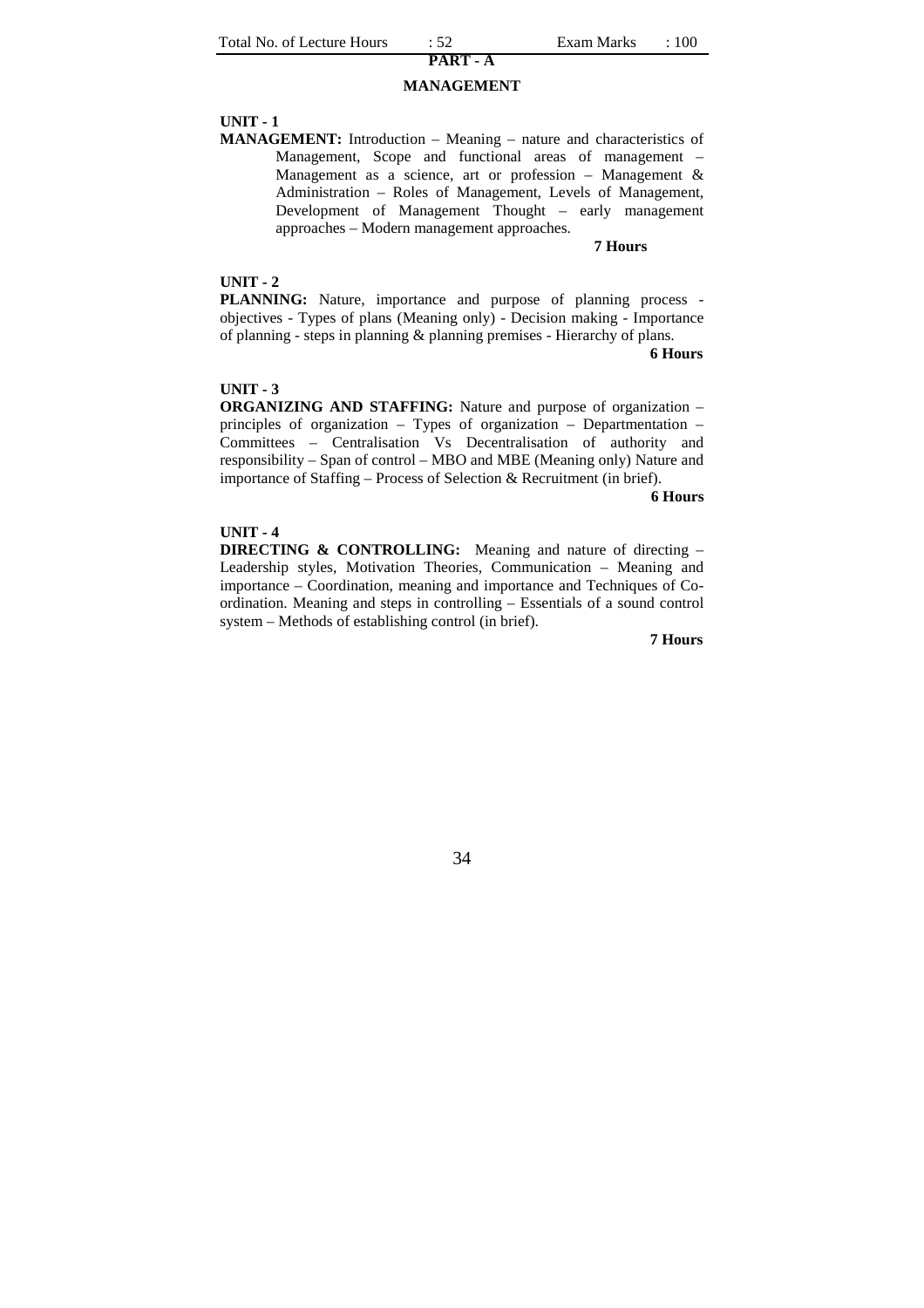### **PART - B**

#### **ENTREPRENEURSHIP**

#### **UNIT - 5**

**ENTREPRENEUR:** Meaning of Entrepreneur, Evolution of Concept, Functions of Entrepreneur, Types of Entrepreneur, Entrepreneur – An emerging class. Concept of Entrepreneurship – Evolution of Entrepreneurship, Development of Entrepreneurship, Stages in entrepreneurial process, Role of Entrepreneurs in Economic Development; Entrepreneurship in India; Entrepreneurship – its Barriers.

# **7 Hours**

#### **UNIT - 6**

**SMALL SCALE INDUSTRY**: Definition; Characteristics; Need and rationale: Objectives, Scope, role of SSI in Economic Development. Advantages of SSI. Steps to start an SSI – Government policy towards SSI, Different Policies of SSI., Government Support on SSI., during 5 year plans. Impact of Liberalization, Privatisation, Globalization on SSI. Effect of WTO / GATT Supporting Agencies of Government for SSI Meaning. Nature of support; Objectives; Functions; Types of Help; Ancillary Industry and Tiny Industry (Definition only).

**7 Hours** 

#### **UNIT - 7**

**INSTITUTIONAL SUPPORT**: Different Schemes, TECKSOK, KIADB; KSSIDC; KSIMC; DIC Single Window Agency; SISI, NSIC, SIDBI, KSFC. **6 Hours** 

#### **UNIT - 8**

**PREPARATION OF PROJECT:** Meaning of Project. Project Identification, Project Selection, Project Report, Need and significance of Project, Contents, formulation, Guidelines by Planning Commission for Project Report, Network Analysis, Errors of Project Report, Project Appraisal. Identification of Business Opportunities. Market Feasibility Study: Technical Feasibility Study, Financial Feasibility Study & Social Feasibility Study.

#### **6 Hours**

#### **TEXT BOOKS:**

- 1. **Principles of Management** P.C. Tripathi, P.N. Reddy, Tata McGraw Hill.
- 2. **Dynamics of Entrepreneurial Development & Management** Vasant Desai – Himalaya Publishing House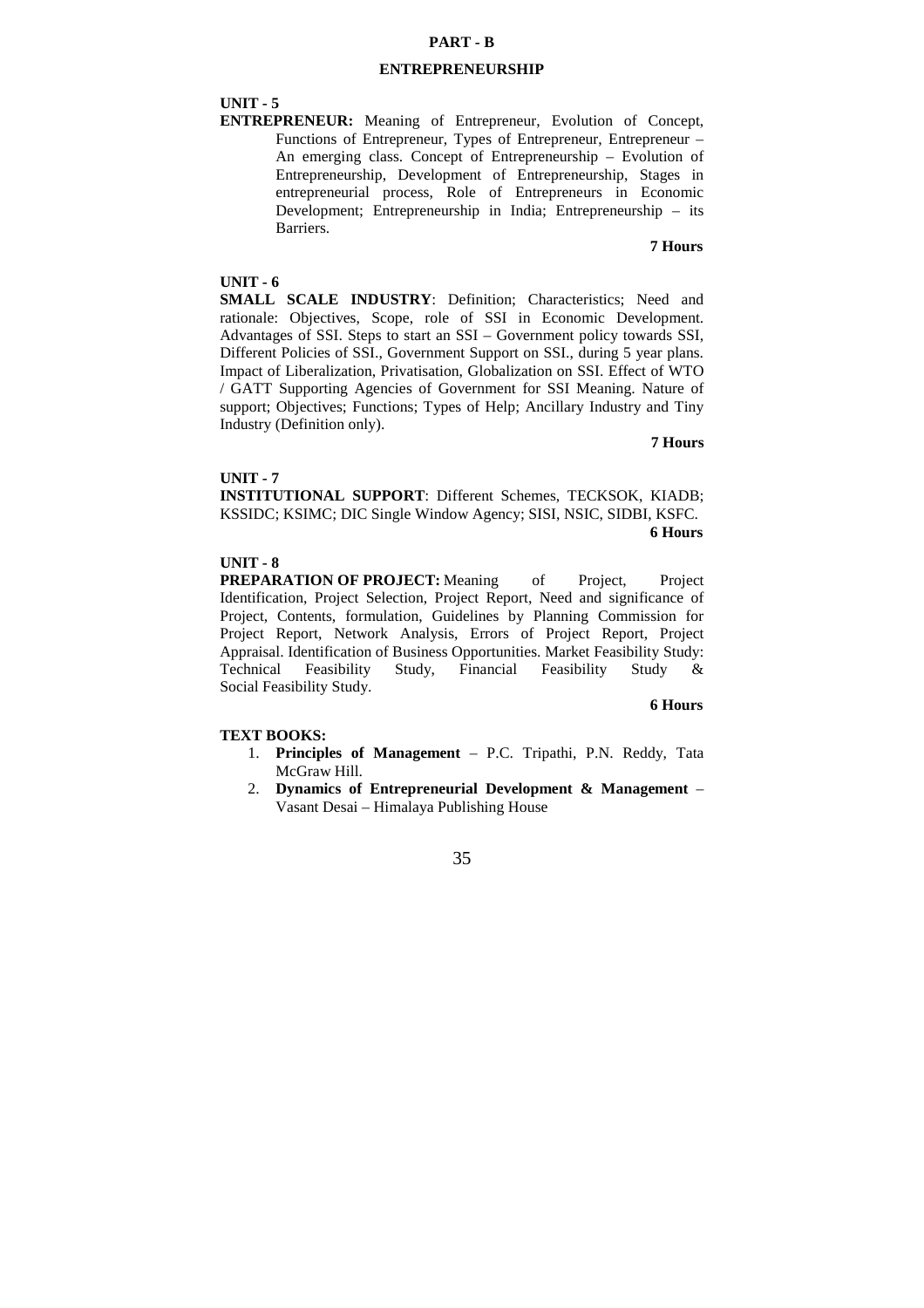3. **Entrepreneurship Development** – Small Business Enterprises – Poornima M. Charantimath – Pearson Education – 2006.

### **REFERENCE BOOKS:**

- 1. **Management Fundamentals** Concepts, Application, Skill Development – Robert Lusier – Thomson.
- 2. **Entrepreneurship Development**  SS Khanka S Chand & Co.
- 3. **Management** Stephen Robbins Pearson Education / PHI  $17<sup>th</sup>$ Edition, 2003.
- 4. **Management & Entrepreneurship** by N V R Naidu & T Krishna  $Rao - I K$  International Publishing House Pvt. Ltd.  $1<sup>st</sup>$  edition

### **DESIGN OF RCC STRUCTURAL ELEMENTS**

| Subject Code               | : 10CV52    | <b>IA Marks</b> | : 25        |
|----------------------------|-------------|-----------------|-------------|
| No. of Lecture Hours/Week  | $\cdot$ ()4 | Exam Hours      | $\cdot$ 03  |
| Total No. of Lecture Hours | :52         | Exam Marks      | $\cdot$ 100 |

# **PART - A**

**UNIT - 1** 

**GENERAL FEATURES OF REINFORCED CONCRETE:** Introduction, Design Loads, Materials for Reinforced Concrete and Code requirements. Design Philosophy – Limit State Design principles. Philosophy of limit state design, Principles of limit states, Factor of Safety, Characteristic and design loads, Characteristic and design strength.

#### **UNIT - 2**

**6 Hours**

**PRINCIPLES OF LIMIT STATE DESIGN AND ULTIMATE STRENGTH OF R.C. SECTION**: General aspects of Ultimate strength, Stress block parameters for limit state of collapse, Ultimate flexural strength of singly reinforced rectangular sections, Ultimate flexural strength of doubly reinforced rectangular sections, Ultimate flexural strength of flanged sections, Ultimate shear strength of RC sections, Ultimate torsional strength of RC sections, Concepts of development length and anchorage, Analysis examples of singly reinforced, doubly reinforced, flanged sections, shear strength and development length.

#### **7 Hours**

### **UNIT - 3**

**FLEXURE AND SERVICEABILITY LIMIT STATES:** General Specification for flexure design of beams-practical requirements, size of beam, cover to reinforcement-spacing of bars. General aspects of serviceability-Deflection limits in IS: 456 – 2000-Calculation of deflection (Theoretical method), Cracking in structural concrete members, Calculation of deflections and crack width.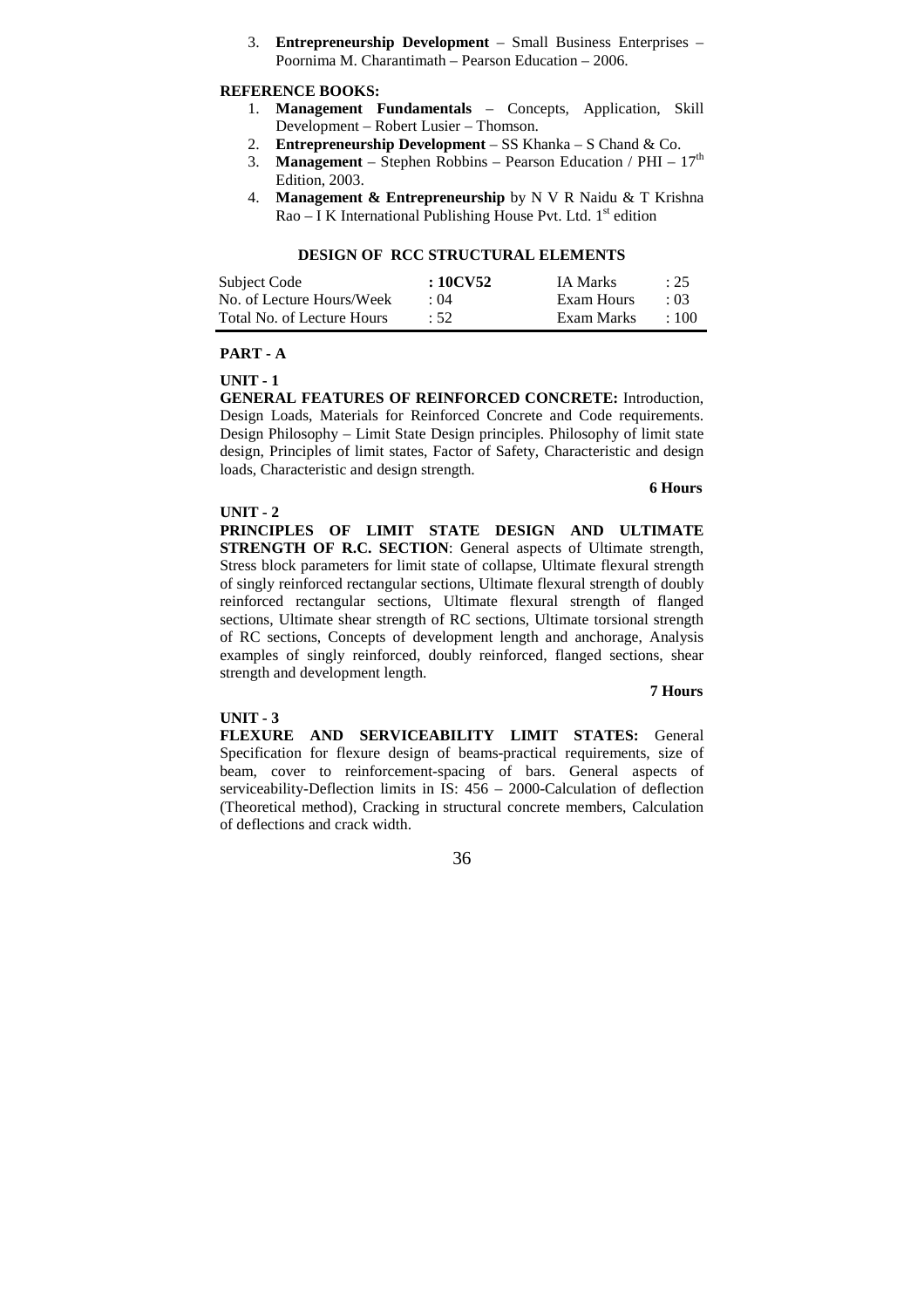# **UNIT - 4**

**DESIGN OF BEAMS**: Design procedures for critical sections for moment and shears. Anchorages of bars, check for development length, Reinforcement requirements, Slenderness limits for beams to ensure lateral stability, Design examples for Simply supported and Cantilever beams for rectangular and flanged sections.

**8 Hours**

## **PART - B**

# **UNIT - 5**

**DESIGN OF SLABS**: General consideration of design of slabs, Rectangular slabs spanning one direction, Rectangular slabs spanning in two directions for various boundary conditions. Design of simply supported, cantilever and continuous slabs as per IS: 456 – 2000.

#### **8 Hours**

# **UNIT - 6**

**DESIGN OF COLUMNS:** General aspects, effective length of column, loads on columns, slenderness ratio for columns, minimum eccentricity, design of short axially loaded columns, design of column subject to combined axial load and uniaxial moment and biaxial moment using  $SP - 16$ charts.

#### **5 Hours**

# **UNIT - 7**

**DESIGN OF FOOTINGS**: Introduction, load for footing, Design basis for limit state method, Design of isolated rectangular footing for axial load and uniaxial moment, design of pedestal.

#### **6 Hours**

#### **UNIT - 8**

**DESIGN OF STAIR CASES**: General features, types of stair case, loads on stair cases, effective span as per IS code provisions, distribution of loading on stairs, Design of stair cases. With waistslabs.

## **6 Hours**

# **REFERENCE BOOKS:**

- **1. Limit State Design of Reinforced concrete-**by P.C. Varghese, PHI Learning Private Limited 2008-2009
- **2. Fundamentals of Reinforced concrete Design-**by M.L.Gambhir, PHI Learning Private Limited 2008-2009.
- **3. Reinforced concrete Design-**by Pallai and Menon, TMH Education Private Limited,
- **4. Reinforced concrete Design-**by S.N.Shinha, TMH Education Private Limited,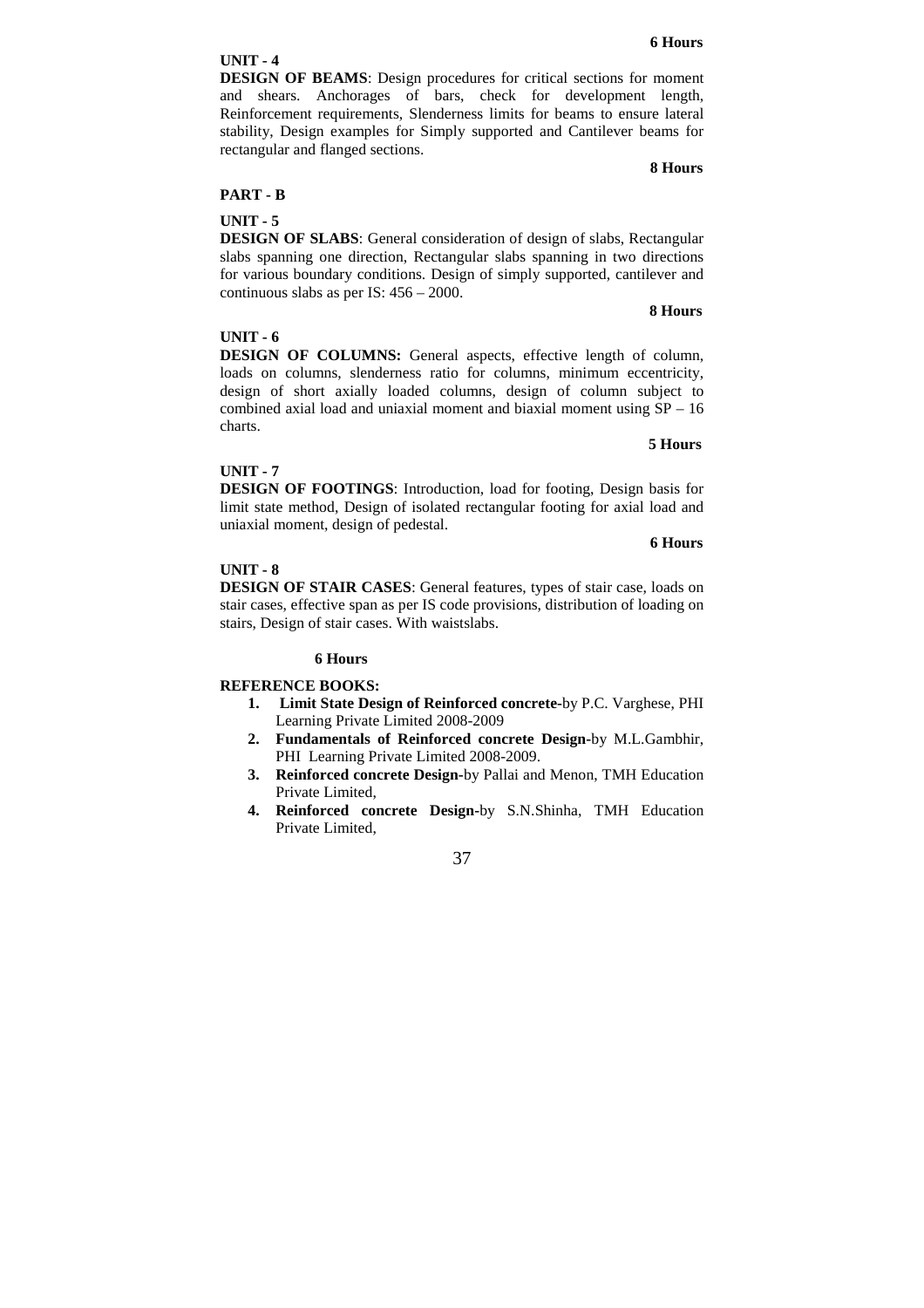- **5. Reinforced concrete Design-**by Karve & Shaha, Structures Publishers Pune.
- 6. **Design of RCC Structural Elements** S. S. Bhavikatti, Vol-I, New Age International Publications, New Delhi.
- 7. **IS-456-2000 and SP-16**

## STRUCTURAL ANALYSIS – II

| Subject Code               | :10CV53         | <b>IA Marks</b> | : 25 |
|----------------------------|-----------------|-----------------|------|
| No. of Lecture Hours/Week  | : 04            | Exam Hours      | .03  |
| Total No. of Lecture Hours | :52             | Exam Marks      | :100 |
|                            | <b>PART - A</b> |                 |      |

## **UNIT - 1**

**ROLLING LOAD AND INFLUENCE LINES:** Rolling load analysis for simply supported beams for several point loads and UDL.

Influence line diagram for reaction, SF and BM at a given section for the cases mentioned in above uinit 1

**6 Hours** 

#### **UNIT - 2**

**SLOPE DEFLECTION METHOD**: Introduction, Sign convention, Development of slope-deflection equations and Analysis of Beams and Orthogonal Rigid jointed plane frames (non-sway) with kinematic redundancy less than/equal to three. (Members to be axially rigid)

#### **8 Hours**

#### **UNIT - 3**

**MOMENT DISTRIBUTION METHOD**: Introduction, Definition of terms-Distribution factor, Carry over factor, Development of method and Analysis of beams and orthogonal rigid jointed plane frames (nonsway) with kinematic redundancy less than/equal to three. (Members to be axially rigid)

#### **8 Hours**

#### **UNIT - 4**

**SWAY ANALYSIS**: Analysis of rigid jointed plane frames (sway, members assumed to be axially rigid and kinematic redundancy  $\leq$  3) by slope deflection and moment distribution methods.

#### **4 Hours**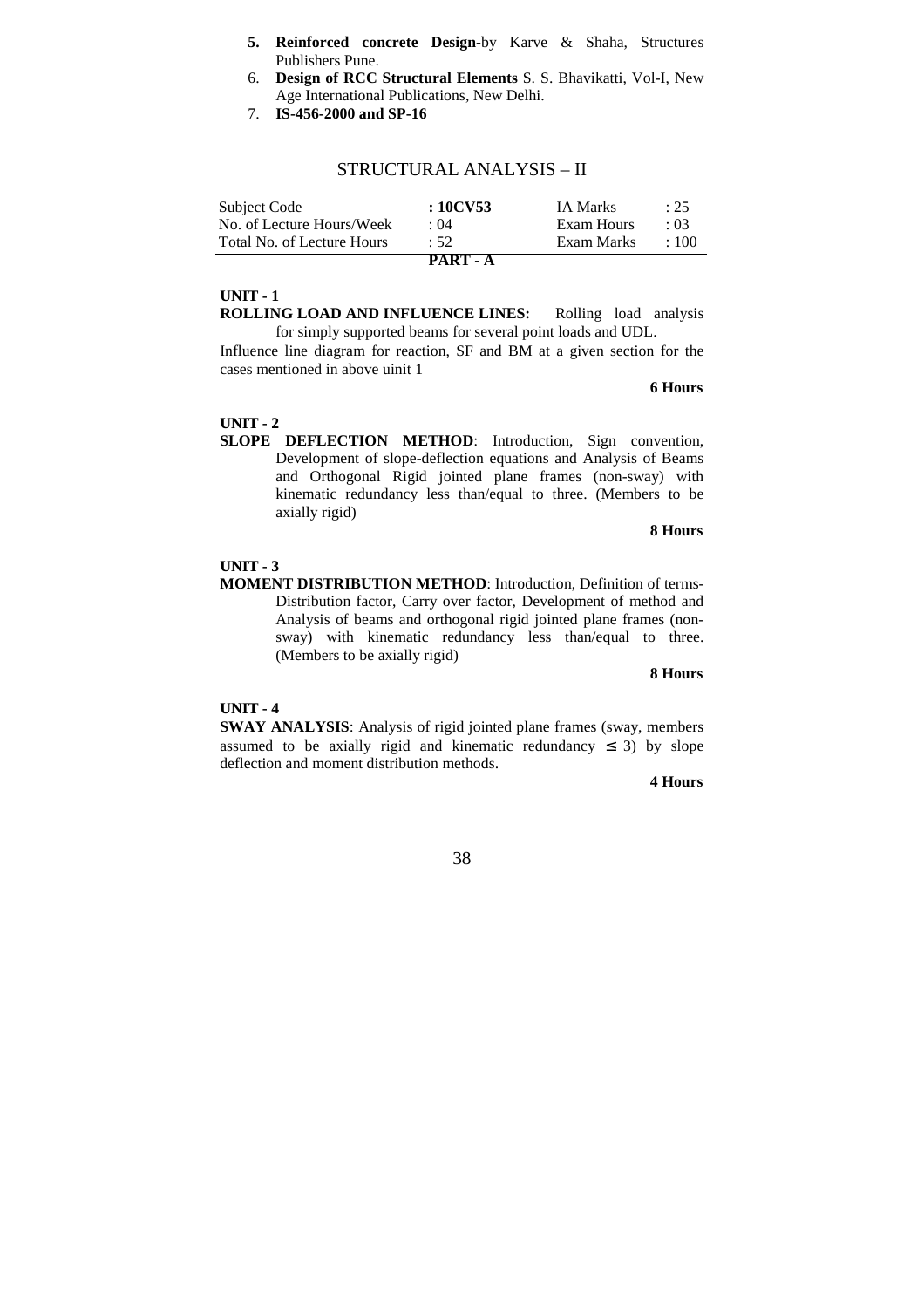*KANIS METHODS: Introduction, Basic Concept, Analysis of Continuous beams and Analysis of rigid jointed non-sway plane frames.* 

 *6 Hours*

#### UNIT - 6

FLEXIBILITY MATRIX METHOD OF ANALYSIS: **Introduction, Development of flexibility matrix for plane truss element and axially rigid plane framed structural elements and Analysis of plane truss and axially rigid plane frames by flexibility method with static indeterminacy**  ≤**3.** 7

Hours

#### UNIT - 7

STIFFNESS MATRIX METHOD OF ANALYSIS**: Introduction, Development of stiffness matrix for plane truss element and axially rigid plane framed structural elements. And Analysis of plane truss and axially rigid plane frames by stiffness method with kinematic indeterminacy** ≤**3.** 

7 Hours

#### UNIT - 8

BASIC PRINCIPLES OF DYNAMICS**: Basic principles of Vibrations and causes, periodic and aperiodic motion, harmonic and non-harmonic motion. Period and frequency.** 

Forced and Free Vibration, Damping and Equations of Single Degree of Freedom System with and without damping

**6 Hours** 

#### **REFERENCE BOOKS:**

- 1. **Basic Structural Analysis** Reddy C.S. Second Edition, Tata McGraw Hill Publication Company Ltd.
- 2. **Theory of Structures Vol. 2** S.P. Gupta, G.S. Pandit and R. Gupta, Tata McGraw Hill Publication Company Ltd.
- 3. Structural Dynamics-by M.Mukhopadhyay,
- 4. **Structural Analysis-II** -S. S. Bhavikatti Vikas Publishers, New Delhi.
- 5. **Basics of Structural Dynamics and Aseismic Design** By Damodhar Swamy and Kavita PHI Learning Private Limited
- 6. **Structural Analysis** D.S. Prakash Rao,, A Unified Approach, University Press
- 7. **Structural Analysis**, 4<sup>th</sup> SI Edition by Amit Prasanth & Aslam Kassimali, Thomson Learning.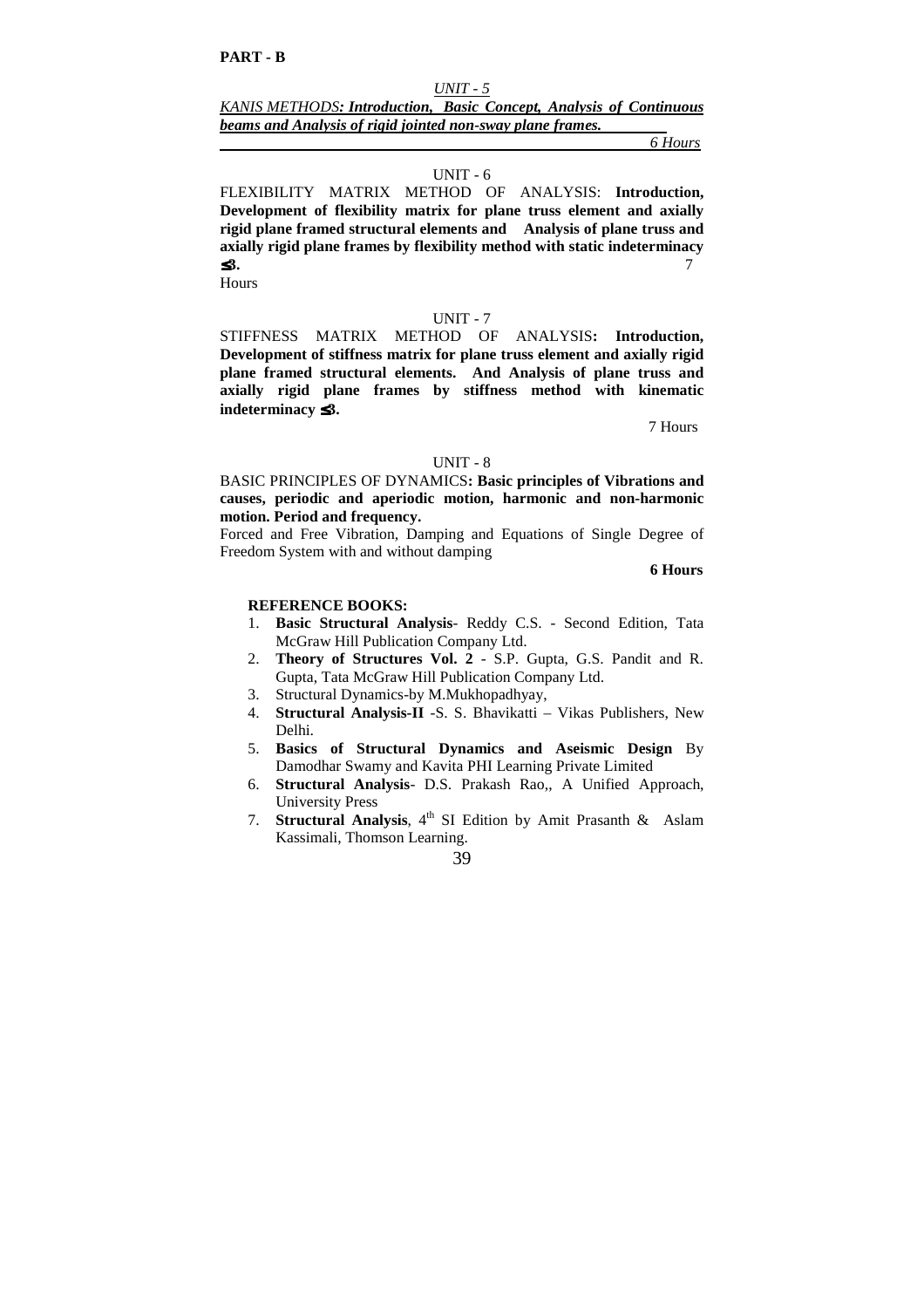#### **GEOTECHNICAL ENGINEERING – I**

| Subject Code               | :10CV54     | IA Marks   | : 25        |
|----------------------------|-------------|------------|-------------|
| No. of Lecture Hours/Week  | $\cdot$ ()4 | Exam Hours | $\cdot$ 03  |
| Total No. of Lecture Hours | $\cdot$ 52  | Exam Marks | $\cdot$ 100 |

## **PART - A**

**UNIT- 1** 

**INTRODUCTION**: History of soil mechanics, Definition, origin and formation of soil. Phase Diagram, Voids ratio, Porosity, Percentage Air Voids, Air content, Degree of saturation, Water content, Specific Gravity of soil solids and soil mass, Densities and Unit weights - Bulk, Dry, Saturated & Submerged and their inter relationships.

**6 Hours** 

#### **UNIT - 2**

**INDEX PROPERTIES OF SOIL AND THEIR DETERMINATION:**  Index Properties of soil- Water content , Specific Gravity, Particle size distribution, Relative Density, Consistency limits and indices, in-situ density, Activity of Clay, Laboratory methods of determination of index properties of soil: Water content (Oven Drying method & Rapid Moisture method), Specific gravity of soil solids (Pycnometer and density bottle method), Particle size distribution (Sieve analysis and Hydrometer analysis only), Liquid Limit- (Casagrande and Cone penetration methods), Plastic limit and shrinkage limit.

#### **7 Hours**

## **UNIT - 3**

**CLASSIFICATION OF SOILS:** Purpose of soil classification, Particle size classification – MIT classification and IS classification, Textural classification. IS classification - Plasticity chart and its importance, Field identification of soils.

**CLAY MINERALOGY AND SOIL STUCTURE:** Single grained, honey combed, flocculent and dispersed structures, Valence bonds, Soil-Water system, Electrical diffuse double layer, adsorbed water, base-exchange capacity, Isomorphous substitution. Common clay minerals in soil and their structures- Kaolinite, Illite and Montmorillonite.

#### **8 Hours**

#### **UNIT - 4**

**FLOW OF WATER THROUGH SOILS:** Darcy's law- assumption and validity, coefficient of permeability and its determination (laboratory and field), factors affecting permeability, permeability of stratified soils, Seepage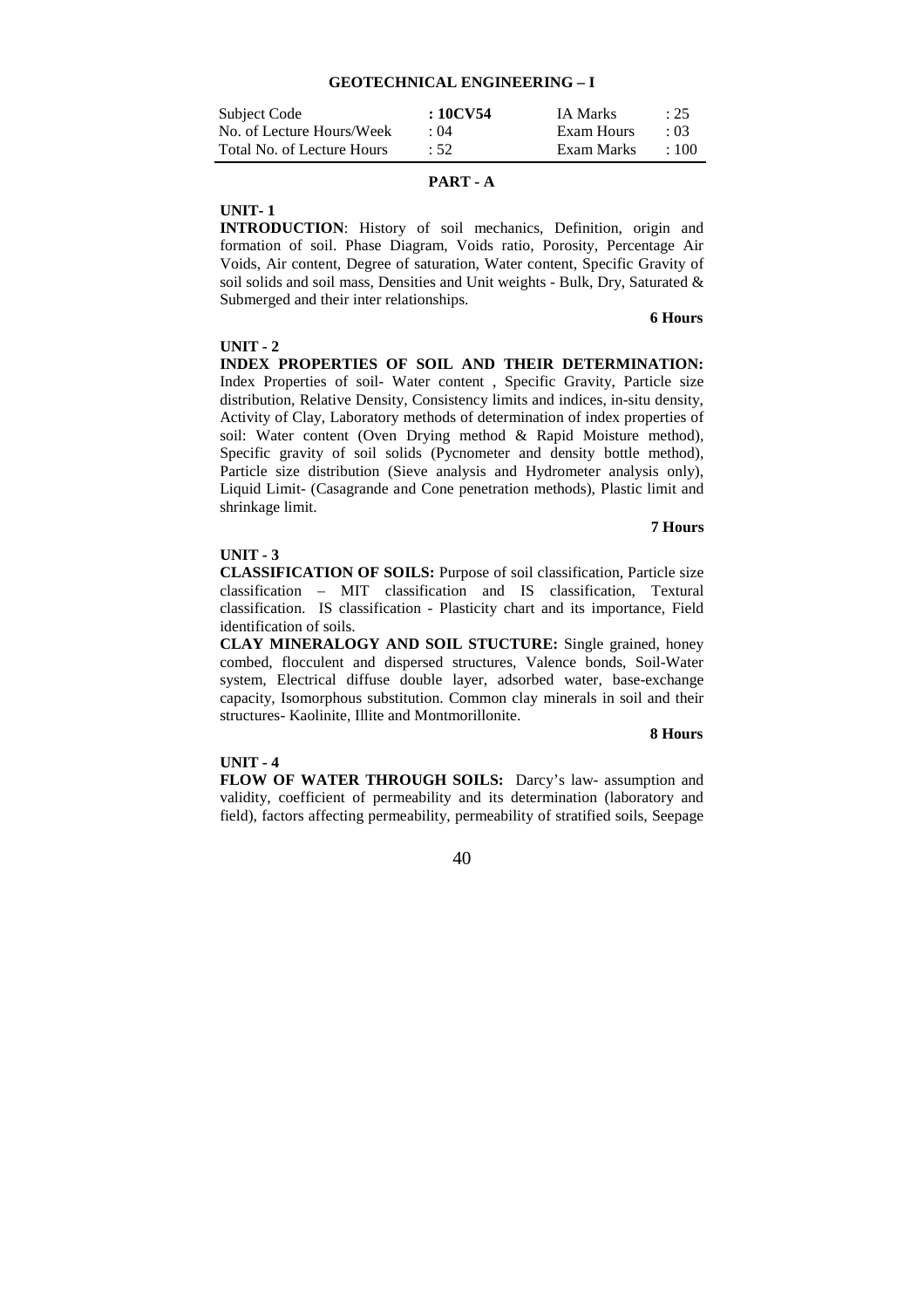velocity, Superficial velocity and coefficient of percolation, quick sand phenomena, Capillary Phenomena**.** 

#### **6 Hours**

# **PART - B**

#### **UNIT - 5**

**SHEAR STRENGTH OF SOIL**: Concept of shear strength, Mohr-coulomb theory, conventional and modified failure envelops, Effective stress concepttotal stress, effective stress and Neutral stress, Concept of pore pressure, Total and effective shear strength parameters, factors affecting shear strength of soils, Sensitivity and Thixotropy of clay.

#### **7 Hours**

#### **UNIT - 6**

**COMPACTION OF SOIL**: Definition, Principle of compaction, Standard and Modified proctor's compaction tests, factors affecting compaction, effect of compaction on soil properties, Field compaction control – compactive effort & method, lift thickness and number of passes, Proctor's needle, Compacting equipment.

#### **UNIT - 7**

 **6 Hours** 

**CONSOLIDATION OF SOIL**: Definition, Mass-spring analogy, Terzaghi's one dimensional consolidation theory-assumption and limitations (no derivation), Normally consolidated, under consolidated and over consolidated soils, pre-consolidation pressure and its determination by Casagrande's method. Consolidation characteristics of soil  $(C_c, a_v, m_v$  and  $C_v$ ).

#### **UNIT- 8**

**DETERMINATION OF SHEAR STRENGTH AND CONSOLIDATION OF SOIL**: Measurement of shear parameters- Direct shear test, unconfined compression test, Triaxial compression test and vane shear test, Test under different drainage conditions.

Laboratory one dimensional consolidation test, Determination of consolidation characteristics of soils-compression index and coefficient of consolidation (square root of time fitting method, logarithmic time fitting method).

#### **6 Hours**

#### **TEXT BOOKS:**

- 1. **Soil Mechanics and Foundation Engg.** Punmia B.C. (2005),  $16<sup>th</sup>$ Edition Laxmi Publications Co. , New Delhi.
- 2. **Principles of Soil Mechanics and Foundation Engineering**-Murthy V.N.S. (1996),  $4<sup>th</sup>$  Edition, UBS Publishers and Distributors, New Delhi.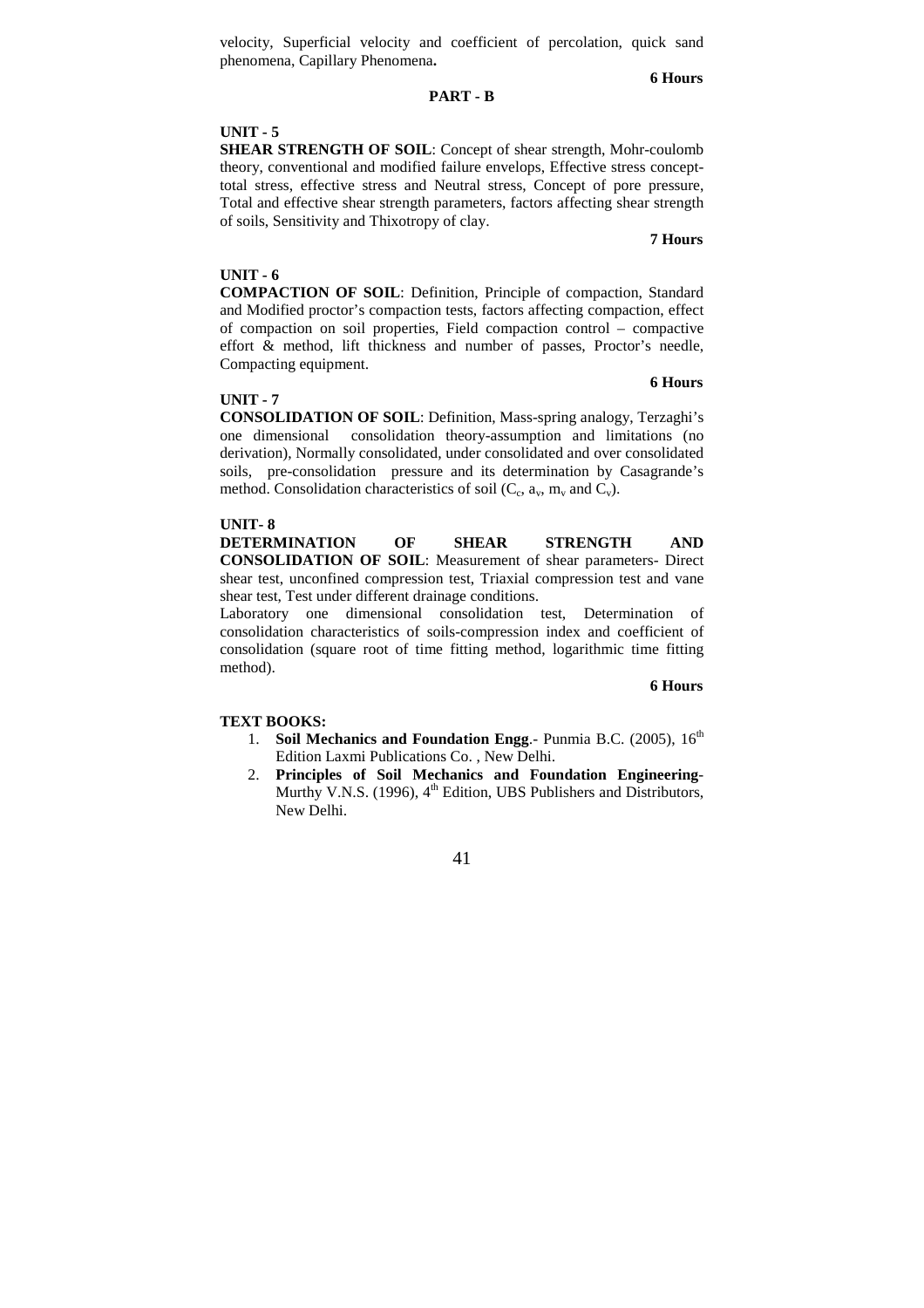3. **Geotechnical Engineering**; Braja, M. Das (2002), Fifth Edition, Thomson Business Information India (P) Ltd., India

## **REFERENCES BOOKS:**

- 1. **Foundation Analysis and Design-Bowles J.E.** (1996),  $5^{\text{th}}$  Edition. McGraw Hill Pub. Co. New York.
- 2. **Soil Engineering in Theory and Practice** Alam Singh and Chowdhary G.R. (1994), CBS Publishers and Distributors Ltd., New Delhi.
- 3. **Basic and Applied Soil Mechanics** Gopal Ranjan and Rao A.S.R. (2000), New Age International (P) Ltd., Newe Delhi.
- 4. **Geotechnical Engineering** Donold P Coduto Phi Learning Private Limited, New Delhi
- 5. **Geotechnical Engineering** Shashi K. Gulathi & Manoj Datta. (2009), " Tata Mc Graw Hill.
- 6. **Text Book of Geotechnical Engineering** Iqbal H. Khan (2005),, 2<sup>nd</sup> Edition, PHI, India.
- 7. **Numerical Problems, Examples and objective questions in Geotechnical Engineering**- Narasimha Rao A. V. & Venkatrahmaiah C. (2000), Universities Press., Hyderabad.

# Hydrology and Irrigation Engineering

|                   | ---- |        |                   |     |
|-------------------|------|--------|-------------------|-----|
| <b>Sub Code</b>   |      | 10CV55 | IA Marks          |     |
| <b>Hrs/Week</b>   |      |        | <b>Exam Hours</b> |     |
| <b>Total Hrs.</b> |      |        | <b>Exam Marks</b> | 100 |

# **PART-A HYDROLOGY**

# UNIT 1: INTRODUCTION & PRECIPITATION

Introduction ,Hydrologic cycle (Horton's representation). Water budget equation

Precipitation: introduction, forms of precipitation, types of precipitation, measurement of precipitation (Simon's gauge & Syphon gauge only), selection of rain gauge station. Adequacy of raingauges, methods of computing average rainfall, interpolation of missing data, adjustment of missing data by double mass curve method. Hyetograph and mass curve of rainfall, 07 hrs

UNIT 2 : LOSSES FROM PRECIPITATION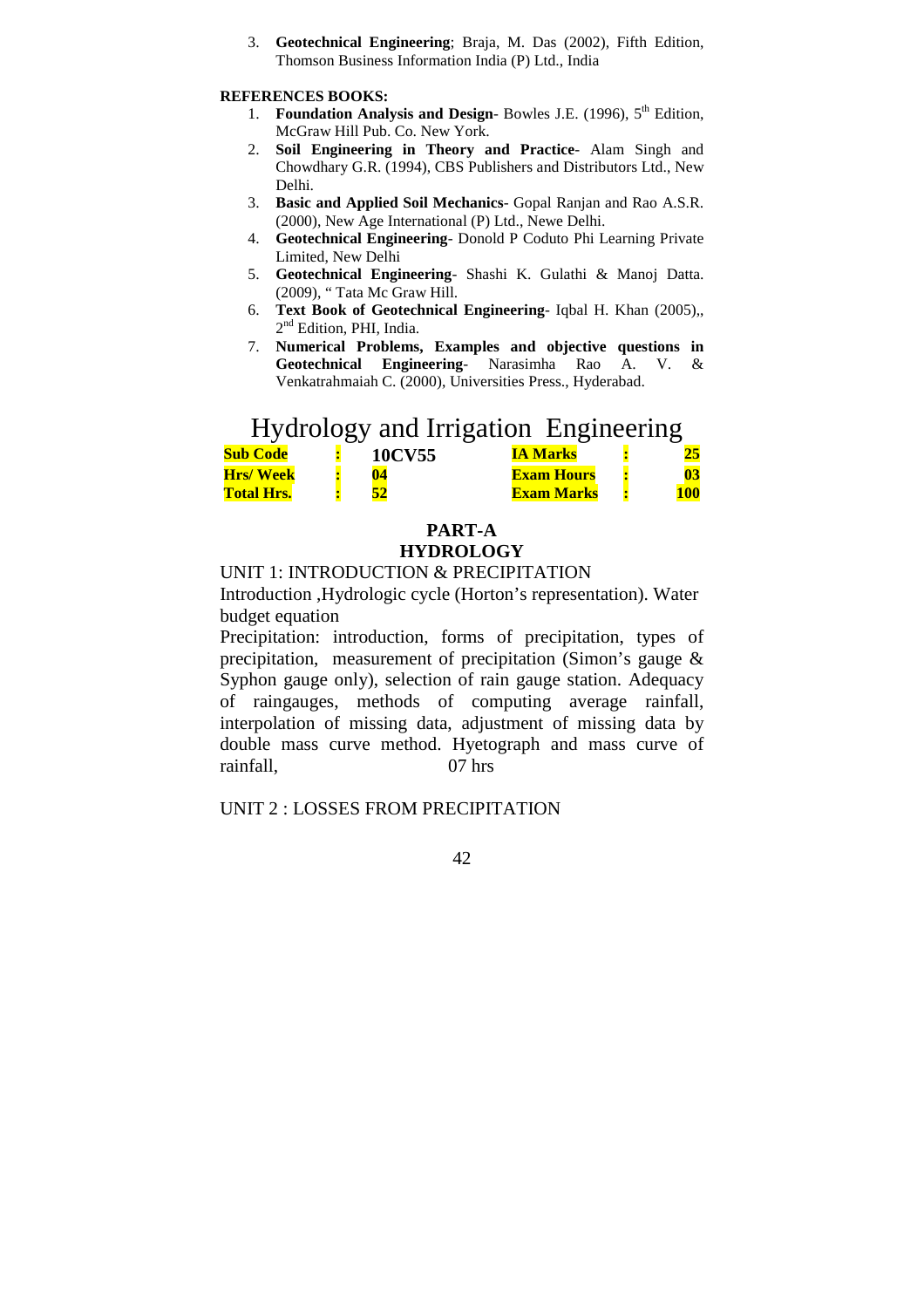Evaporation: Definition, factors affecting, measurement (Class A pan). Estimation using empirical methods (Meyer's and Rohwer's equation), evaporation control. Evapo-transpiration: Definition, factors affecting, measurement, estimation ( Blaney criddle method) Infiltration: Definition, factors affecting, measurement ( double ring infiltrometer ), infiltration indices, Horton's equation of infiltration. 07 hrs

# UNIT 3: HYDROGRAPHS

Definition, components of hydrographs, unit hydrograph and its derivation from simple storm hydrograph, base flow separation, Prepositions of unit hydrograph- problems

06 hrs

UNIT 4: ESTIMATION OF FLOOD & FLOOD ROUTING Definition of flood, factors affecting flood, methods of estimation ( envelope curves, empirical formulae, rational method ).

Flood routing: Introduction to hydrological routing, relationship of out flow and storage, general storage equation, Muskingum routing method. 07 hrs

# **PART-B IRRIGATION ENGINEERING**

# UNIT 5 : INTRODUCTION

Introduction, need for irrigation, advantages and disadvantages of irrigation, environmental impacts of irrigation, Systems of irrigation: Gravity irrigation, lift irrigation, well irrigation, tube well irrigation, infiltration galleries, sewage irrigation, supplemental irrigation.

06 hrs

# UNIT 6: SOIL-WATER-CROP RELATIONSHIP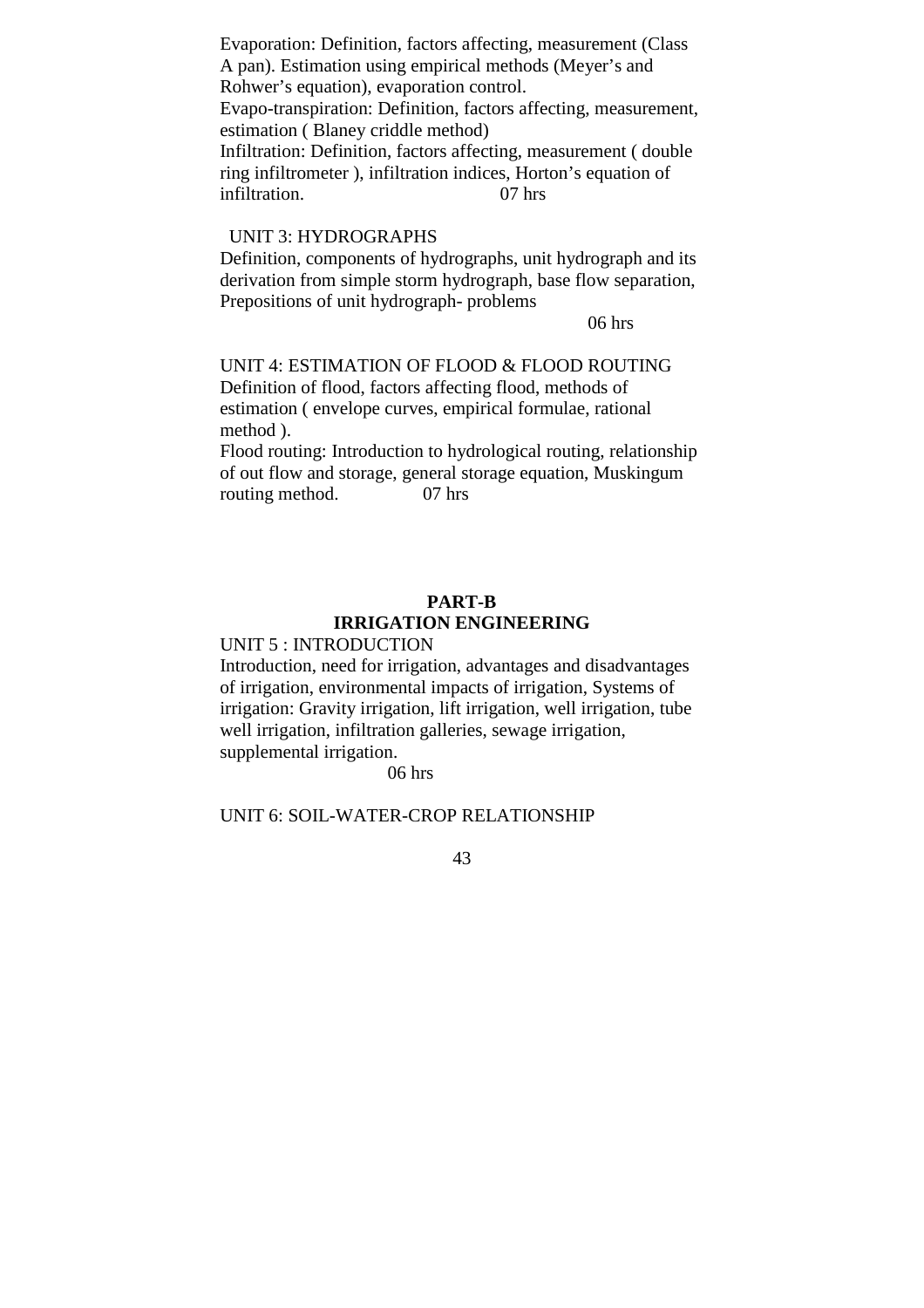Introduction, soil profile, physical properties of soil, soil classification. Indian soils, functions of irrigation soils, maintaining soil fertility, soil-water-plant relationship, soilmoisture. Irrigation relationship, frequency of irrigation. 06 hrs

 UNIT 7: WATER REQUIREMENT OF CROPS Introduction, definitions, crop seasons of India, water requirement of a crop, duty, delta, base period. Consumptive use. Irrigation efficiencies. Assessment of irrigation water.

07 hrs

Unit 8: Canals

Definition, Types of canals, Alignment of canals, Design of canals by Kenedy's and Lacey's methods- Problems 06 hrs

# TEXT BOOKS:

- 1. Engineering Hydrology Subramanya.K; Tata Mcgraw Hill NewDelhi-2008 (Ed)
- 2. Hydrology- Madan Mohan Das, Mim Mohan Das-PHI Learning private Ltd. New Delhi-2009 (Ed)
- 3. A Text Book Of Hydrology- Jayarami Reddy, Laksmi Publications, New Delhi-2007 (Ed)
- 4. Irrigation, water Resources and water power Engineering- P.N.Modi- standard book house, New Delhi.
- 5. Irrigation and Water Power Engineering-Madan Mohan Das & Mimi Das Saikia; PHILearning pvy. Ltd. New Delhi 2009 (Ed).

REFERENCE BOOKS: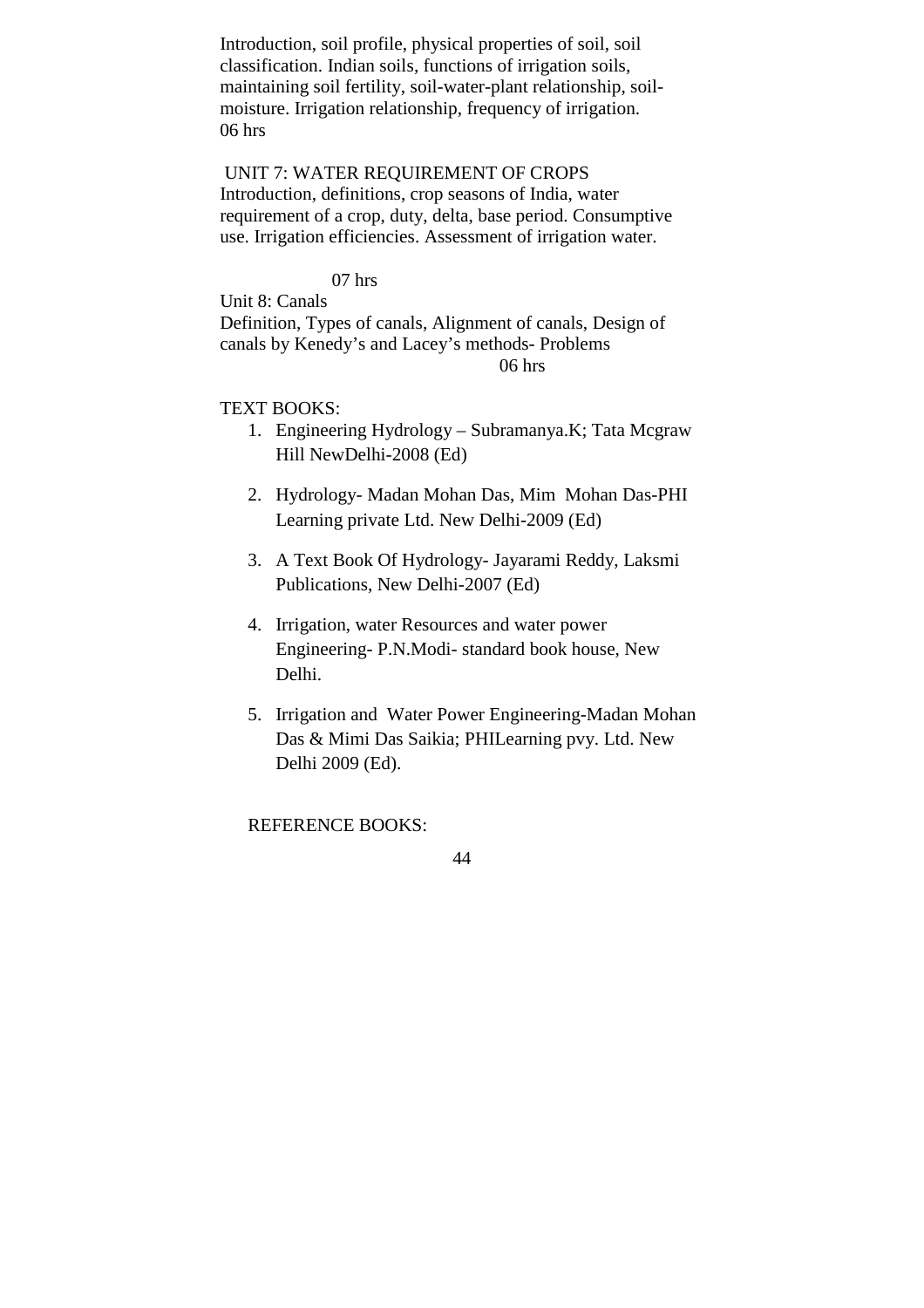- 1. Hydrology & Soil Conservation Engineering-Ghanshyam Das- PHI Learning Private Ltd., New Delhi-2009 (Ed)
- 2. Hydrology & Water Resources Engineering- Patra K.C. Narosa Book Distributors Pvt. Ltd. New Delhi-2008 (Ed)
- 3. Hydrology & Water Resources Engineering-R.K.Sharma & Sharma, Oxford and Ibh, New Delhi
- 4. Irrigation Engineering and Hydraulic structures- S. K. garg- Khanna Publication, New Delhi.

# **TRANSPORTATION ENGINEERING I**

|                 | :10CV56    |
|-----------------|------------|
| :25             |            |
|                 | $\cdot 04$ |
| $\cdot$ 03      |            |
|                 | :52        |
| Exam Marks :100 |            |
|                 |            |

# **PART – A**

 $UNIT - 1$ 

**PRINCIPLES OF TRANSPORTATION ENGINEERING:**  Importance of transportation, Different modes of transportation and comparison, Characteristics of road transport Jayakar committee recommendations, and implementation – Central Road Fund, Indian Roads Congress, Central Road Research Institute

# **04 Hrs**

# $UNIT - 2$

**HIGHWAY DEVELOPMENT AND PLANNING:** Road types and classification, road patterns, planning surveys, master plan – saturation system of road planning, phasing road development in India, problems on best alignment among alternate proposals Salient Features of  $3<sup>rd</sup>$  and  $4<sup>th</sup>$  twenty year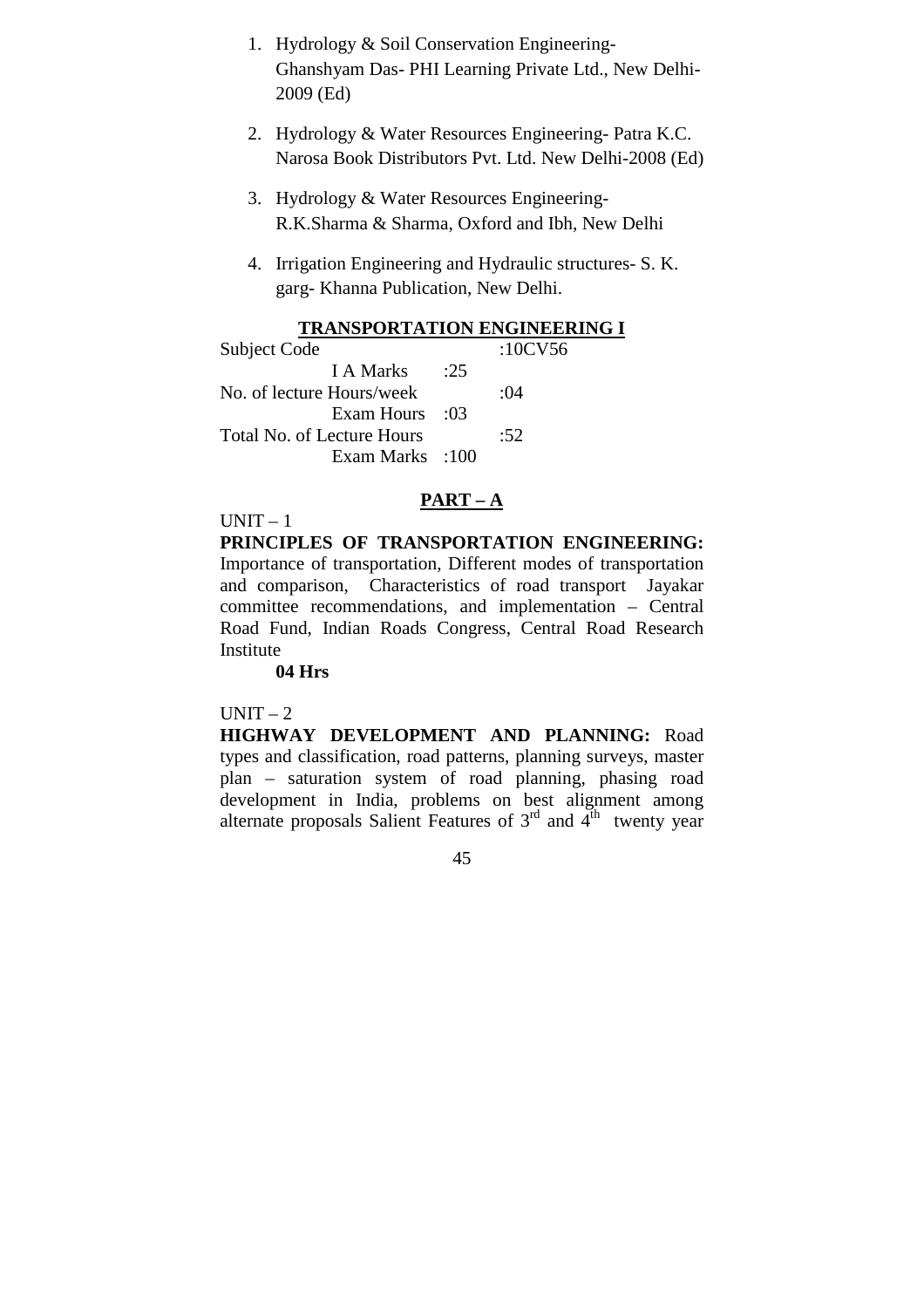road development plans and Policies, Present scenario of road development in India (NHDP & PMGSY) and in Karnataka (KSHIP & KRDCL) Road development plan - vision 2021.

# **06 Hrs**

# $UNIT - 3$

**HIGHWAY ALIGNMENT AND SURVEYS:** Ideal Alignment, Factors affecting the alignment, Engineering surveys-Map study, Reconnaissance, Preliminary and Final location & detailed survey, Reports and drawings for new and re-aligned projects **04 Hrs HIGHWAY GEOMETRIC DESIGN – I:** Importance, Terrain classification, Design speed, Factors affecting geometric design,

**Cross sectional elements**-Camber- width of pavement-Shoulders-, Width of formation- Right of way, Typical cross sections **05 Hrs** 

# $UNIT - 4$

**HIGHWAY GEOMETRIC DESIGN – II: Sight Distance**-Restrictions to sight distance- Stopping sight distance-Overtaking sight distance- overtaking zones- Examples on SSD and OSD- Sight distance at intersections, **Horizontal alignment**-Radius of Curve- Superelevation – Extra widening-Transition curve and its length, setback distance – Examples, **Vertical alignment**-Gradient-summit and valley curves with examples. **07 Hrs**

# **PART - B**

 $UNIT - 5$ 

**PAVEMENT MATERIALS: Subgrade soil -** desirable properties-HRB soil classification-determination of CBR and modulus of subgrade reaction-Examples on CBR and Modulus of subgrade reaction, **Aggregates-** Desirable properties and list of tests, **Bituminous materials**-Explanation on Tar, bitumen,cutback and emulsion-List of tests on bituminous materials **06 Hrs**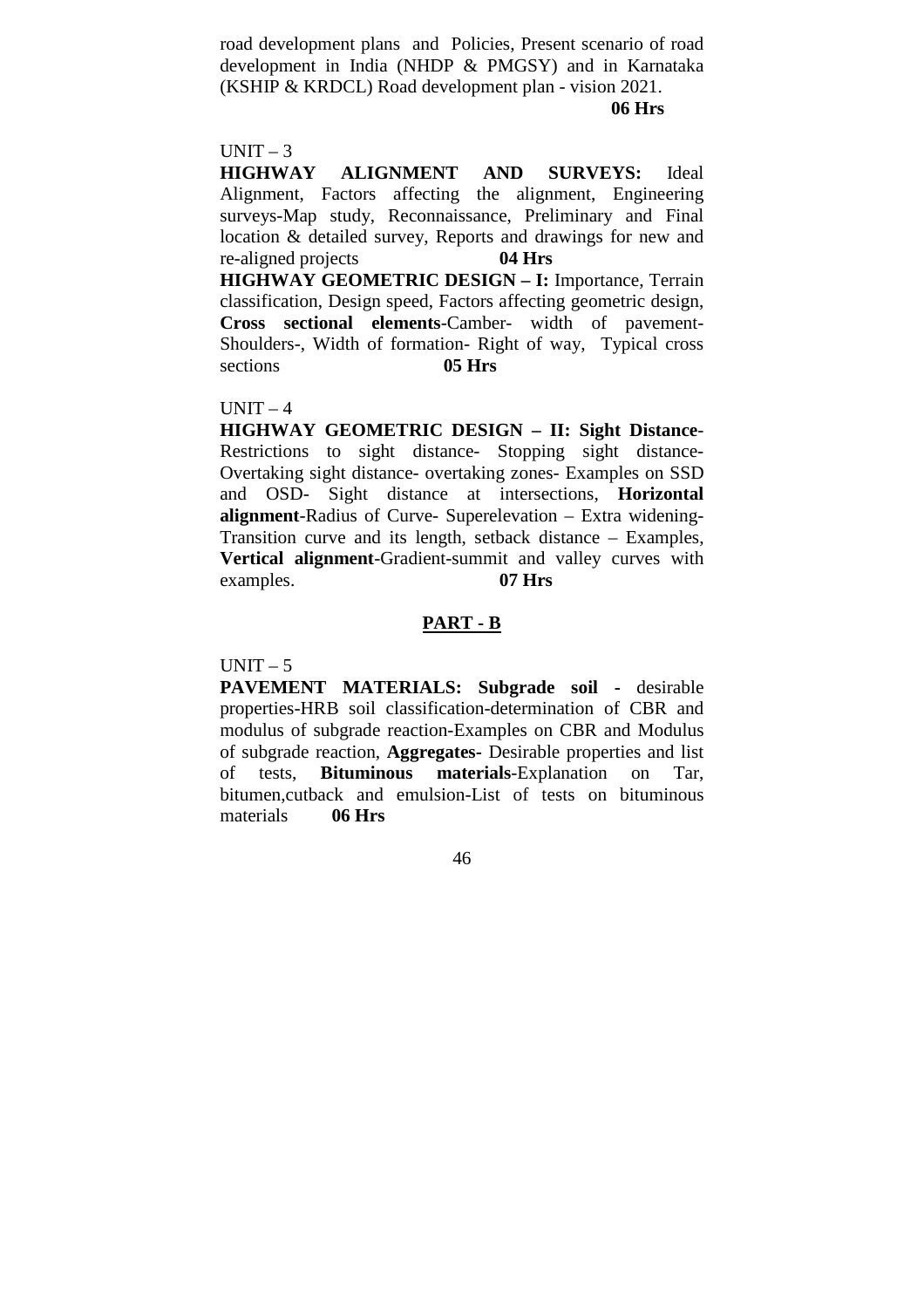# $UNIT - 6$

**PAVEMENT DESIGN:** Pavement types, component parts of flexible and rigid pavements and their functions,design factors, ESWL and its determination-Examples, **Flexible pavement**-Design of flexible pavements as per IRC;37-2001-Examples, **Rigid pavement**- Westergaard's equations for load and temperature stresses- Examples- Design of slab thickness only as per IRC:58-2002

# **06 Hrs**

# $UNIT - 7$

**PAVEMENT CONSTRUCTION:** Earthwork –cutting-Filling, Preparation of subgrade, Specification and construction of i) Granular Subbase, ii) WBM Base, iii) WMM base, iv) Bituminous Macadam, v) Dense Bituminous Macadam vi) Bituminous Concrete, vii) Dry Lean Concrete sub base and PQC viii) concrete roads **05** 

# **Hrs**

**HIGHWAY DRAINAGE:** Significance and requirements, Surface drainage system and design-Examples, sub surface drainage system, design of filter materials

# **03 Hrs**

 $UNIT - 8$ 

**HIGHWAY ECONOMICS:** Highway user benefits, VOC using charts only-Examples, Economic analysis - annual cost method-Benefit Cost Ratio method-NPV-IRR methods-Examples, Highway financing-BOT-BOOT concepts

# **06 Hrs**

# **TEXT BOOKS:**

**1. Highway Engineering** – S K Khanna and C E G Justo, Nem Chand Bros, Roorkee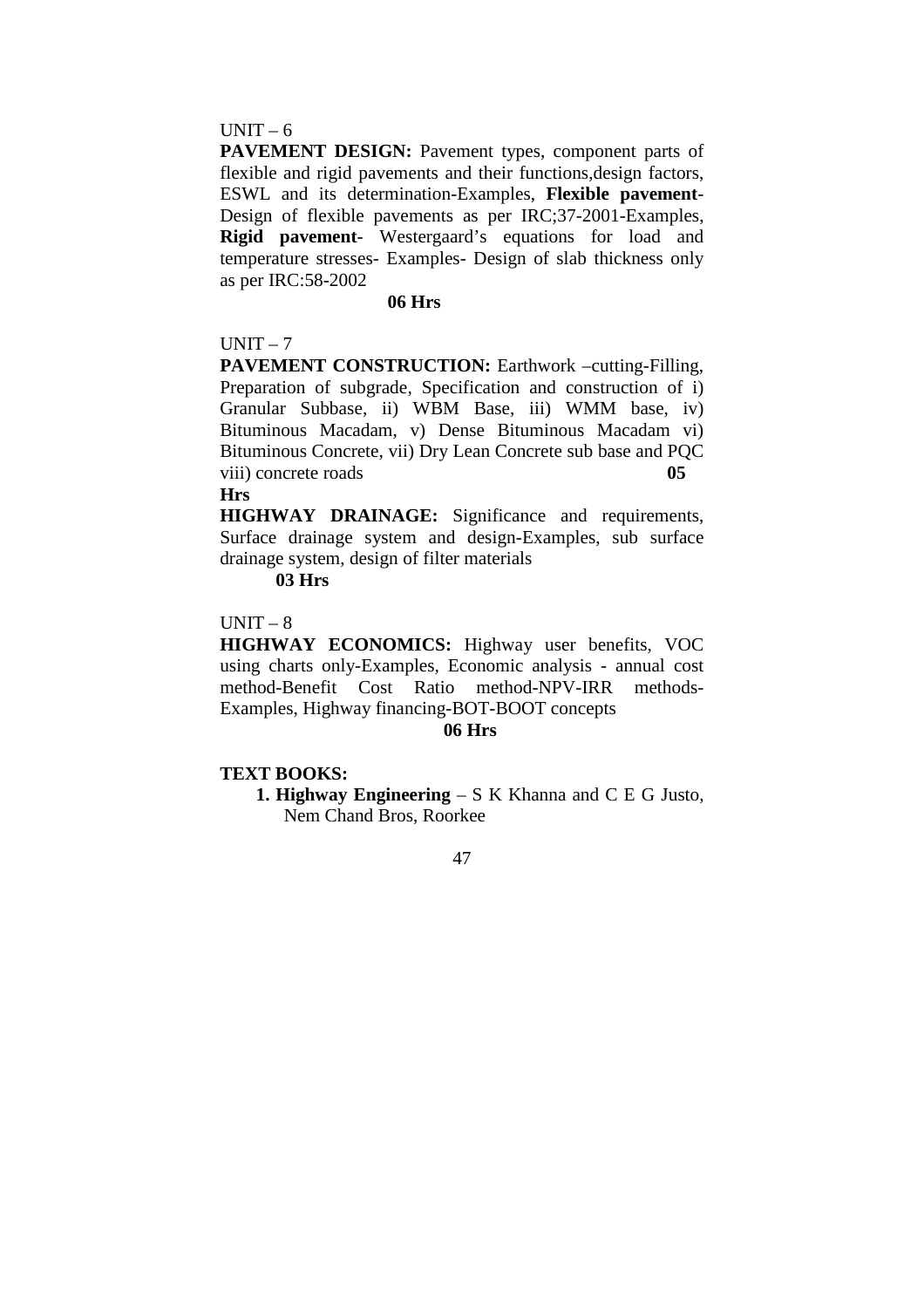- **2. Highway Engineering** L R Kadiyali, Khanna Publishers, New Delhi
- **3. Transportation Engineering** K P Subramanium, Scitech Publications, Chennai
- **4. Transportation Engineering James** H Banks, Mc. Graw. Hill Pub. New Delhi
- **5. Highway Engineeering –**R. Sreenivasa Kumar, University Press. Pvt.Ltd. Hyderabad

# **REFERENCE BOOKS:**

- **1. Relevant IRC Codes**
- **2. Specifications for Roads and Bridges-MoRT&H, IRC, New Delhi.**
- **3. Transportation Engineering** C. Jotin Khisty, B. Kent lal, PHI Learning Pvt. Ltd. New Delhi.

# **HYDRAULICS AND HYDRAULICS MACHINERY LABORATORY**

| <b>Sub Code</b>   | 10CV 57 | IA Marks          |     |
|-------------------|---------|-------------------|-----|
| <b>Hrs/Week</b>   |         | <b>Exam Hours</b> |     |
| <b>Total Hrs.</b> |         | <b>Exam Marks</b> | 100 |

- 1. Calibration of collecting tank ( gravimetric method )
- 2. Calibration of pressure gauge ( dead weight method )
- 3. Verification of Bernoulli's equation
- 4. Calibration of  $90^0$  V-notch
- 5. Calibration of Rectangular and Cipolletti notch
- 6. Calibration of Broad- crested weir
- 7. Calibration of Venturiflume
- 8. Calibration of Venturimeter
- 9. Determination of Darcy's friction factor for a straight pipe
- 10. Determination of Hydraulic coefficients of a vertical orifice
- 11. Determination of vane coefficients for a flat vane & semicircular vane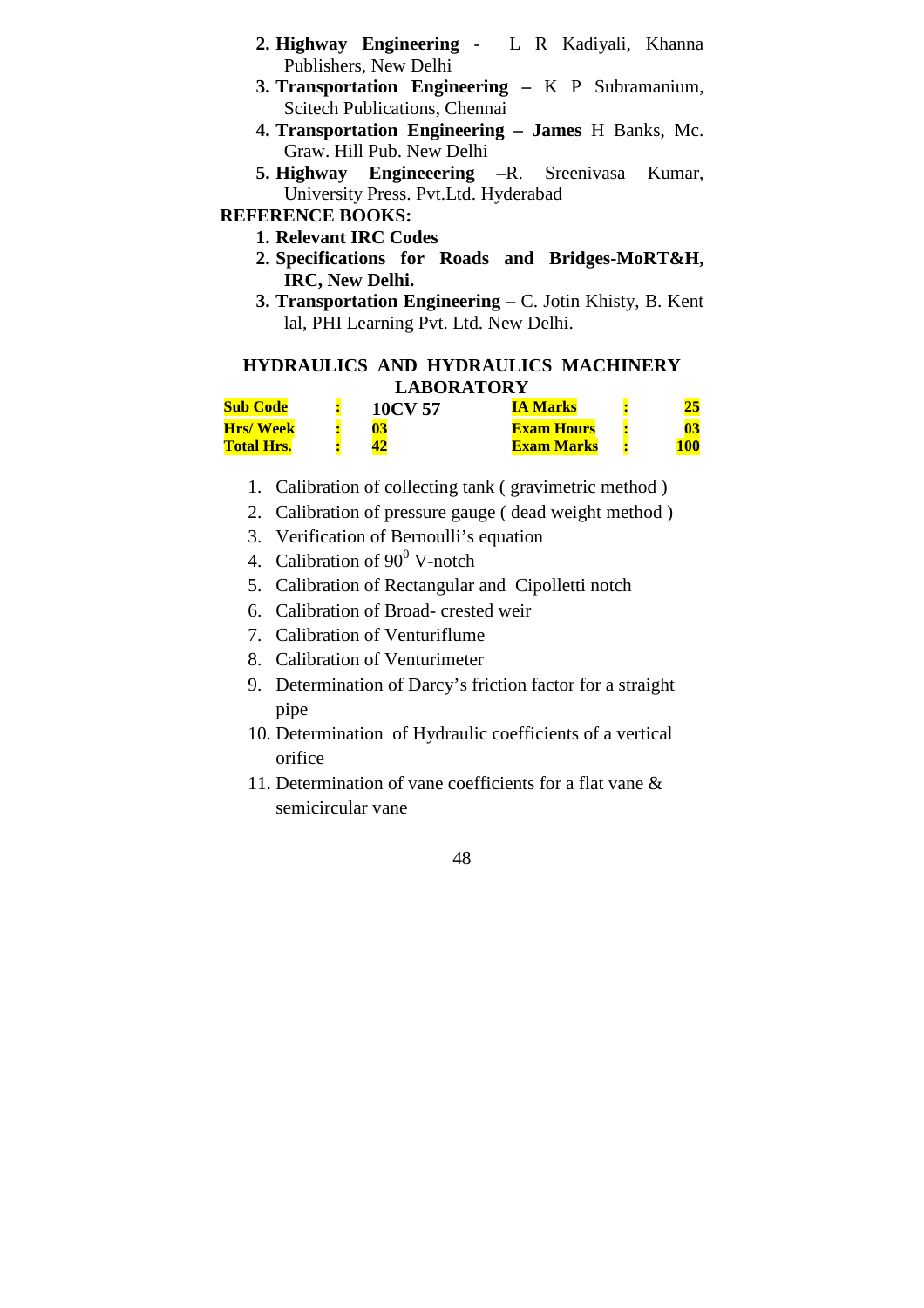- 12. Performance characteristics of a single stage centrifugal pump
- 13. Performance characteristics of a Pelton wheel
- 14. Performance characteristics of a Kaplan turbine

Reference:

Experiments in Fluid Mechanics – Sarbjit Singh- PHI Pvt. Ltd.- NewDelhi- 2009-12-30 Hydraulics and Hydraulic Mechines Laboratory Manual – Dr. N. Balasubramanya

# **COMPUTER AIDED DESIGN LABORATORY**

| Subject Code                 | : 10CVL58   | <b>IA Marks</b> | $\div 25$ |
|------------------------------|-------------|-----------------|-----------|
| No. of Practical Hours/Week  | $+03$       | Exam Hours      | $+03$     |
| Total No. of Practical Hours | $\cdot$ 42. | Exam Marks      | $\div$ 50 |

#### **1. AUTOCAD**

## 1.1 **Basics of AUTOCAD**:

**DRAWING TOOLS:** Lines, Circle, Arc, Polyline, Multiline, Polygon, Rectangle, Spline, Ellipse, *Modify tools*: Erase, Copy, Mirror, Offset, Array, Move, Rotate, Scale, Stretch, Lengthen, Trim, Extend, Break, Chamfer and Fillet, *Using Text*: Single line text, Multiline text, Spelling, Edit text, *Special Features*: View tools, Layers concept, Dimension tools, Hatching, Customising toolbars, Working with multiple drawings

#### **3 Hours**

## 1.2 **Use of AUTOCAD in Civil Engineering Drawings**:

Following drawings are to be prepared for the data given using AUTOCAD i) Cross section of Foundation - masonry wall, RCC columns (isolated)

ii) Different types of staircases

iii) Lintel and chajja

iv) RCC slabs and beams

v) Drawing of Plan, elevation and sectional elevation of single storied residential and public buildings given the single line diagram and preparing excavation plan.

### **18 Hours**

#### **2. STRUCTURAL ANALYSIS SOFTWARE**

Use of commercially available software for the analysis of

i) Plane Trusses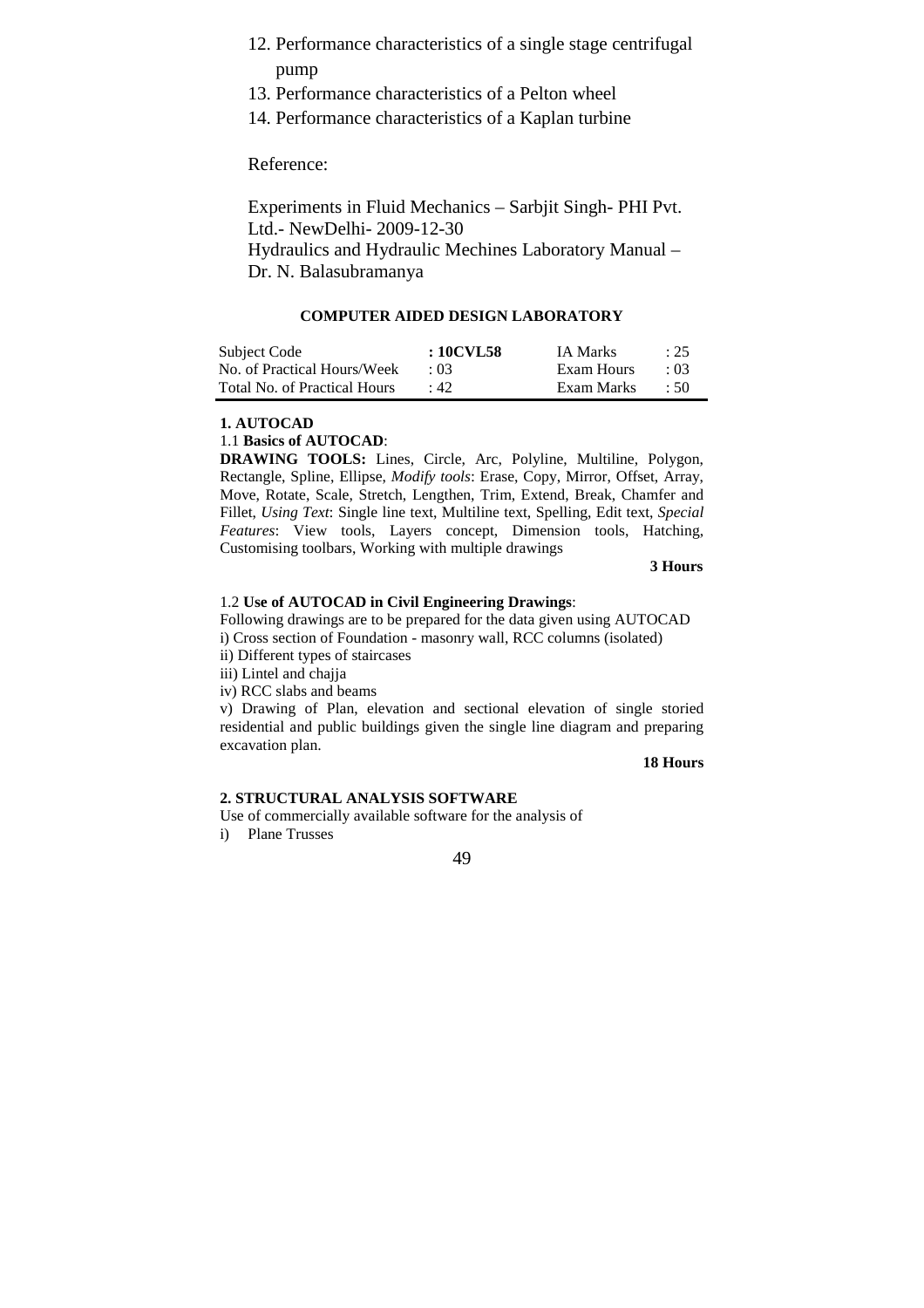- ii) Continuous beams
- iii) 2D Portal frames-single storied and multistoried

#### **9Hours**

## **3. USE OF EXCEL IN CIVIL ENGINEERING PROBLEMS**

Use of spread sheet for the following civil engineering problems

- i) SFD and BMD for Cantilever and simply supported beam subjected to uniformly distributed and uniformly varying load acting throughout the span
- ii) Design of singly reinforced and doubly reinforced rectangular beams
- iii) Computation of earthwork
- iv) Design of horizontal curve by offset method
- v) Design of super elevation

#### **12 Hours**

## **REFERENCE BOOKS:**

- 1. **Computer Aided Design Laborator-** Dr M.N.Shesha Prakash, Dr.G.S.Suresh, Lakshmi Publications
- 2. **CAD Laboratory** M.A.Jayaram, D.S.Rajendra Prasad- Sapna Publications
- 3. **AUTOCAD 2002-** Roberts JT, -BPB publications
- 4. **AUTOCAD 2004-** Sham Tickoo, A beginner's Guide, Wiley Dreamtech India Pvt Ltd.,
- 5. **Learning Excel 2002-** Ramesh Bangia, -Khanna Book Publishing Co (P) Ltd.,
- 6. **Microsoft Excel-** Mathieson SA, Starfire publishers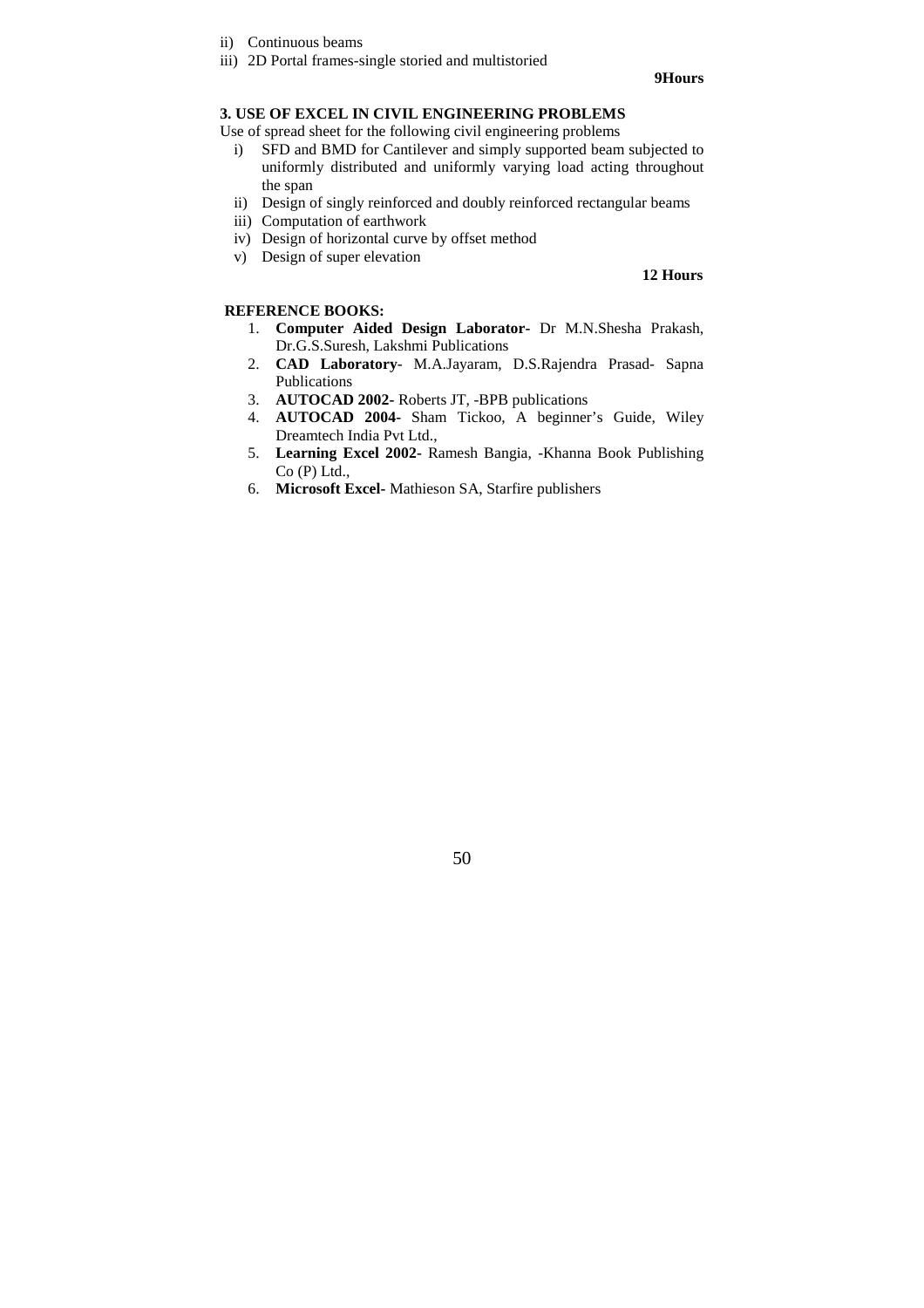# VI SEMESTER

# ENVIRONMENTAL ENGINEERING-I

| Subject Code               | : 10CV61 | IA Marks   | :25         |
|----------------------------|----------|------------|-------------|
| No. of Lecture Hours/Week  | ∴ ∩4     | Exam Hours | $\pm 0.3$   |
| Total No. of Lecture Hours | $\pm 52$ | Exam Marks | $\cdot$ 100 |

#### Part - A

 $Unit - 1$ 

INTRODUCTION: Human activities and environmental pollution. Water for various beneficial uses and quality requirement. Need for protected water supply.

#### 2 Hours

DEMAND OF WATER: Types of water demands- domestic demand in detail, institutional and commercial, public uses, fire demand. Per capita consumption –factors affecting per capita demand, population forecasting, different methods with merits &demerits- variations in demand of water. Fire demand – estimation by Kuichling's formula, Freeman formula & national board of fire underwriters formula, peak factors, design periods & factors governing the design periods

#### 6 Hours

Unit  $-2$ 

SOURCES: Surface and subsurface sources – suitability with regard to quality and quantity.

3 Hours

COLLECTION AND CONVEYANCE OF WATER: Intake structures – different types of intakes; factor of selection and location of intakes. Pumps- Necessity, types – power of pumps; factors for the selection of a pump. Pipes – Design of the economical diameter for the rising main; Nomograms – use; Pipe appurtenances.

#### 6 Hours

Unit  $-3$ 

QUALITY OF WATER: Objectives of water quality management. wholesomeness & palatability, water borne diseases. Water quality parameters – Physical, chemical and Microbiological. Sampling of water for examination. Water quality analysis (IS: 3025 and IS: 1622) using analytical and instrumental techniques. Drinking water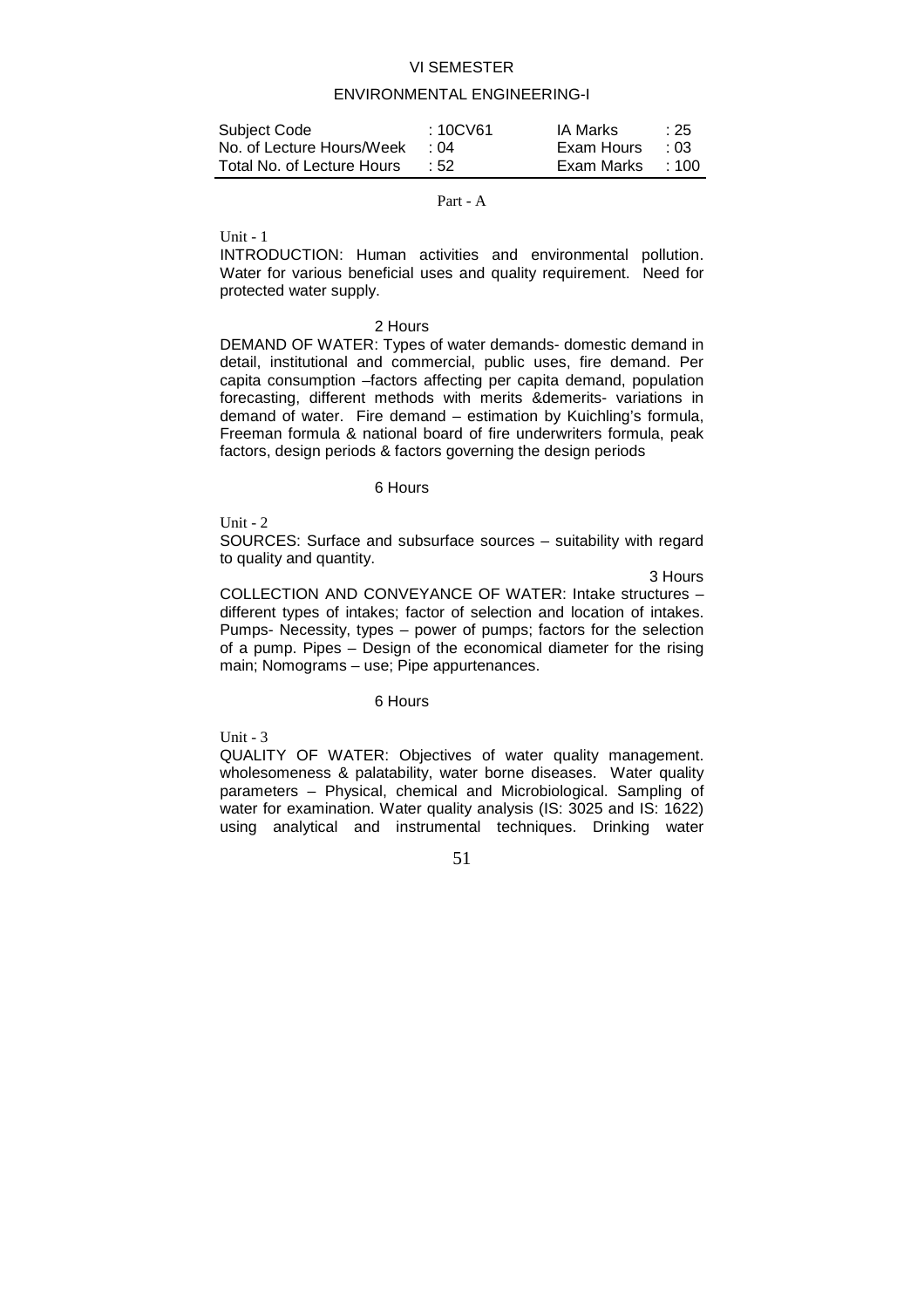standards BIS & WHO guidelines. Health significance of Fluoride, Nitrates and heavy metals like Mercury, Cadmium, Arsenic etc. and toxic / trace organics.

#### 6 Hours

Unit - 4 WATER TREATMENT: Objectives – Treatment flow-chart. Aeration-Principles, types of Aerators.

2

#### Hours

SEDIMENTATION: Theory, settling tanks, types, design. Coagulant aided sedimentation, jar test, chemical feeding, flash mixing, and clariflocculator.

4

**Hours** 

#### Part - B

Unit - 5

FILTRATION: Mechanism – theory of filtration, types of filters, slow sand, rapid sand and pressure filters including construction, operation, cleaning and their design – excluding under drainage system – back washing of filters. Operational problems in filters.

6 Hours

#### Unit - 6

DISINFECTION: Theory of disinfection, types of disinfection, Chlorination, chlorine demand, residual chlorine, use of bleaching powder. UV irradiation treatment – treatment of swimming pool water 4

#### **Hours**

SOFTENING – definition, methods of removal of hardness by lime soda process and zeolite process RO & Membrane technique.

3 Hours

Unit - 7

MISCELLANEOUS TREATMENT: Removal of color, odor, taste, use of copper sulfate, adsorption technique, fluoridation and defluoridation.

#### 4 Hours

DISTRIBUTION SYSTEMS: System of supply, service reservoirs and their capacity determination, methods of layout of distribution systems.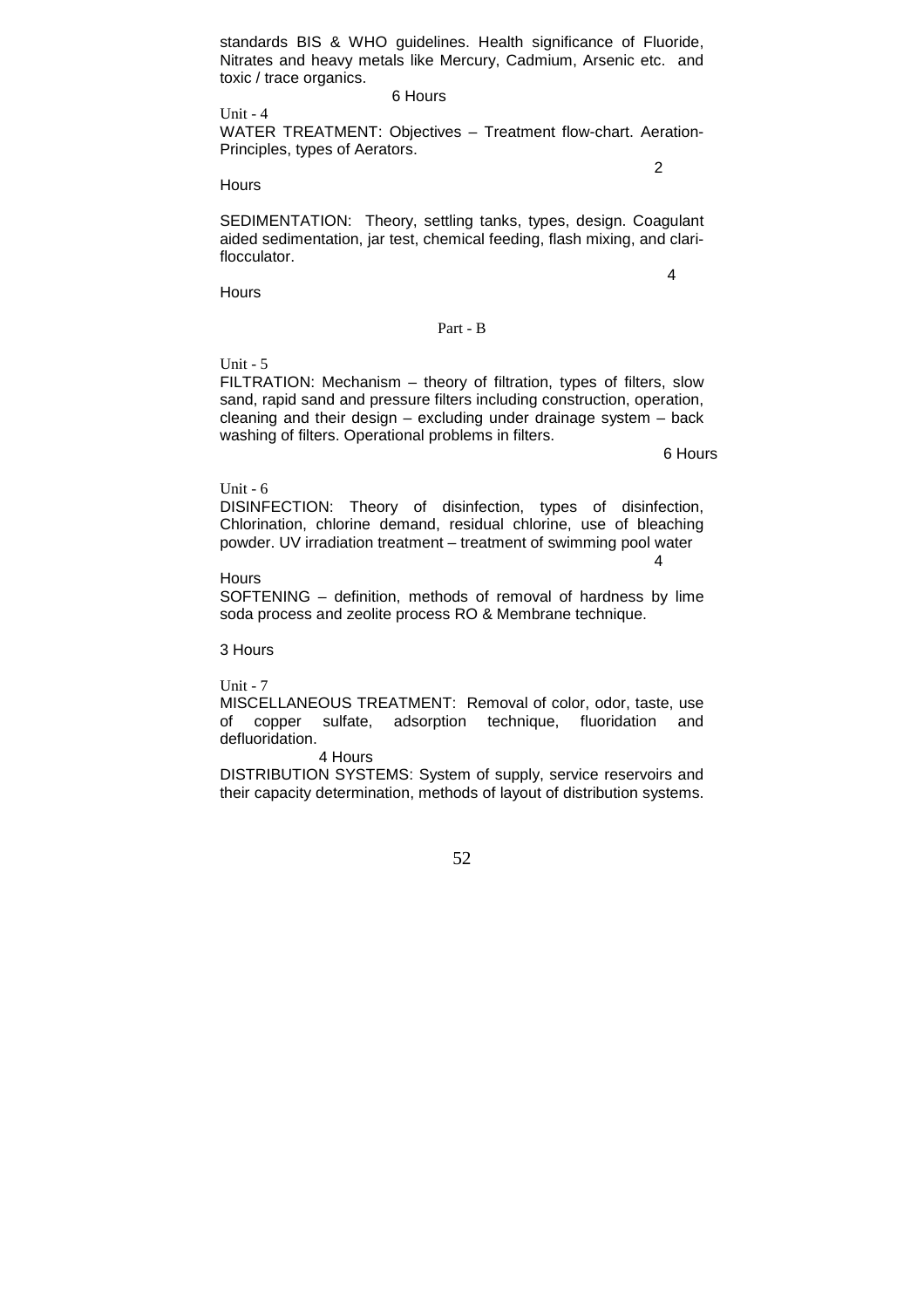**Hours** 

Unit - 8

MISCELLANEOUS: Pipe appurtenances, various valves, type of fire hydrants, pipefitting, Layout of water supply pipes in buildings.

2

4

**Hours** 

TEXT BOOKS:

- 1. Water supply Engineering –S.K.Garg, Khanna Publishers
- 2. Environmental Engineering I –B C Punima and Ashok Jain
- 3. Manual on Water supply and treatment –CPHEEO, Minstry of Urban Development, New Delhi

## **REFERENCES**

1. Hammer, M.J., (1986), **Water and Wastewater Technology** –SI Version, 2nd

Edition, John Wiley and Sons.

2. Karia, G.L., and Christian, R.A., (2006), **Wastewater Treatment – Concepts and Design Approach,** Prentice Hall of India Pvt. Ltd., New Delhi.

3. Metcalf and Eddy, (2003), **Wastewater Engineering, Treatment and Reuse ,** 4th Edition, Tata McGraw Hill Edition, Tata McGraw Hill Publishing Co. Ltd.

4. Peavy, H.S., Rowe, D.R., and Tchobanoglous, G., (1986),**Environmental Engineering**–Mc Graw Hill Book Co.

5. Raju, B.S.N., (1995), **Water Supply and Wastewater Engineering, T**ata McGraw Hill Pvt. Ltd., New Delhi.

6. Sincero, A.P., and Sincero, G.A., (1999), **Environmental Engineering – A Design Approach**–Prentice Hall of India Pvt. Ltd., New Delhi.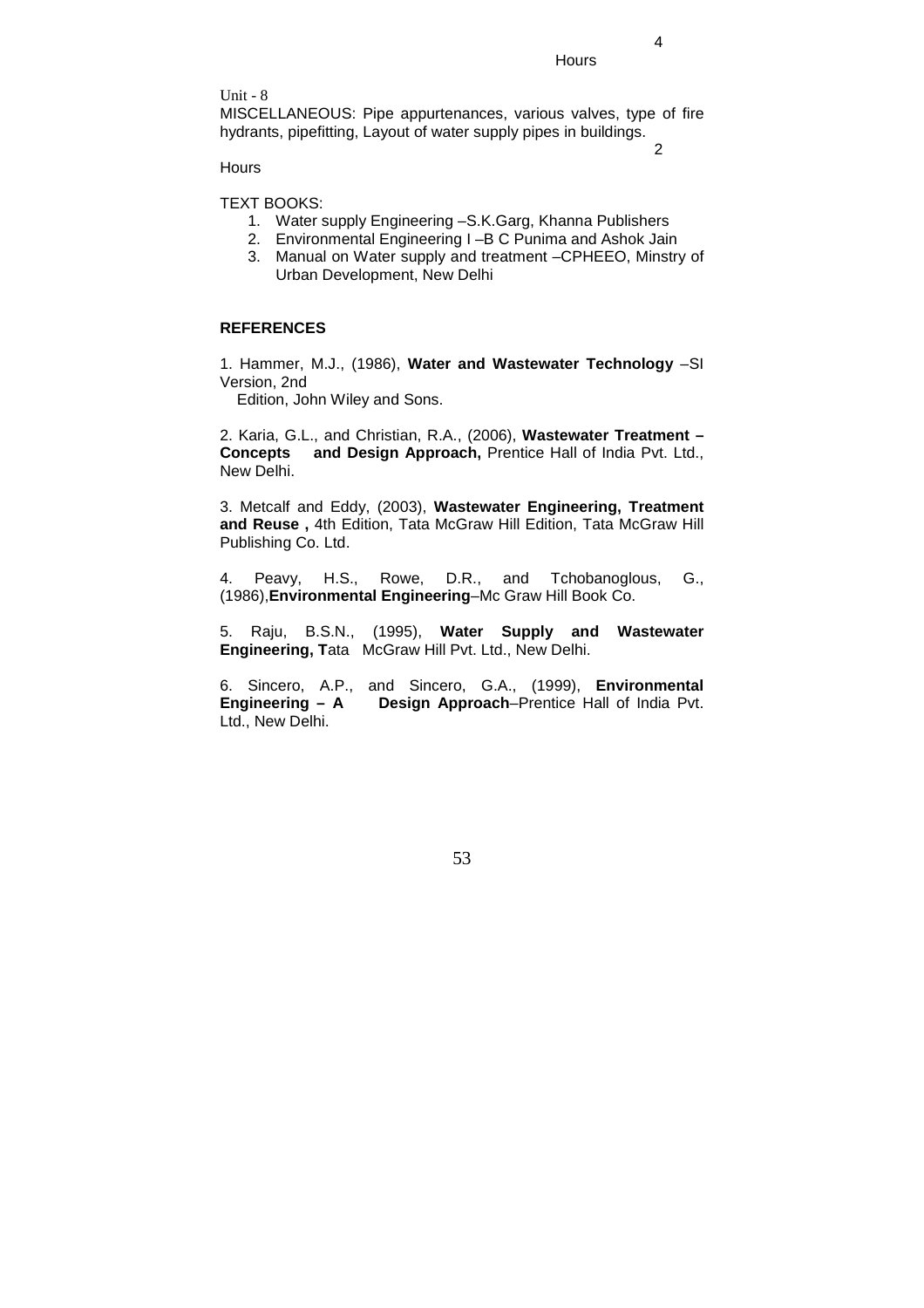#### **DESIGN & DRAWING OF RC STRUCTURES**

| Subject Code |    |  | : 10CV62                               | IA Marks         | $\div 25$ |
|--------------|----|--|----------------------------------------|------------------|-----------|
| No. I        | of |  | Lecture : $02 (T) +03 (D)$             | Exam Hours       | $\div 04$ |
| Hours/Week   |    |  |                                        |                  |           |
|              |    |  | Total No. of Lecture : $26(T) + 39(D)$ | Exam Marks : 100 |           |
| Hours        |    |  |                                        |                  |           |

## **PART - A**

#### **UNIT-1**

Layout Drawing: General layout of building showing, position of columns, footings, beams and slabs with standard notations. **UNIT-2**  Detailing of Beam and Slab floor system, continuous beams. **UNIT-3**  Detailing of Staircases: Dog legged and Open well. **UNIT-4**  Detailing of Column footings: Column and footing (Square and Rectangle).

# **13 (T) + 18 (D)**

# **PART - B**

## **UNIT-5**

Design and detailing of Rectangular Combined footing slab and beam type.

#### **UNIT-6**

Design and detailing of Retaining walls (Cantilever and counter fort type).

# **UNIT-7**

Design and detailing of Circular and Rectangular water tanks resting on ground and free at top(Flexible base and Rigid base), using IS: 3370 (Part IV) only.

#### **UN IT-8**

Design and detailing of Simple Portal Frames subjected to gravity loads.(Single bay & Single storey)

**13 (T) + 21 (D)**

# **REFERENCE BOOKS:**

1. **Structural Design & Drawing Reinforced Concrete & Steel**- N. Krishnaraju, University Press.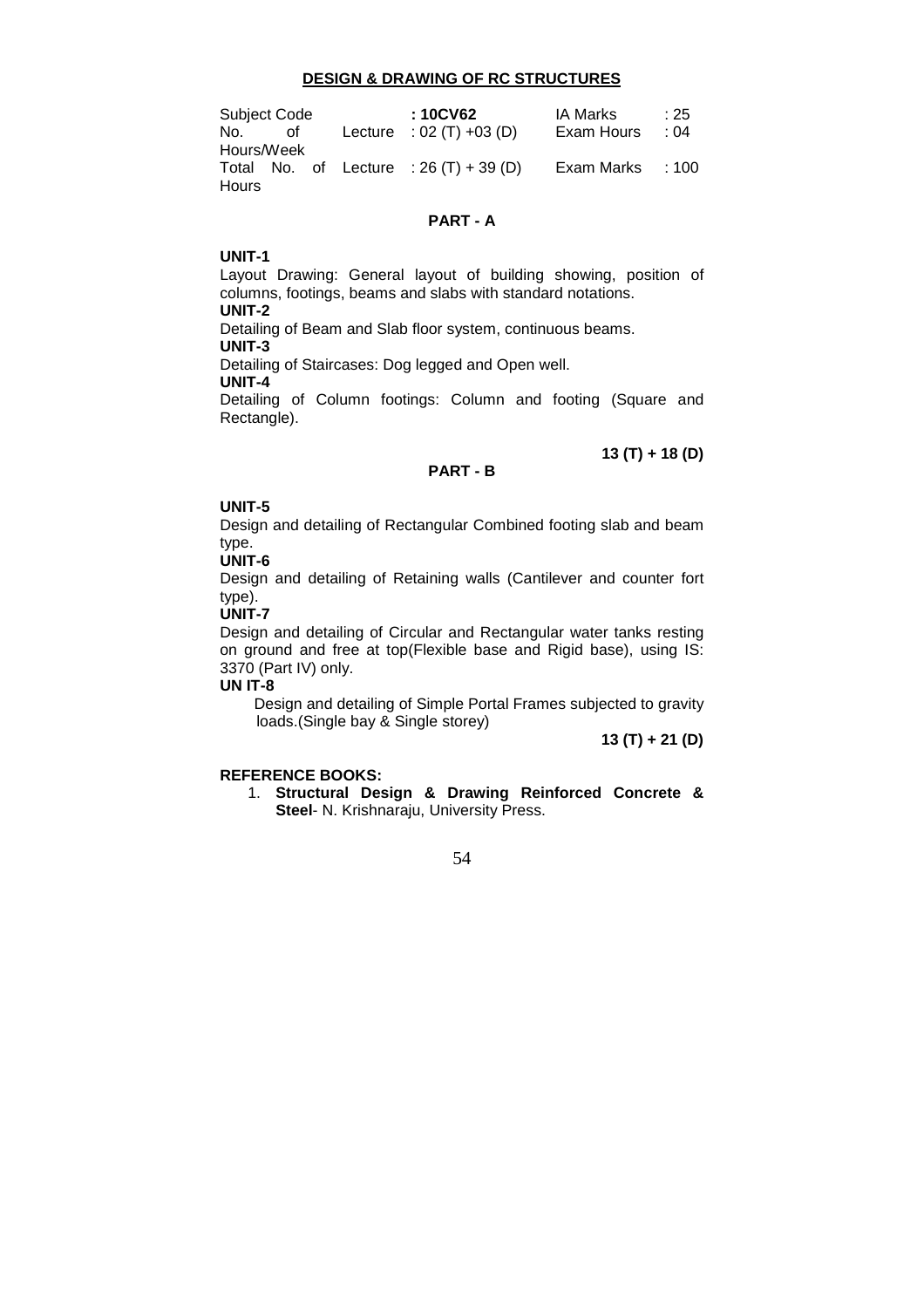- 2. **Structural Design and Drawing** Krishnamurthy -, (Concrete Structures), CBS publishers, New Delhi. Tata Mc-Graw publishers.
- 3. **Reinforced Concrete Structures** B.C. Punmia Laxmi Publishing Co.
- 4. **Reinforced Concrete Design** S.N.Sinha, McGrawHill Education,

# **SCHEME OF QUESTION PAPER:**

**Part A :** Three questions each carrying 20 marks is to be set. Student has to answer two questions out of three.

**Part B:** Two questions each carrying 60 marks is to be set. Student has to answer one question out of two.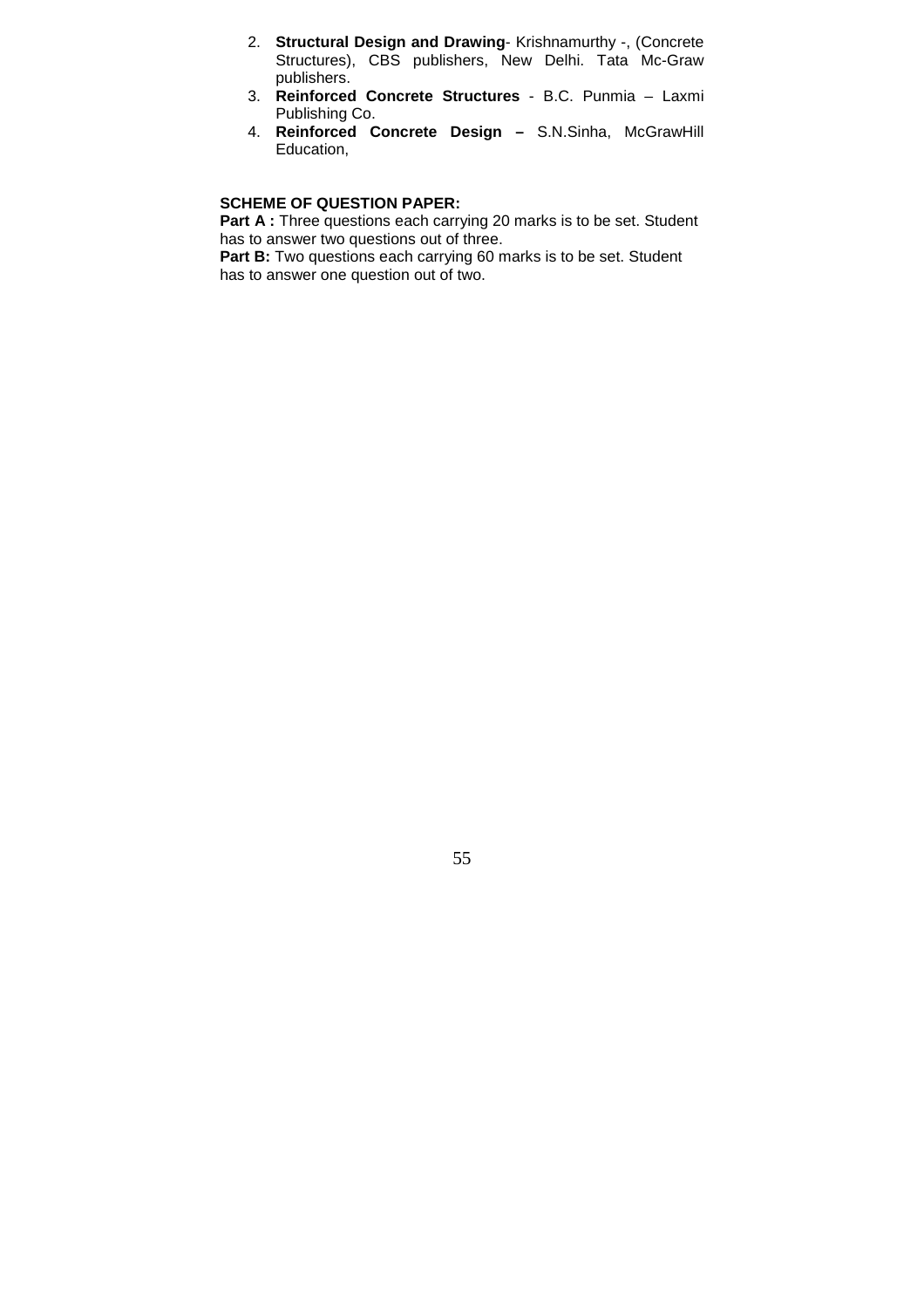#### **TRANSPORTATION ENGINEERING II**

| <b>Subject Code</b>        |      | : 10CV63 |
|----------------------------|------|----------|
| I A Marks                  | :25  |          |
| No. of lecture Hours/week  |      | :04      |
| Exam Hours                 | :03  |          |
| Total No. of Lecture Hours |      | :52      |
| Exam Marks                 | :100 |          |

# **PART – A RAILWAY ENGINEERING**

 $UNIT - 1$ 

**INTRODUCTION:** Role of railways in transportation, Indian Railways, Selection of Routes, Permanentway and its requirements, Gauges and types, Typical cross sections-single and double line B G track in cutting, embankment and electrified tracks, Coning of wheels and tilting of rails, **Rails**-Functions-requirements—types and sectionslength-defects-wear-creep-welding-joints, creep of rails

#### **06 Hrs**

 $UNIT - 2$ 

**SLEEPERS AND BALLAST:** Functions, requirements, Types, Track fitting and fasteners-Dog spike, screw spike and Pandrol clip,-Fish plates-bearing plates, Calculation of quantity of materials required for laying a track-Examples, **Tractive resistances** and hauling capacity with examples

#### **06Hrs**

#### $UNIT - 3$

**GEOMETRIC DESIGN:** Necessity, Safe speed on curves, **Cant**-cant deficiency-negetive cant-safe speed based on various criteria,(both for normal and high speed tracks) Transition curve, Gradient and types, grade compensation, Examples on above.

**06 Hrs**

# $UNIT - 4$

**POINTS AND CROSSING:** Components of a turnout, Details of Points and Crossing, Design of turnouts with examples (No derivations) types of switches, crossings, track junctions Stations and Types, Types of yards, Signalling-Objects and types of signals, station and yard Equipment-Turn table, Fouling mark, buffer stop, level crossing, track defects, and maintenance.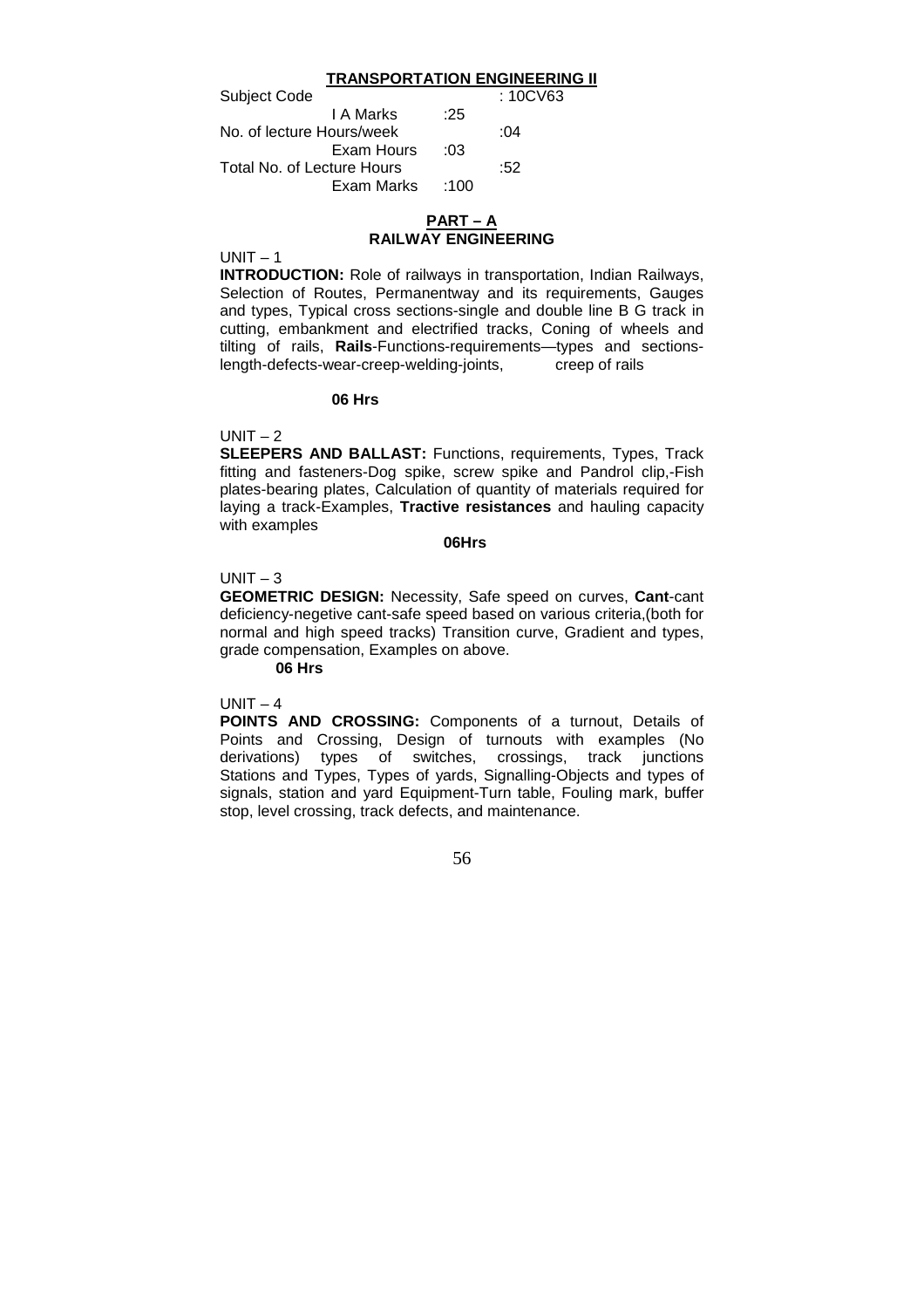## **PART – B AIRPORT ENGINEERING**

#### $UNIT - 5$

**INTRODUCTION:** Layout of an airport with component parts and functions, Site selection for airport, Aircraft characteristics affecting the design and planning of airport, Airport classification, Runway orientation using wind rose with examples

#### **06 Hrs**

#### $UNIT - 6$

**RUNWAY-** Basic runway length-Corrections and examples, Runway geometrics, **Taxiway**-Factors affecting the layout - geometrics of taxiway-Design of exit taxiway with examples, **Visual aids-** Airport marking – lighting-Instrumental Landing System.

# **06 Hrs**

## **TUNNEL ENGINEERING**

# $UNIT - 7$

**TUNNELS:** Advantages and disadvantages, Size and shape of tunnels, Surveying-Transferring centre line, and gradient from surface to inside the tunnel working face, Weisbach triangle-Examples, Tunnelling in rocks-methods, Tunnelling methods in soils-Needle beam, Liner plate, Tunnel lining, Tunnel ventilation, vertical shafts, Pilot tunneling, mucking and methods, drilling and drilling pattern.

#### **06Hrs**

# $UNIT - 8$

**HARBOURS:** Harbour classifications, Layout with components, Natural phenomenon affecting the design of harbours - wind, wave and tide, currents, Breakwater-Types Wharf and Quays, Jetties and Piers, Dry dock and wet docks, Slipways, Navigational aids, warehouse and transit-shed.

#### **08 Hrs 08 Hrs**

# **TEXT BOOKS**

- **1. Railway Engineering** Saxena and Arora, Dhanpat Rai & Sons, New Delhi
- **2. Indian Railway Track** M M Agarwal, Jaico Publications, Bombay
- **3. Airport Planning and Design –** Khanna Arora and Jain, Nem Chand Bros, Roorkee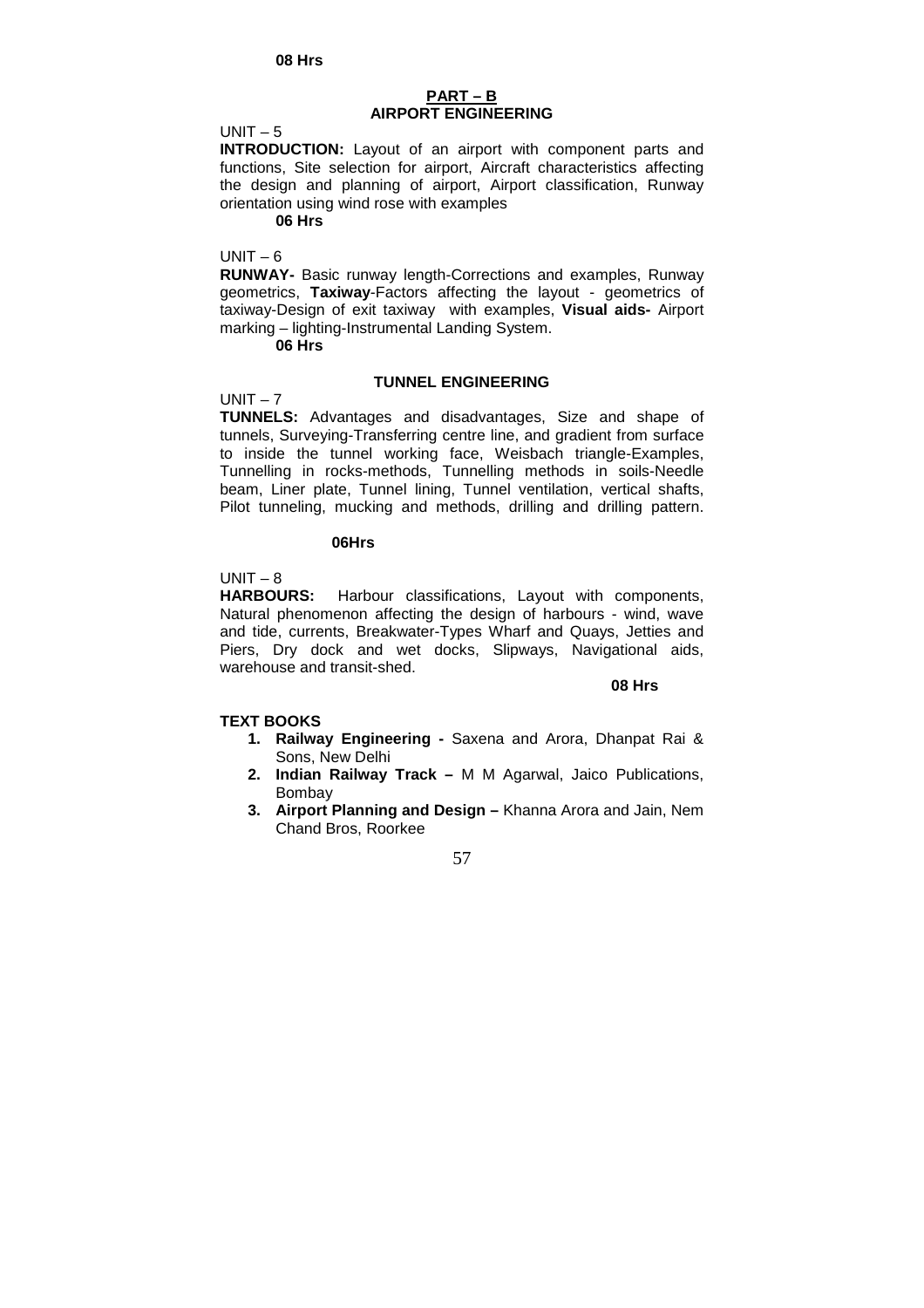- **4. Doks and Tunnel Engineering –** R Srinivasan, Charaotar Publishing House
- **5. Docks and Harbour Engineering –**H P Oza and G H Oza Charaotar Publishing House
- **6. Surveying –** B C Punmia, Laxmi Publications

## **REFERENCE BOOK**

**1. Railway Engineering – Mundrey, McGraw Hill Publications** 

#### **GEOTECHNICAL ENGINEERING – II**

| Subject Code               | : 10CV64   | IA Marks   | :25         |
|----------------------------|------------|------------|-------------|
| No. of Lecture Hours/Week  | $\cdot$ 04 | Exam Hours | $\cdot$ 0.3 |
| Total No. of Lecture Hours | $\cdot$ 52 | Exam Marks | $\cdot$ 100 |

# **PART - A**

# **UNIT - 1**

**SUBSURFACE EXPLORATION:** Importance of exploration program, Methods of exploration: Boring, Seismic refraction method of grophysical exploration, Types of samples undisturbed, disturbed and representative samples, Samplers, sample disturbance, area ratio, Recovery ratio, clearance, Stabilisation of boreholes - Typical bore log. Number and depth of borings for various civil engineering structures, soil exploration report.

**DRAINAGE AND DEWATERING:** Determination of ground water level by Hvorselev's method, Control of ground water during excavation: Dewatering - Ditches and sumps, well point system, Vacuum method, Electro- Osmosis method.

#### **8 Hours**

# **UNIT - 2**

**STRESSES IN SOILS:** Boussinesq's and Westergaard's theories for concentrated, circular and rectangular loads. Comparison of Boussinesq's and westergaard's analysis. Pressure distribution diagrams, Contact pressure, Newmark's chart. **6** 

**Hours**

**UNIT - 3**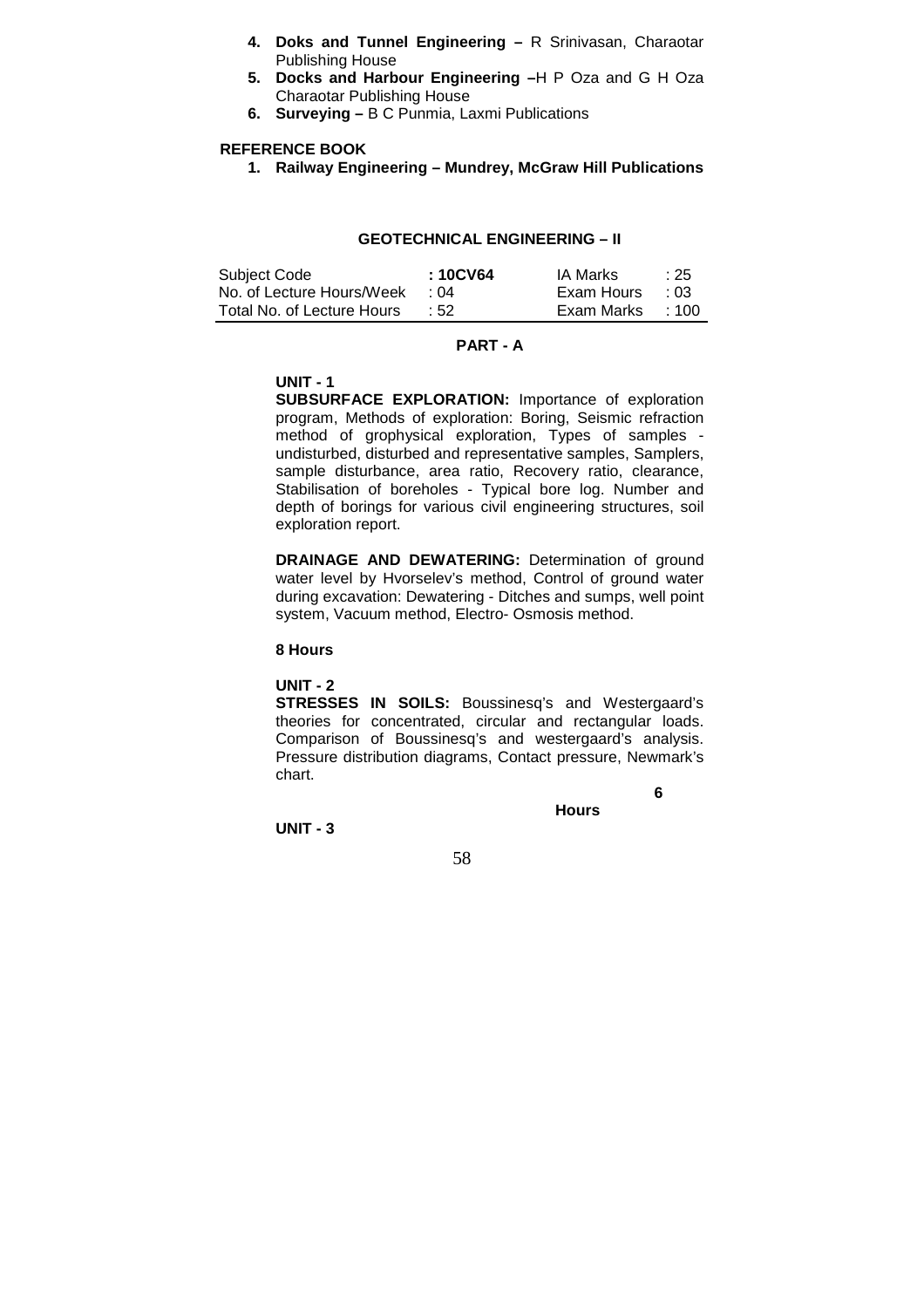**FLOWNETS:** Laplace equation (no derivation) assumptions and limitations only, characteristics and uses of flownets, Methods of drawing flownets for Dams and sheet piles. Estimating quantity of seepage and Exit gradient. Determination of phreatic line in earth dams with and without filter. Piping and protective filter.

#### **5 Hours**

**UNIT - 4** 

**LATERAL EARTH PRESSURE:** Active and Passive earth pressures, Earth pressure at rest. Rankine's and Coulomb's Earth pressure theories-–assumptions and limitations, Graphical solutions for active earth pressure (cohesionless soil only) – Culmann's and Rebhann's methods, Lateral earth pressure in cohesive and cohesionless soils, Earth pressure distribution.

#### **7 Hours PART - B**

## **UNIT - 5**

**STABILITY OF EARTH SLOPES:** Types of slopes, causes and type of failure of slopes. Definition of factor of safety, Stability of infinite slopes, Stability of finite slopes by Method of slices and Friction Circle method, Taylor's stability number, Fellineous method,.

# **7**

## **Hours**

## **UNIT - 6**

**BEARING CAPACITY:** Definitions of ultimate, net and safe bearing capacities, Allowable bearing pressure. Terzaghi's and Brinch Hansen's bearing capacity equations assumptions and limitations, Bearing capacity of footing subjected to eccentric loading. Effect of ground water table on bearing capacity. Field methods of evaluation of bearing capacity - Plate load test, Standard penetration test and cone penetration test.

#### **8 Hours**

**UNIT - 7**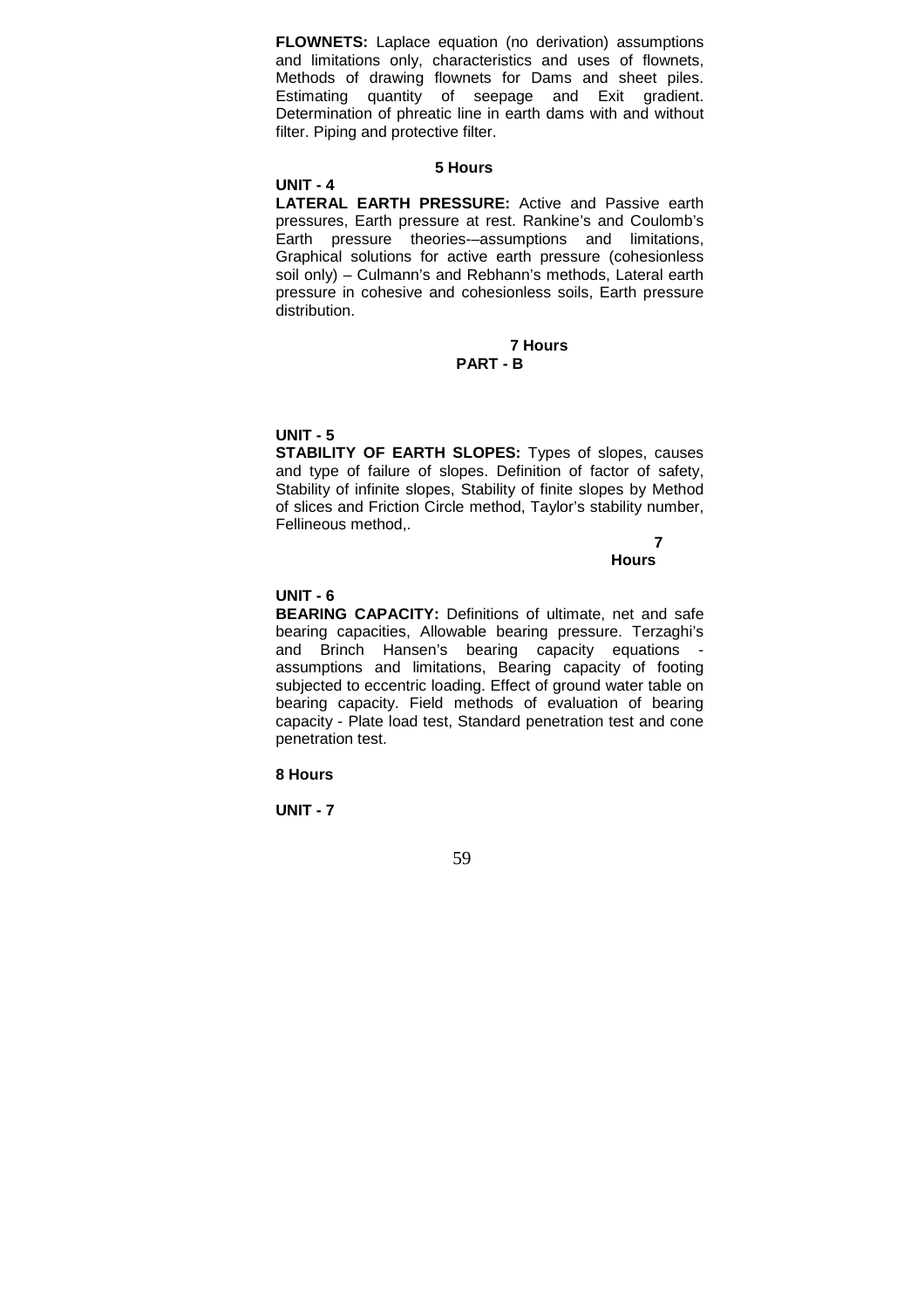**FOUNDATION SETTLEMENT:** Importance and Concept of Settlement Analysis, Immediate, Consolidation and Immediate, Consolidation and Secondary settlements (no derivations, but, computation using relevant formula for Normally Consolidated soils), Tolerance. BIS specifications for total and differential settlements of footings and rafts.

# **5 Hours**

# **UNIT – 8**

# **PROPORTIONING SHALLOW AND PILE FOUNDATIONS**

Allowable Bearing Pressure, Factors influencing the selection of depth of foundation, Factors influencing Allowable Bearing Pressure, Factors influencing the choice of foundation, Proportioning isolated, combined, strip and mat foundations, Classification of pile foundation, Pile load capacity, Proportioning pile foundation.

#### **6 Hours**

#### **TEXT BOOKS:**

- 1. **Soil Engineering in Theory and Practice** Alam Singh and Chowdhary G.R. (1994), CBS Publishers and Distributors Ltd., New Delhi.
- 2. **Soil Mechanics and Foundation Engg.** Punmia B.C. (2005), 16<sup>th</sup> Edition Laxmi Publications Co., New Delhi. **REFERENCES BOOKS:**
- 1. **Foundation Analysis and Design** Bowles J.E. (1996), 5th Edition, McGraw Hill Pub. Co. New York.
- 2. **Soil Mechanics and Foundation Engineering** Murthy V.N.S. (1996), 4<sup>th</sup> Edition, UBS Publishers and Distributors, New Delhi.
- 3. **Basic and Applied Soil Mechanics** Gopal Ranjan and Rao A.S.R. (2000), New Age International (P) Ltd., Newe Delhi.
- 4. **Geotechnical Engineering** Venkatrahmaiah C. (2006), 3rd Edition New Age International (P) Ltd., Newe Delhi.
- 5. **Soil Mechanics** Craig R.F. (1987), Van Nostrand Reinhold Co. Ltd.
- 6. **Principles of Geotechnical Engineering** Braja M. Das  $(2002)$ ,  $5<sup>th</sup>$  Edition, Thomson Business Information India (P) Ltd., India.
- 7. **Text Book of Geotechnical Engineering** Iqbal H. Khan  $(2005)$ ,  $2<sup>nd</sup>$  Edition, PHI, India.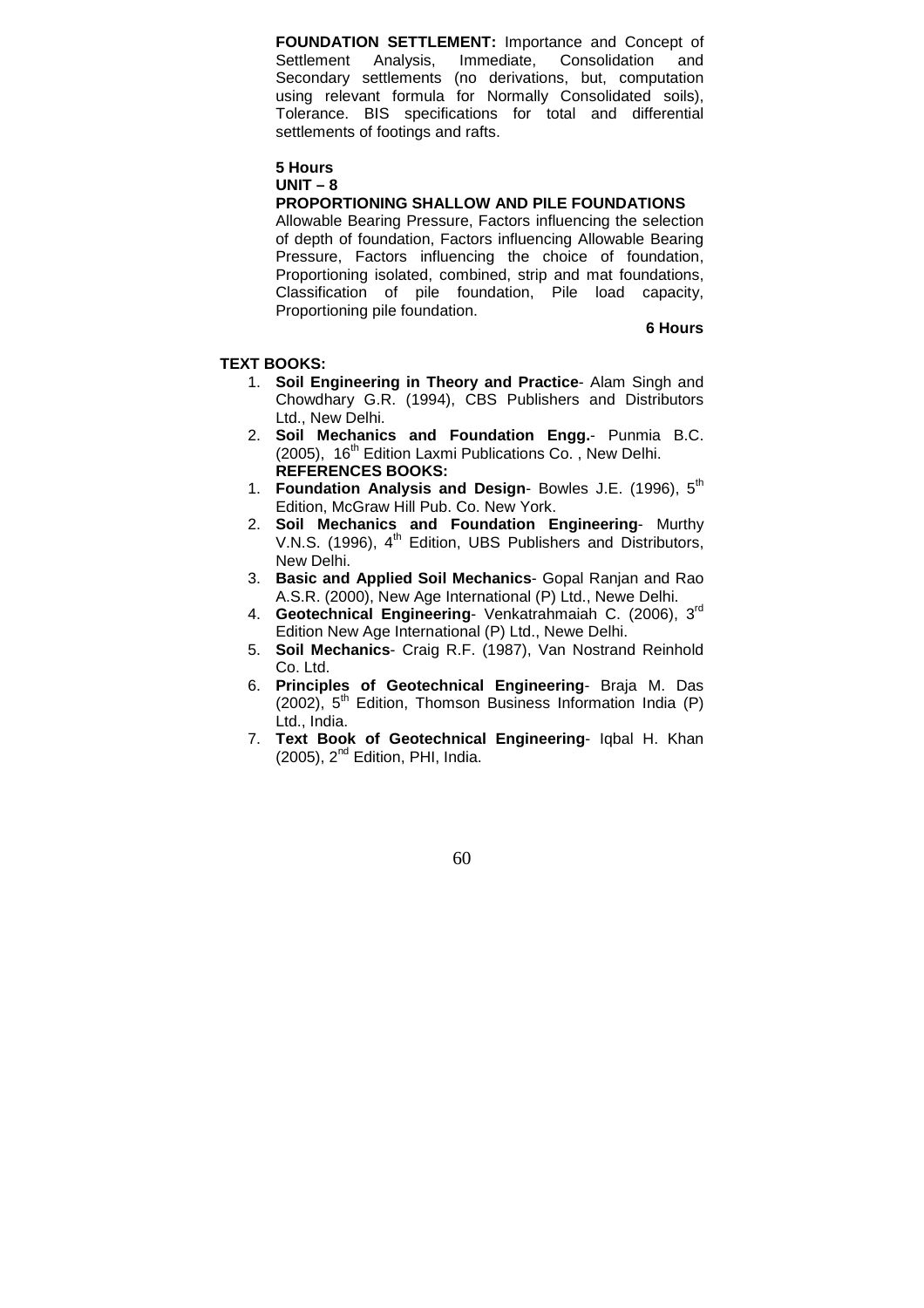#### **HYDRAULIC STRUCTURES & IRRIGATION DESIGN – DRAWING**

| <b>Subject Code</b>       | 10 CV 65  | <b>IA Marks</b>   |           | 25  |
|---------------------------|-----------|-------------------|-----------|-----|
| No. of Lecture Hrs/Week   | $02+03$   | Exam Hours        | $\bullet$ | 04  |
| Total no. of Lecture Hrs. | $19 + 33$ | <b>Exam Marks</b> | $\cdot$   | 100 |

#### **PART – A**

#### **Unit 1: Reservoir Planning:**

Introduction, classification of reservoir, Storage zones of a reservoir, mass curve, fixing capacity of a reservoir, safe yield, problems, density currents, trap efficiency, reservoir sedimentation, life of a reservoir, economic height of a dam, problems, environmental effects of reservoir.

#### **6 Hours**

#### **Unit 2: Gravity Dams:**

Introduction, forces on a gravity dam, stress analysis in gravity dams, problems, combination of forces for design. Elementary and practical profiles of a gravity dam, stability analysis (without earthquake forces), problems, galleries in gravity dams. **7 Hours** 

#### **UNIT 3: Earthen Dams:**

Introduction, types of earth dams, construction methods, design criteria for earth dams, causes of failure of earth dams, section of dam, preliminary design criteria, problems, control of seepage through earth dams, safety measures. **6 Hours**

# **PART – B Irrigation Design –Drawing**

#### **Design and Drawing with all the three views of:**

- 1. Surplus weir with stepped apron
- 2. Tank sluice with tower head
- 3. Notch type canal drop
- 4. Canal cross regulator
- 5. Aqueduct (Hydraulic design only) **33 Hours**

**Text Books:**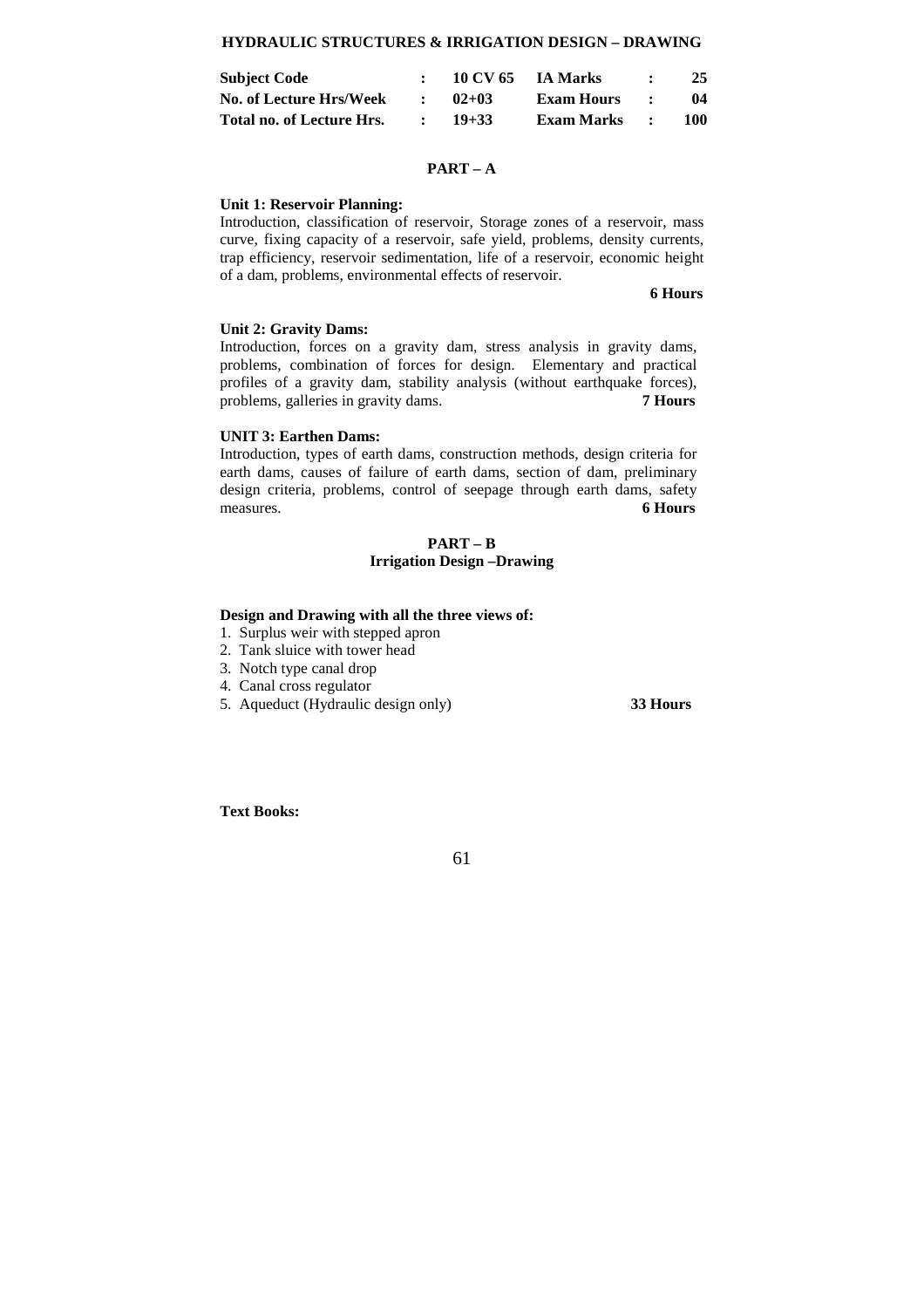- 1. Text book of irrigation Engineering & Hydraulic Structures R.K. Sharma, Oxford & IBH Publishing Company, New Delhi (2002).
- 2. Irrigation and Water Resources Engineering G.L. Asawa, New Age International Publishers, New Delhi (2005).
- 3. Irrigation, Water Resources and Water Power Engineering Modi P.N., Standard Book House, New Delhi.
- 4. Design of Minor Irrigation and Canal Structures C. Sathyanarayana Murthy, New Age International Publishers, New Delhi.

#### **Reference Books:**

- 1. Irrigation Engineering & Hydraulic Structures Garg, S.K., Khanna Publishers, New Delhi.
- 2. Irrigation and Water Power Engineering Madan Mohan Das & Mimi Das Saikia, PHI Learning Pvt. Ltd., New Delhi (2009).

## **Question Paper Pattern:**

**THREE** questions are to be set from Part A (selecting one from each unit) of which **TWO** full questions are to be answered for 30 marks (each question carry 15 marks)

**TWO** questions are to be set from part B of which **ONE** full question to be answered for 70 marks (25 marks for Design + 20 marks for Plan + 15 for Elevation + 10 marks for Cross Section).

# **THEORY OF ELASTICITY**

| Subject Code               | : 10CV661 | IA Marks         | $\div 25$ |
|----------------------------|-----------|------------------|-----------|
| No. of Lecture Hours/Week  | ∴ ∩4      | Exam Hours       | $\pm 0.3$ |
| Total No. of Lecture Hours | .52       | Exam Marks : 100 |           |

#### **PART - A**

#### **UNIT -1**

Introduction to Mathematical theory of elasticity, definition of continuum, stress and strain at a. point, Generalised Hooke's Law, Strain- displacement relations, St. Venant's principle

> **5 Hours**

#### **UNIT - 2**

**Differential equations of equilibrium, boundary conditions, compatibility equations, Airy's stress function, problems, Stress polynomials – for Two Dimensional cases only.** 

 **8** 

**Hours**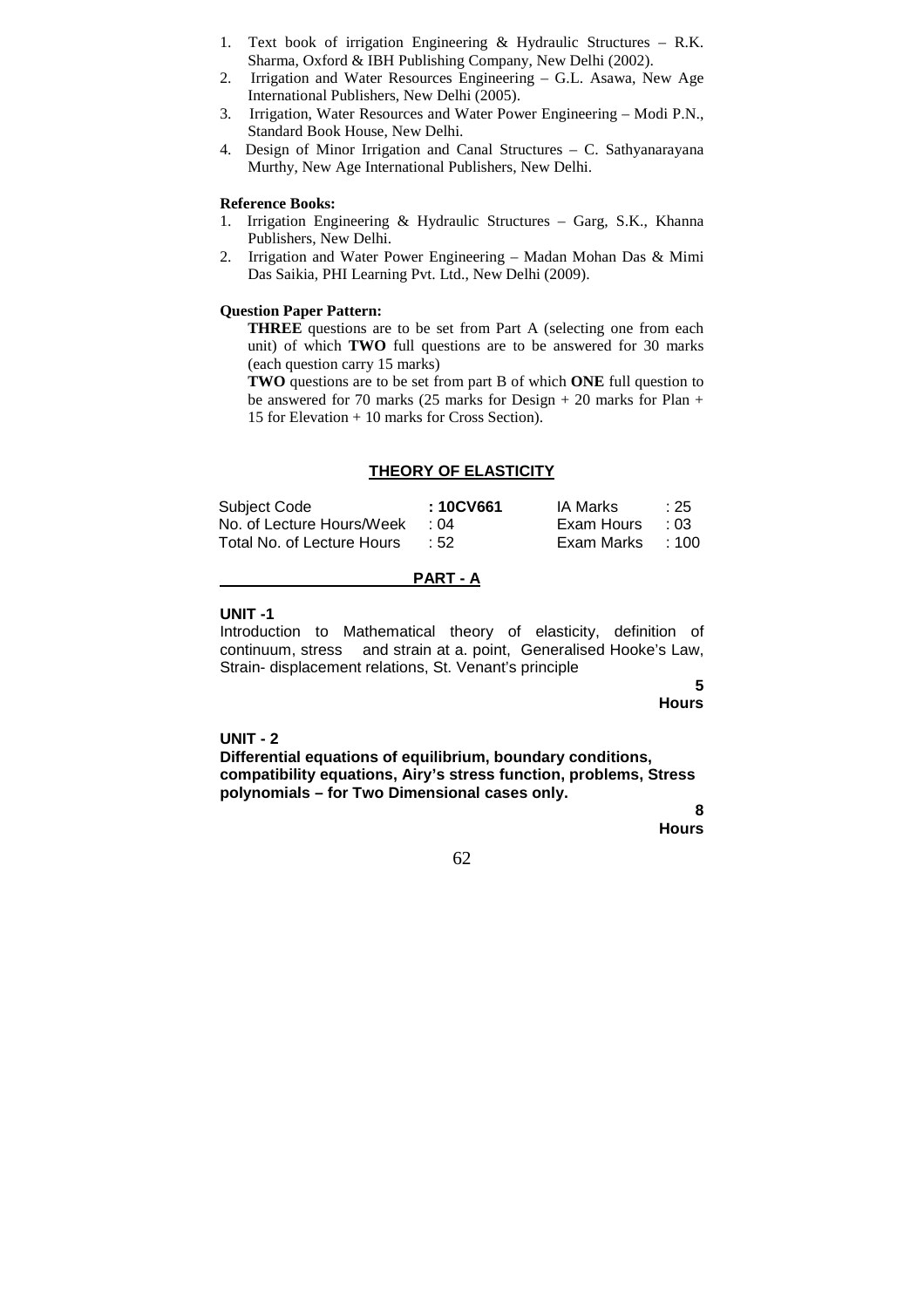# **Plane stress and plane strain, Principal stresses and strains, measurement of surface strains, strain rosettes, Mohr's circle of stress and strain, analytical method.**

# **4 Hours**

# **UNIT - 4**

**UNIT- 3**

Two-dimensional problems in rectangular coordinates, bending of a cantilever beam subjected to end load, effect of shear deformation in beams, Simply supported beam subjected to UDL.

> **10 Hours**

#### **PART - B**

#### **UNIT - 5**

Two-dimensional problems in polar coordinates, strain-displacement relations, equations of equilibrium, compatibility equation, stress function.

 **8** 

**Hours** 

# **UNIT - 6**

Axi Symmetric stress distribution - Rotating discs, Lame's equation for thick cylinder.

 **5 Hours** 

# **UNIT- 7**

#### Effect of circular hole on stress distribution in plates subjected to tension, compression and shear, stress concentration factor.

 **7 Hours** 

# **UNIT - 8**

Torsion: Inverse and Semi-inverse methods, stress function, torsion of circular and elliptical sections.

**5 Hours** 

**TEXT BOOKS:**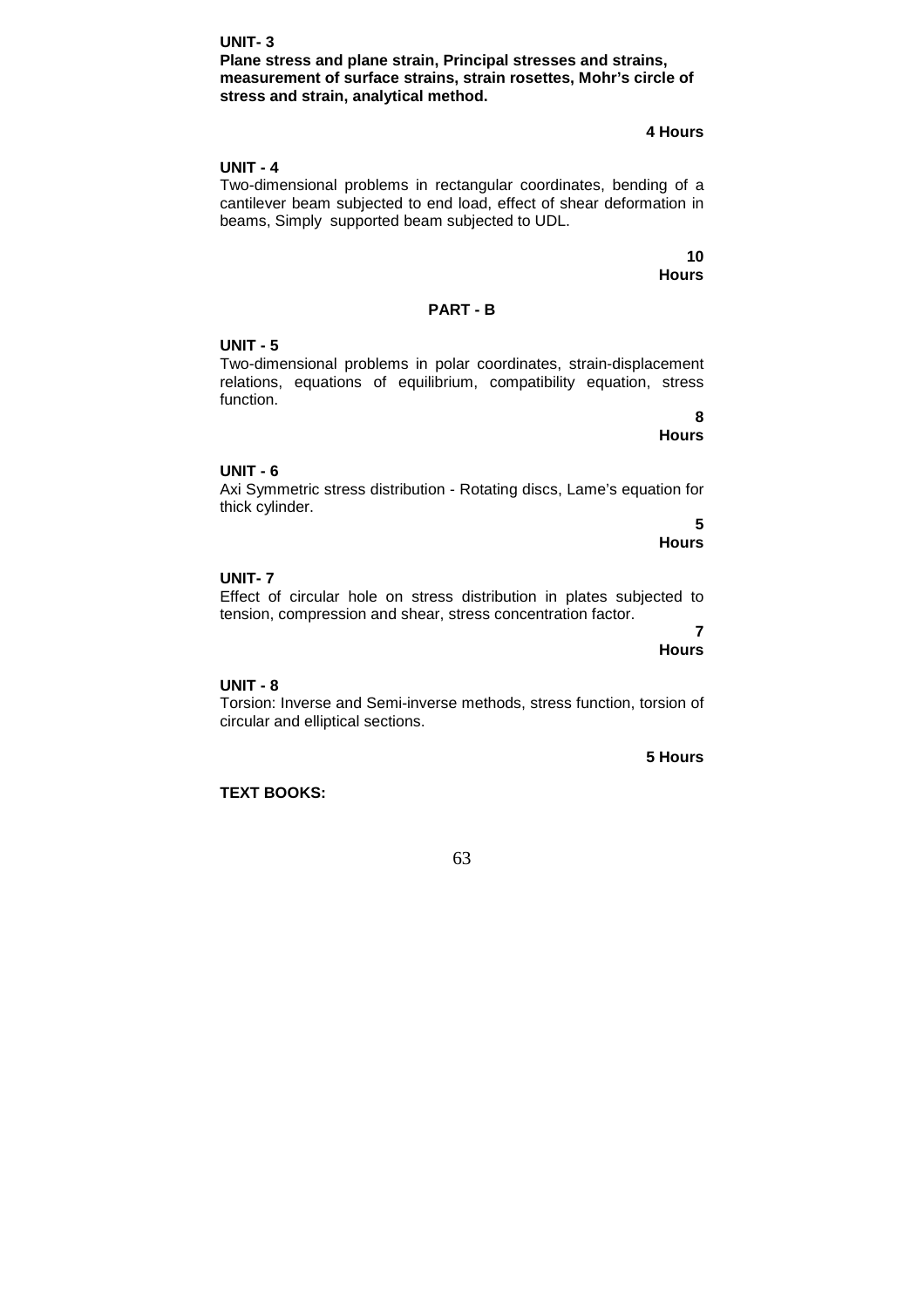- 1. **"Theory of Elasticity" International Students**-Timoshenko. S.P. and Goodier. J.N. - Edition, McGraw Hill Book Co. Inc., New Delhi.
- 2. **Applied Elasticity** Wang. P.C.

# **REFERENCE BOOKS:**

- 1. **Contiuum Mechanics Fundamentals** Valliappan. C : Oxford and IBH Publishing Co. Ltd., New Delhi.
- 2. **Advanced Mechanics of Solids** Srinath.L.S. : Tata McGraw Hill Publications Co.Ltd., New Delhi.
- 3. **Structural Mechanics with Introduction to Elastity and Plasticity**- Venkataraman and Patel : McGraw Hill Book Inc., New York.
- 4. **Mechanics of Solids** Arbind Kumar Singh : Prentice hall of India Pvt. Ltd. New Delhi -2007.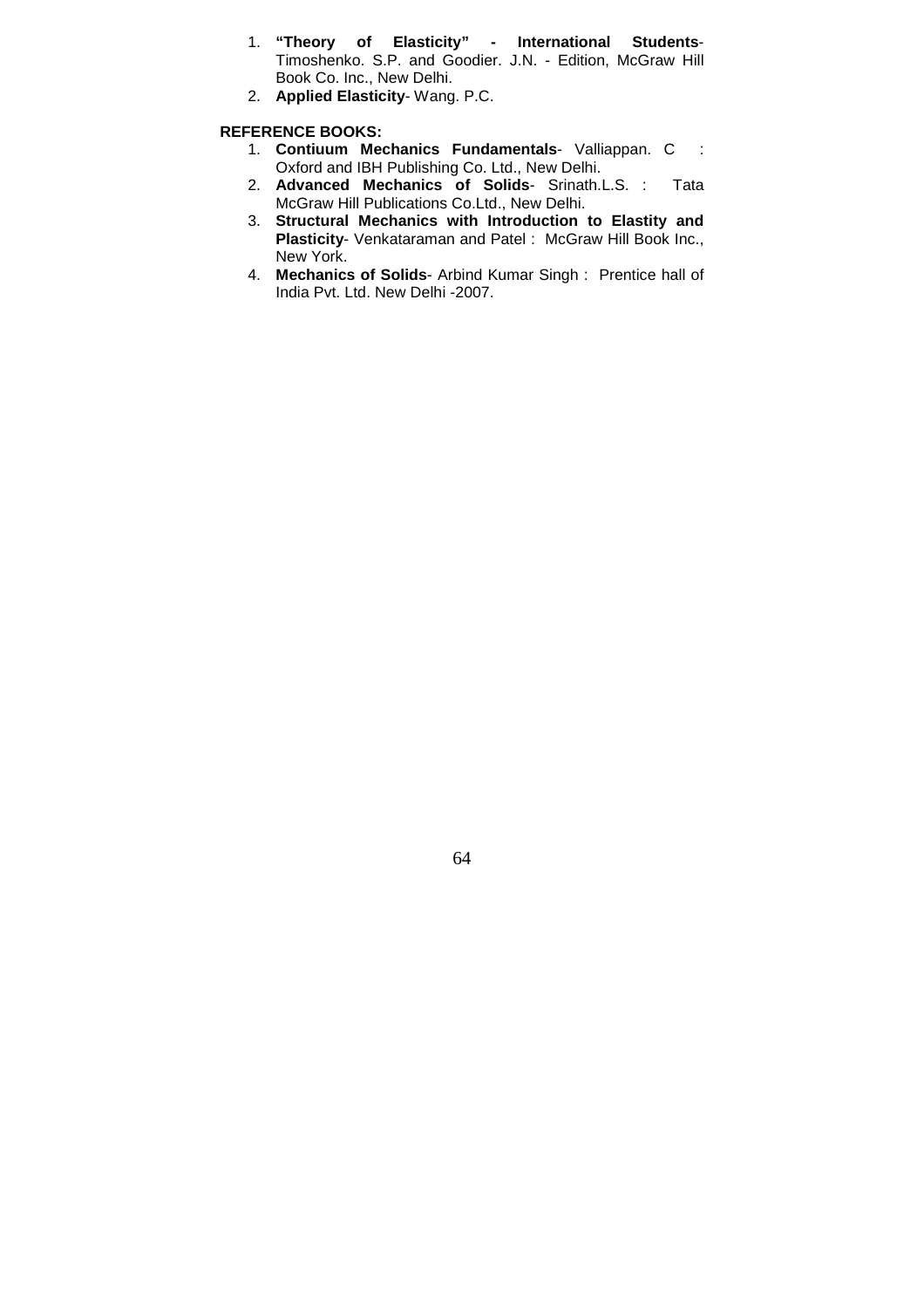# **ALTERNATIVE BUILDING MATERIALS AND TECHNOLOGIES**

| Subject Code               | : 10CV662 | IA Marks         | :25         |
|----------------------------|-----------|------------------|-------------|
| No. of Lecture Hours/Week  | ∴ ∩4      | Exam Hours       | $\cdot$ 0.3 |
| Total No. of Lecture Hours | .52       | Exam Marks : 100 |             |

#### **PART - A**

# **UNIT - 1**

# **INTRODUCTION:**

- 1. Energy in building materials
- 2. Environmental issues concerned to building materials
- 3. Global warming and construction industry
- 4. Environmental friendly and cost effective building technologies.
- 5. Requirements for building of different climatic regions.
	- 6. Traditional building methods and vernacular architecture.

# **6 Hours**

# **UNIT - 2**

# **ALTERNATIVE BUILDING MATERIALS:**

- 1. Characteristics of building blocks for walls
- 2. Stones and Laterite blocks
- 3. Bricks and hollow clay blocks
- 4. Concrete blocks
- 5. Stabilized blocks: Mud Blocks, Steam Cured Blocks, Fal-G Blocks and Stone Masonry Block

# **6 Hours**

#### **UNIT - 3 LIME-POZZOLANA CEMENTS**

- 1. Raw materials
- 2. Manufacturing process
- 3. Properties and uses
- 4. Fibre reinforced concretes
- 5. Matrix materials
- 6. Fibers : metal and synthetic
- 7. Properties and applications
- 8. Fibre reinforced plastics
- 9. Matrix materials
- 10. Fibers : organic and synthetic
- 11. Properties and applications
- 12. Building materials from agro and industrial wastes
- 13. Types of agro wastes
- 14. Types of industrial and mine wastes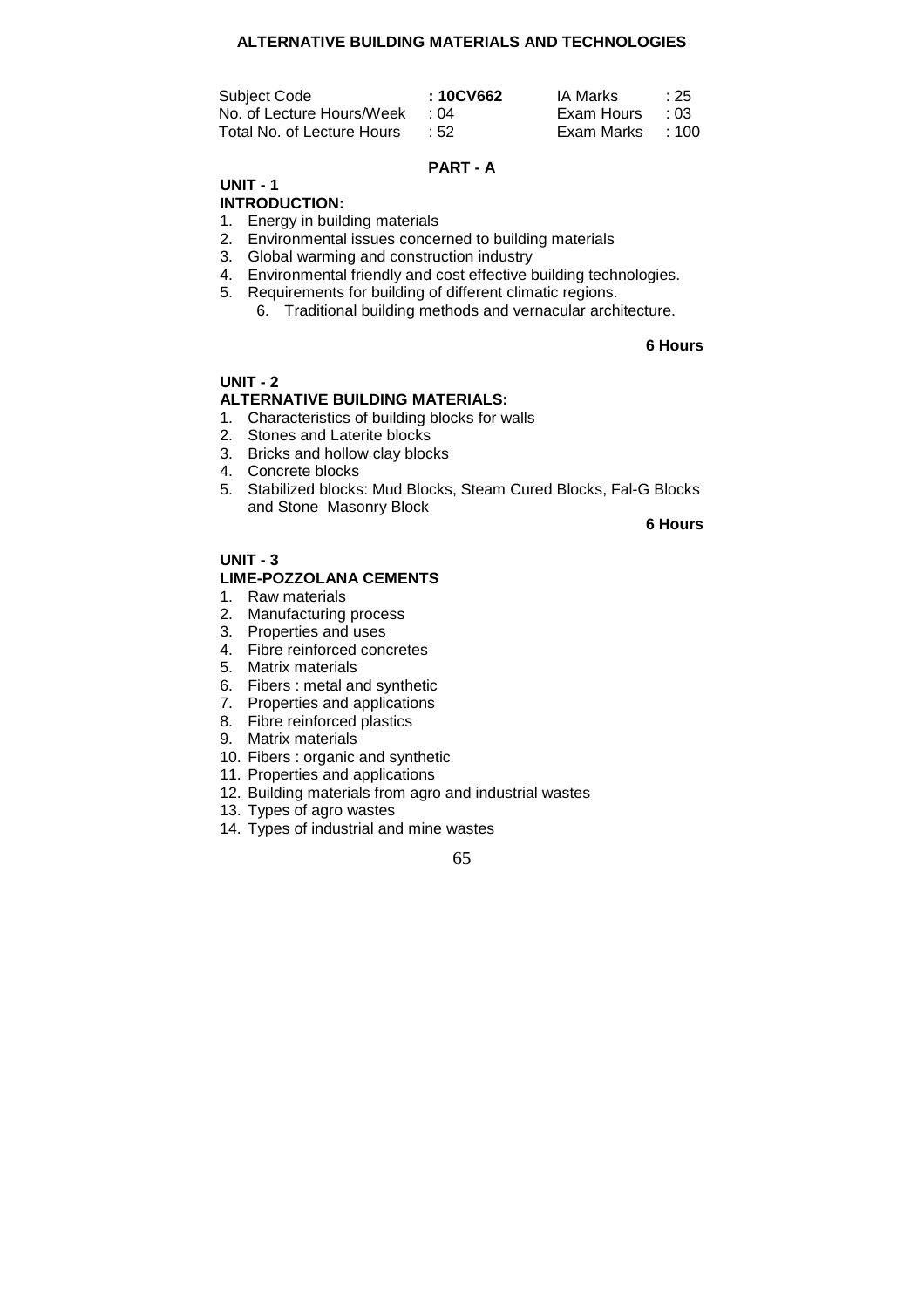15. Properties and applications

 **6 Hours**

## **UNIT - 4 ALTERNATIVE BUILDING TECHNOLOGIES**

1. Alternative for wall construction

- 2. Types
- 3. Construction method
- 4. Masonry mortars
- 5. Types
- 6. Preparation
- 7. Properties
- 8. Ferrocement and ferroconcrete building components
- 9. Materials and specifications
- 10. Properties
- 11. Construction methods
- 12. Applications
- 13. Alternative roofing systems
- 14. Concepts
- 15. Filler slabs
- 16. Composite beam panel roofs
	- 17. Masonry vaults and domes

 **8 Hours**

# **PART - B**

# **UNIT - 5 STRUCTURAL MASONRY**

- 1. Compressive strength of masonry elements
- 2. Factors affecting compressive strength
- 3. Strength of units, prisms / wallettes and walls
- 4. Effect of brick work bond on strength
- 5. Bond strength of masonry : Flexure and shear
- 6. Elastic properties of masonry materials and masonry

 **6 Hours**

**Hours**

# **UNIT - 6**

- 1. IS Code provisions
- 2. Design of masonry compression elements
- 3. Concepts in lateral load resistance

66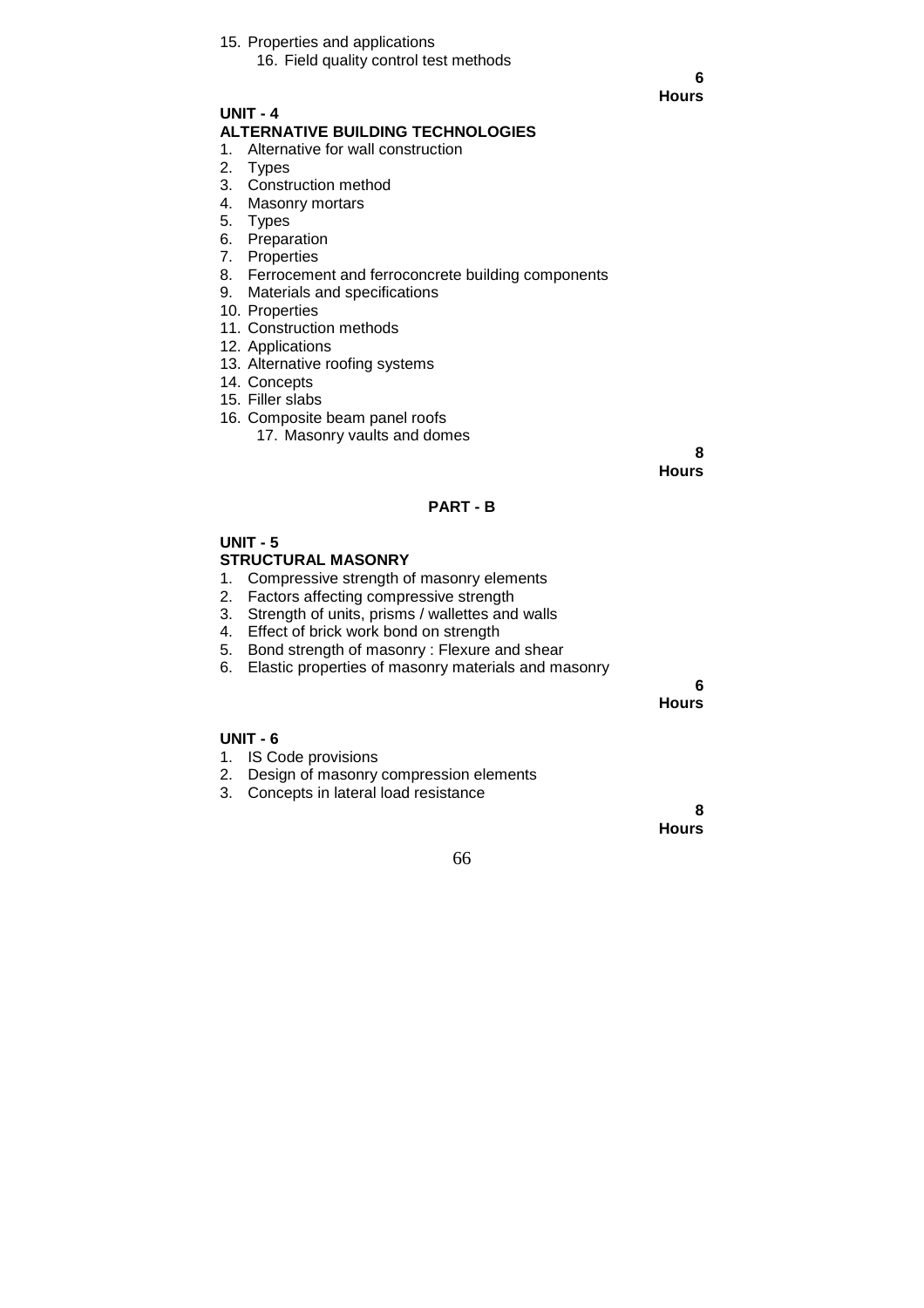# **UNIT - 7 COST EFFECTIVE BUILDING DESIGN**

1. Cost concepts in buildings

- 2. Cost saving techniques in planning, design and construction
	- 3. Cost Analysis : Case studies using alternatives.

# **UNIT - 8**

# **6 Hours**

# **EQUIPMENT FOR PRODUCTION OF ALTERNATIVE MATERIALS**

- 1. Machines for manufacture of concrete
- 2. Equipments for production of stabilized blocks
	- 3. Moulds and methods of production of precast elements.

 **6 Hours**

# **TEXT BOOKS:**

- 1. **Alternative building methodologies for engineers and architects, lecture notes edited**: K.S. Jagadish and B.V. Venkatarama Reddy, Indian Institute of cience, Bangalore.
- 2. **Structural Masonry** by Arnold W. Hendry.

# **REFERENCE BOOKS:**

- 1. **Relevant IS Codes.**
- 2. **Alternative building materials and technologies.**
- 3. **Proceedings of workshop on Alternative building material**  and technology, 19<sup>th</sup> to 20<sup>th</sup> December 2003 @ BVB College of Engineering. & Tech., Hubli.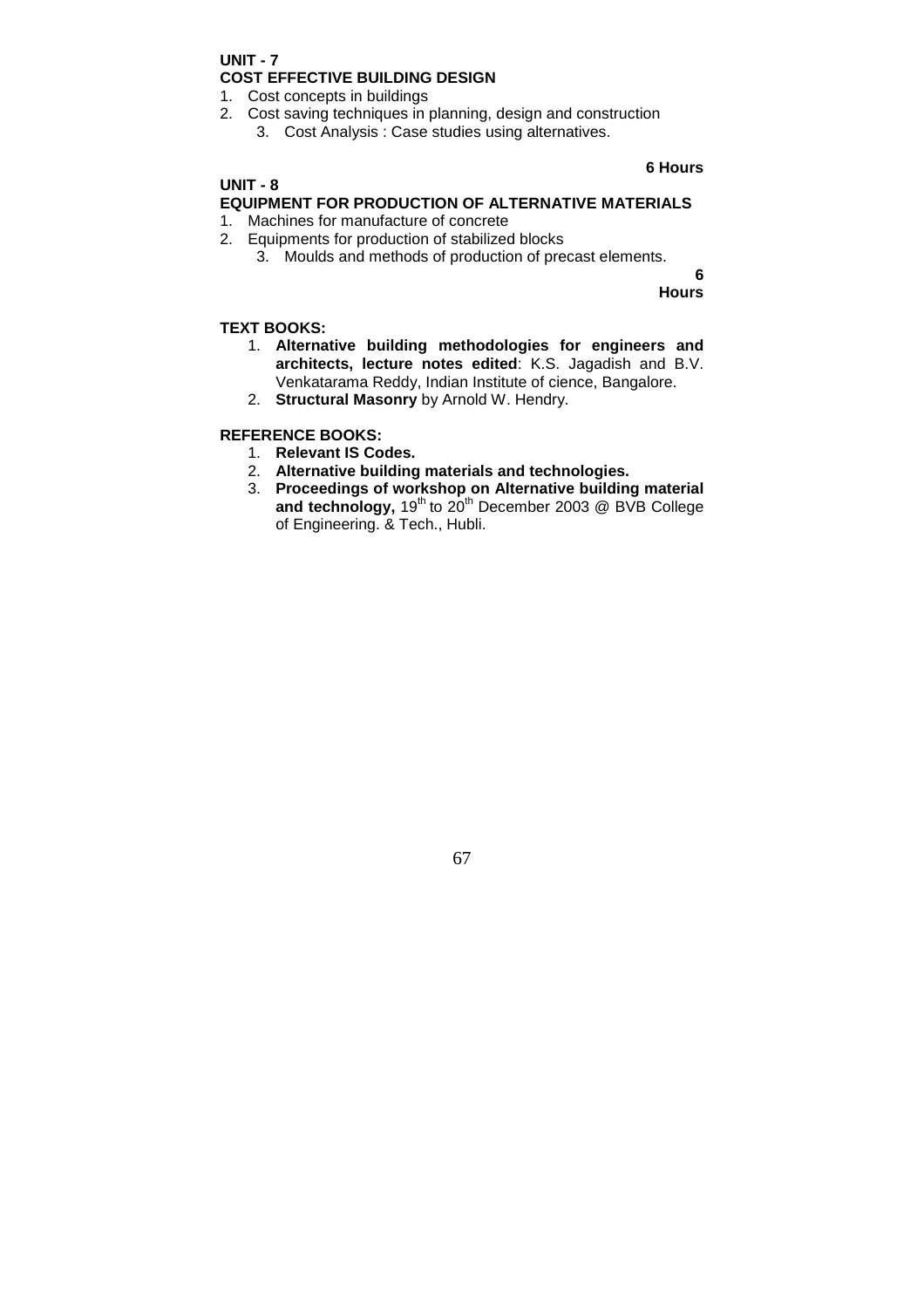# **GROUND IMPROVEMENT TECHNIQUES**

| Subject Code               | :10CV663   | IA Marks   | $\div 25$   |
|----------------------------|------------|------------|-------------|
| No. of Lecture Hours/Week  | ่ ∩4       | Exam Hours | $\cdot$ 0.3 |
| Total No. of Lecture Hours | $\cdot$ 52 | Exam Marks | $\pm 100$   |

# **PART - A**

#### **UNIT - 1**

**GROUND IMPROVEMENT:** Definition, Objectives of ground improvement, Classification of ground improvement techniques, Factors to be considered in the selection of the best soil improvement technique. Ground modification for Black Cotton soil

**4** 

#### **Hours**

## **UNIT - 2**

**COMPACTION:** Effect of grain size distribution on compaction for various soil types like lateritic soil, coarse-grained soil and micaceous soil. Effect of compaction on engineering behaviour like compressibility, swelling and shrinkage, permeability, relative density, liquefaction potential. Field compaction – static, dynamic, impact and vibratory type. Specification of compaction. Tolerance of compaction. Shallow and deep compaction, Dynamic Compaction, Vibrofloatation.

**8 Hours**

#### **UNIT - 3**

**HYDRAULIC MODIFICATION:** Definition, Principle and techniques. gravity drain, lowering of water table, multistage well point, vacuum dewatering. Discharge equations. Design of dewatering system including pipe line effects of dewatering.

> **6 Hours**

## **UNIT - 4**

**DRAINAGE & PRELOADING:** Importance, Vertical drains, Sand drains, Drainage of slopes, Electro kinetic dewatering, Preloading.

**6** 

**Hours**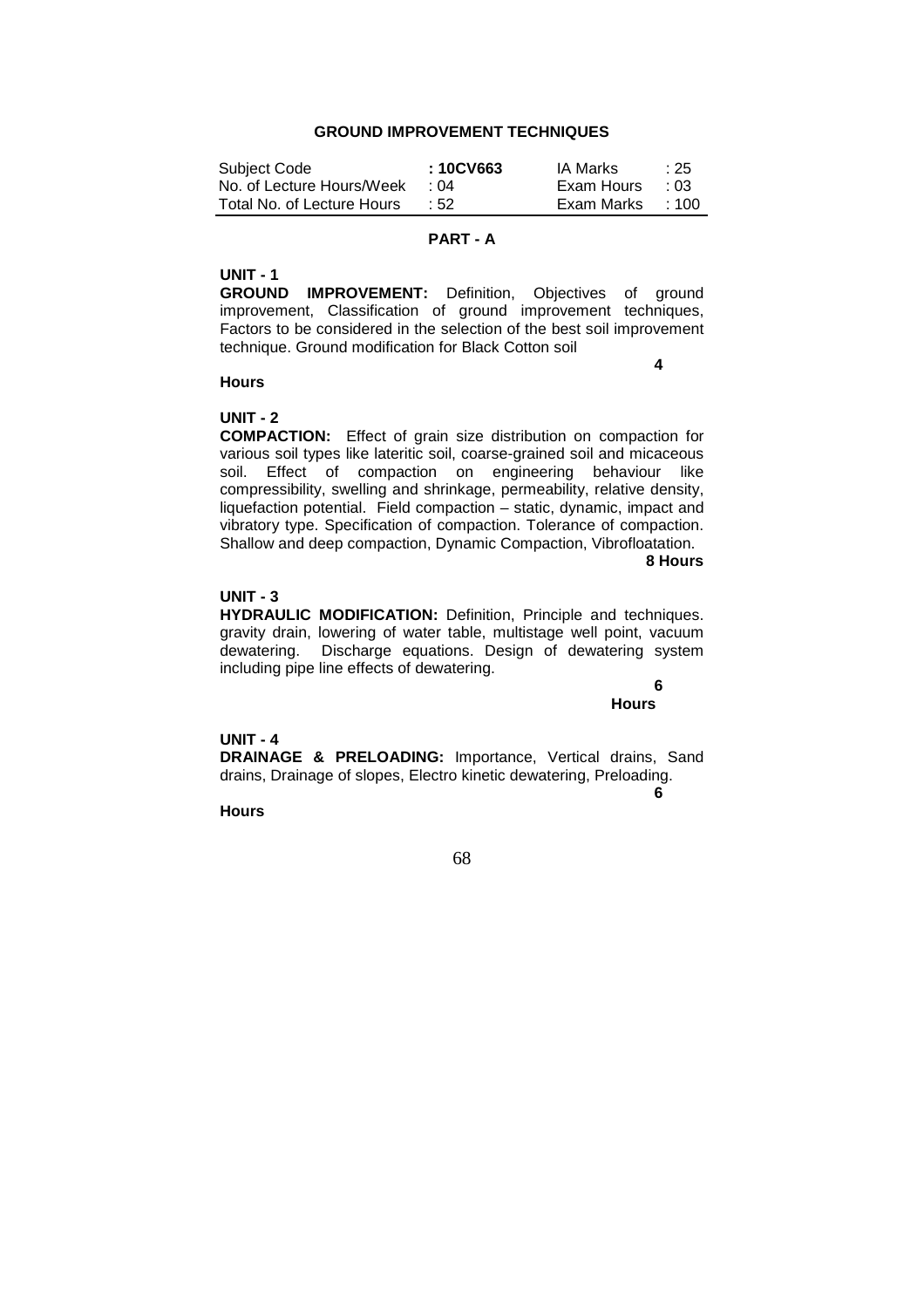UNIT - 5<br>CHEMICAL MODIFICATION-I: Definition, cement stabilization, sandwich technique, admixtures. Hydration – effect of cement stabilization on permeability, Swelling and shrinkage and strength and deformation characteristics. Criteria for cement stabilization. Stabilization using Fly ash.

**6** 

## **Hours**

# **UNIT - 6**

**CHEMICAL MODIFICATION-II:** Lime stabilization – suitability, process, criteria for lime stabilization. Other chemicals like chlorides, hydroxides, lignin and hydrofluoric acid. Properties of chemical components, reactions and effects. Bitumen, tar or asphalt in stabilization.

#### **Hours UNIT - 7**

**6** 

**GROUTING:** Introduction, Effect of grouting. Chemicals and materials used. Types of grouting. Grouting procedure, Applications of grouting.

 **6 Hours**

# **UNIT - 8**

**MISCELLANEOUS METHODS (ONLY CONCEPTS & USES):** Soil reinforcement, Thermal methods, Ground improvement by confinement – Crib walls, Gabions and Mattresses, Anchors, Rock bolts and soil nailing. Stone Column, Micropiles.

#### **8 Hours**

# **TEXT BOOKS:**

- 1. **Ground Improvement Techniques** Purushothama Raj P. (1999) Laxmi Publications, New Delhi.
- 2. **Construction and Geotechnical Method in Foundation Engineering**- Koerner R.M. (1985) - Mc Graw Hill Pub. Co., New York.

# **REFERENCE BOOKS:**

- 1. **Engineering principles of ground modification** Manfred Hausmann (1990) - Mc Graw Hill Pub. Co., New York.
- 2. **Methods of treatment of unstable ground** Bell, F.G. (1975) Butterworths, London.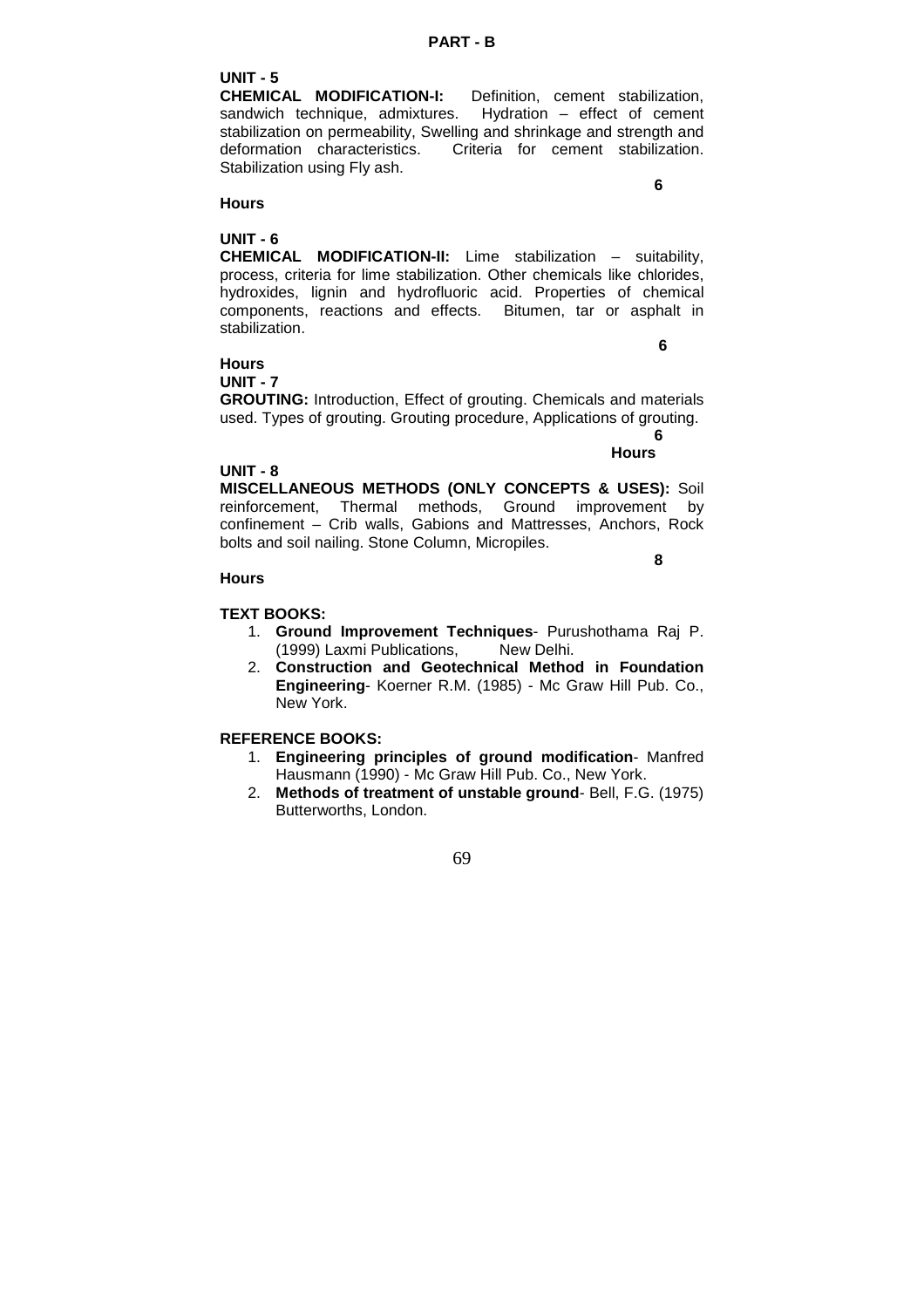- 3. **Expansive soils** Nelson J.D. and Miller D.J. (1992) -, John Wiley and Sons.
- 4. **Soil Stabilization; Principles and Practice** Ingles. C.G. and Metcalf J.B. (1972) - Butterworths, London.

#### **ADVANCED SURVEYING**

| Subject Code               | :10CV664 | <b>IA Marks</b> | :25         |
|----------------------------|----------|-----------------|-------------|
| No. of Lecture Hours/Week  | ∴ N4     | Exam Hours      | $\cdot$ 0.3 |
| Total No. of Lecture Hours | .52      | Exam Marks      | :100        |

#### **PART - A**

# **UNIT - 1**

**THEORY OF ERRORS AND TRIANGULATION ADJUSTMENT:** Errors and classification of errors Precision and accuracy, Laws of weights and accidental errors.

**5** 

**6** 

# **Hours**

**UNIT - 2** 

**PROBABILITY:** Probability distribution function and density functionnormal distribution. RMS error-measure of precision. Rejection of observations-principles of least squares-Normal equations.

# **Hours**

**UNIT - 3** 

**METHOD OF CORRELATES:** Triangulation adjustment. Angle adjustment, station adjustment and figure adjustment.

#### **6 Hours**

# **UNIT - 4**

**ELECTRONIC DISTANCE MEASUREMENT (EDM):** Introduction, Electro Magnetic (EM) Waves. Phase comparison and modulations. Instruments – Geodimeter – Tellurimeter – Distomat – Range finders – Radars. Introduction to GPS Total station.

 **8** 

**Hours** 

**PART - B** 

**UNIT - 5**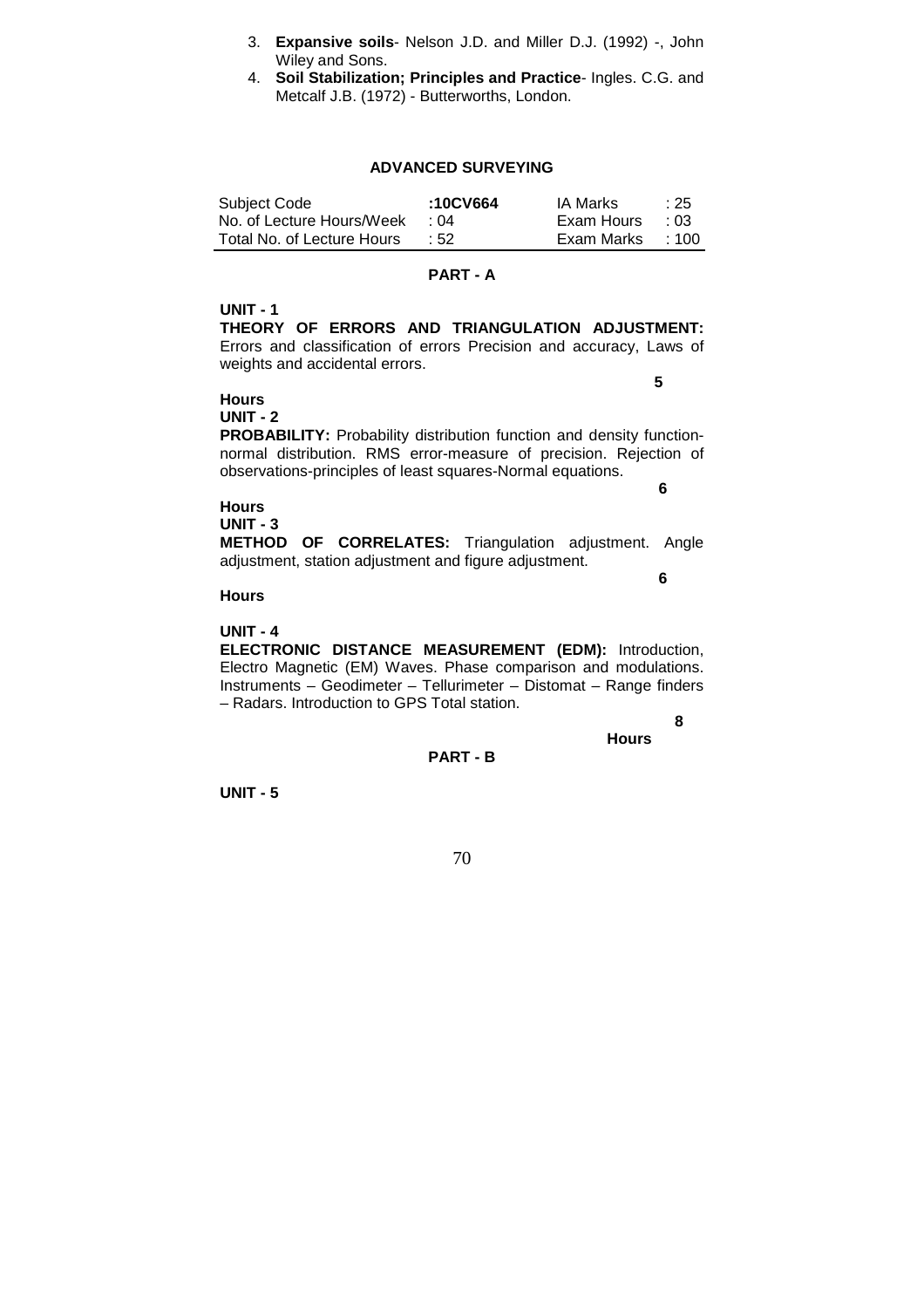**FIELD ASTRONOMY:** Earth celestial sphere. Solar system Position by altitude and azimuth system-spherical triangle and spherical trigonometry. Astronomical triangle. Nepiers rule.

**8** 

# **Hours**

# **UNIT - 6**

**TIME:** Siderial time, day and year-solar time and day-Greenwich mean time-standard time. Meridian and azimuth-their determinationlatitude and its determination.

**Hours**

 **6** 

**7** 

## **UNIT - 7**

**HYDROGRAPHIC SURVEYING:** Methods of soundings. Instruments. Three point problem. Tidal and Stream discharge measurem

**Hours** 

#### **UNIT - 8**

**SETTING OUT WORKS:** Introduction. Setting out of buildings, culverts, bridge, pipeline and sewers, tunnels.

**6** 

#### **Hours**

## **TEXT BOOKS:**

- 1. **Surveying Vol I, II & III** Punmia. B.C. Lakshmi Publications, New Delhi.
- 2. **Surveying Vol I & II** Duggal S.K. Tata Mc Graw-Hill publishing Co.,
- 3. **Surveying Levelling-Part I & II**  Kanitkar T.P. & Kulkarni S.V. – Pune Vidhyarthi Gruha Prakashana.

## **REFERENCE BOOKS:**

- 1. **Introduction to Surveying** James, M. Anderson and Edward, M. Mikhail – Mc Graw Hill Book Co., 1985.
- 2. **Analysis and survey measurements** M. Mikhalil and Gracie, G. - Van Nostrand Reinhold Co., (NY)-1980.
- 3. **Plane and Geodetic Surveying for Engineers -** David Clark -Vol I & II-**CBS** publishers and distributors, New Delhi.

## **GROUND WATER HYDROLOGY**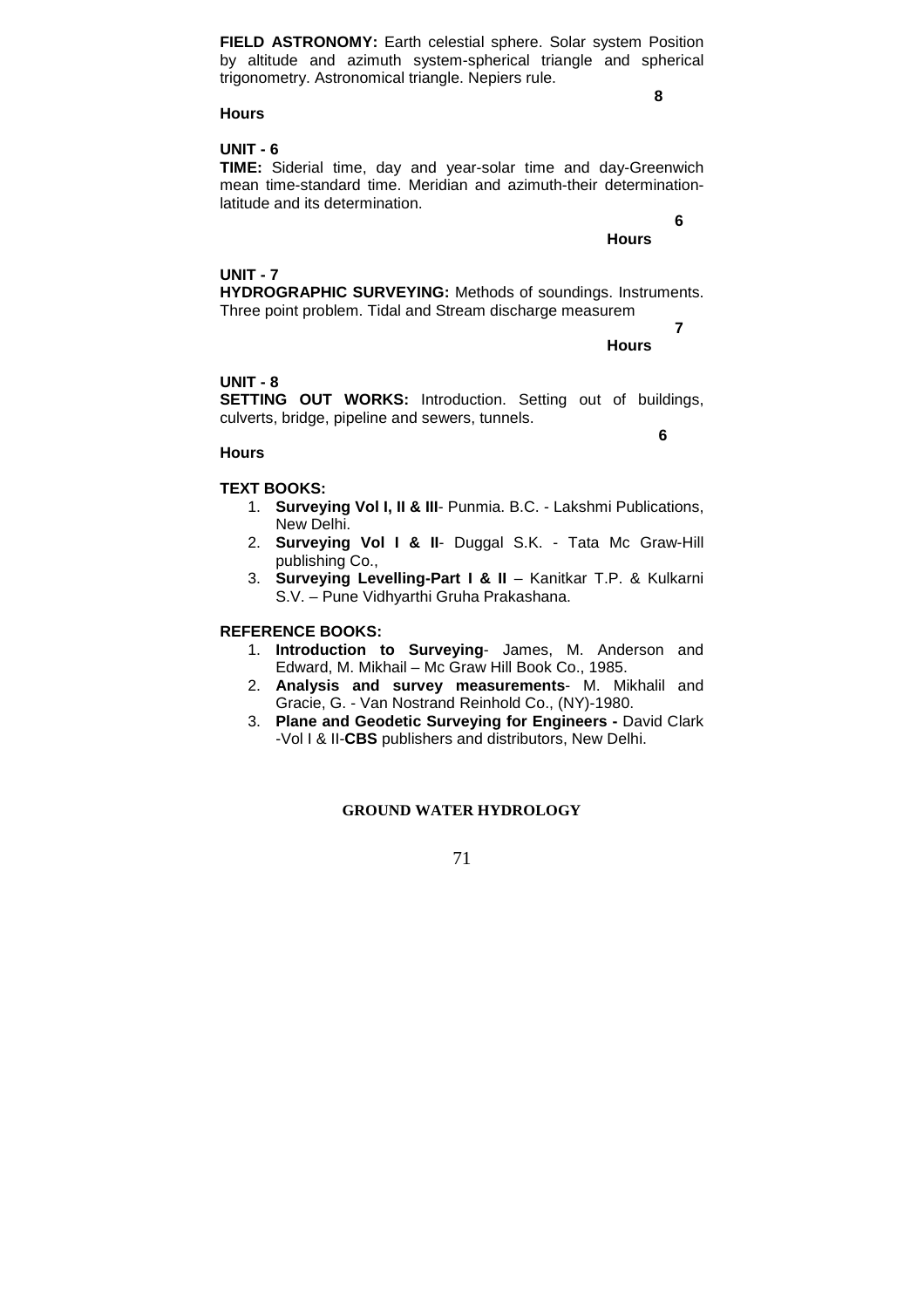| Subject Code               | : 10CV665   | IA Marks   | $\div 25$  |
|----------------------------|-------------|------------|------------|
| No. of Lecture Hours/Week  | $\cdot$ ()4 | Exam Hours | $\cdot$ 03 |
| Total No. of Lecture Hours | :52         | Exam Marks | $+100$     |

#### **PART - A**

# **UNIT - 1**

**INTRODUCTION:** Importance. Vertical distribution of sub-surface water. Occurrence in different types of rocks and soils. Definition of aquifer, Aquifuge, Aquitard and Aquiclude. Confined and unconfined aquifers.

**6 Hours**

# **UNIT - 2**

**AQUIFER PROPERTIES:** Aquifer parameters – Specific yield, Specific retention, Porosity, Storage coefficient, derivation of the expression. Determination of specific yield. Land subsidence due to ground water withdrawals.

#### **6 Hours**

## **UNIT - 3**

**DARCY'S LAW AND HYDRAULIC CONDUCTIVITY:** Introduction. Darcy's law. Hydraulic conductivity. Coefficient of permeability and Intrinsic permeability, Transmissibility, Permeability in Isotropic, Unisotropic layered soils. Steady one dimensional flow, different cases with recharge.

**7 Hours**

#### **UNIT - 4**

**WELL HYDRAULICS – STEADY FLOW:** Introduction. Steady radial flow in confined and unconfined aquifers. Pumping tests.

#### **7 Hours**

#### **PART - B**

#### **UNIT - 5**

**WELL HYDRAULICS – UNSTEADY FLOW:** Introduction. General equation derivation; Theis method, Cooper and JaCob method, Chow's method. Solution of unsteady flow equations.

#### **7 Hours**

# **UNIT - 6**

**GROUND WATER DEVELOPMENT:** Types of wells. Methods of constructions. Tube well design. Dug wells. Pumps for lifting water: Working principles, Power requirements.

**UNIT - 7** 

**7 Hours**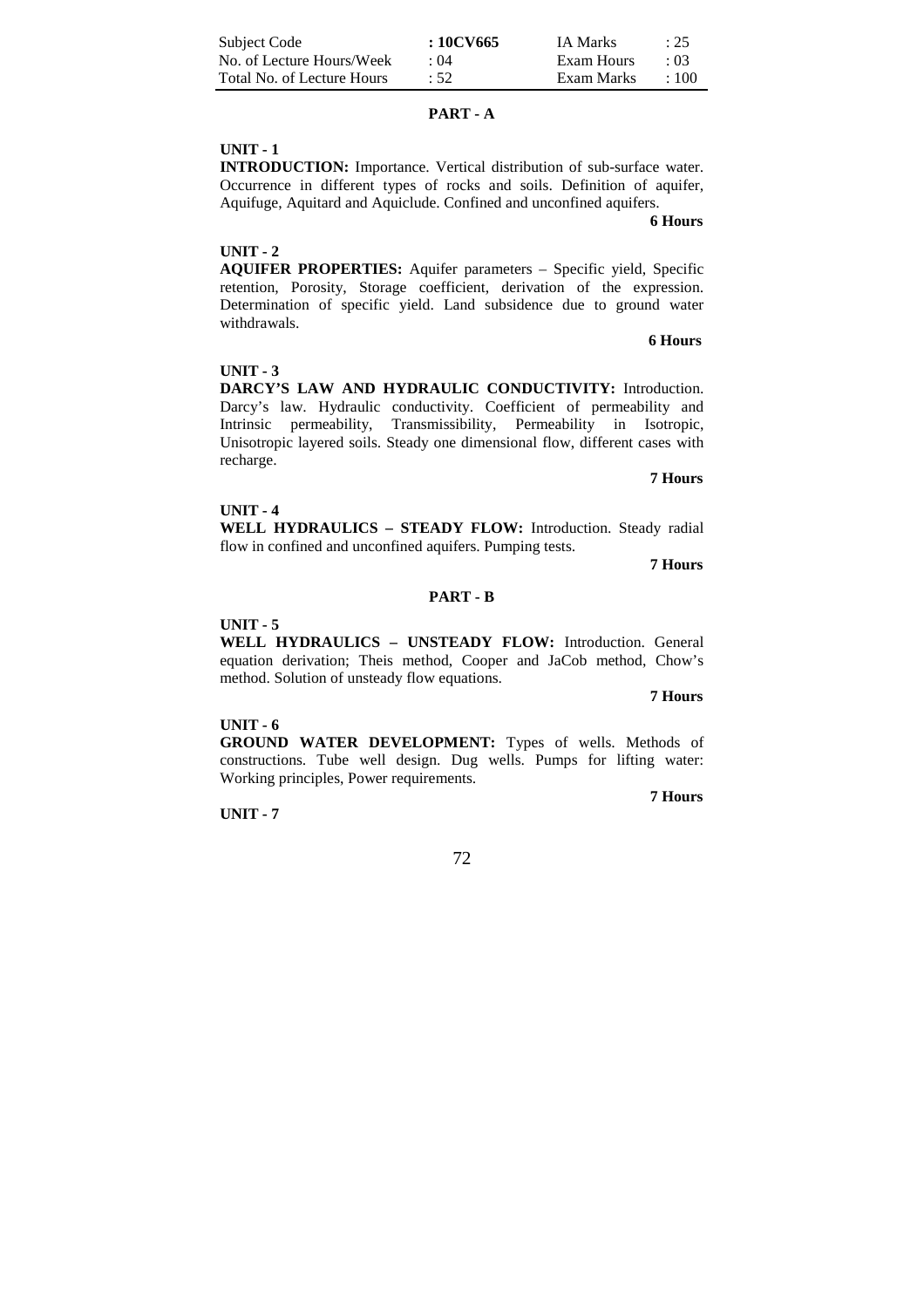**GROUND WATER EXPLORATION:** Seismic method, Electrical resistivity method, Bore hole geo-physical techniques; Electrical logging, Radio active logging, Induction logging, Sonic logging and Fluid logging.

**6 Hours**

# **UNIT - 8**

**GROUND WATER RECHARGE AND RUNOFF:** Recharge by vertical leakage. Artificial recharge. Ground water runoff. Ground water budget. **6 Hours**

# **TEXT BOOKS:**

- 1. **Ground Water** H.M. Raghunath, Wiley Eastern Limited, New Delhi.
- 2. **Ground Water Hydrology** K. Todd, Wiley and Sons, New Delhi.
- 3. **Numerical Ground Water Hydrology** A.K. Rastogi, Penram, International Publishing (India), Pvt. Ltd., Mumbai.

# **REFERENCE BOOKS:**

- 1. **Ground Water Hydrology** Bower H.- McGraw Hill, New Delhi.
- 2. **Ground Water and Tube Wells** Garg Satya Prakash, Oxford and IBH, New Delhi.
- 3. **Ground Water Resource Evaluation** W.C. Walton, McGraw Hill - Kogakusha Ltd., New Delhi.
- 4. **Water wells and Pumps**  Michel D.M., Khepar. S.D., Sondhi. S.K., McGraw Hill Education –  $2<sup>nd</sup>$  Edition.

# RURAL WATER SUPPLY AND SANITATION

| Subject Code               | :10CV666   | IA Marks   | :25         |
|----------------------------|------------|------------|-------------|
| No. of Lecture Hours/Week  | $\cdot$ 04 | Exam Hours | $\cdot$ 0.3 |
| Total No. of Lecture Hours | $\pm 52$   | Exam Marks | :100        |

# Part - A

UNIT - 1

RURAL WATER SUPPLY: Introduction: Need for a protected water supply, investigation and selection of water sources, water borne diseases, protection of well water, drinking water quality standards.

 $\sim$  6

**Hours** 

UNIT - 2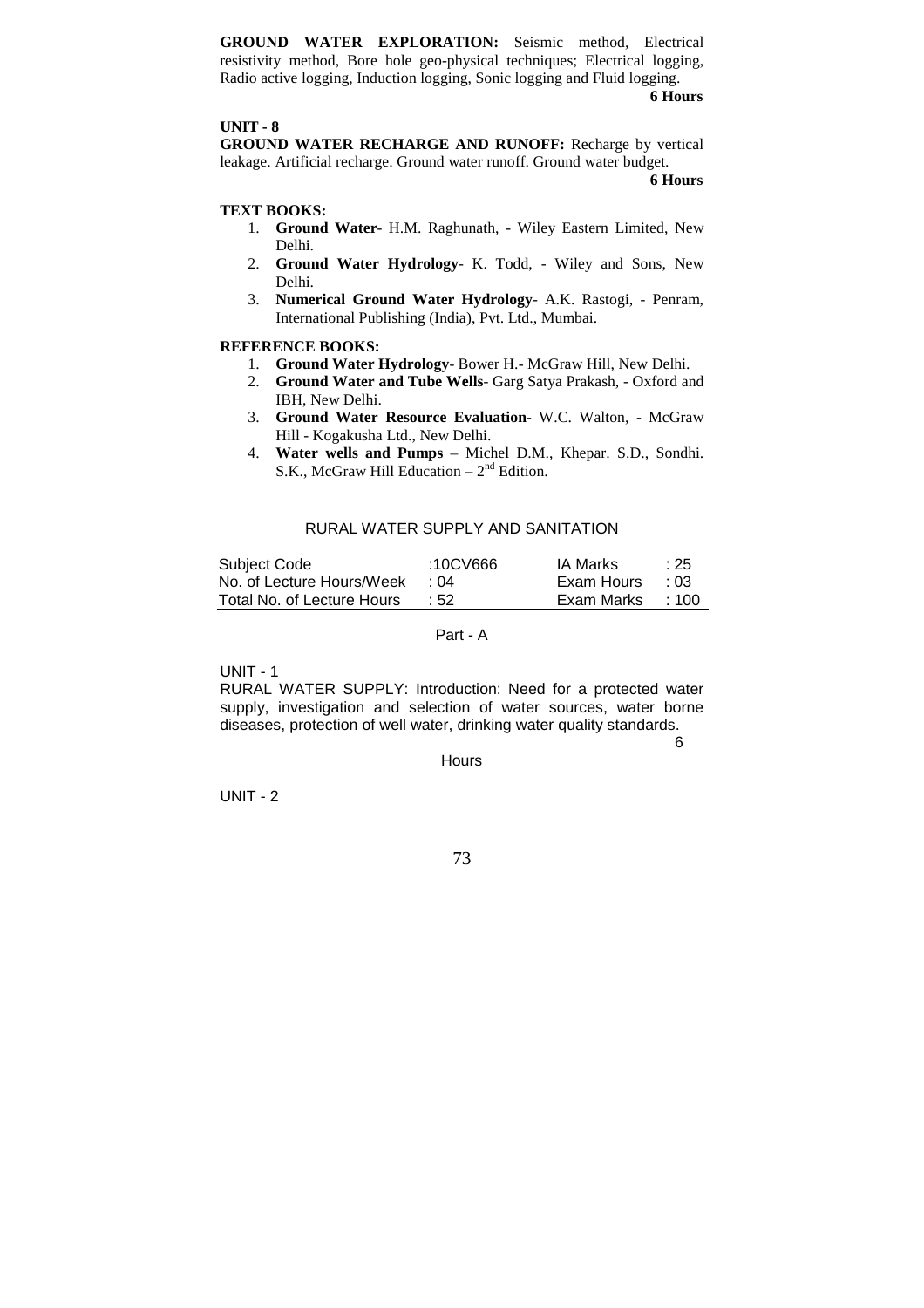Types of pumps, supply systems viz., BWS MWS, PWS, water treatment methods – disinfection, deflouridation, hardness and iron removal, ground water contamination and control.

6

**Hours** 

 $UNIT - 3$ RURAL SANITATION: public latrine, concept of Eco-sanitation, trenching and composting methods, Two pit latrines, aqua privy, W.C, septic tank, soak pit.

> 8 **Hours**

UNIT - 4 DRAINAGE SYSTEMS: Storm water and sullage disposal, rain water harvesting and uses.

3

**Hours** 

# Part - B

UNIT - 5 COMMUNICABLE DISEASES: Terminology, classifications, methods of communication, general methods of control.

4 Hours

UNIT - 6

REFUSE COLLECTION AND DISPOSAL: collection methods, transportation, disposal – salvaging, dumping, manure pits, dumping in low lands , composting, dung disposal – digester, biogas plant.  $10<sup>10</sup>$ 

Hours

UNIT - 7 MILK SANITATION: Essentials, test for milk quality, pasteurization, quality control, cattle borne diseases, planning for a cow shed.

9

**Hours** 

UNIT - 8 INSECT CONTROL: House fly and mosquito – life cycle, diseases, transmission and control measures.

 $\sim$  6

**Hours**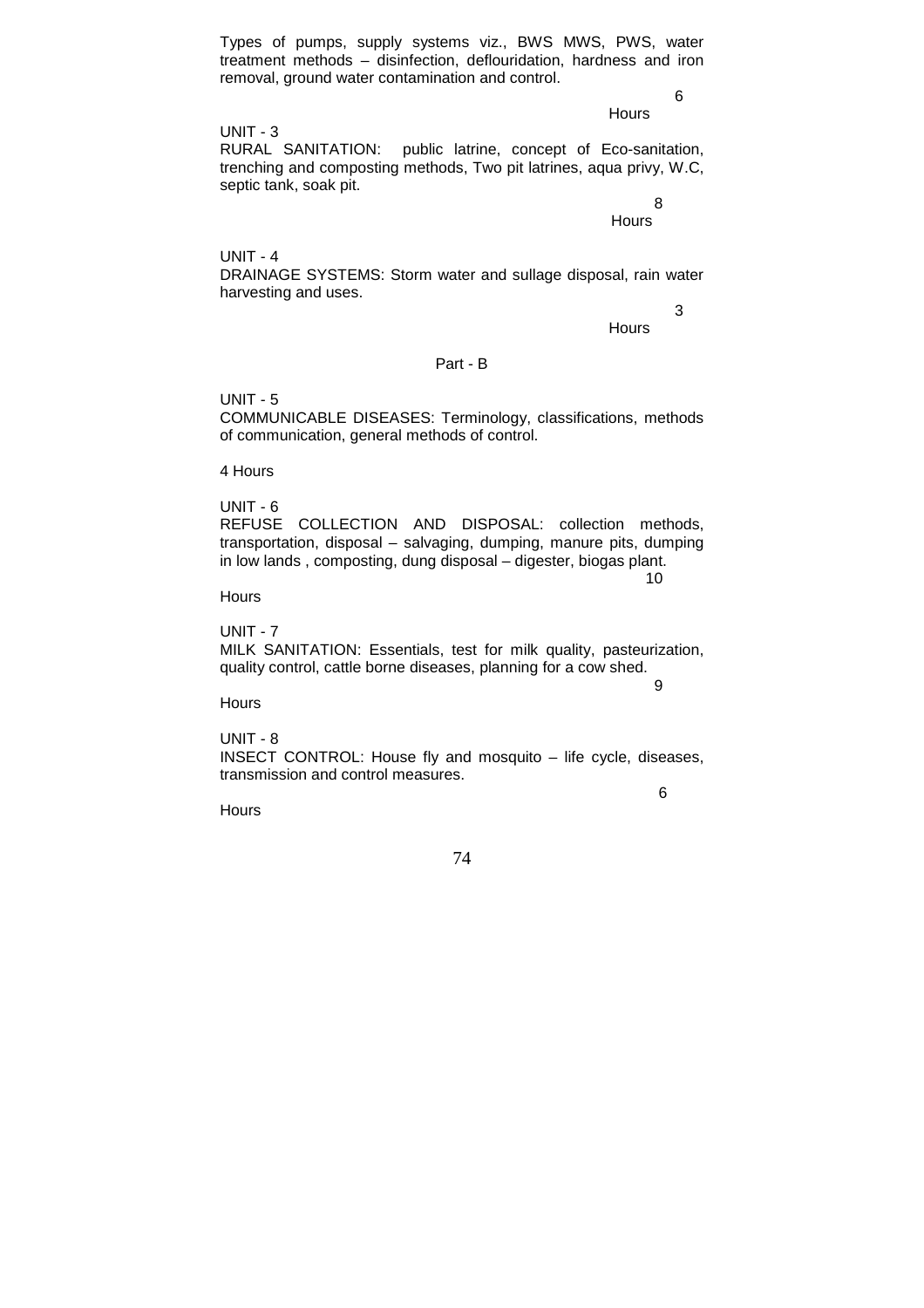TEXT BOOKS:

- 1. Environmental Sanitation Joseph. A. Solveto
- 2. Water Supply & Sanitary Engineering E.W.Steel

REFERENCE BOOK:

1. Preventive & Social Medicine - Park & Park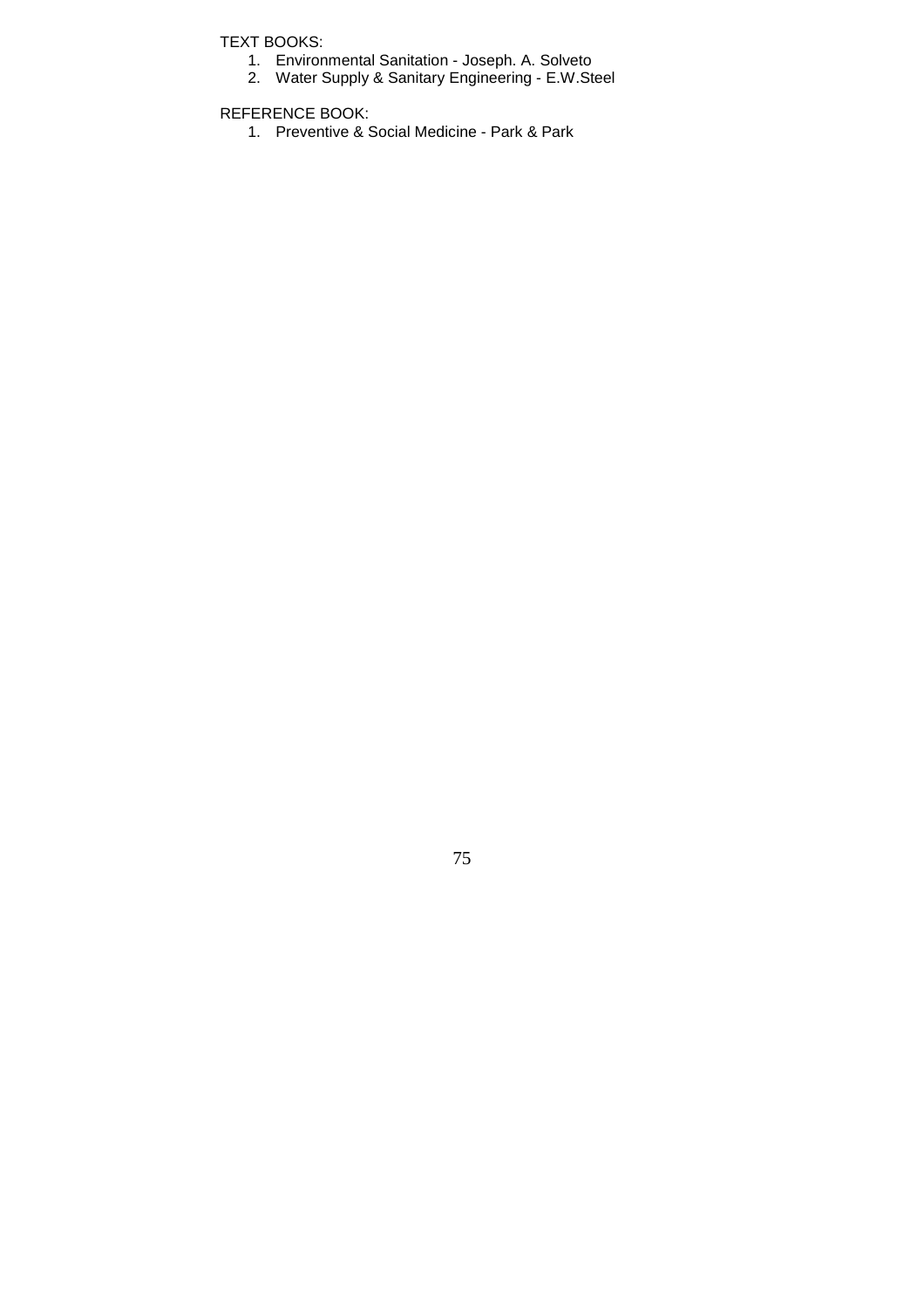**TRAFFIC ENGINEERING** 

| Subject Code               | : 10CV667       | IA Marks   | :25         |
|----------------------------|-----------------|------------|-------------|
| No. of Lecture Hours/Week  | $\cdot$ 04      | Exam Hours | $\cdot$ 0.3 |
| Total No. of Lecture Hours | $\therefore$ 52 | Exam Marks | $+100$      |

# **PART - A**

# **UNIT - 1**

**INTRODUCTION:** Definition, objectives of Traffic Engineering and scope of Traffic Engineering.

# **Hours**

**2** 

# **UNIT - 2**

**TRAFFIC CHARACTERISTICS:** Road user characteristics, vehicular characteristics – static and dynamic characteristics, power performance of vehicles, Resistance to the motion of vehicles – Reaction time of driver – Problems on above.

# **6**

# **Hours**

# **UNIT - 3**

**TRAFFIC STUDIES:** Various types of traffic engineering studies, data collection, analysis objectives and method of study – Definition of study area – Sample size and analysis.

 **6** 

# **Hours**

# **UNIT - 4**

**INTERPRETATION OF TRAFFIC STUDIES:** Classified traffic Volume at mid block and intersections, PCU, origin and destination, spot speed, speed and delay, parking – on street parking, off street parking, Accident – causes, analysis measures to reduce accident – problems on above.

# **6 Hours**

# **PART - B**

# **UNIT - 5**

**TRAFFIC FLOW THEORIES:** Traffic flow theory, Green shield theory – Goodness of fit, - correlation and regression analysis (linear only) – Queuing theory, Car following theory and relevant problems on above.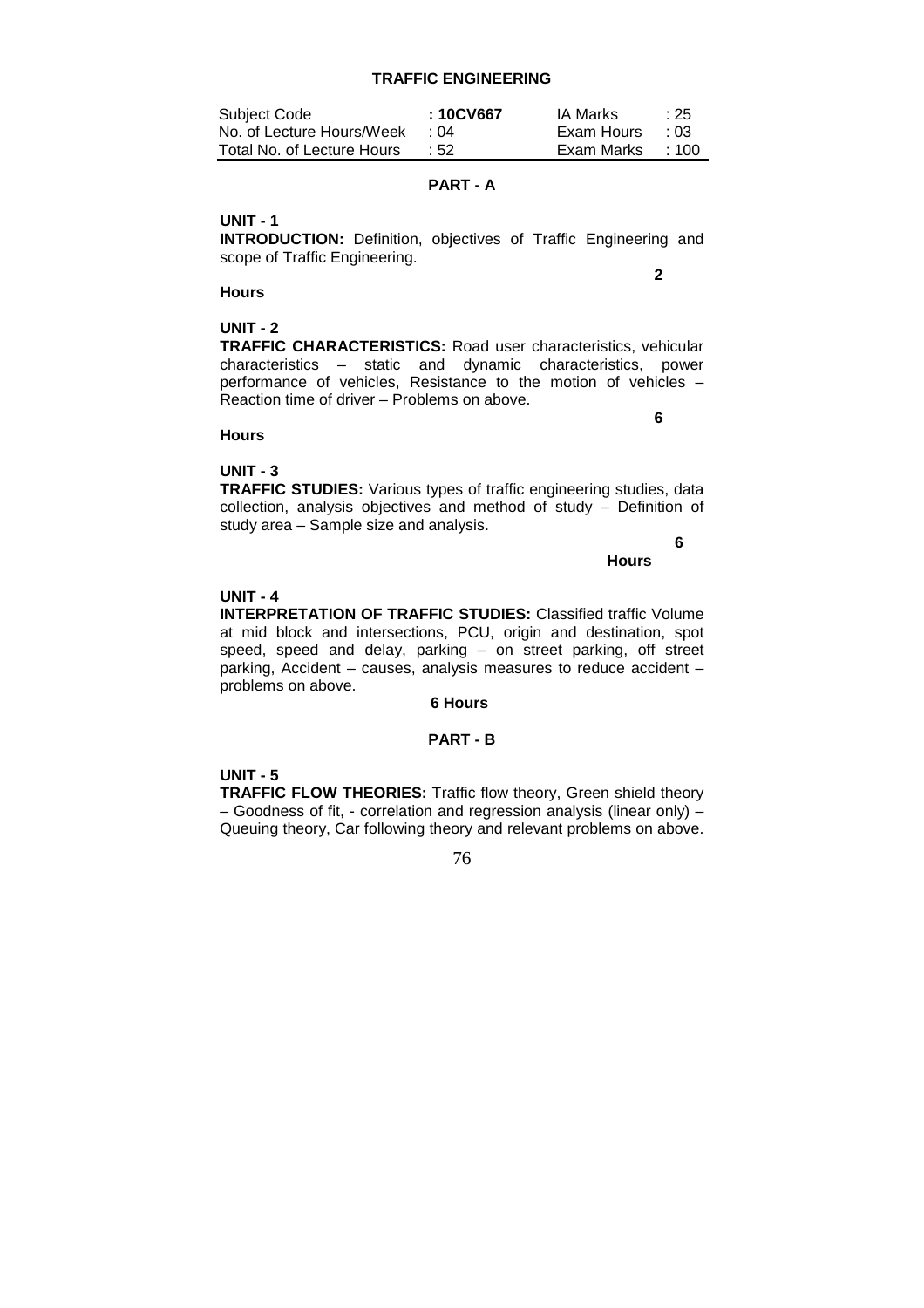# **8 Hours**

# **UNIT - 6**

**STATISTICAL ANALYSIS:** Poisson's distribution and application to traffic engineering. Normal Distribution – Significance tests for observed traffic data, Chi Square test – problems on above. Traffic forecast – simulation technique.

#### **12 Hours UNIT - 7**

**TRAFFIC REGULATION AND CONTROL:** Driver, vehicle and road controls – Traffic regulations – one way – Traffic markings, Traffic signs, Traffic signals – Vehicle actuated and synchronized signals – Signals co-ordination. Webster's method of signal design, IRC method, traffic rotary elements and designs, traffic operation – Street lighting, Road side furniture, Relevant problems on above.  **10** 

**Hours** 

# **UNIT - 8**

**INTELLIGENT TRANSPORT SYSTEM:** Definition, Necessities, Application in the present traffic scenario

**2** 

# **Hours**

# **TEXT BOOKS:**

- 1. **Traffic Engineering & Transport Planning** L.R. Kadiyali-Khanna Publishers.
- 2. **Highway Engineering Nemchand & Bros** Khanna & Justo-Roorkee (UA).
- 3. **Traffic Engg.**  Matson & Smith:-Mc.Graw Hill and Co.
- 4. **Traffic flow theory** Drew- Mc. Graw Hill and Co.

# **REFERENCE BOOKS:**

- 1. **Traffic Engineering.** Pignataro- Prentice Hall.
- 2. **Highway Capacity Manual** 2000.
- 3. **An introduction to traffic engineering** Jotin Khistey and Kentlal- PHI.
- 4. **Traffic Engineering** Mc Shane & Roess- PHI.

# **GEOTECHNICAL ENGINEERING LABORATORY**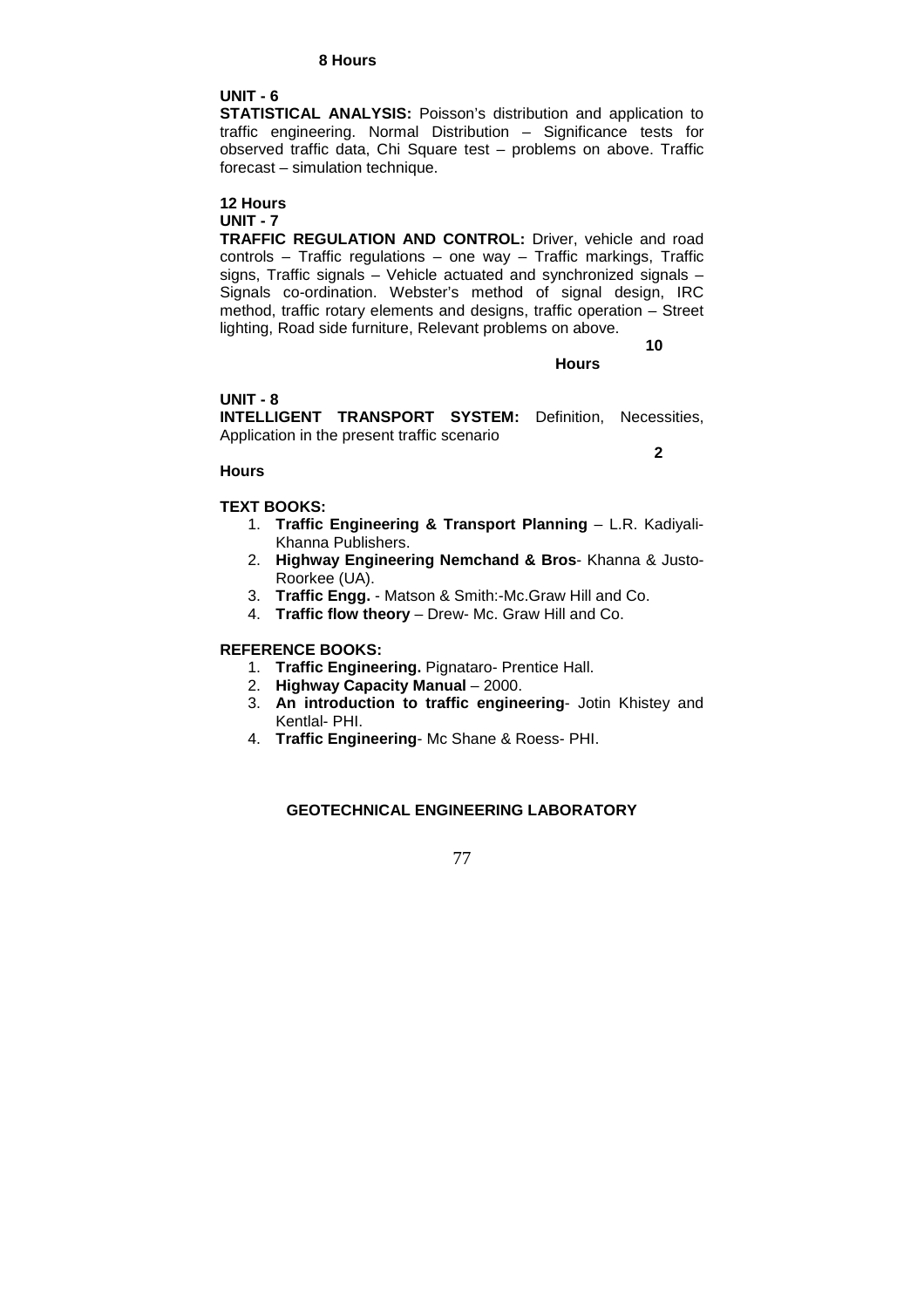| Subject Code |    |                              | : 10CVL67  | IA Marks   | $\div 25$ |
|--------------|----|------------------------------|------------|------------|-----------|
| No.          | ∩t | Practical : 03               |            | Exam Hours | . 03      |
| Hours/Week   |    |                              |            |            |           |
|              |    | Total No. of Practical Hours | $\cdot$ 42 | Exam Marks | - 50      |

1. Identification of gravel type, sand type, silt type and clay types soils, Tests for determination of Specific gravity (for coarse and fine grained soils) and Water content (Oven drying method).

> **3 Hours**

2. Grain size analysis of soil sample (sieve analysis).

### **3 Hours**

3. In situ density by core cutter and sand replacement methods.

# **3 Hours**

4. Consistency Limits – Liquid Limit (Casagrande and Cone Penetration Methods), plastic limit and shrinkage limit.

# **3 Hours**

5. Standard Proctor Compaction Test and Modified Proctor Compaction Test.  **3** 

**Hours**

6. Coefficient of permeability by constant head and variable head methods.

 **3** 

**Hours**

# 7. Strength Tests

- a. Unconfined Compression Test **3 Hours**
- b. Direct Shear Test **3** 
	- **Hours**
- c. Triaxial Compression Test (undrained) **3 Hours**
- 8. Consolidation Test- Determination of compression index and coefficient of consolidation.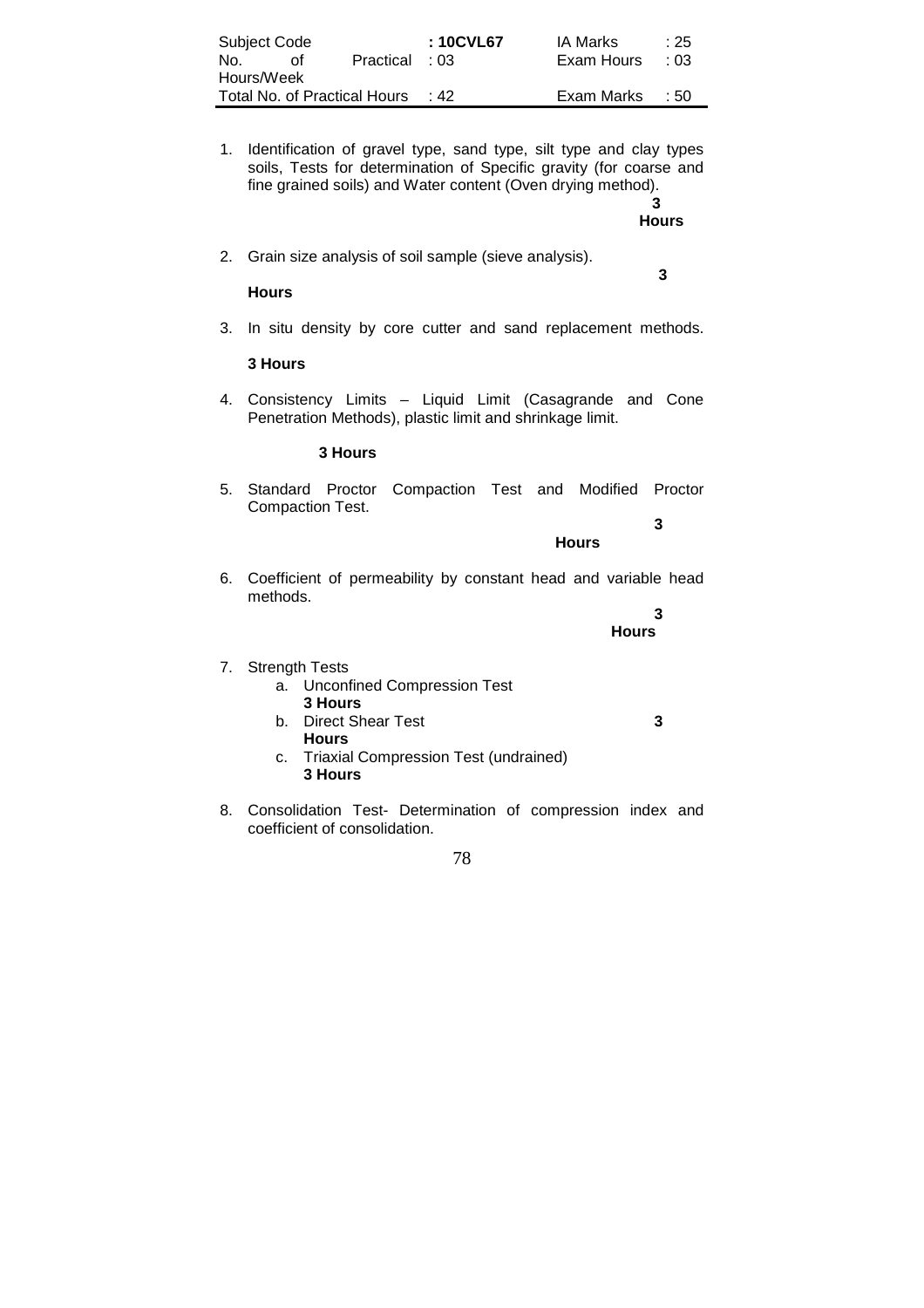|    |                                                | <b>Hours</b> |
|----|------------------------------------------------|--------------|
| 9. | Laboratory vane shear test<br><b>Hours</b>     |              |
|    | 10. Determination of CBR value<br><b>Hours</b> | 3            |

- 11. a) Demonstration of miscellaneous equipments such as Augers, Samplers, Rapid Moisture meter, Proctor's needle.
	- b) Demonstration of Hydrometer Test.
	- c) Demonstration of Free Swell Index and Swell Pressure Test
	- d) Demonstration of determination of relative density of sands.

# **3 Hours**

12. Preparing a consolidated report of index properties and strength properties of soil

# **3 Hours**

# **REFERENCE BOOKS:**

- 1. **Soil Mechanics and Foundation Engg.** Punmia B.C. (2005), 16<sup>th</sup> Edition Laxmi Publications Co., New Delhi.
- 2. **BIS Codes of Practice**: IS 2720(Part-3/Sec. 1) 1987; IS 2720 (Part – 2)- 1973; IS 2720 (Part – 4) – 1985; IS 2720 (Part – 5) – 1985; IS 2720 (Part – 6) – 1972; IS 2720 (Part –  $(7)$  – 1980; IS 2720 (Part – 8) – 1983; IS 2720 (Part – 17) – 1986; IS 2720 (Part - 10) – 1973; IS 2720 (Part – 13) – 1986; IS2720 (Part 11) – 1971; IS2720 (Part 15) – 1986; IS 2720 (Part 30) – 1987; IS 2720 (Part 14) – 1977; IS 2720 (Part – 14) – 1983; IS 2720 (Part – 28) – 1974; IS 2720 (Part – 29) – 1966, IS 2720 (Part-60) 1965.
- 3. **Mittal**
- 4. **Soil Testing for Engineers** Lambe T.W., Wiley Eastern Ltd., New Delhi.
- 5. **Manual of Soil Laboratory Testing-** Head K.H., (1986)- Vol. I, II, III, Princeton Press, London.
- 6. **Engineering Properties of Soil and Their Measurements**-Bowles J.E. (1988), - McGraw Hill Book Co. New York.

# **EXTENSIVE SURVEY VIVA - VOCE**

Subject Code **: 10CVL68** IA Marks : 25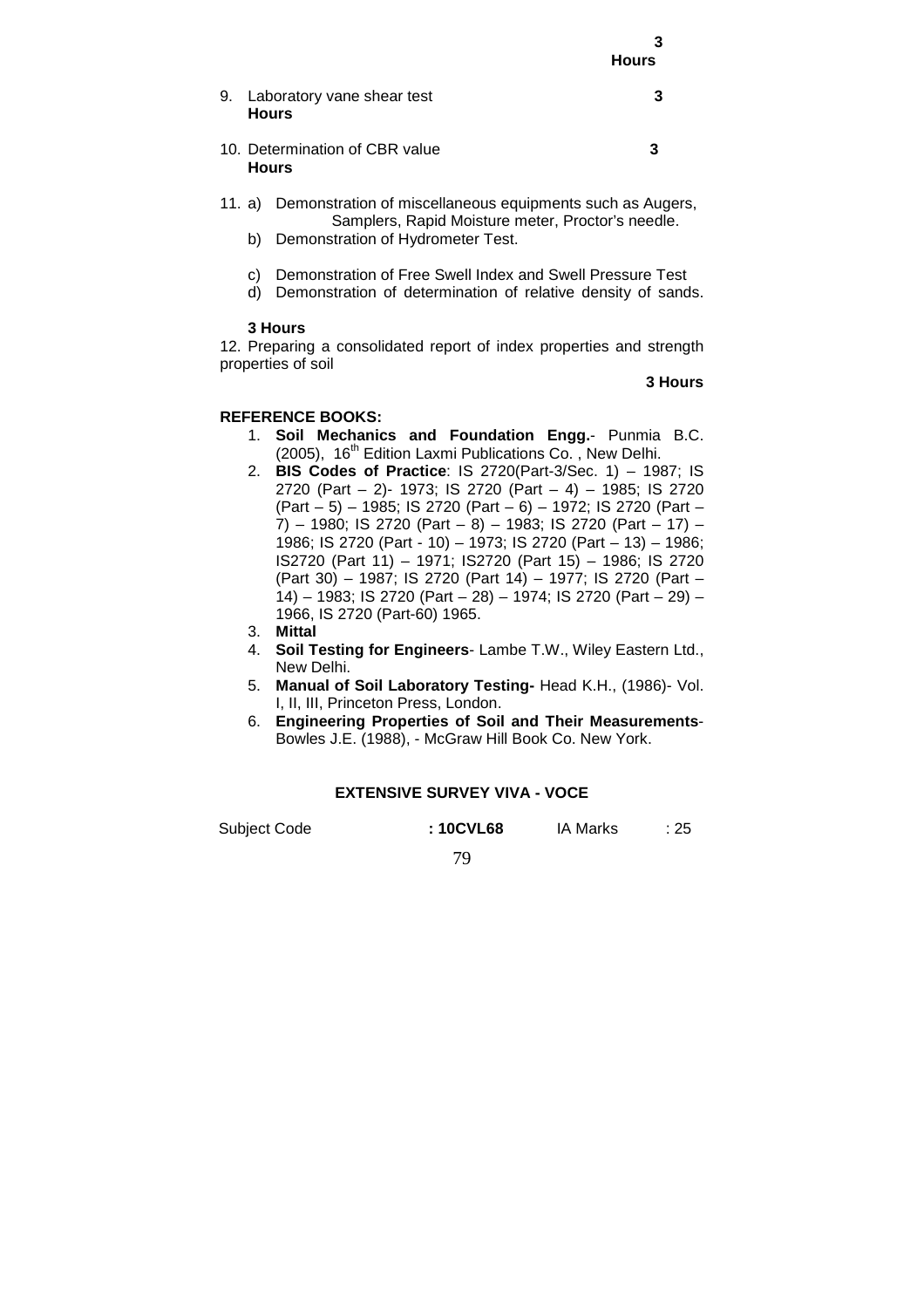| No.        | ∩t | Practical : 03                     | Exam Hours : 03 |  |
|------------|----|------------------------------------|-----------------|--|
| Hours/Week |    |                                    |                 |  |
|            |    | Total No. of Practical Hours  : 42 | Exam Marks : 50 |  |

(To be conducted between  $5<sup>th</sup>$  &  $6<sup>th</sup>$  Semester for a period of 2 weeks, Viva voce conducted along with  $6<sup>th</sup>$  semester exams)

An extensive survey training involving investigation and design of the following projects is to be conducted for 2 weeks (14 days). The student shall submit a project report consisting of designs and drawings. **(Drawings should be done using AutoCAD)**

- 1. General instructions, Reconnaissance of the sites and fly leveling to establish bench marks.
- 2. **NEW TANK PROJECTS:** The work shall consist of i) Alignment of center line of the proposed bund, Longitudinal and cross sections of the center line. ii) Capacity surveys. iii) Details at Waste weir and sluice points. iv) Canal alignment. **(At least one of the above new tank projects should be done by using TOTAL STATION)**
- 3. **WATER SUPPLY AND SANITARY PROJECT:** Examination of sources of water supply, Calculation of quantity of water required based on existing and projected population. Preparation of village map by any suitable method of surveying (like plane tabling), location of sites for ground level and overhead tanks underground drainage system surveys for laying the sewers.
- 4. **HIGHWAY PROJECT:** Preliminary and detailed investigations to align a new road (min. 1 to 1.5 km stretch) between two obligatory points. The investigations shall consist of topographic surveying of strip of land for considering alternate routes and for final alignment. Report should justify the selected alignment with details of all geometric designs for traffic and design speed assumed. Drawing shall include key plan initial alignment, final alignment, longitudinal section along final alignment, typical cross sections of road**.**
- 5. **OLD TANK PROJECTS:** The work shall consist of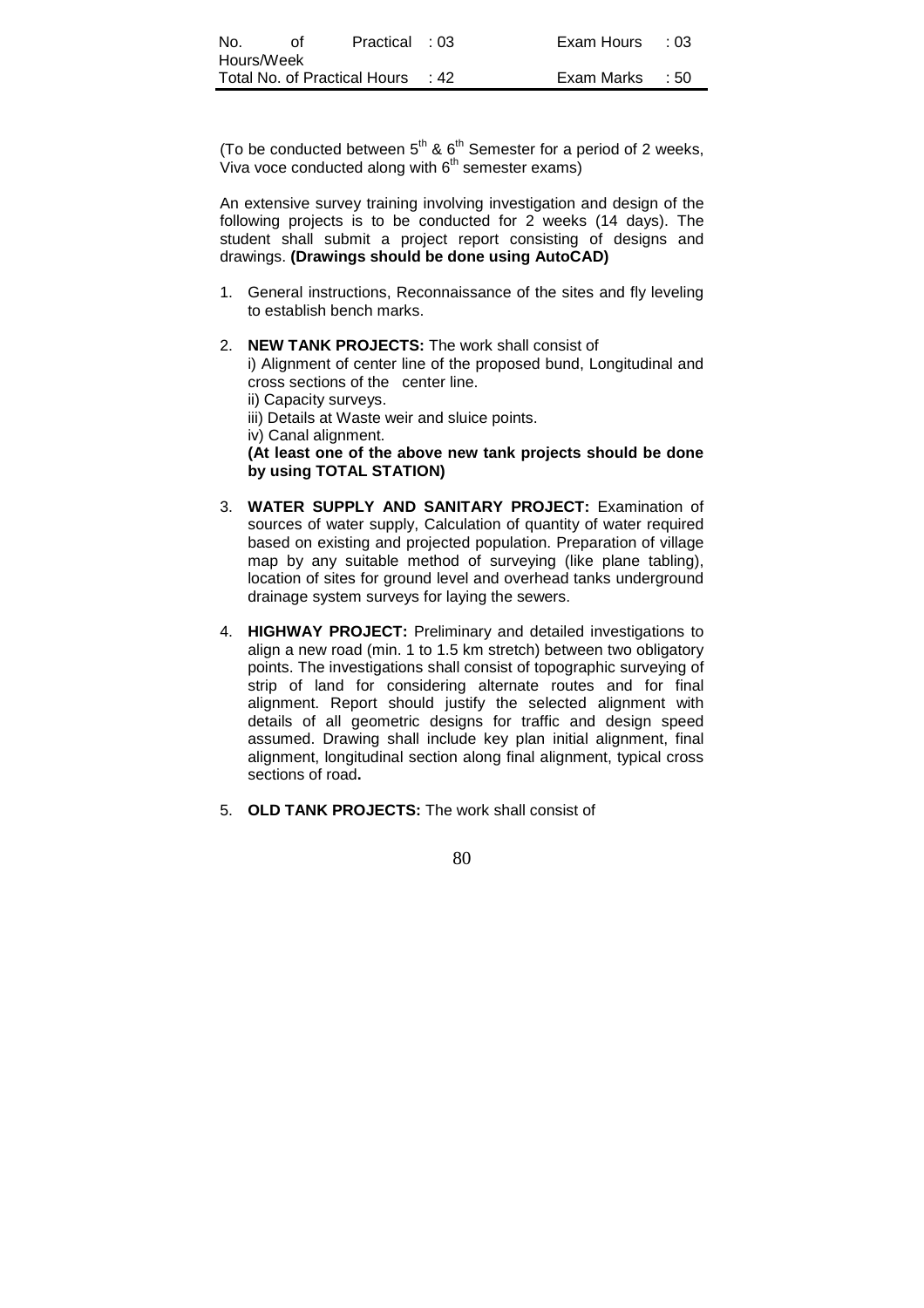i) Alignment of center line of the existing bund, Longitudinal and cross sections of the centre line.

ii) Capacity surveys to explore the quantity.

iii) Details at existing Waste weir and sluice points.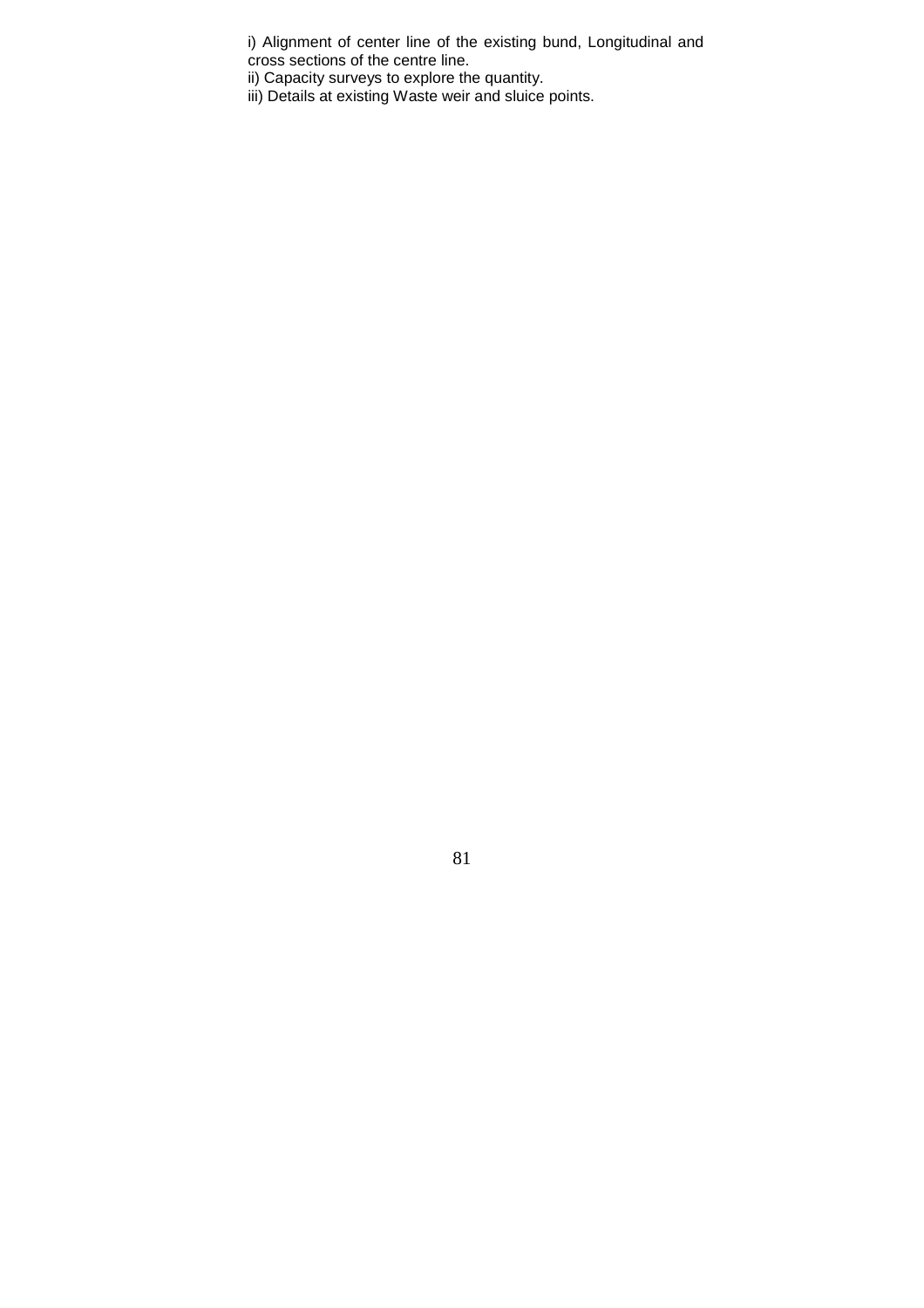# **VII SEMESTER ENVIRONMENTAL ENGINEERING – II**

| Subject Code               | $:10$ CV71 | <b>IA Marks</b> | : 25        |
|----------------------------|------------|-----------------|-------------|
| No. of Lecture Hours/Week  | : 04       | Exam Hours      | $\cdot$ 03  |
| Total No. of Lecture Hours | : 52       | Exam Marks      | $\cdot$ 100 |

# **PART - A**

#### **UNIT - 1**

**INTRODUCTION:** Necessity for sanitation, methods of domestic waste water disposal, types of sewerage systems and their suitability.

Dry weather flow, factors affecting dry weather flow, flow variations and their effects on design of sewerage system; computation of design flow, estimation of storm flow, rational method and empirical formulae of design of storm water drain. Time of concentration.

#### **6 Hours**

#### **UNIT - 2**

**DESIGN OF SEWERS:** Hydraulic formulae for velocity, effects of flow variations on velocity, self cleansing and non scouring velocities, Design of hydraulic elements for circular sewers flowing full and flowing partially full (No derivations).

**MATERIALS OF SEWERS:** Sewer materials, shapes of sewers, laying of sewers, joints and testing of sewers, ventilation and cleaning of sewers.<br>6 Hours

**6 Hours**

#### **UNIT - 3**

**SEWER APPURTENANCES:** Catch basins, manholes, flushing tanks, oil and grease traps, Drainage traps. Basic principles of house drainage. Typical layout plan showing house drainage connections, maintenance of house drainage.

**6 Hours**

# **UNIT - 4**

**WASTE WATER CHARACTERIZATION:** Sampling, significance, techniques and frequency. Physical, Chemical and Biological characteristics, Aerobic and Anaerobic activity, CNS cycles. BOD and COD. Their significance & problems

**06 Hours**

# **PART – B**

#### **UNIT - 5**

**DISPOSAL OF EFFLUENTS :** Disposal of Effluents by dilution, selfpurification phenomenon. Oxygen sag curve, Zones of purification, Sewage farming, sewage sickness, Effluent Disposal standards for land, surface water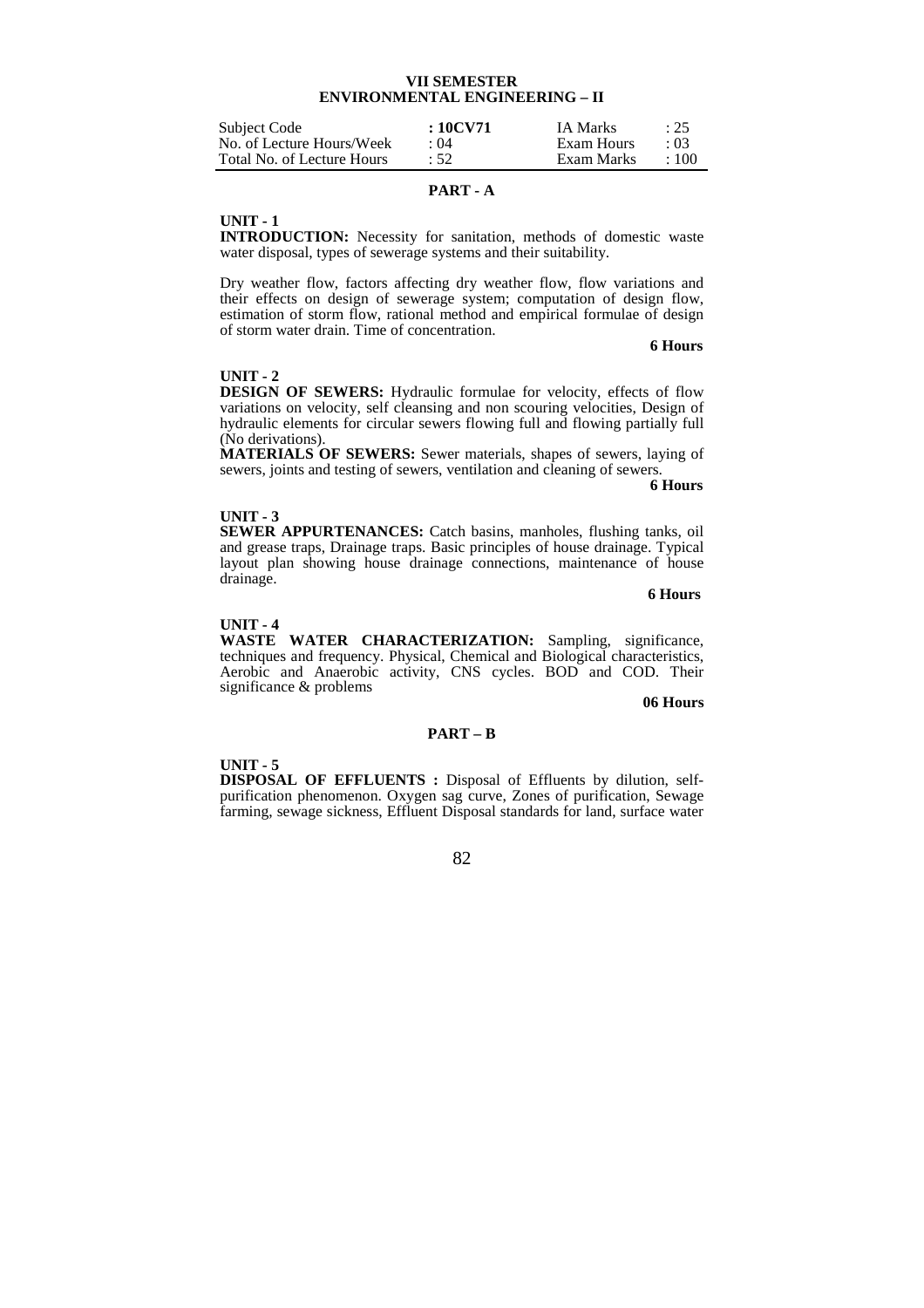& ocean. Numerical Problems on Disposal of Effluents. Streeter Phelps equation. **6 Hours**

#### **UNIT - 6**

**TREATMENT OF WASTE WATER:** Flow diagram of municipal waste water treatment plant. Preliminary & Primary treatment **:** Screening, grit chambers, skimming tanks, primary sedimentation tanks – Design criteria & Design examples.

# **6 Hours**

# **UNIT - 7**

**SECONDARY TREATMENT:** Suspended growth and fixed film bioprocess. Trickling filter – theory and operation, types and designs. Activated sludge process- Principle and flow diagram, Modifications of ASP, F/M ratio. Design of ASP.

#### **8 Hours**

#### **UNIT - 8**

Anaerobic Sludge digestion, Sludge digestion tanks, Design of Sludge drying beds. Low cost waste treatment method. Septic tank, Oxidation Pond and Oxidation ditches – Design. Reuse and recycle of waste water.

 **8 Hours**

#### **REFERENCES**

- 1. **Manual on Waste Water Treatment** : CPHEEO, Ministry of Urban Development, New Delhi.
- 2. **Water and Wastewater Engineering Vol-II** :- Fair, Geyer and Okun : John Willey Publishers, New York.
- 3. **Waste Water Treatment, Disposal and Reuse** : Metcalf and Eddy inc : Tata McGraw Hill Publications.
- 4. **Water Technology**.- Hammer and Hammer
- 5. **Environmental Engineering**: Howard S. Peavy, Donald R. Rowe, George Tchnobanoglous McGraw Hill International Edition.

#### **DESIGN OF STEEL STRUCTURES**

| Subject Code               | : 10CV72    | IA Marks   | $\therefore$ 25 |
|----------------------------|-------------|------------|-----------------|
| No. of Lecture Hours/Week  | $\cdot$ ()4 | Exam Hours | $\cdot$ 03      |
| Total No. of Lecture Hours | $\cdot$ 52  | Exam Marks | $\cdot$ 100     |

# **PART-A**

# **UNIT-1**

**INTRODUCTION**: Advantages and Disadvantages of Steel structures, Loads and Load combinations, Design considerations, Limit State Method (LSM) of design, Failure criteria for steel, Codes, Specifications and section classification. **6 Hours**

#### **UNIT-2**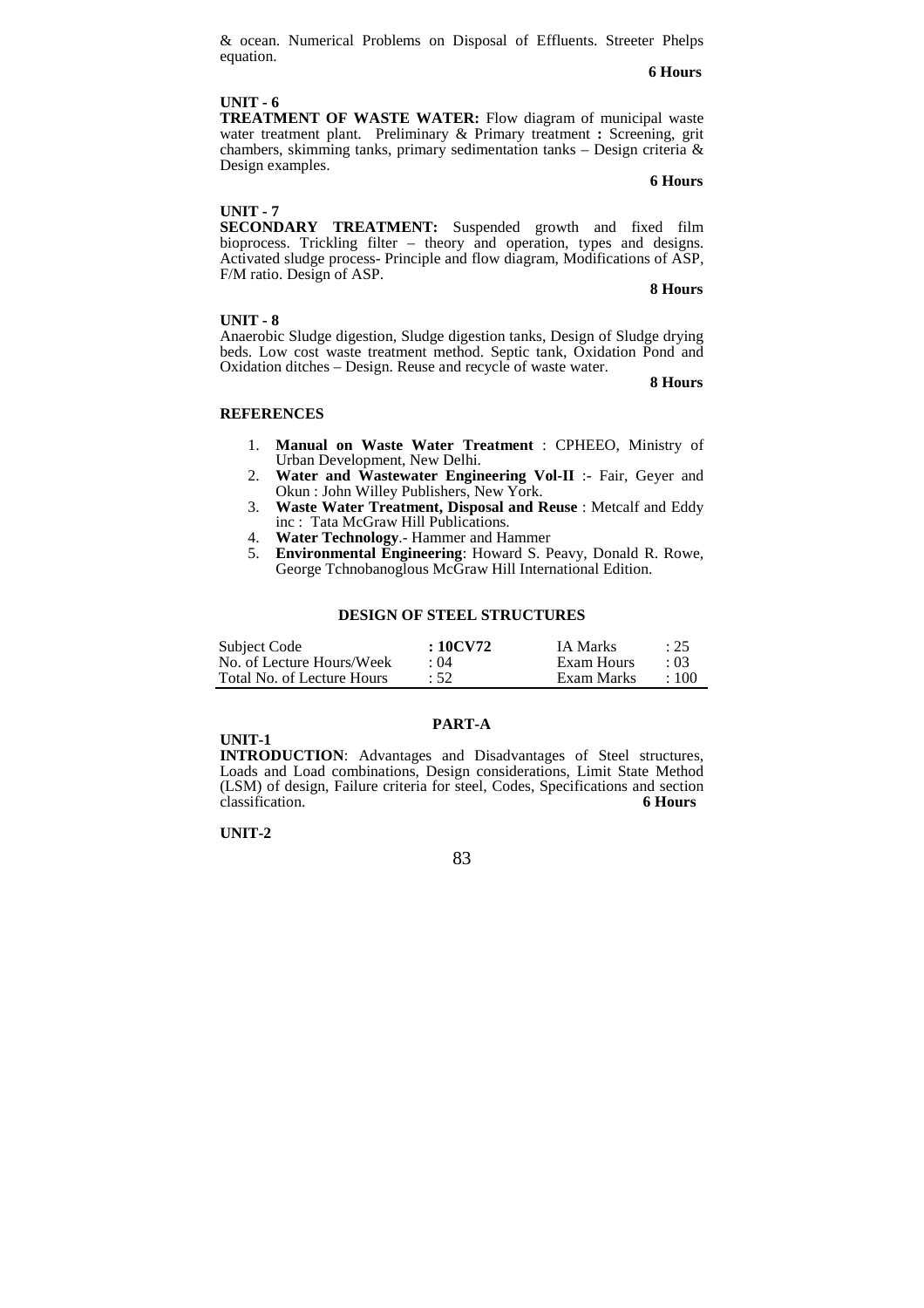**BOLTED CONNECTIONS**: Introduction, Behaviour of Bolted joints, Design strength of ordinary Black Bolts, Design strength of High Strength Friction Grip bolts (HSFG), Pin Connections, Simple Connections, Moment resistant connections, Beam to Beam connections, Beam and Column splices, Semi rigid connections 6**Hours** 6

#### **UNIT-3**

**WELDED CONNECTIONS**: Introduction, Welding process, Welding electrodes, Advantages of Welding, Types and Properties of Welds, Types of joints, Weld symbols, Weld specifications, Effective areas of welds, Design of welds, Simple joints, Moment resistant connections, Continuous Beam to Column connections, Continuous Beam to Beam connections, Beam Column splices, Tubular connections

#### 6 **Hours**

#### **UNIT-4**

**Plastic Behaviour of Structural Steel**: Introduction, Plastic theory, Plastic hinge concept, Plastic collapse load, conditions of plastic analysis, Theorem of Plastic collapse, Methods of Plastic analysis, Plastic analysis of continuous beams.<br> **7 Hours** beams. **7 Hours**

# **PART-B**

#### **UNIT-5**

**Design of Tension Members**: Introduction, Types of tension members, Design of strands, Slenderness ratio, Behaviour of tension members, Modes of failure, Factors affecting the strength of tension members, Angles under tension, Other sections, Design of tension member, Lug angles, Splices, Gussets.

#### **6 Hours**

#### **UNIT-6**

**Design of Compression Members**: Introduction, Failure modes, Behaviour of compression members, Elastic buckling of slender compression members, Sections used for compression members, Effective length of compression members, Design of compression members, Built up compression members.

 **8 Hours**

**UNIT-7 Design of Column Bases**:, Design of simple slab base and gusseted base **6 Hours**

#### **UNIT-8**

**Design of Beams**: Introduction, Beam types, , Lateral stability of beams, factors affecting lateral stability, Behaviour of simple and built-up beams in bending(without vertical stiffeners), Design strength of laterally supported beams in Bending, Design strength of laterally unsupported beams, Shear strength of steel beams, Maximum deflection, Design of beams and purlins

**7 Hours**

Note: Study of this course should be based on **IS: 800-2007 Reference Books** 

**1) Design of Steel Structures,** N.Subramanian, Oxford, 2008

2. Limit State Design of Steel Structures. Duggal. TATA Megra Hill 2010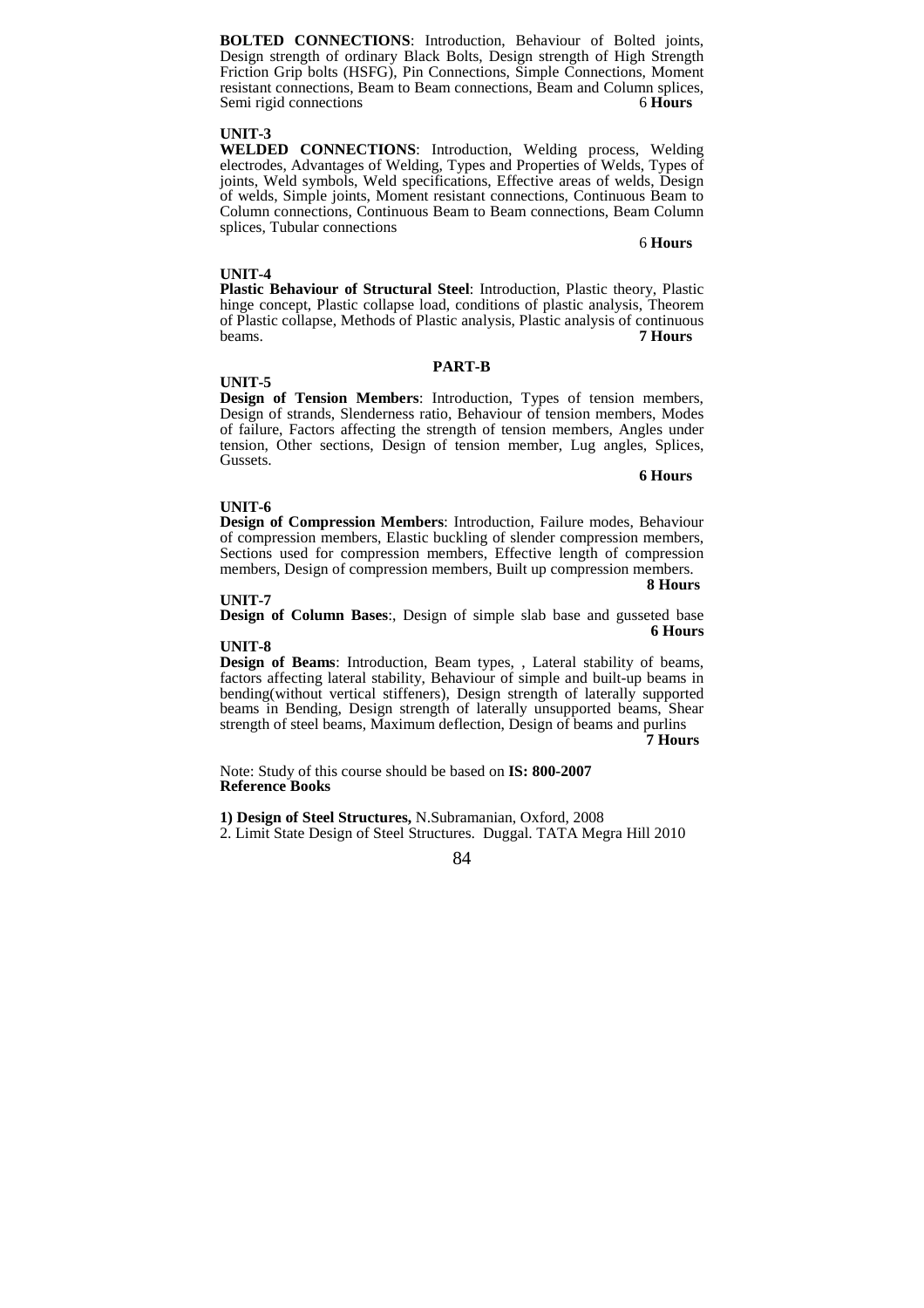# **ESTIMATION & VALUATION**

| Subject Code               | :10CV73     | <b>IA Marks</b> | : 25        |
|----------------------------|-------------|-----------------|-------------|
| No. of Lecture Hours/Week  | $\cdot$ ()4 | Exam Hours      | $\cdot$ 03  |
| Total No. of Lecture Hours | $\cdot$ 52. | Exam Marks      | $\cdot$ 100 |

# **PART - A**

**ESTIMATION:** Study of various drawings with estimates, important terms, units of measurement, abstract Methods of taking out quantities and cost – center line method, long and short wall method or crossing method. Preparation of detailed and abstract estimates for the following Civil Engineering works – Buildings – RCC framed structures with flat, sloped RCC roofs with all Building components.

#### **16 Hours**

# **PART - B**

**ESTIMATE:** Different type of estimates, approximate methods of estimating buildings, cost of materials. Estimation of wooden joineries such as doors, windows & ventilators.

# **5 Hours**

**ESTIMATES:** Steel truss (Fink and Howe truss), manhole and septic tanks, RCC Culverts.

#### **6 Hours**

**SPECIFICATIONS:** Definition of specifications, objective of writing specifications, essentials in specifications, general and detail specifications of common item of works in buildings.

#### **5 Hours**

# **PART - C**

**RATE ANALYSIS:** Definition and purpose. Working out quantities and rates for the following standard items of works – earth work in different types of soils, cement concrete of different mixes, bricks and stone masonry, flooring, plastering, RCC works, centering and form work for different RCC items, wood and steel works for doors, windows and ventilators.

#### **6 Hours**

**MEASUREMENT OF EARTHWORK FOR ROADS:** Methods for computation of earthwork – cross sections – mid section formula or average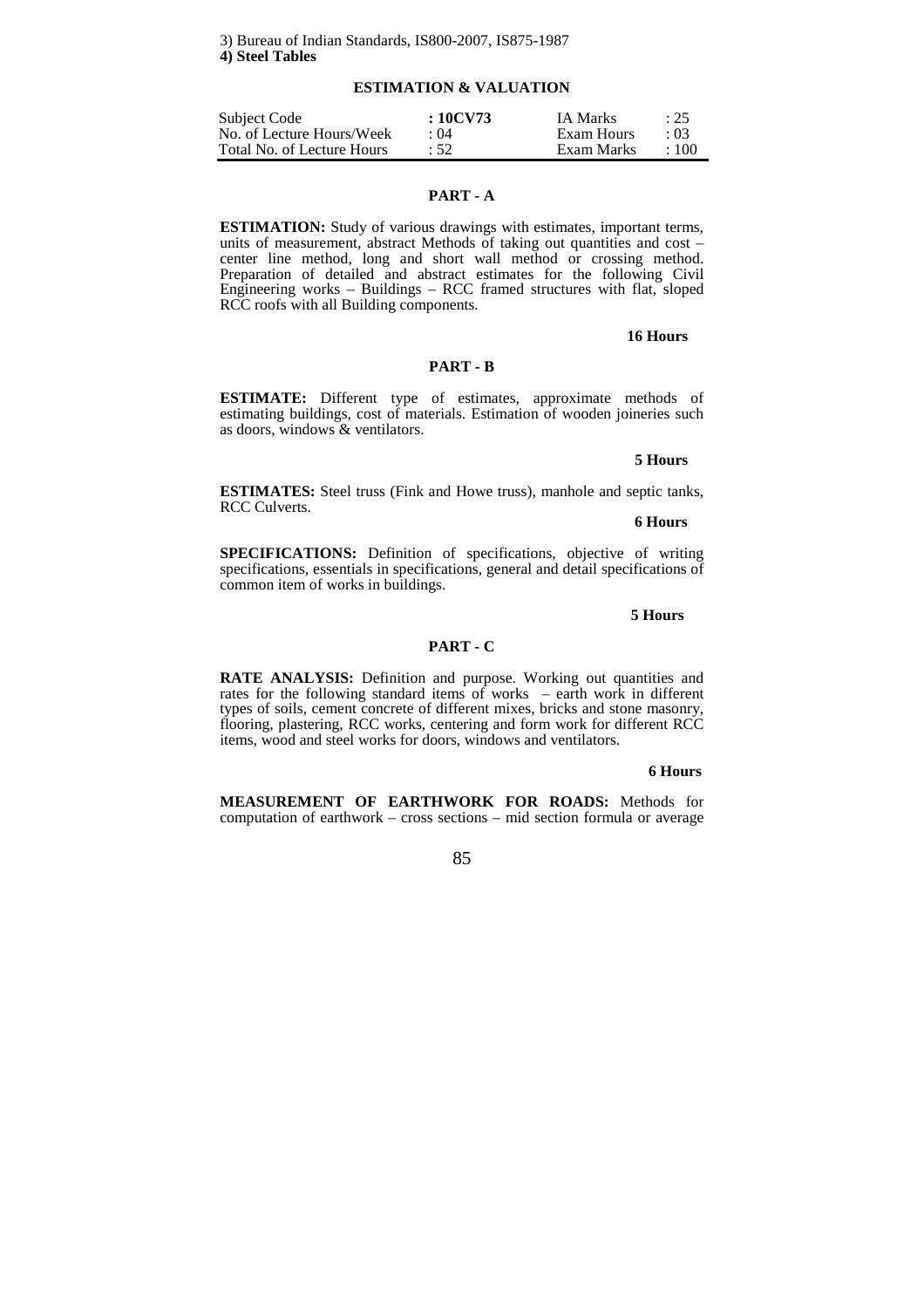end area or mean sectional area, trapezoidal & prismoidal formula with and without cross slopes.

#### **6 Hours**

**CONTRACTS:** Types of contract – essentials of contract agreement – legal aspects, penal provisions on breach of contract. Definition of the terms – Tender, earnest money deposit, security deposit, tender forms, documents and types. Acceptance of contract documents. Termination of contract, completion certificate, quality control, right of contractor, refund of deposit. Administrative approval – Technical sanction. Nominal muster roll, measurement books – procedure for recording and checking measurements – preparation of bills.

Valuation- Definitions of various terms, method of valuation, Freehold & Leasehold properties, Sinking fund, depreciation and method of estimating depreciation, Outgoings.

#### **8 Hours**

#### **REFERENCE BOOKS:**

- 1. **Estimating & Costing**, B. N. Dutta, Chand Publisher
- 2. **Quantity Surveying** P.L. Basin S. Chand : New Delhi.
- 3. **Estimating & Specification**  S.C. Rangwala :: Charotar publishing house, Anand.
- 4. **Text book of Estimating & Costing** G.S. Birde, Dhanpath Rai and sons : New Delhi.
- 5. **A text book on Estimating, Costing and Accounts** D.D. Kohli and R.C. Kohli S. Chand : New Delhi.
- 6. **Contracts and Estimates,** B. S. Patil, University Press, 2006.

# **DESIGN OF PRE-STRESSED CONCRETE STRUCTURES**

| Subject Code               | $:10$ CV74  | IA Marks   | : 25        |
|----------------------------|-------------|------------|-------------|
| No. of Lecture Hours/Week  | $\cdot$ ()4 | Exam Hours | $\cdot$ 03  |
| Total No. of Lecture Hours | :52         | Exam Marks | $\cdot$ 100 |

# **PART - A**

#### **UNIT - 1**

**MATERIALS:** High strength concrete and steel, Stress-Strain characteristics and properties.

 **2 Hours BASIC PRINCIPLES OF PRESTRESSING:** Fundamentals, Load balancing concept, Stress concept, centre of Thrust. Pre-tensioning and posttensioning systems, tensioning methods and end anchorages.

**4 Hours** 

**UNIT - 2**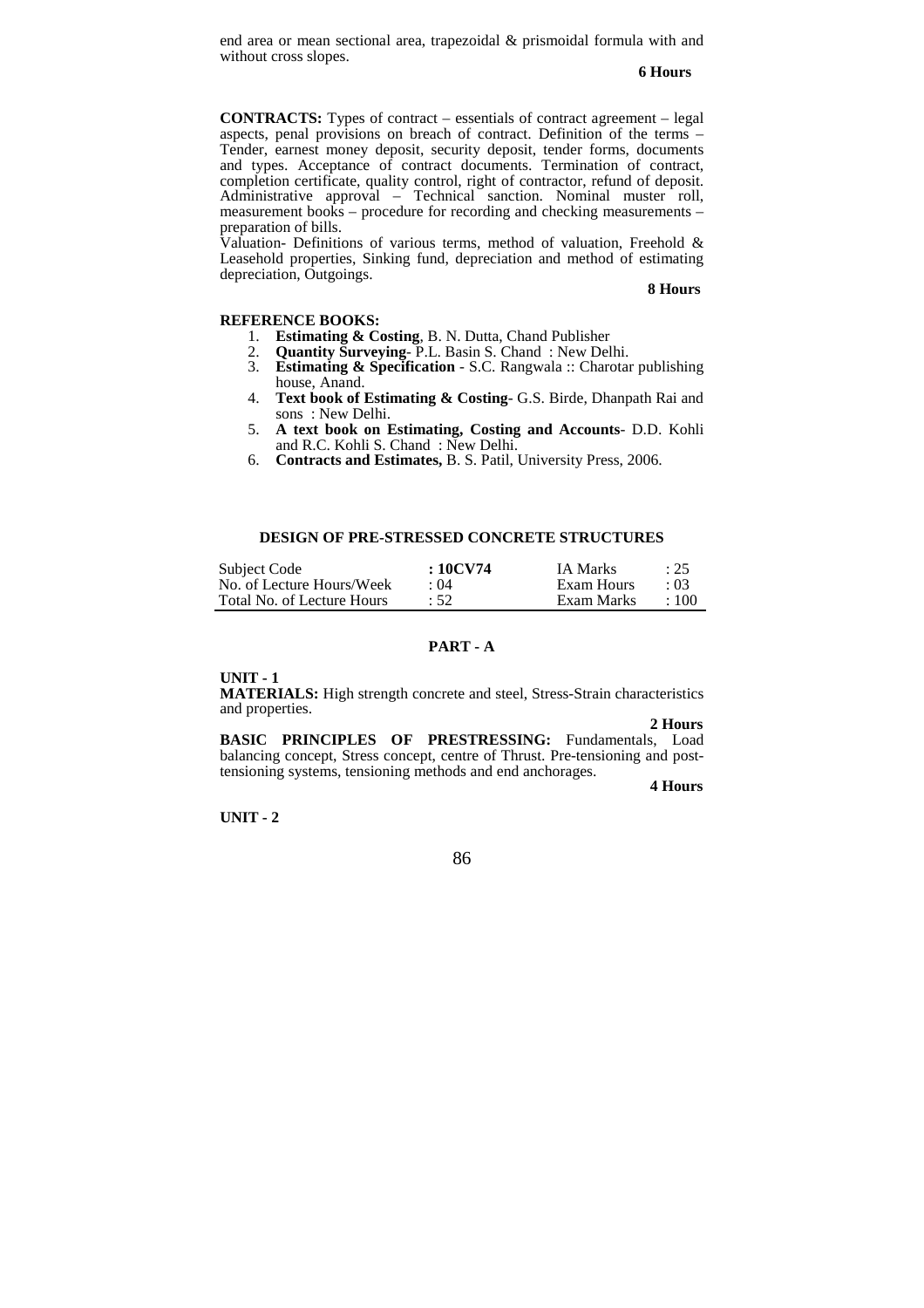**ANALYSIS OF SECTIONS FOR FLEXURE:** Stresses in concrete due to pre-stress and loads, stresses in steel due to loads, Cable profiles.

**8 Hours** 

# **UNIT - 3**

**LOSSES OF PRE-STRESS:** Various losses encountered in pre-tensioning and post tensioning methods, determination of jacking force.

**6 Hours** 

# **UNIT - 4**

**DEFLECTIONS:** Deflection of a pre-stressed member – Short term and long term deflections, Elastic deflections under transfer loads and due to different cable profiles. Deflection limits as per IS 1343. Effect of creep on deflection, load verses deflection curve, methods of reducing deflection **6 Hours**

# **PART - B**

#### **UNIT - 5**

**LIMIT STATE OF COLLAPSE:** Flexure -IS Code recommendations – Ultimate flexural strength of sections.

**5 Hours**

# **UNIT - 6**

**LIMIT STATE OF COLLAPSE (cont…):** Shear - IS Code recommendations, shear resistance of sections, shear reinforcement. Limit state of serviceability – control of deflections and cracking.

**7 Hours**

### **UNIT - 7**

**DESIGN OF END BLOCKS:** Transmission of prestress in pretensioned members, transmission length, Anchorage stress in post-tensioned members. Bearing stress and bursting tensile force-stresses in end blocks-Methods, I.S. Code, provision for the design of end block reinforcement.

**6 Hours**

#### **UNIT - 8**

**DESIGN OF BEAMS:** Design of pre-tensioned and post-tensioned symmetrical and asymmetrical sections. Permissible stress, design of prestressing force and eccentricity, limiting zone of pre-stressing force cable profile.

# **8 Hours**

# **REFERENCE BOOKS:**

- 1. **Pre-stressed Concrete** N. Krishna Raju Tata Mc. Graw Publishers.
- 2. **Pre-stressed Concrete** P. Dayarathnam : Oxford and IBH Publishing Co.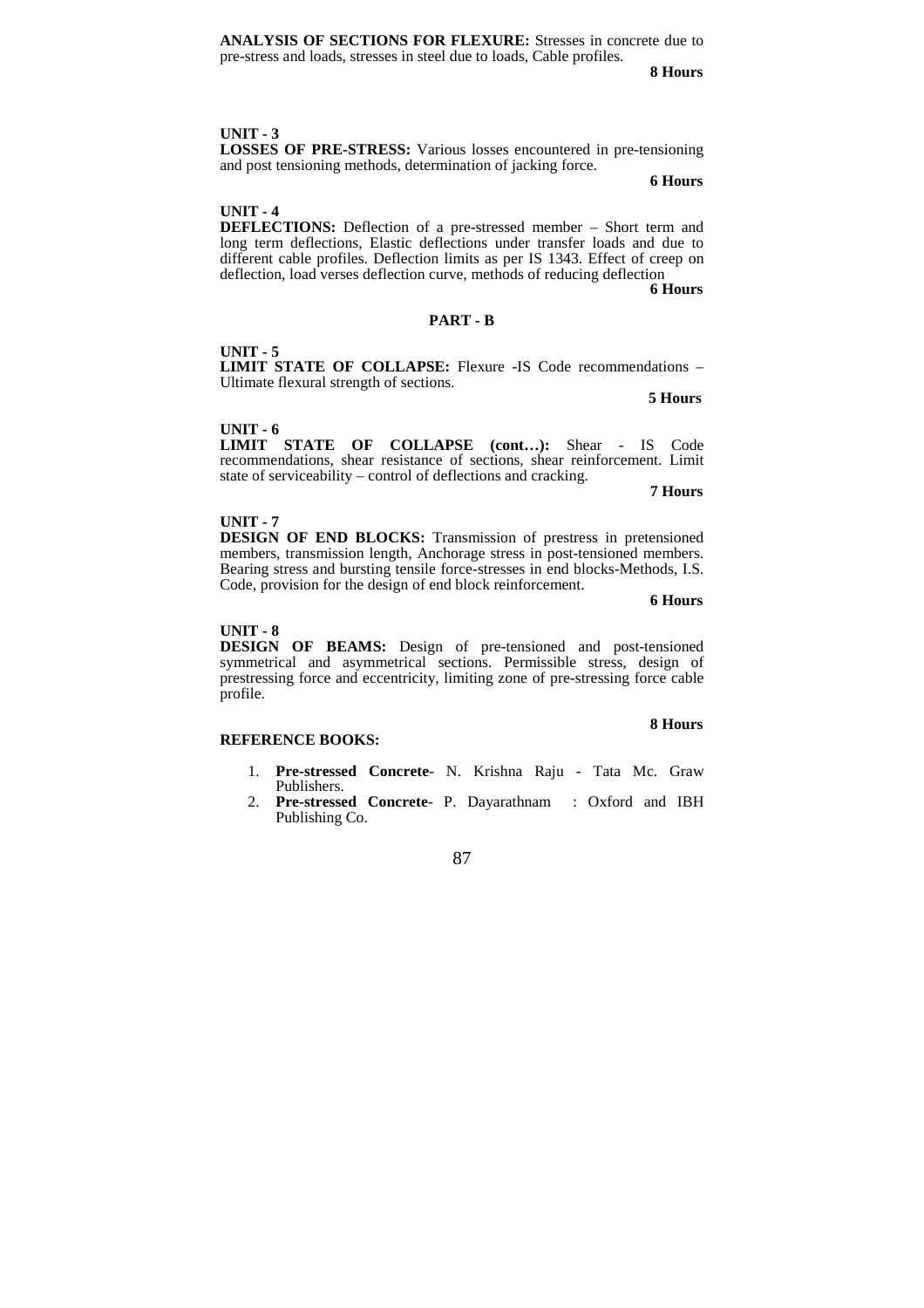- 3. **Design of pre-stressed concrete structures** T.Y. Lin and Ned H. Burns - John Wiley & Sons, New York.
- 4. **Fundamental of pre-stressed concrete** N.C. Sinha & S.K. Roy
- 5. IS : 1343 : 1980
- 6. **Pre-stressed Concrete** N. Rajgopalan

#### **MATRIX METHODS OF STRUCTURAL ANALYSIS**

| Subject Code               | $:10$ CV751 | IA Marks   | : 25        |
|----------------------------|-------------|------------|-------------|
| No. of Lecture Hours/Week  | : 04        | Exam Hours | $\cdot$ 03  |
| Total No. of Lecture Hours | :52         | Exam Marks | $\cdot$ 100 |

# **PART - A**

#### **UNIT - 1**

Introduction to flexibility method, Element flexibility matrix, Principle of contragradience, and Force Transformation Matrix, Member Flexibility matrix, Construction of structure flexibility matrix. Matrix determination of the displacement vector, Determination of member forces.

#### **6 Hours UNIT - 2**

Analysis of axially rigid continuous beams by flexibility method using Force Transformation Matrix **6 Hours**

#### **UNIT - 3**

Analysis of rigid plane frames with axially rigid members by flexibility method using Force Transformation Matrix.

**6 Hours**

#### **UNIT - 4**

Analysis of trusses by flexibility method Using Force Transformation Matrix. **6 Hours** 

# **PART - B**

#### **UNIT - 5**

Fundamentals of the stiffness method, equivalent joint loads, DisplacementTransformation matrix. Member stiffness matrix, Total or System stiffness matrix, Truss analysis by stiffness method using Displacement Transformation Matrix.

#### **8 Hours**

#### **UNIT - 6 Continuous Beam and rigid frame analysis with axially rigid members by stiffness method using Displacement Transformation Matrix.**

**8 Hours**

#### **UNIT - 7**

Introduction to direct stiffness method, Local and global co-ordinate system, Transformation Of variables, Transformation of the member displacement matrix, Transformation of the member Force matrix, Transformation of the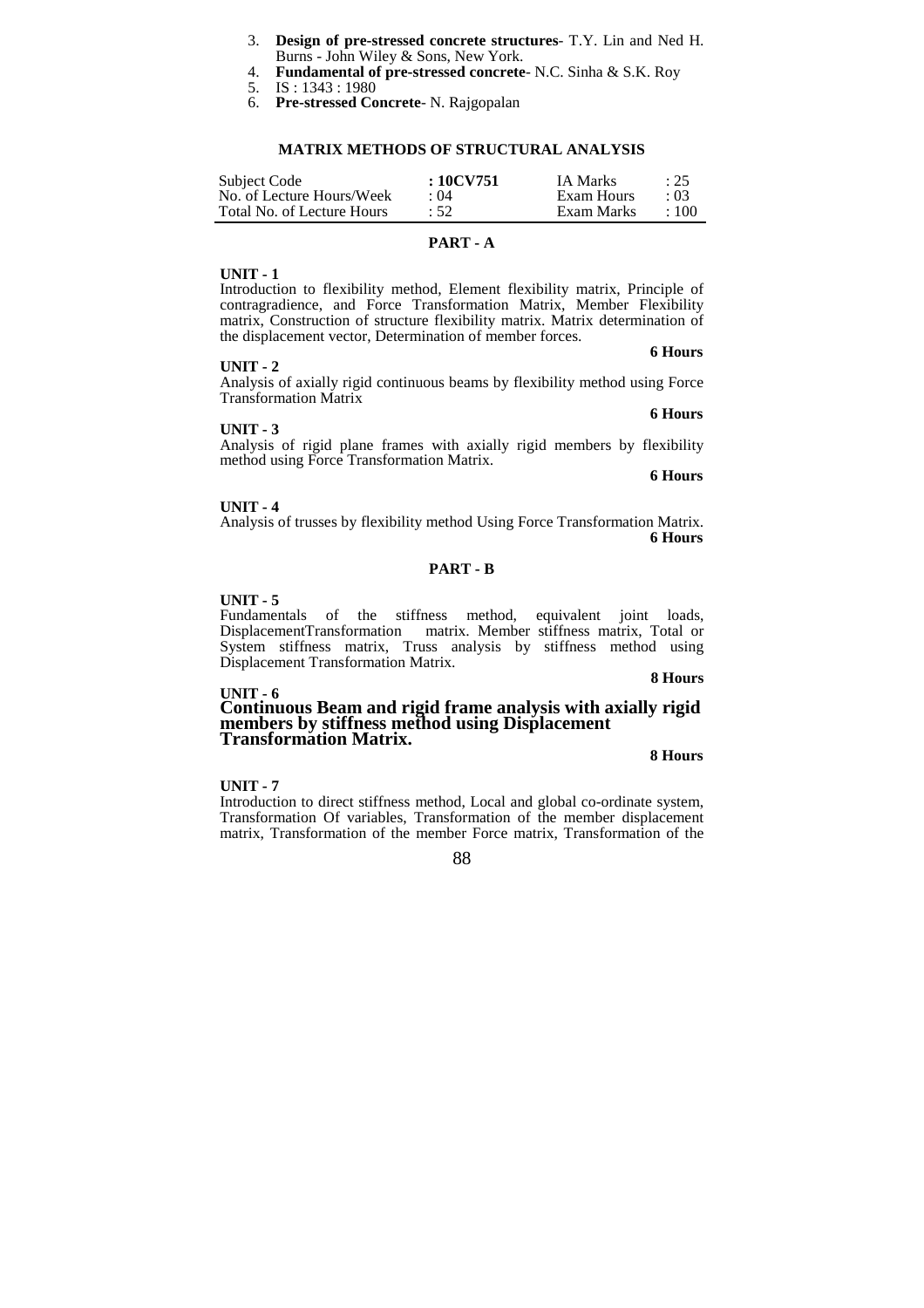member stiffness matrix, Transformation of the stiffness Matrix of the member of a truss, Transformation of the stiffness matrix of the member of the Rigid frame, Overall stiffness matrix, Boundary conditions, Computation of internal forces.

**4 Hours** 

# **UNIT - 8**

Analysis of trusses and continuous beams by direct stiffness method.

# **REFERENCE BOOKS:**

**8 Hours**

- 1. **Matrix, finite elements, Computer and Structural analysis** M Mukhopadhyay - Oxford &IBW,1984
- 2. **Matrix Analysis of framed structures** W. Weaver J.M. Gere CBS publishers and Disributers,1986
- 3. **Computational structural Mechanics** S Rajshekharan. G Sankara Subramanian - PHI, 2001
- 4. **Structural Analysis A Matrix Approach** G.S Pandit & S P Gupta Tata Mc Graw-Hill, 1981
- 5. **Basic structural Analysis** C.S Reddy Tata Mc Graw-Hill, 1996
- 6. **Structural Analysis** L S Negi and R S Jangid Tata Mc Graw-Hill, 1997
- **7. Introduction to Matrix Methods of Structural analysis -** H C Martin -International text book Company, 1996

# **ADVANCED DESIGN OF RC STRUCTURES**

| Subject Code               | : 10CV752 | IA Marks   | : 25       |
|----------------------------|-----------|------------|------------|
| No. of Lecture Hours/Week  | : 04      | Exam Hours | $\cdot$ 03 |
| Total No. of Lecture Hours | :52       | Exam Marks | $+100$     |

# **PART - A**

#### **UNIT - 1**

Design of RCC overhead circular and rectangular water tanks with supporting towers.

 **8 Hours** 

#### **UNIT - 2**

Design of silos, bunkers using Janssen's Theory and Airy's Theory.

 **7 Hours** 

**6 Hours** 

**UNIT - 3**  Design of RCC Chimneys.

**UNIT - 4**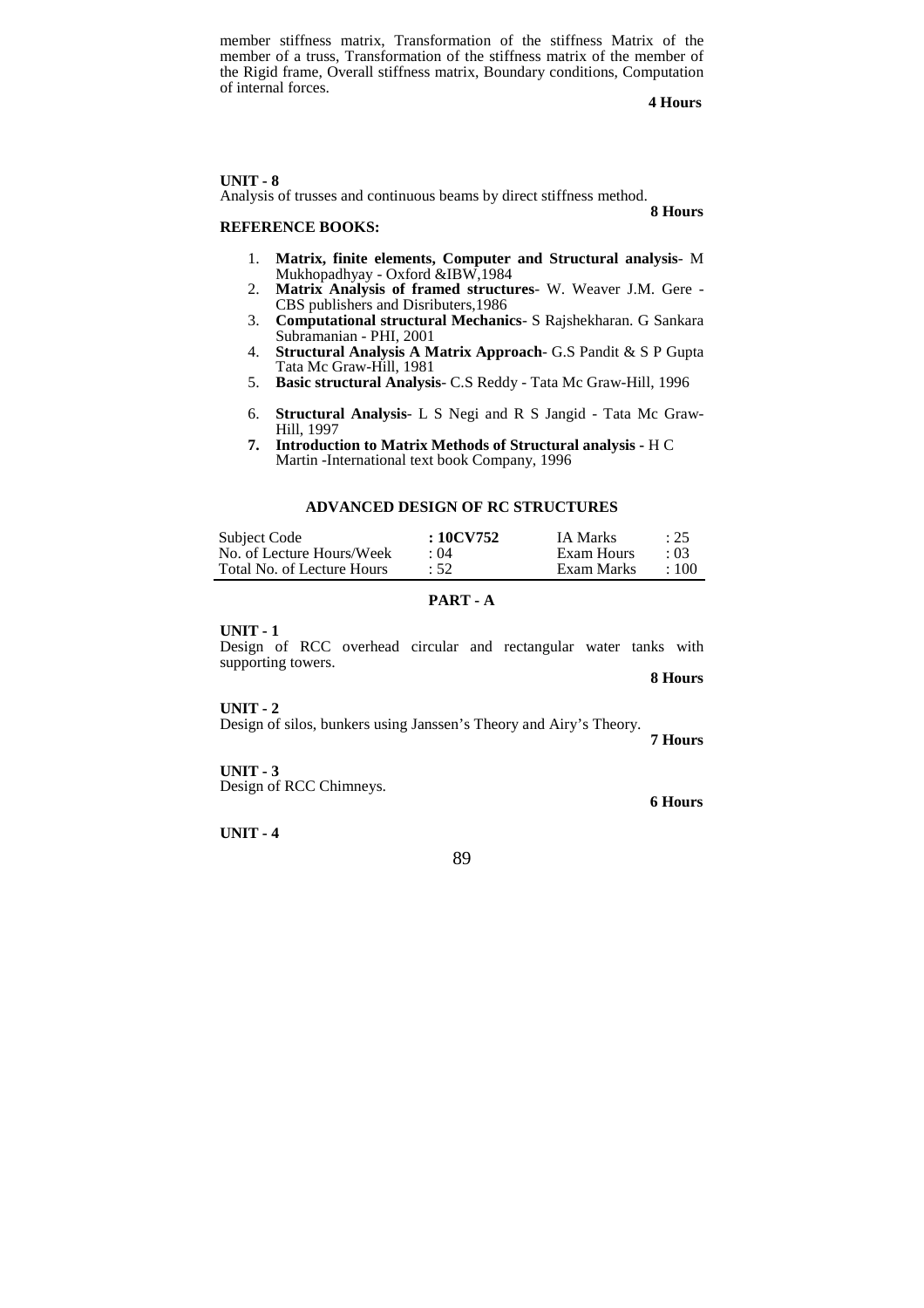Introduction to shell and folded plate roofs, their forms and structural behaviour. Design of simple cylindrical shell roof by beam theory.

 **6 Hours** 

#### **PART - B**

**UNIT - 5**  Yield line analysis of slabs by virtual work. **7Hours UNIT - 6**  Yield line analysis by equilibrium methods. **6 Hours UNIT - 7**  Design of Grid Floors Slabs by approximate method. **6 Hours UNIT-8**  Design of flat slabs by Direct Designer Method (with and without drops) **6 Hours REFERENCE BOOKS:** 

- 1. **Reinforced Concrete Structures, Vol-II** B C Punmia : Laxmi Publications (P) Ltd, New Delhi.
- 2. **Limit State Design of Reinforced Concrete Vol-II** P C Varghese: Prentice Hall of India (P) Ltd, New Delhi.
- 3. **Plain and Reinforced Concrete Vol-II** Jai Krishna and Jain,: Nem Chand Bros, Roorkee.
- 4. **Analysis of Structures- Vol-II** : Vazirani V N & M M Ratwani : Khanna Publishers, New Delhi.
- 5. **Design Construction of Concrete Shell Roofs** : Ramaswamy G S : CBS Publishers and Distributors, new Delhi.
- 6. **Advanced Structural Design** Bensen C
- 7. IS 456 2000 IS 3370 1967 (Part I, II and IS 1893)
- 8. **Advanced RCC Design- Vol-II**,- S. S. Bhavikatti New Age International Publication, New Delhi.

#### **DESIGN OF MASONRY STRUCTURES**

| Subject Code               | :10CV753 | <b>IA Marks</b> | : 25      |
|----------------------------|----------|-----------------|-----------|
| No. of Lecture Hours/Week  | : 04     | Exam Hours      | . Q3      |
| Total No. of Lecture Hours | :52      | Exam Marks      | $\pm 100$ |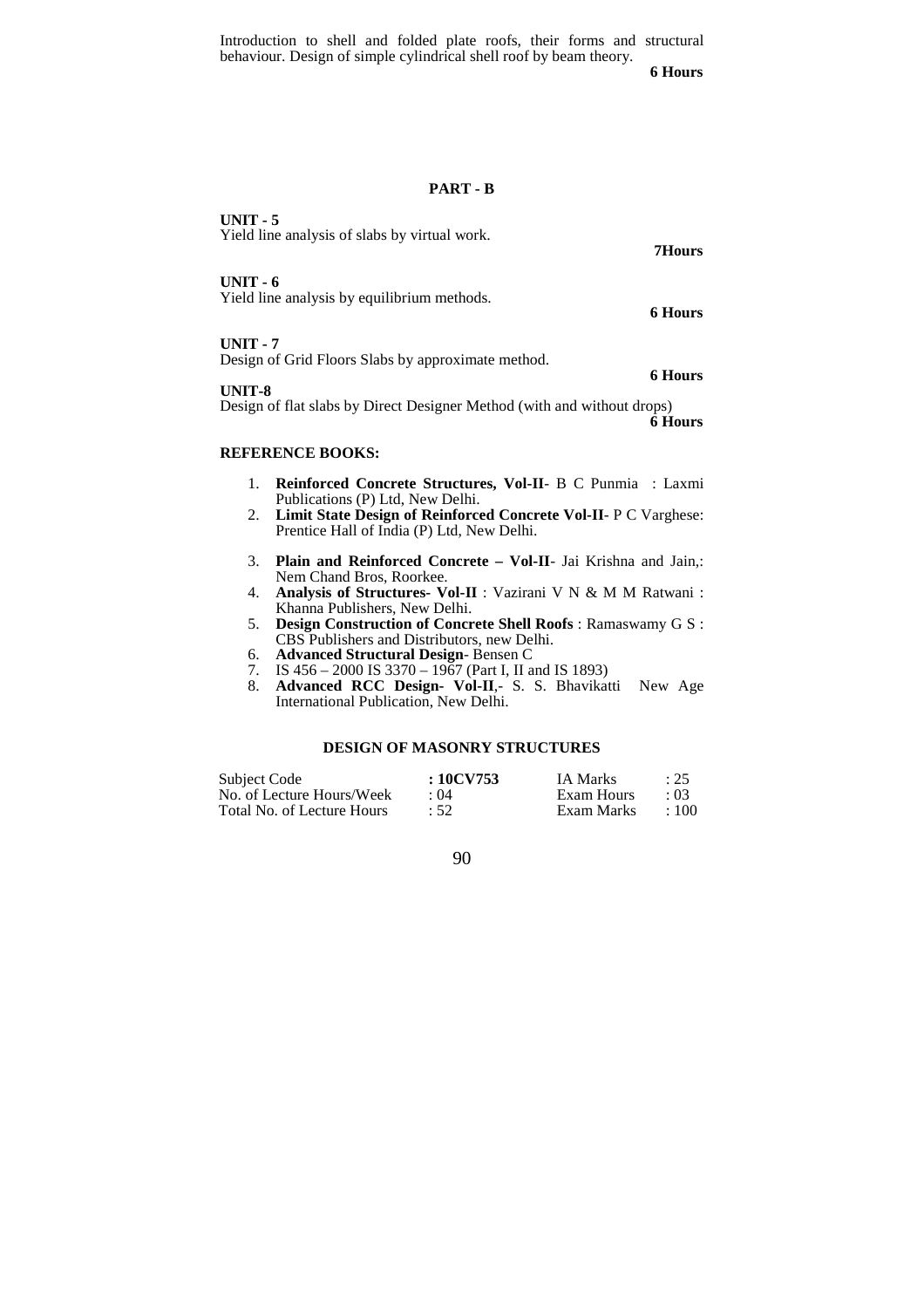# **UNIT - 1**

UNITS, MATERIALS, TYPES & MASONRY **CONSTRUCTION:** Brick, stone and block masonry units – strength, modulus of elasticity and water absorption of masonry materials – classification and properties of mortars, selection of mortars. Defects and errors in masonry construction, cracks in masonry, types, reasons for cracking, methods of avoiding cracks.

# **6 Hours**

# **UNIT - 2**

**STRENGTH AND STABILITY:** Strength and Stability of concentrically loaded masonry walls, effect of unit strength, mortar strength, joint thickness, rate of absorption, effect of curing, effect of ageing, workmanship, strength formulae and mechanism of failure for masonry subjected to direct compression.

# **6 Hours**

# **UNIT - 3**

**PERMISSIBLE STRESSES:** Permissible compressive stress, stress reduction and shape reduction factors, increase in permissible stresses for eccentric vertical and lateral loads, permissible tensile and shear stresses.

**6 Hours**

#### **UNIT - 4**

**DESIGN CONSIDERATIONS:** Effective height of walls and columns, opening in walls, effective length, effective thickness, slenderness ratio, eccentricity, load dispersion, arching action, lintels.

**8 Hours**

### **PART - B**

# **UNIT - 5**

**LOAD CONSIDERATIONS FOR MASONRY:** Wall carrying axial load, eccentric load with different eccentricity ratios, walls with openings, free standing wall.

**6 Hours**

#### **UNIT - 6**

**DESIGN OF MASONRY WALLS:** Design of load bearing masonry for building up to 3 storeys using IS : 1905 and  $\overline{SP}$  : 20 procedure.

**10 Hours**

# **UNIT - 7**

**REINFORCED MASONRY:** Application, flexural and compression elements, shear walls.

**5 Hours**

**UNIT - 8**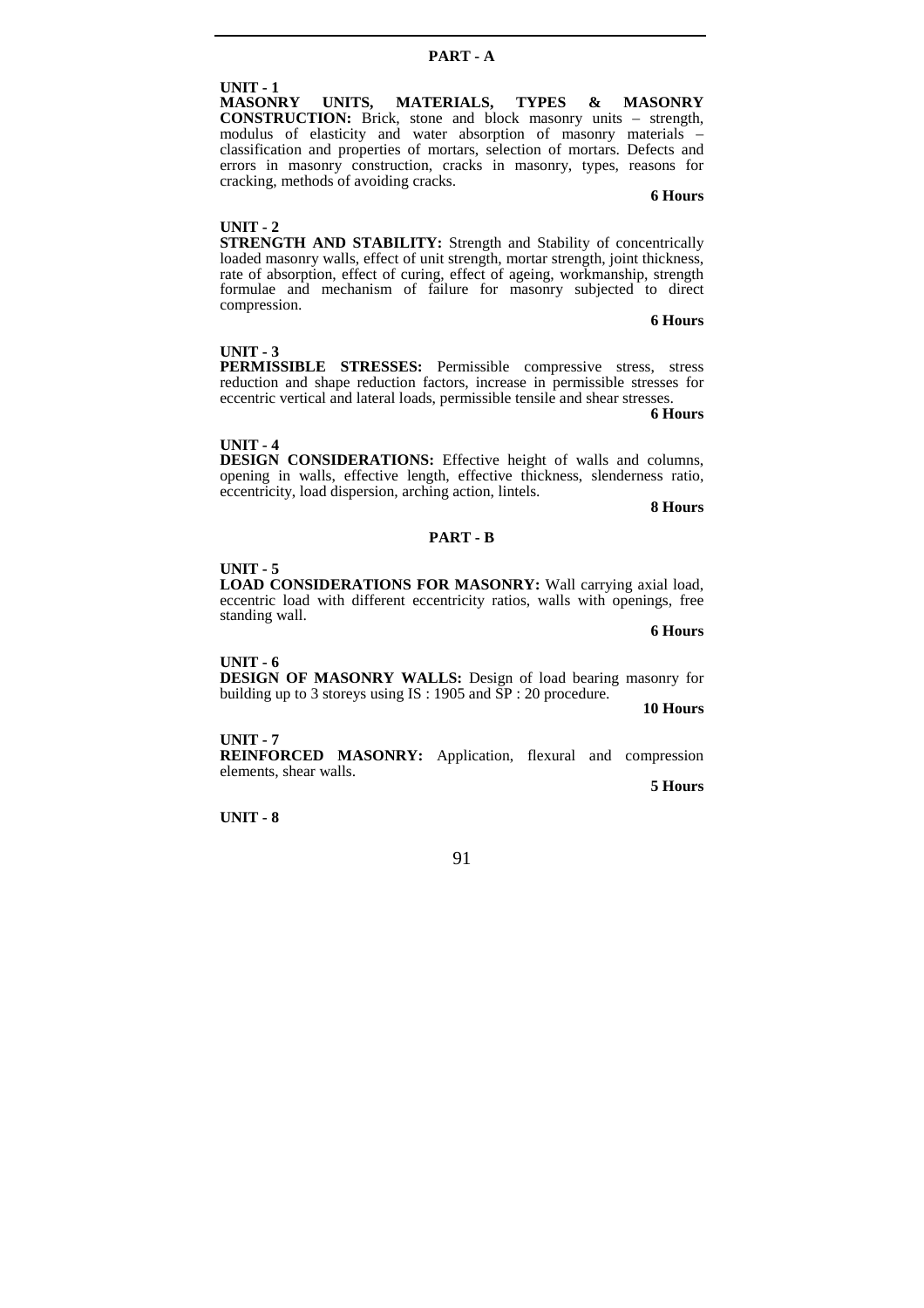#### **TEXT BOOKS:**

- 1. **Structural Masonry** Henry, A.W. : Macmillan Education Ltd., 1990.
- 2. **Brick and Reinforced Brick Structures** Dayaratnam P. : Oxford & IBH, 1987.

#### **REFERENCE BOOKS:**

- 1. **Design of masonry structures** Sinha B.P. Davies S.R. : E&FN spon 1997
- 2. IS 1905–1987 "Code of practice for structural use of un-reinforced masonry-  $(3<sup>rd</sup>$  revision) BIS, New Delhi.
- 3. SP  $20'(S\&T) 1991$ , "Hand book on masonry design and construction  $(i^{st}$  revision) BIS, New Delhi.

# **EARTH & EARTH RETAINING STRUCTURES**

| Subject Code               | : 10CV754 | IA Marks   | : 25        |
|----------------------------|-----------|------------|-------------|
| No. of Lecture Hours/Week  | : 04      | Exam Hours | $\cdot$ 03  |
| Total No. of Lecture Hours | : 52      | Exam Marks | $\cdot$ 100 |

#### **PART - A**

#### **UNIT - 1**

**EARTH DAMS AND EMBANKMENTS** - Different types of earthen dams with sketches and their suitability. Hydraulic fill and rolled fill methods of construction – Causes of failure of earth dam – Design criteria of earth dams – Stability analysis of earthen dams – Seepage control in earthen dams. Role of Filters in Earth Dam Design.

### **7 Hours**

#### **UNIT - 2**

**RETAINING WALLS:** Types of retaining walls, failure of retaining walls by sliding, overturning and bearing. Stability analysis and Principles of the design of retaining walls – Gravity retaining walls, Cantilever retaining walls, Counterfort retaining walls (no structural design) – Modes of failure of retaining walls – Drainage from the backfill.

**7 Hours**

#### **UNIT - 3**

**BULK HEADS: Cantilever sheet pile walls** Types of sheet pile walls – Free cantilever sheet pile - cantilever sheet pile in cohesion-less soils – cantilever sheet pile in clay.

#### **6 Hours**

**UNIT - 4**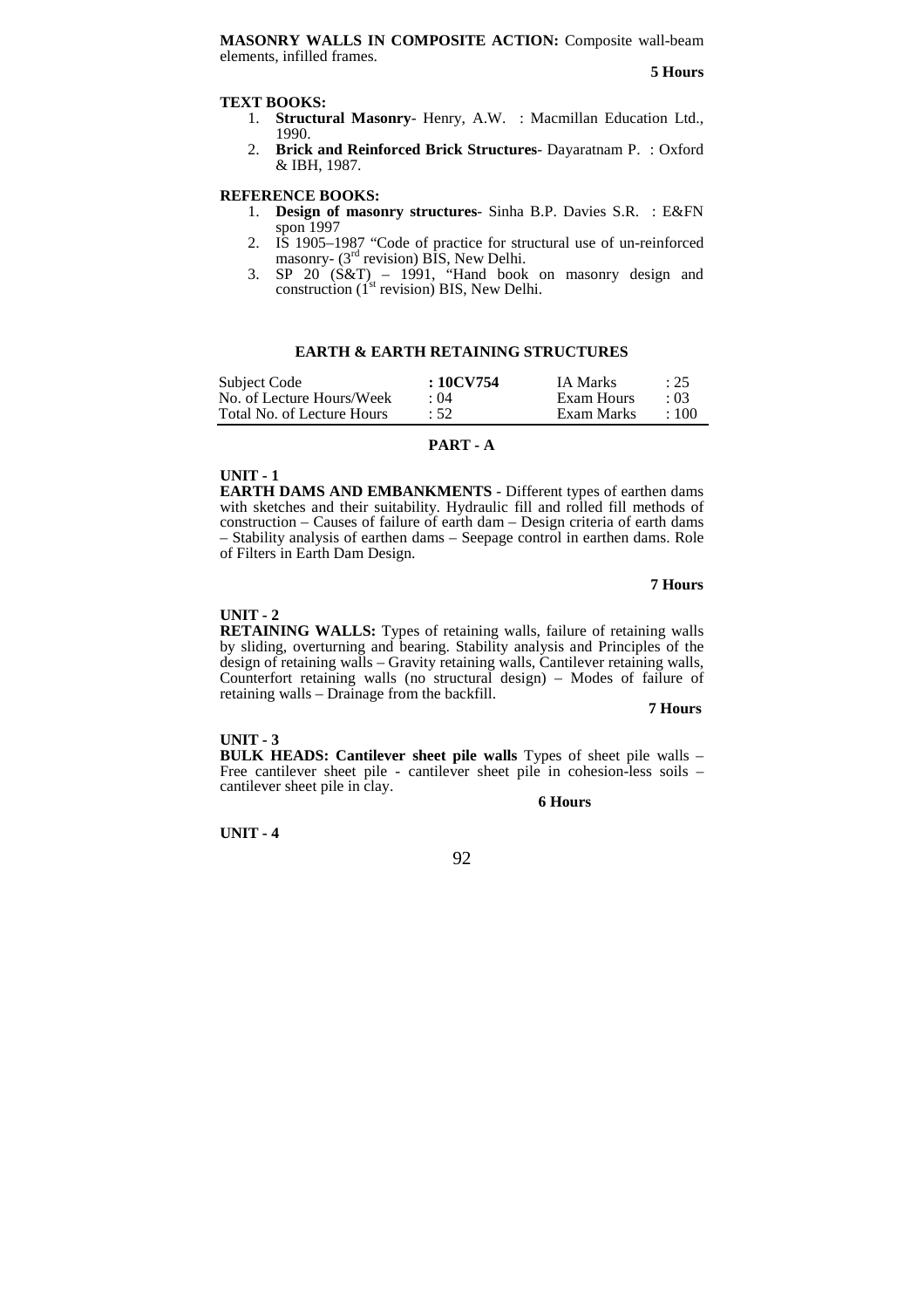**BULK HEADS: Anchored Sheet Pile Walls:** Anchored sheet pile with free earth support in cohesion-less and cohesive soil. bulkheads with fixed earth support method – Types, locations and design of anchors.

**6 Hours**

# **PART - B**

# **UNIT - 5**

**BRACED CUTS:** Introduction, Lateral earth pressure on sheeting, Different types of sheeting and bracing systems – design of various components of bracings.

#### **7 Hours**

#### **UNIT- 6**

**ROCK FILL DAMS:** Introduction, Origin and usage of rock fill dams, types of rock fill dams, design of rock fill dams and construction of rock fill dams.

**6 Hours**

#### **UNIT- 7**

**COFFER DAMS & CELLULAR COFFER DAMS I:** Introduction – types of coffer dams - Design of cellular coffer dams on rock by Tennesse Valley Authority (TVA) method – safety against sliding, slipping, overturning, vertical shear and stability against bursting.

**7 Hours**

#### **UNIT- 8**

**CELLULAR COFFER DAMS II:** Design of cellular coffer dam on soil safety against sliding, slipping, overturning, vertical shear and stability against bursting. **6 Hours** 

#### **TEXT BOOKS:**

- 1. **Soil Mechanics and Foundation Engineering** : Dr. K.R. Arora : Pub : Standard Publishers & Distributors.
- 2. **Soil Mechanics and Foundation Engineering,** : S.K. Garg : Pub : Khanna Publishers.

#### **REFERENCE BOOKS:**

- 1. **Soil Mechanics and Foundation Engineering,**: Dr. B.C. Punmia : Pub : Laxmi Publications Ltd.,
- 
- 2. **Foundation Engineering.**: Dr. B.J. Kasmalkar 3. **Numericals in Geotechnical Engineering** : A.V. Narasimha Rao & C. Venkataramaiah :Pub : University Press.
- 4. **Hydraulic Structures**: S.K. Garg : Pub : Khanna Publishers.
- 5. **Soil Mechanics and Foundation Engineering,** : Dr. V.N.S. Murthy : Pub : Sai Tech.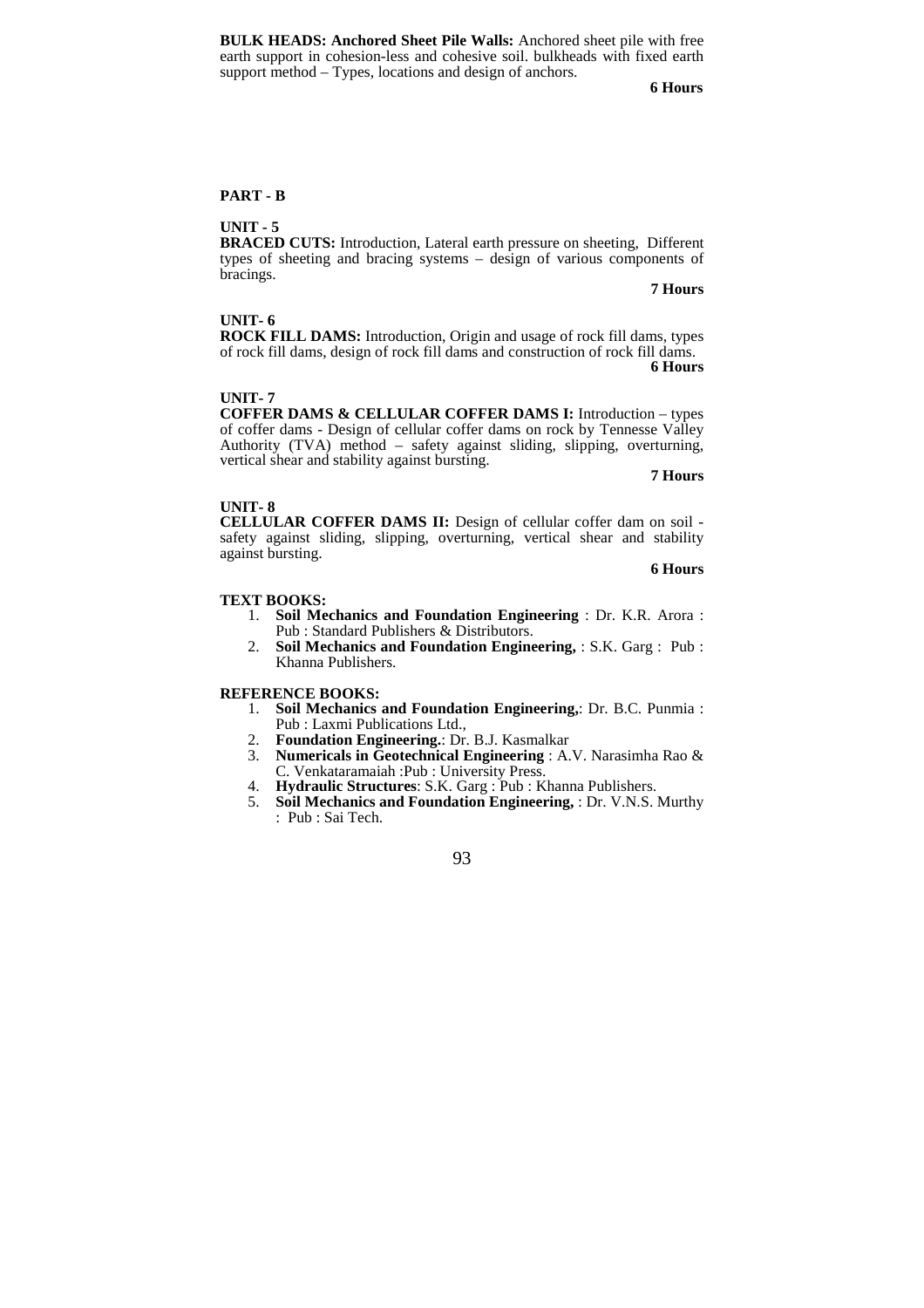- 6. **Geotechnical Engineering,** : Dr. C. Venkataramaiah : Pub : New age publications.
- 7. **Geotechnical Engineering** : Purushotam Raj .
- 8. **Theory and Practice of Soil Engineering** : Alum Singh .<br>9. **Principles of Contactminal Function**
- 9. **Principles of Geotechnical Engineering, Das, B**. M., Cengage Learning, 2009

#### **HIGHWAY GEOMETRIC DESIGN**

| Subject Code               | $:10$ CV755 | <b>IA Marks</b> | : 25       |
|----------------------------|-------------|-----------------|------------|
| No. of Lecture Hours/Week  | $\cdot$ ()4 | Exam Hours      | $\cdot 03$ |
| Total No. of Lecture Hours | :52         | Exam Marks      | :100       |

### **PART - A**

#### **UNIT - 1**

J.

**INTRODUCTION:** Geometric Control factors like Topography -design speed – design vehicle – Traffic – Capacity – volume – environment and other factors as per IRC and AASHTO standards and specifications- PCU concept – factors controlling PCU for different design purpose

**6 Hours**

#### **UNIT - 2**

**CROSS SECTIONAL ELEMENTS:** Pavement surface characteristics – friction – skid resistance – pavement unevenness – light reflecting characteristics – camber – objectives – types of camber – methods of providing cambers in the field – problems – carriage way – kerb – median – shoulder – foot path – parking lanes – service roads – cycle tracks – Driveways – Right of way – Factors influencing right of way – Design of Road humps as per latest I RC provisions.

**10 Hours**

#### **UNIT - 3**

**SIGHT DISTANCE:** Importants, types, Side distance at uncontrolled intersection, derivation, factors affecting side distance, IRC, AASHTO standards, problems on above.

**6 Hours**

#### **UNIT - 4**

**HORIZONTAL ALIGNMENT:** Definition, Checking the stability of vehicle, while moving on horizontal curve, Super elevation, Ruling minimum and maximum radius, Assumptions – problems – method of providing super elevation for different curves – Extra widening of pavement on curves – objectives – Mechanical widening – psychological widening – Transition curve – objectives – Ideal requirements – Types of transition curve – Method of evaluating length of transition curve – Setting the transition curve in the field, set back distance on horizontal curve and problems on above

**8 Hours**

# **PART - B**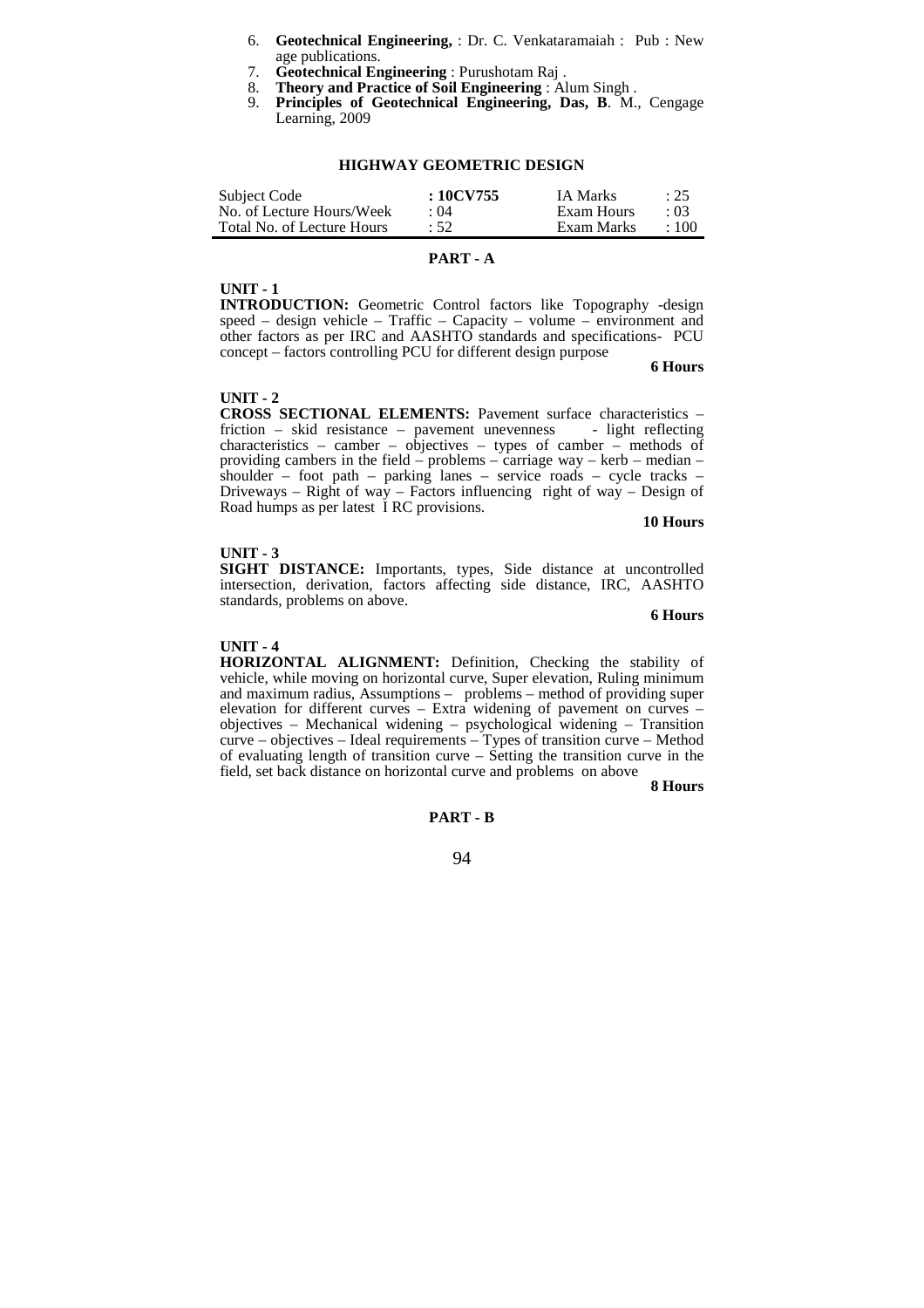# **UNIT - 5**

**VERTICAL ALIGNMENT:** Gradient – Types of gradient – Design criteria of summit and valley curve – Design of vertical curves based on SSD – OSD – Night visibility considerations – Design standards for hilly roads – problems on the above. **5 Hours**

#### **UNIT - 6**

**INTERSECTION DESIGN:** Principle – Atgrade and Grade separated junctions – Types – channelization – Features of channelising Island – median opening – Gap in median at junction.

#### **UNIT - 7**

#### **6 Hours**

**ROTARY INTERSECTION:** Elements – Advantages – Disadvantages – Design guide lines – problem on the above – Grade separated intersection – Three legged inter section – Diamond inter change – Half clover leaf – clover leaf- Advantages- Disadvantages only

#### **UNIT - 8**

**6 Hours**

**5 Hours**

**HIGHWAY DRAINAGE:** Importance – sub surface drainage –surface drainage – Design of road side drives – Hydrological – Hydraulical considerations and design of filter media, problems on above.

# **TEXT BOOKS:**

- 1. **Principle and practice of Highway Engineering** L R KADIYALI  $&$  N B LAL : Khanna publications
- 2. **Highway Engineering** Khanna S K & Justo, Nemchand & Bros.
- 3. **Highway Engineering** by Srinivas Kumar.

#### **REFERENCE BOOKS:**

- 1. **Highway Engineering** Kadiyali L R : Khanna publications
- **Relavent IRC** Publications<br> **CO Relation R** 
	- 3. **Transportation Engineering and Planning** Papa Coastas Prevendors PHI, New Delhi.

# **OPEN CHANNEL HYDRAULICS**

| Subject Code               | $:10$ CV756 | <b>IA Marks</b> | : 25        |
|----------------------------|-------------|-----------------|-------------|
| No. of Lecture Hours/Week  | $\cdot$ ()4 | Exam Hours      | $\cdot$ 03  |
| Total No. of Lecture Hours | $\cdot$ 52  | Exam Marks      | $\cdot$ 100 |

# **PART - A**

# **UNIT - 1**

**INTRODUCTION:** Difference between pipe flow and open channel flow, classification of flow, energy equation, momentum equation, kinetic energy and momentum factors.

# **8 Hours**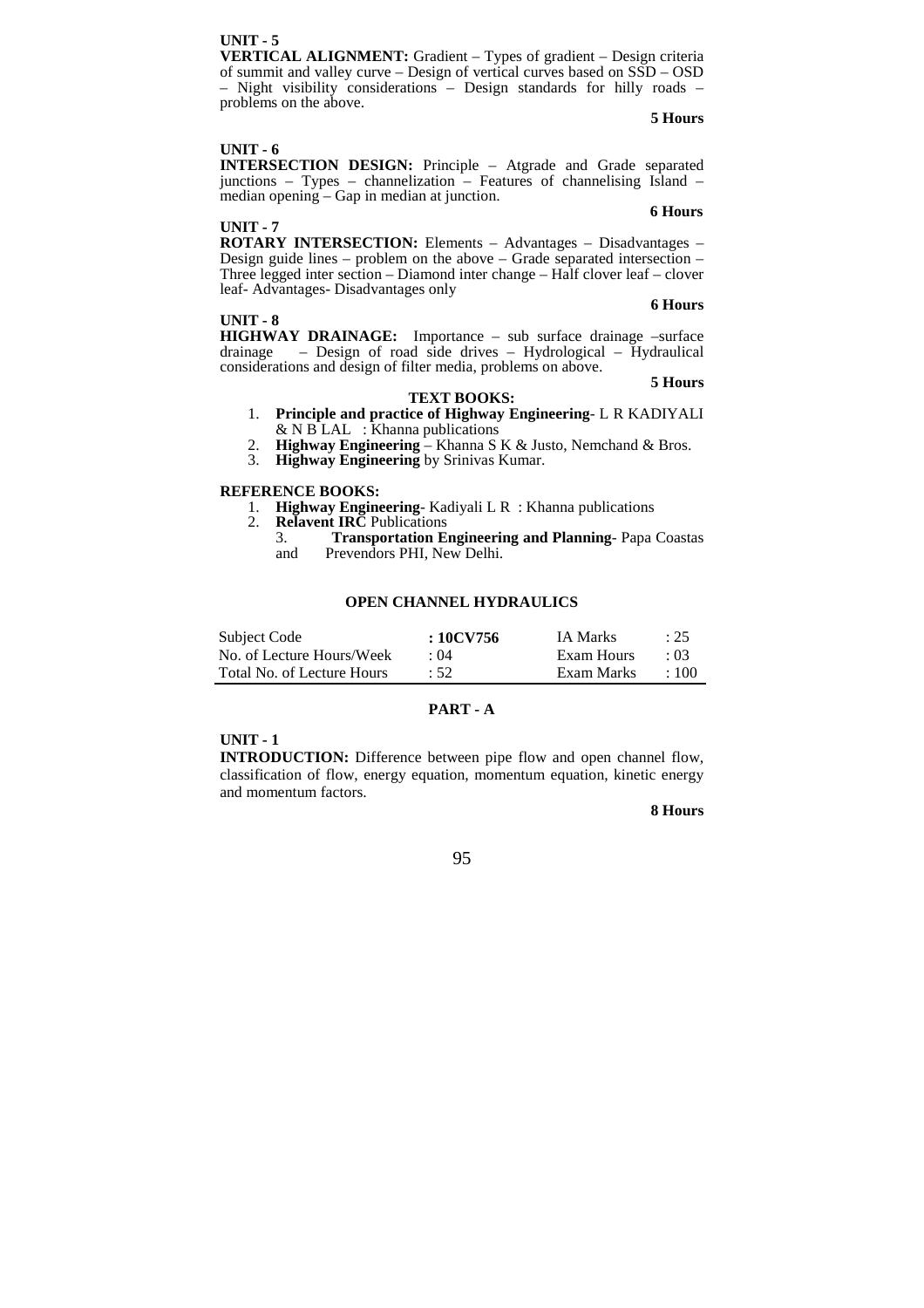**8 Hours**

# **UNIFORM FLOW:** Concepts, uniform flow equations, conveyance and hydraulic exponent for uniform flow, design of channels for uniform flow.

#### **UNIT - 3**

**UNIT - 2** 

**CRITICAL FLOW:** Concept of specific Energy – Classification of flow. Design of channel, Section Factor, Hydraulic exponent for critical flow critical depth as a flow measurement.

#### **UNIT - 4**

**GRADUALLY VARIED FLOW:** Concepts, GVF equation, its different forms, Basic assumptions, Dynamic equation, Characteristics of flow profile and classification.

# **6 Hours**

#### **PART - B**

### **UNIT - 5**

Analysis of flows profiles, Method of singular point and transitional depth, Methods of computation, Practical problems.

#### **6 Hours**

#### **UNIT - 6**

Gradually Varied Flow Computations: Different methods, direct integration method, Bress's Solution, Chow's solution, direct method, standard step method.

#### **8 Hours**

# **UNIT - 7**

Rapidly Varied Flow: Concepts, hydraulic jump in rectangular channels, classification of jumps, characteristics of jump – length location height, application of hydraulic jump stilling basins, shape type-2 and type-4.

#### **UNIT - 8**

Hydraulic jump in rectangular channels, Sloping channels, Jump in non rectangular channels, application of hydraulic jump as energy desipator

#### **4 Hours**

**6 Hours**

# **TEXTBOOKS:**

- 1. **Open Channel Hydraulics** : Subramanya : Tata Mc Graw Hill Publishing Co Ltd, New Delhi
- 2. **Open Channel Flow**  Madan Mohan Das, Prentice Hall of India Pvt. Ltd., New Delhi 2008 Edition.
- 3. **Flow Through Open Channels** Rajesh Srivastava, Oxford Press, New Delhi 2008 Edition.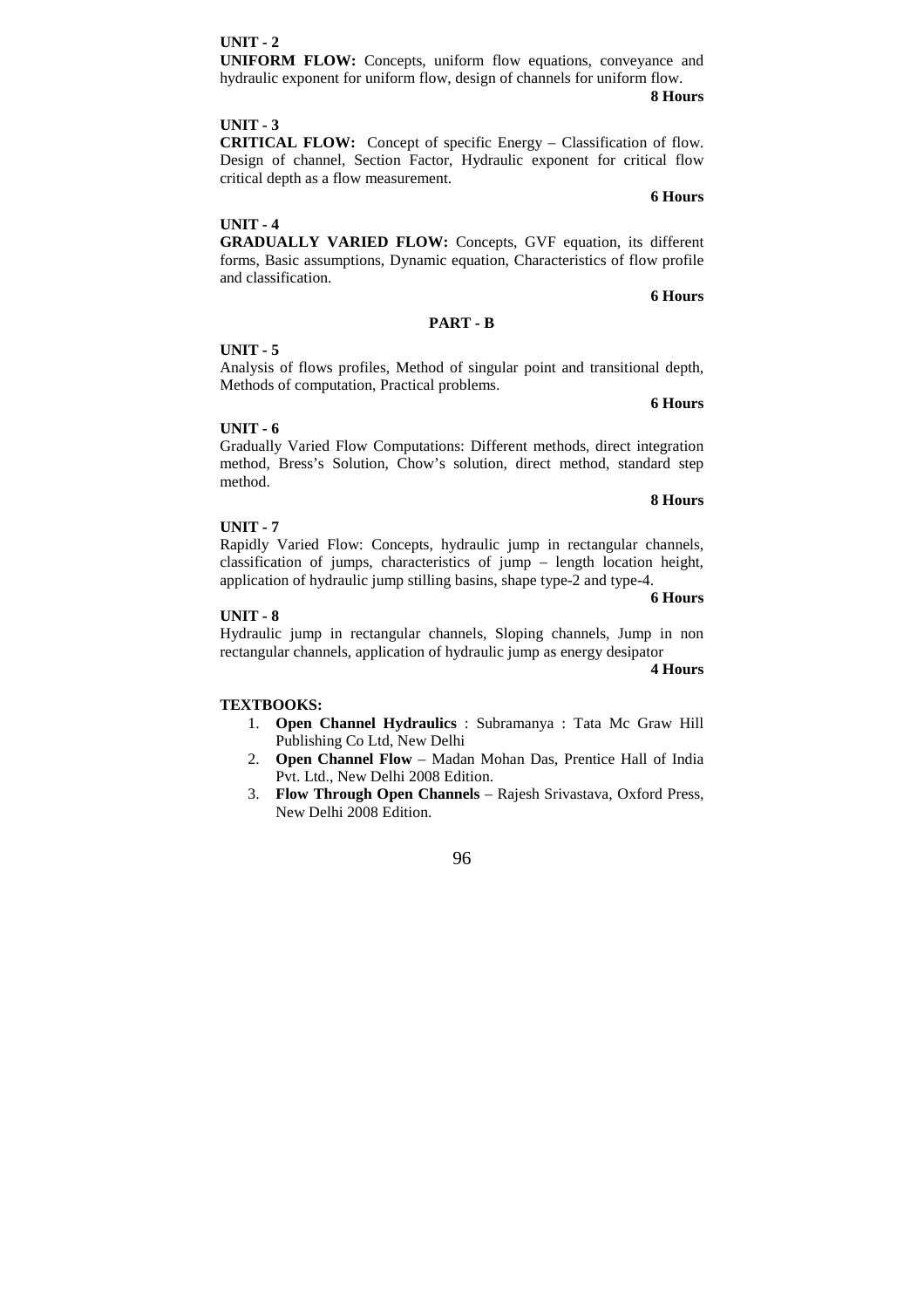# **REFERENCE BOOKS:**

- 1. **Open Channel Hydraulics** : French : Mc Graw Hill Book Company, New Delhi.
- 2. **Fluid Mechanics** : Modi and Seth : Standard Book Home, New Delhi.
- 3. **Open Channel Hydraulics** : Henderson : Mr. Millan Publishing Co. Ltd., New York.
- 4. **Open Channel Hydraulic** : Ven Te Chow : Mc Graw Hill Book Company, New Delhi.

#### **SOLID WASTE MANAGEMENT**

| Subject Code               | 10CV757     | IA Marks   | : 25        |
|----------------------------|-------------|------------|-------------|
| No. of Lecture Hours/Week  | $\cdot$ ()4 | Exam Hours | $\cdot 03$  |
| Total No. of Lecture Hours | : 52        | Exam Marks | $\cdot$ 100 |

# **PART - A**

**UNIT - 1** 

**INTRODUCTION:** Definition, Land Pollution – scope and importance of solid waste management, functional elements of solid waste management.

**SOURCES:** Classification and characteristics – municipal, commercial & industrial. Methods of quantification.

**08 Hours**

#### **UNIT - 2**

**COLLECTION AND TRANSPORTATION:** Systems of collection, collection equipment, garbage chutes, transfer stations – bailing and compacting, route optimization techniques and problems.

**06 Hours**

#### **UNIT - 3**

**TREATMENT / PROCESSING TECHNIQUES:** Components separation, volume reduction, size reduction, chemical reduction and biological processing problems.

**6 Hours**

#### **UNIT - 4**

**INCINERATION:** Process – 3 T's, factors affecting incineration process, incinerators – types, prevention of air pollution, pyrolsis, design criteria for incineration.

**7 Hours**

# **PART - B**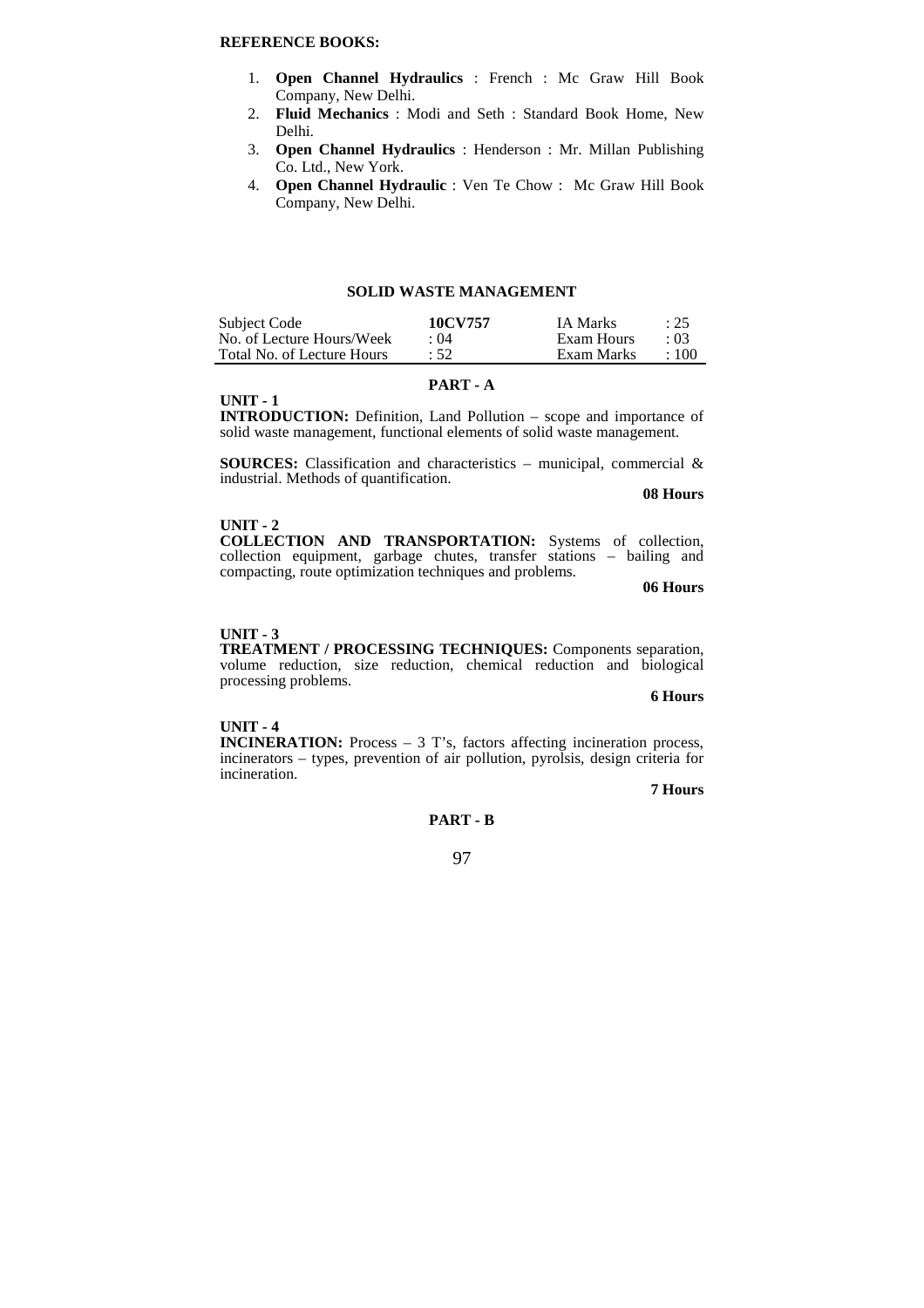# **6 Hours**

#### **UNIT - 5**

**COMPOSTING:** Aerobic and anaerobic composting, factors affecting composting, Indore and Bangalore processes, mechanical and semi mechanical composting processes. Vermicomposting.

#### **UNIT - 6**

**SANITARY LAND FILLING:** Different types, trench area, Ramp and pit method, site selection, basic steps involved, cell design, prevention of site pollution, leachate & gas collection and control methods, geosynthetic fabrics in sanitary land fills.

# **8 Hours**

#### **UNIT - 7**

**DISPOSAL METHODS:** Open dumping – selection of site, ocean disposal, feeding to hogs, incineration, pyrolsis, composting, sanitary land filling, merits and demerits, biomedical wastes and disposal.

#### **6 Hours**

### **UNIT - 8**

**RECYCLE AND REUSE:** Material and energy recovery operations, reuse in other industries, plastic wastes, environmental significance and reuse.

#### **5 Hours**

#### **REFERENCES**

- 1. **Integrated Solid Waste Management:** Tchobanoglous : M/c Graw Hill.
- 2. **Solid Waste Management in developing countries.** Bhide and Sunderashan
- 3. **Hand book on Solid Waste Disposal**.: Pavoni J.L.
- 4. **Environmental Engineering**.: Peavy and Tchobanoglous
- 5. **Environmental Engineering Vol II.**: S.K. Garg
- 6. **Biomedical waste handling rules** 2000.
- 7. **Solid Waste Engineering by** Vesilind.Pa Worrell & Reinhart.D. 2009, Cengage Learning India Private Limited, New Delhi.

# **NUMERICAL METHODS IN CIVIL ENGINEERING**

| Subject Code                                            | : 10CV761          | <b>IA Marks</b>          | : 25                    |
|---------------------------------------------------------|--------------------|--------------------------|-------------------------|
| No. of Lecture Hours/Week<br>Total No. of Lecture Hours | $\cdot$ ()4<br>.52 | Exam Hours<br>Exam Marks | $\cdot 03$<br>$\pm 100$ |
|                                                         |                    |                          |                         |

# **PART -A**

**UNIT - 1** 

**INTRODUCTION:** Historical development of Numerical techniques, role in investigations, research and design in the field of civil engineering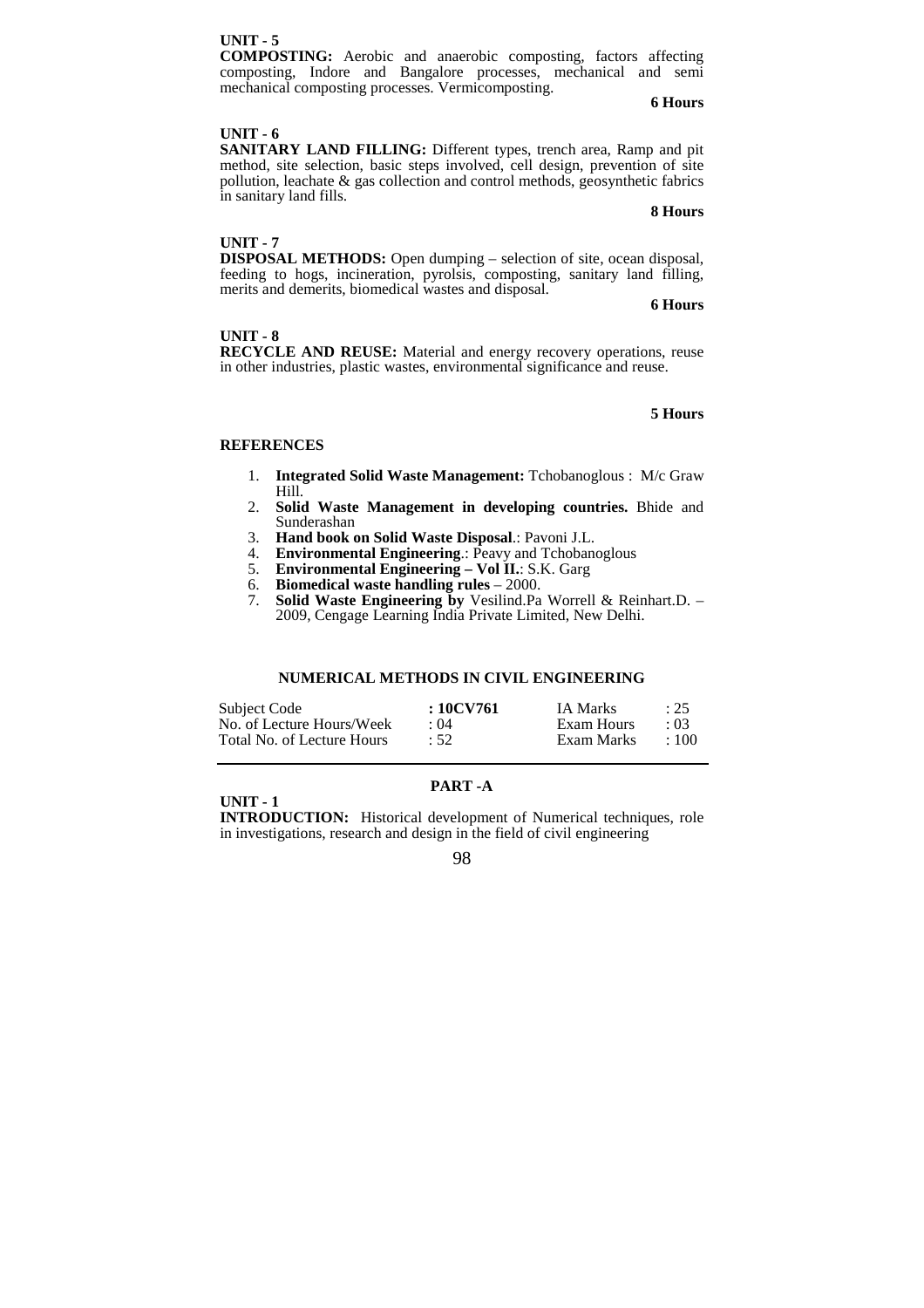#### **DEVELOPMENT OF ALGORITHM/ FLOW CHARTS FOR**  FOLLOWING METHODS **SIMULTANEOUS EQUATION:**

a) Gaussian elimination method,

b) Gauss-Jordan matrix inversion method,

c) Gauss-Siedel method and

d) Factorization method **6 Hours**

# **UNIT - 2**

**APPLICATION OF SOLUTION OF LINEAR SYSTEM OF EQUATIONS TO CIVIL ENGINEERING PROBLEMS :** Construction planning, slope deflection method applied to beams, frames and truss analysis.

**5 Hours**

#### **UNIT - 3**

**APPLICATION OF ROOT FINDING TO CIVIL ENGINEERING PROBLEMS:** Development of algorithm for a) Bisection method and b) Newton-Raphson method and its applications for solution of non linear algebraic and transcendental equations from problems in hydraulics, irrigation engineering, structural engineering and environmental engineering. **6 Hours**

**UNIT - 4 APPLICATION OF NUMERICAL INTEGRATION FOR SOLVING SIMPLE BEAM PROBLEMS:** Development of algorithm for a) Trapezoidal rule and b) Simpson's one third rule and its application for computation of area of BMD drawn for statically determinate beams.

**6 Hours**

#### **PART -B**

#### **UNIT - 5**

New Marks method for computation of slopes and deflections in statically determinate beams.

**6 Hours**

#### **UNIT - 6**

 **DEVELOPMENT OF ALGORITHM AND APPLICATION OF SOLUTION OF ORDINARY DIFFERENTIAL EQUATION TO CIVIL ENGINEERING PROBLEMS BY: a) Euler's method b) Runge Kutta 4<sup>th</sup>** order method

**7 Hours** 

**UNIT - 7 APPLICATION OF FINITE DIFFERENCE TECHNIQUE IN STRUCTURAL MECHANICS**: i. Introduction, expression of derivatives by finite difference: backward differences, forward differences and central differences. ii. Application of finite difference method for analysis of a) statically determinate beams, b) statically indeterminate beams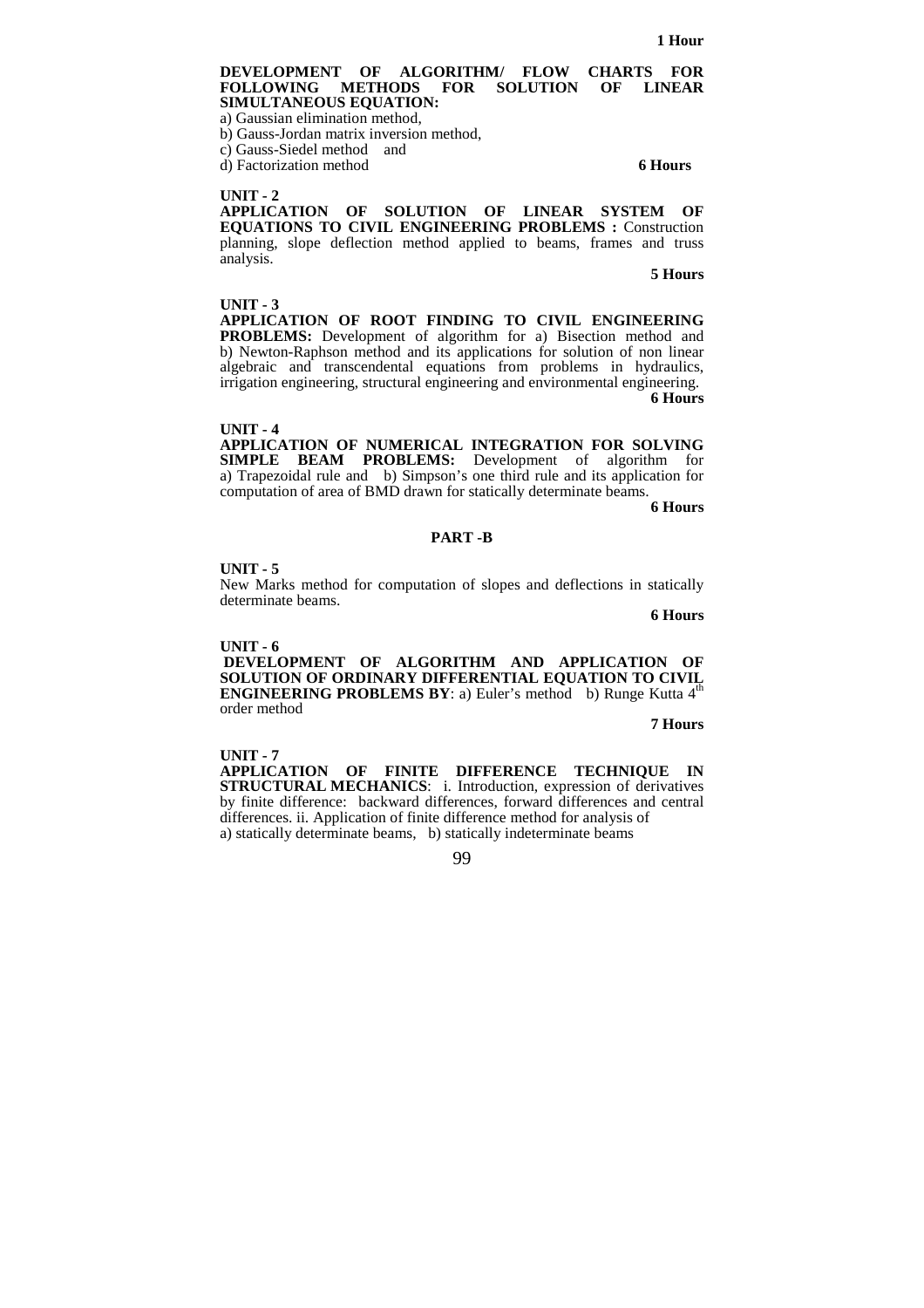Application of Finite difference technique in structural mechanics (Contd..) a) Buckling of columns, b) Beams on elastic foundation.

#### **7 Hours**

# **REFERENCE BOOKS:**

- 1. **Numerical Methods for Engineers** Chapra S.C. & R.P.Canale : McGraw Hill, 1990.
- 2. **Numerical methods in Engineering Problem-** N.Krishna Raju, K.U.Muthu : MacMillan Indian Limited, 1990.
- 3. **Numerical methods for Engineers and Scientists** Iqbal H.Khan, Q. Hassan : Galgotia, New Delhi, 1997.
- 4. **Numerical methods in Computer Programs in C++"**  Pallab Ghosh : Prentice Hall of India Private Limited, New Delhi, 2006.
- 5. **Numerical methods for engineers using MATLAB and C I** Edition SCHILLING " Thomson Publications"

# **ROCK MECHANICS**

| Subject Code               | : 10CV762 | IA Marks   | : 25        |
|----------------------------|-----------|------------|-------------|
| No. of Lecture Hours/Week  | : 04      | Exam Hours | $\cdot 03$  |
| Total No. of Lecture Hours | :52       | Exam Marks | $\cdot$ 100 |

# **PART - A**

# **UNIT - 1**

**INTRODUCTION**: Definition, Importance, History of Rock Mechanics, Distribution of rocks – Archean Rocks, Cuddapah Rocks, Vindhyan Rocks, Palaeozoick Rocks, Mesozoic rocks, Gondwana Rocks, Deccan Traps, Steriographic presentation of Geological data – Representation and plotting line and plane

#### **6 Hours**

#### **UNIT - 2**

**LABORATORY TESTS ON ROCK**.S Tests for Physical Properties, Compressive strength, Tensile strength, Direct shear, Triaxial Shear, Slake Durability, Schmidt Rebound Hardness, Sound Velocity, Swelling Pressure & Free Swell, Void Index

#### **6 Hours**

#### **UNIT – 3 STRENGTH, MODULUS AND STRESS STRAIN BEHAVIOUR OF ROCKS**

Factors influencing rock behaviour, Strength criteria for Isotropic Intact Rocks, Modulus of Isotropic Intact Rocks, Compressive strength and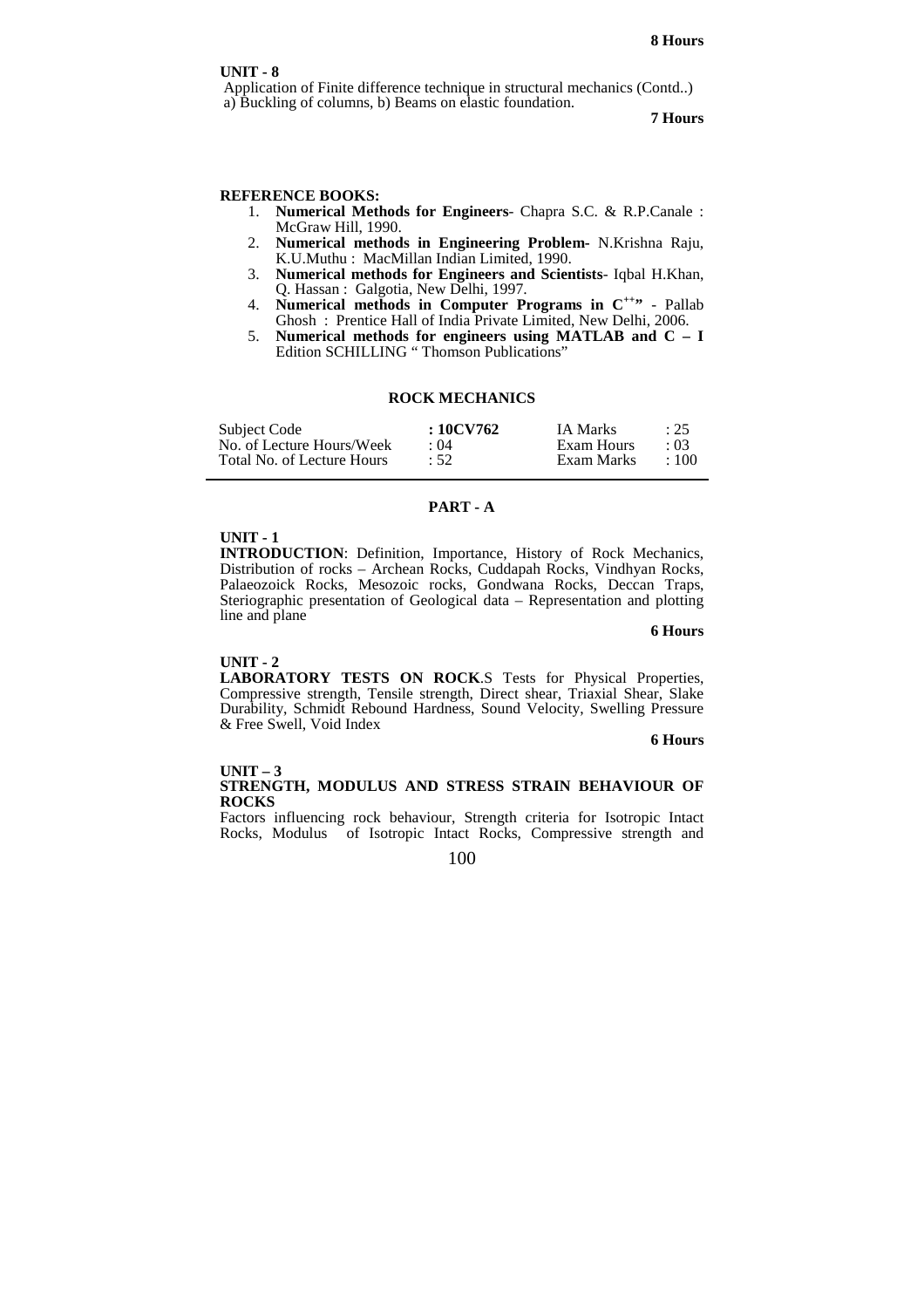modulus from SPT, Stress Strain models – Elastic model, Elasto plastic model, Visco elastic model

**6 Hours**

# **UNIT - 4**

**ENGINEERING CLASSIFICATION OF ROCK AND ROCK MASS** – RQD, RMR system, Terzaghi's rock load classification, Deere Miller, CMRS and RSR System. Classification based on strength and modulus, Clasification based on strength and failure strain, rock discontinuity qualitative description, friction in rocks – Amonton's law of friction,

# **8 Hours**

#### **PART - B**

#### **UNIT - 5**

**FIELD TESTS ON ROCKS AND ROCK MASS** Geophysical methods Seismc Refraction method, Electrical Resistivity method, Deformability tests – Plate Jack Test, Goodman Jack Test, Field shear test - Field Permeability Test – Open end Test, Packers Test.

#### **6 Hours**

#### **UNIT - 6**

**STABILITY OF ROCK SLOPES** Modes of failure – Rotational, Plane and wedge failures, Plane failure method of Analysis, Wedge method of Analysis, Toppling failure, Protection against slope failure.

**6 Hours**

#### **UNIT - 7**

**ROCK FOUNDATION** Estimation of Bearing Capacity – Intact, Fractured rocks, Stress distribution in rocks, Factor of Safety, Sliding sability of dam foundation, Settlement in rocks, Bearing capacity of piles in rock, Measures for strengthening rock mass – Concrete shear keys, Bored concrete piles, Tensioned cable anchors, concrete block at toe

#### **UNIT - 8**

#### **6 Hours**

MISCELLANEOUS TOPICS Drilling, Blasting and underground open excavation, Mining and other Engineering applications, criteria for design of underground excavations, tubular excavations, pillars and ribs support multiple excavations. Structural defects in Rock masses, their improvement by rock bolting, grouting and other methods.Rock grouting, Rock Reinforcement

#### **8 Hours**

#### **TEXT BOOKS:**

- 1. **Foundation of Rock masses**  Joegar and Cook : 3rd Edition Chapman and Hall, London.
- 2. **Engineering in Rocks for Slopes foundations and Tunnels Ramamurthy, T., PHI Publishers, 2007**
- 3. **Introduction to rock mechanics** Goodman : : Wiley International.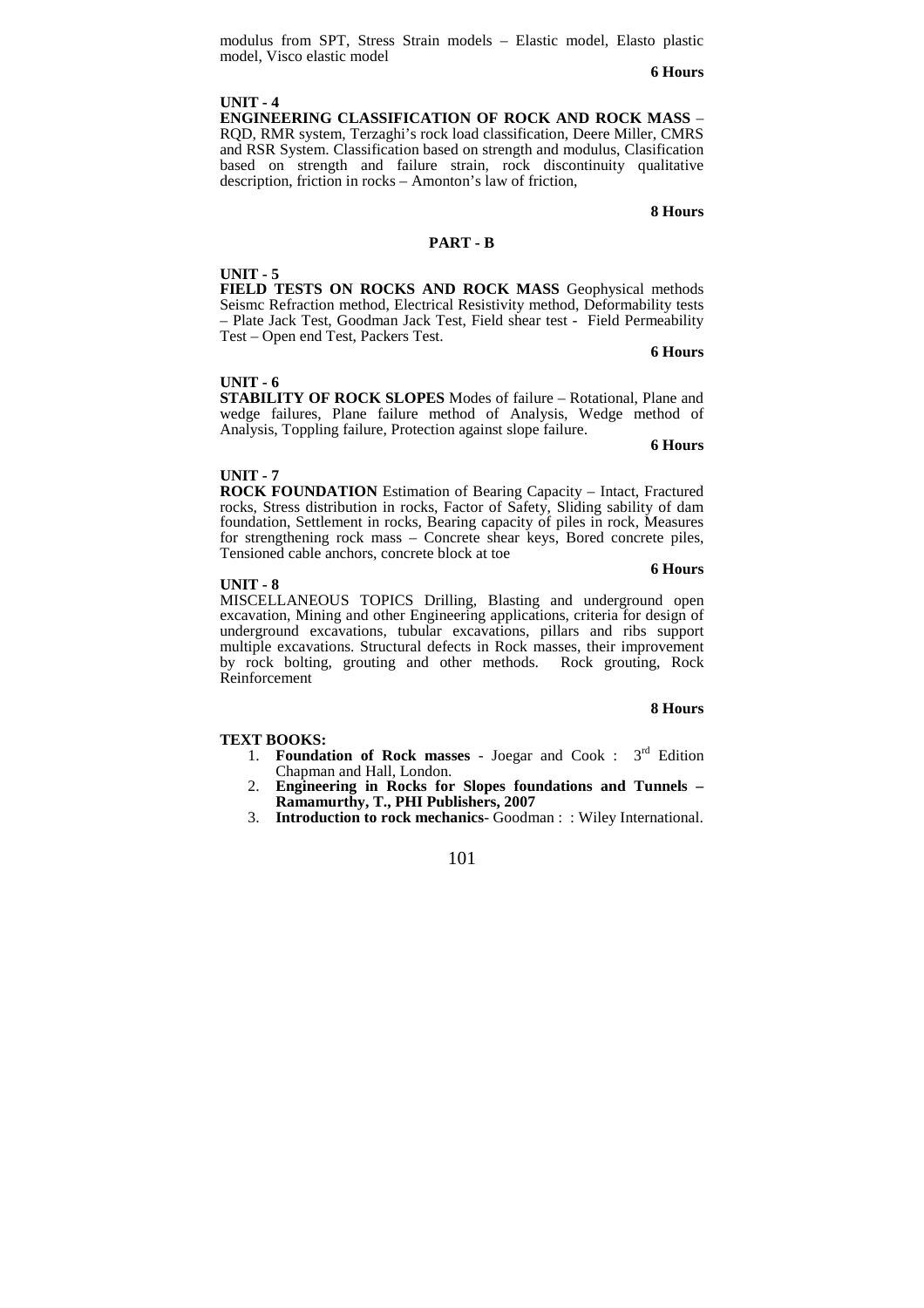#### **REFERENCE BOOKS:**

- 1. **Rock Mechanics and the design of structures in Rock** : John Wiley, New York.
- 2. **Rock Mechanics in Engineering practice** Ziekiewicz. O.C. and Stagg K.G. : John, Wiley, New York.

# **PAVEMENT MATERIALS AND CONSTRUCTION**

| Subject Code               | $:10$ CV763 | IA Marks   | : 25        |
|----------------------------|-------------|------------|-------------|
| No. of Lecture Hours/Week  | $\cdot$ ()4 | Exam Hours | $\cdot$ 03  |
| Total No. of Lecture Hours | $\cdot$ 52. | Exam Marks | $\cdot$ 100 |

#### **PART - A PAVEMENT MATERIALS**

#### **UNIT - 1**

**AGGREGATES:** Origin, classification, requirements, properties and tests on road aggregates, concepts of size and gradation – design gradation, maximum aggregate size, aggregate blending by different methods to meet specification.

**6 Hours**

#### **UNIT - 2**

**BITUMEN AND TAR:** Origin, preparation, properties and chemical constitution of bituminous road binders; requirements.

**4 Hours**

**UNIT - 3 EMULSIONS AND CUTBACKS:** Preparation, characteristics, uses and tests. Adhesion of Bituminous Binders to Road Aggregates: Adhesion failure, mechanism of stripping, tests and methods of improving adhesion. **8 Hours**

#### **UNIT - 4**

**UNIT - 5** 

**BITUMINOUS MIXES:** Mechanical properties, dense and open textured mixes, flexibility and brittleness, (no Hveem Stabilometer & Hubbar – Field Tests) bituminous mix, design methods using Rothfuch's Method only and specification, Marshal mixed design criteria- voids in mineral aggregates, voids in total mix, density, flow, stability, percentage voids filled with bitumen.

**6 Hours**

#### **PART - B**

#### **PAVEMENT CONSTRUCTION**

**EQUIPMENT IN HIGHWAY CONSTRUCTION:** Various types of equipment for excavation, grading and compaction – their working principle,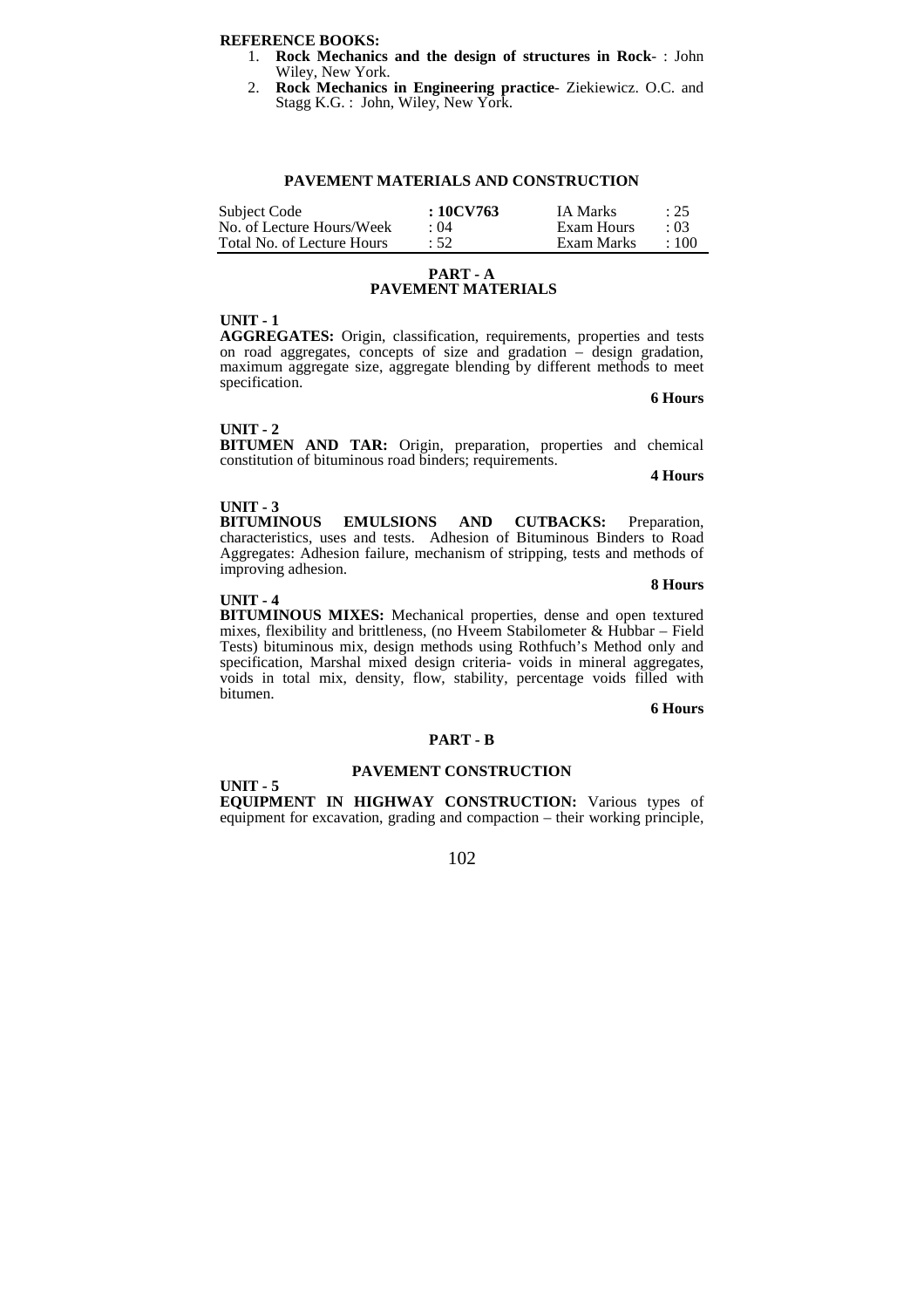advantages and limitations. Special equipment for bituminous and cement concrete pavement and stabilized soil road construction.

**6 Hours**

#### **UNIT - 6**

**SUBGRADE:** Earthwork grading and construction of embankments and cuts for roads. Preparation of subgrade, quality control tests.

**6 Hours**

# **UNIT - 7**

**FLEXIBLE PAVEMENTS:** Specifications of materials, construction method and field control checks for various types of flexible pavement layers.

#### **8 Hours**

#### **UNIT - 8**

**CEMENT CONCRETE PAVEMENTS:** Specifications and method of cement concrete pavement construction (PQC Importance of providing DLC as sub-base and polythene thin layer between PQC and sub-base); Quality control tests; Construction of various types of joints.

**8 Hours**

#### **TEXT BOOKS:**

- 1. **Highway Engineering** Khanna, S.K., and Justo, C.E.G., : Nem Chand and Bros. Roorkee
- 2. **Construction Equipment and its Management** Sharma, S.C. : Khanna Publishers.
- 3. **Hot Mix Asphalt Materials, Mixture Design and Construction**-Freddy L. Roberts, Kandhal, P.S. : University of Texas Austin, Texas. NAPA Education Foundation Lanham, Maryland.

### **REFERENCES BOOKS:**

- 1. RRL, DSIR, '**Bituminous Materials in Road Construction**', HMSO Publication.
- 2. RRL, DSIR, '**Soil Mechanics for Road Engineers**', HMSO Publication.
- 3. Relevant IRC codes and MoRT & H specifications.

## **PHOTOGRAMMETRY AND REMOTE SENSING**

| Subject Code               | : 10CV764 | IA Marks   | : 25        |
|----------------------------|-----------|------------|-------------|
| No. of Lecture Hours/Week  | : 04      | Exam Hours | $\cdot$ 03  |
| Total No. of Lecture Hours | :52       | Exam Marks | $\cdot$ 100 |

**Part A** 

**Unit 1: Photogrammetry** – Introduction, basic definitions, terrestrial photogrammetry, phototheodolite, horizontal and vertical angles from terrestrial photographs, horizontal position of a point from photographic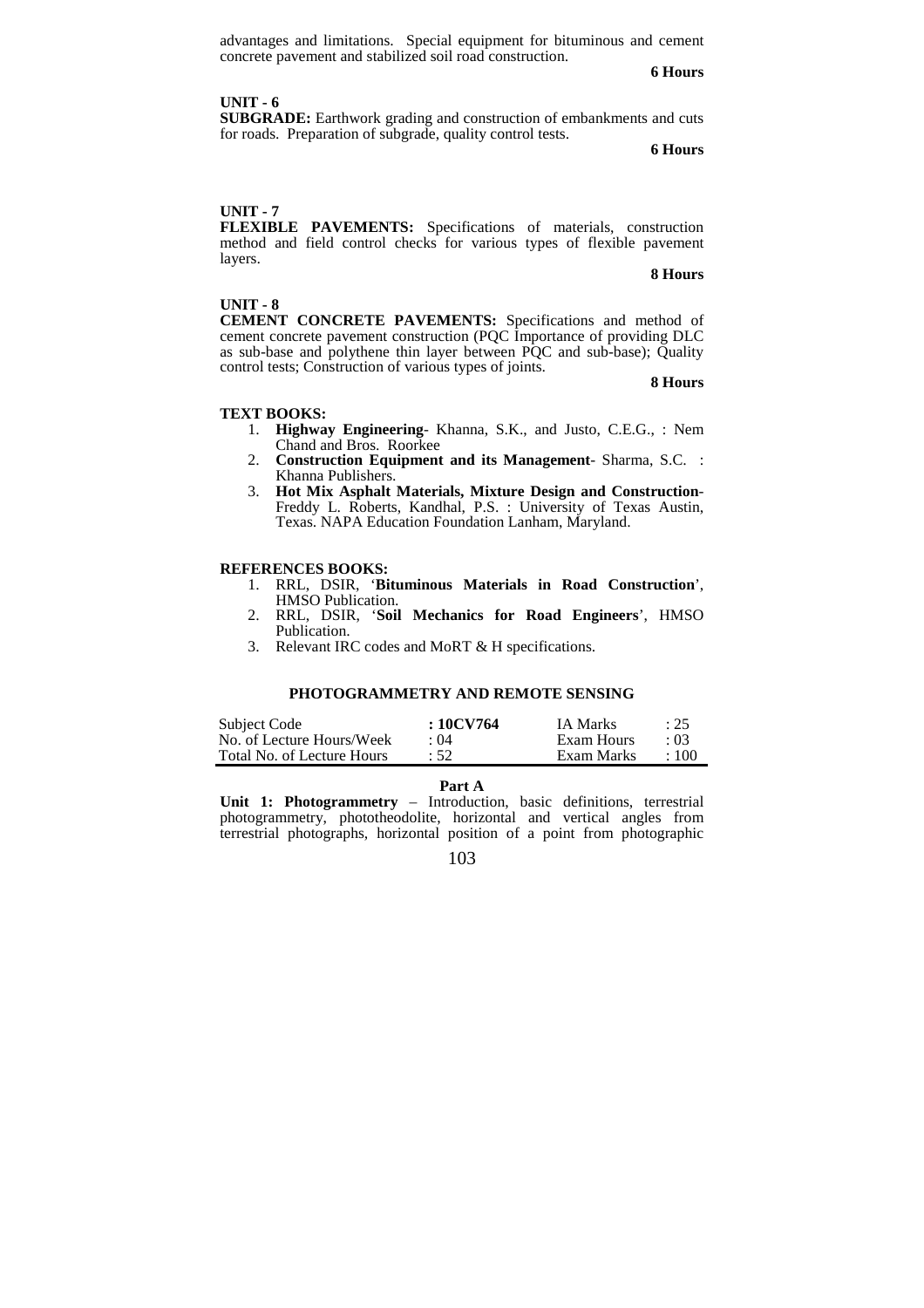measurements, elevation of ponts by photographic measurements, determination of focal length. 8Hours determination of focal length.

**Unit 2: Aerial Photogrammetry**- advantages, vertical, tilted and oblique photographs, geometry of vertical photographs, scale of vertical photograph over flat and variable terrain, ground coordinates, computation of length of a line, computation of flying height, relief displacement, overlaps, flight planning, computation of required number of photographs for a given area, ground control in photogrammetry **9** Hours ground control in photogrammetry

**Unit 3:** Basics of stereoscopy, stereoscopes, uses, parallax. Basic elements in photographic interpretation. Introduction to digital photogrammetry

6Hours

# **Part B:**

#### **Unit 4: Remote sensing**:

Introduction, Ideal remote sensing system, basic principles of electromagnetic remote sensing, electromagnetic energy, electromagnetic spectrum, interaction with earth's atmosphere, interaction with earth- surface materials, spectral reflectance of earth surface materials 6Hours

# **Unit 5:**

**Remote sensing platforms and sensors:** Introduction, platforms- IRS, Landsat, SPOT, Cartosat, Ikonos, Envisat etc. Sensors-active and passive, MSS, AVHRR, LISS, TM, PAN, WIFS, microwave sensors, sensor resolutions (spatial, spectral, radiometric and temporal)

6Hours

#### Unit 6: Properties of digital image data, data formats,

Basics of digital image processing- radiometric and geometric corrections, image enhancements, image transforms based on arithmetic operations, image filtering the contract of the contract of the contract of the contract of the contract of the contract of the contract of the contract of the contract of the contract of the contract of the contract of the contract o **Unit 7:** 

Remote sensing image interpretation, thematic classification (supervised and unsupervised) , maximum likelihood classification, introduction to accuracy assessment of classification and the contraction of the contraction of the contraction of the contraction of the contraction of the contraction of the contraction of the contraction of the contraction of the contraction of

#### **Unit 8:**

Applications of Remote sensing: applications in land use land cover analysis, change detection, water resources, urban planning, environmental and geological applications. 5Hours

#### **Reference Books:**

1. Mikhail E., J. Bethel, and J.C. McGlone, **Introduction to modern photogrammetry**. Wiley, 2001.

- 2. Wolf P.R, and B.A. Dewitt, **Elements of photogrammetry : with**  applications in GIS. 3<sup>rd</sup> ed, McGraw-Hill, 2000.
- 3. Lillesand T.M., and R.W. Kiefer, **Remote sensing and image interpretation**. 4th ed, John Wiley & Sons, 2000.
- 4. Jensen J.R., **Introductory digital image processing: a remote sensing**  perspective. 2<sup>nd</sup> ed Prentice Hall, 1996.
- 5. Richards J.A., and X. Jia, **Remote sensing digital image analysis: an introduction**. 3rd ed Springer, 1999.
- 6. Mather P.M., **Computer processing of remotely-sensed images: an introduction.** Wiley,1988.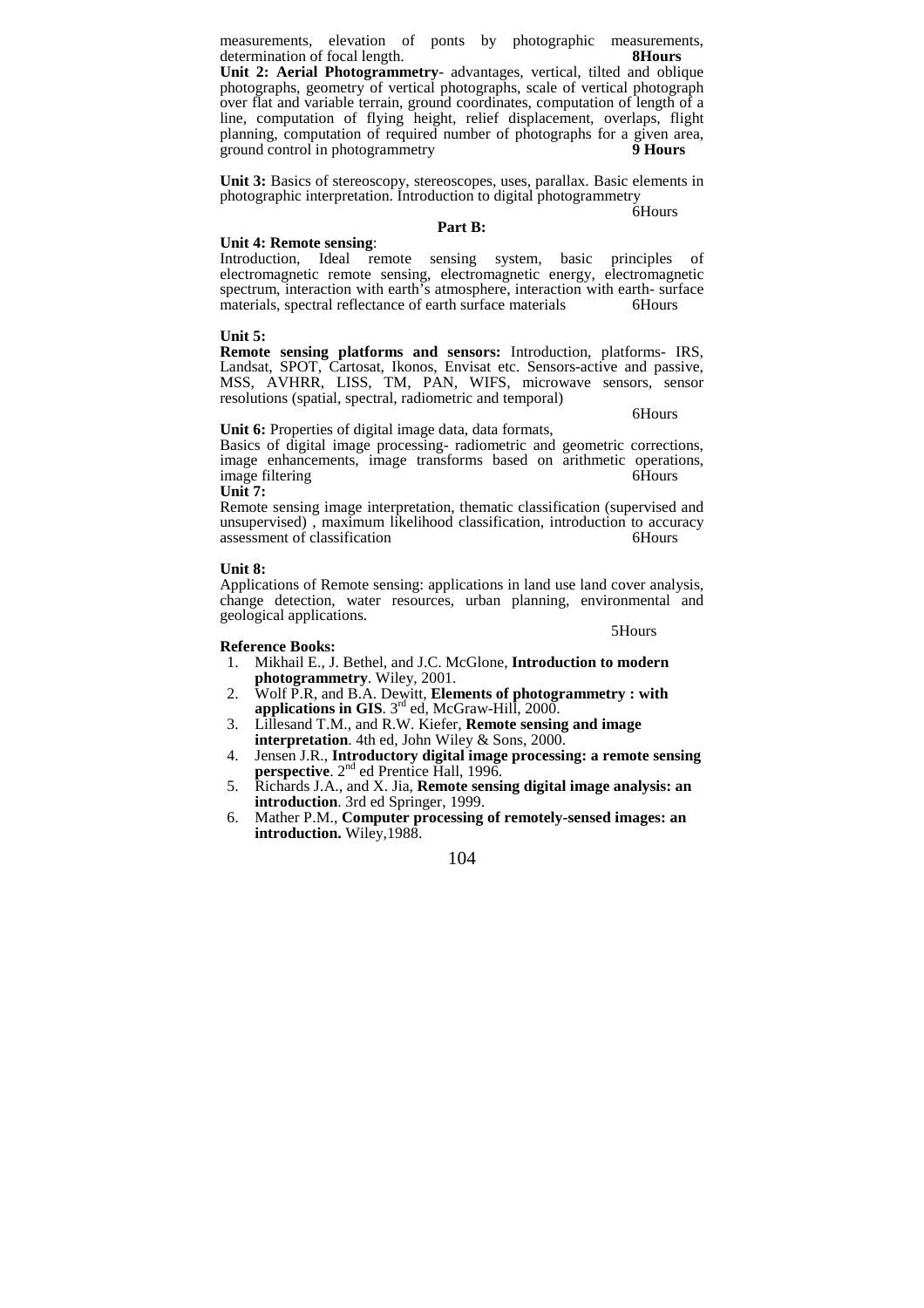| Subject Code               | 10 CV765    | <b>IA Marks</b> | : 25       |
|----------------------------|-------------|-----------------|------------|
| No. of Lecture Hours/Week  | $\cdot$ ()4 | Exam Hours      | $\cdot$ 03 |
| Total No. of Lecture Hours | :52         | Exam Marks      | $\pm 100$  |

# **PART - A**

# **UNIT - 1**

**INTRODUCTION:** Definition – Classification and Characterization of Air Pollutants,

Emission Sources, Behavior and Fate of air Pollutants, Chemical Reactions in the Atmosphere, Photo-chemical Smog, Coal-induced smog, Air Pollution Inventories.

 **6 Hours**

#### **UNIT - 2**

**EFFECTS OF AIR POLLUTION:** On Human Health, Animals, Plants and Materials – Major Environmental Air Pollution Episodes – London Smog, Los Angeles Smog & Bhopal Gas Tragedy.

**6 Hours** 

# **UNIT - 3**

**METEOROLOGY:** Introduction – Meteorological Variables, Primary and Secondary Lapse Rate, Inversions, Stability Conditions, Windrose, General Characteristics of Stack Plumes, Meterological Models.

**8 Hours**

#### **UNIT - 4**

Factors to be considered in Industrial Plant Location and Planning Noise pollution – sources, measurement units, effects and control

**4 Hours** 

#### **PART - B**

#### **UNIT - 5**

**SAMPLING, ANALYSIS AND CONTROL:** Sampling and Measurement of Gaseous and Particulate matter, Stack Sampling, Analysis of Air Pollutants, Smoke and Smoke Measurement, Air Pollution Control Methods – Particulate, Emission Control, Gravitational Settling Chambers, Cyclone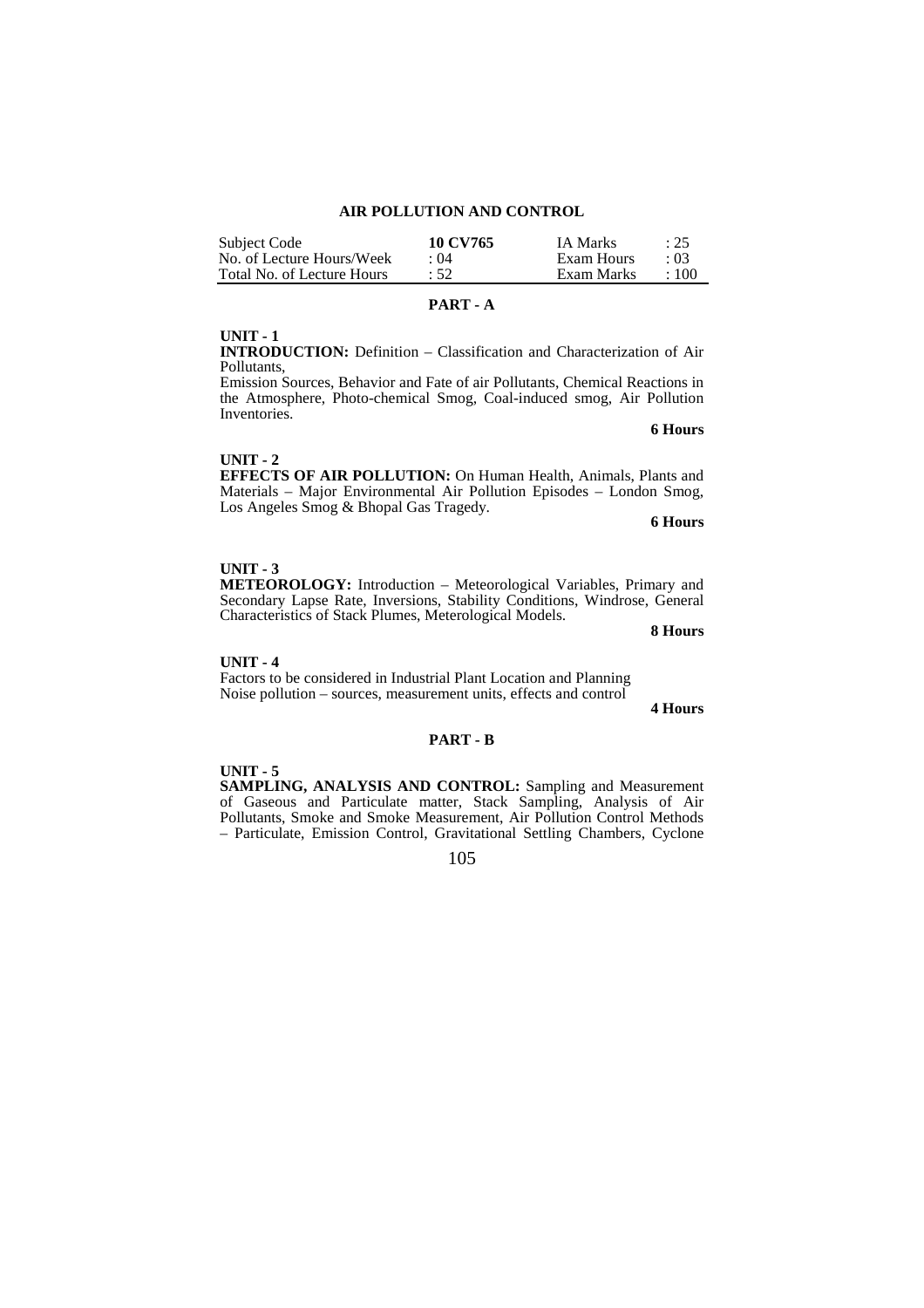Separators, Fabric Filters, Electrostatic Precipitators, Wet Scrubbers, Selection of a Particulate Collecting Equipment, Control of Gaseous Emissions, Adsorption by Liquids, Adsorption by Solids, Combustion Odours and their control.

**16 Hours**

**UNIT - 6 AIR POLLUTION DUE TO AUTOMOBILES:** Air Pollution due to Gasoline Driven and Diesel Driven Engines, Effects, Direct and Indirect Methods of control.

**5 Hours**

#### **UNIT - 7 BURNING ENVIRONMENTAL ISSUES:**

- 1. Acid Rain
- 2. Global Warming<br>3. Ozone Depletion
- 3. Ozone Depletion in Stratosphere<br>4. Indoor Air Pollution
- Indoor Air Pollution

**4 Hours**

| $UNIT - 8$                                                    |                     |               |         |
|---------------------------------------------------------------|---------------------|---------------|---------|
| <b>ENVIRONMENTAL</b>                                          | <b>LEGISLATION:</b> | Environmental | Policy, |
| Environmental Acts. Water, Air and Noise Pollution Standards. |                     |               |         |

**3 Hours**

# **REFERENCES**

1. Boubel, R.W., Donald, L.F., Turner, D.B., and Stern, A.C., (1994),

**Fundamentals of Air Pollution** –Academic Press.

2. Crawford, M., (1980), **Air Pollution Control Theory** –TMH Edition, Tata Mc

Graw Hill Publishing Co. Ltd., New Delhi.

3. Henry. C. Perkins, (1980), **Air Pollution** –McGraw Hill.

4. Peavy, H.S., Rowe, D.R., and Tchobanoglous, G., (1986), **Environmental Engineering** –Mc Graw Hill Book Co.

5. Sincero, A.P and Sincero, G.A., (1999), **Environmental Engineering - A Design Approach** –Prentice Hall of India.

6. Wark, K., Warner, C.F. and Davies, W.T., (1998), **Air Pollution- Its Origin** 

 **and Control** –Harper & Row Publishers, New York.

# **DESIGN AND DRAWING OF BRIDGES**

| Subject Code                               | $:10$ CV766 | IA Marks   | $\div 25$   |
|--------------------------------------------|-------------|------------|-------------|
| No. of Lecture Hours/Week : $02(T) + 3(D)$ |             | Exam Hours | $\cdot$ ()4 |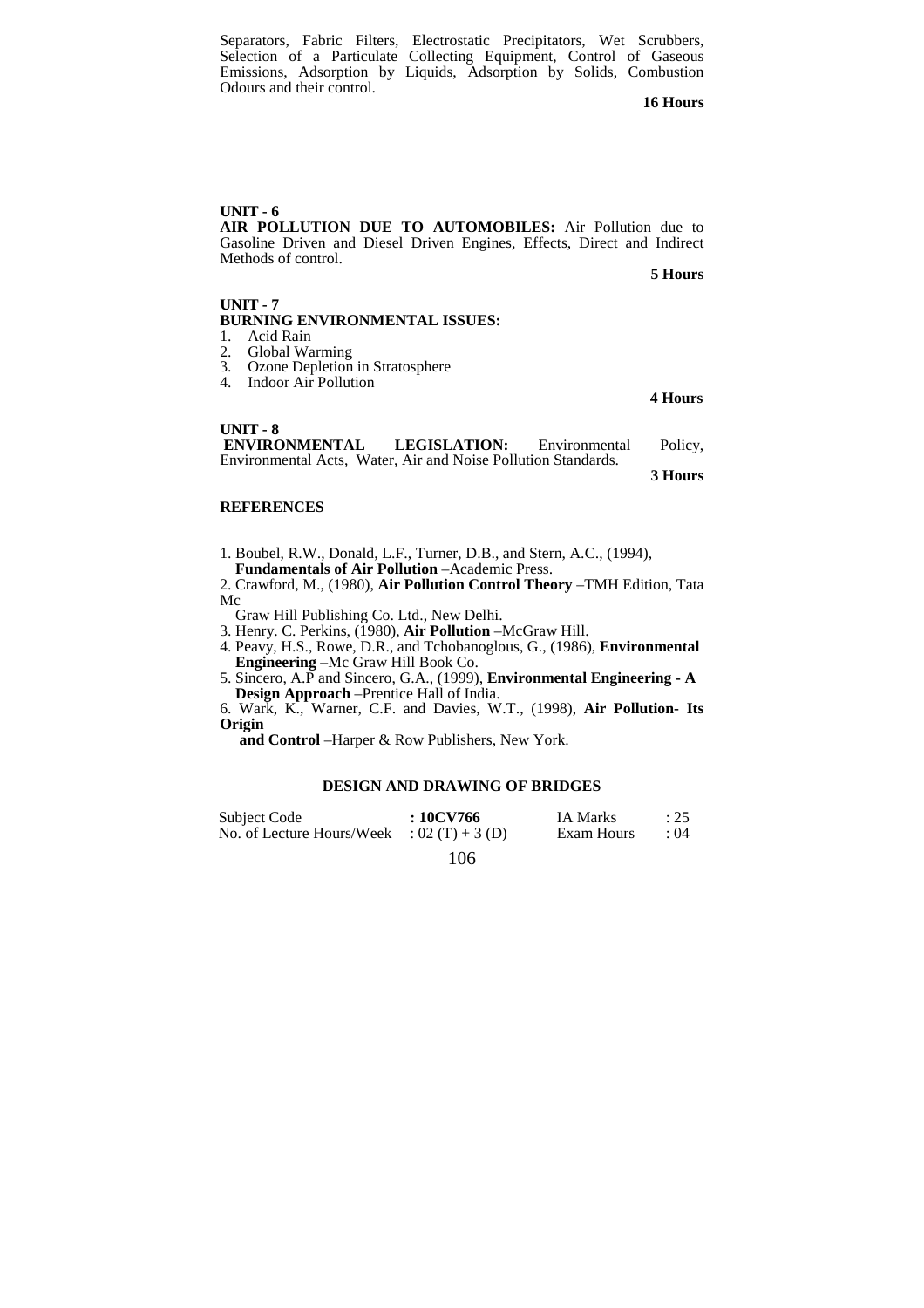#### **PART - A**

**UNIT - 1** 

**BRIDGE PRELIMINARIES:** Classification of bridges and standard loads, Bridge-definition, components of bridges, various classification, types of bridges, forces to be considered for the design, IRC standards.

**HYDRAULIC DESIGN:** Methods of finding design discharge, natural, artificial and linear water ways, afflux, economic span.

**SUBSTRUCTURES AND FOUNDATIONS:** Types of abutments, piers and wing walls, forces to be considered for the design, Types of foundations and forces to be considered for the design, depth of scour.

**6 Hours** 

### **UNIT - 2**

**DESIGN AND DRAWING OF RC SLAB CULVERT** for IRC class-AA loading, & class A loading. Design of pipe culvert. Empirical design of bank connections. Drawing slab culvert & pipe culvert for given site particulars.  **6+12 Hours**

# *PART - B*

#### **UNIT - 3**

**DESIGN AND DRAWING OF RC T BEAM BRIDGE** with cross beams by Piegaud's and Courbon's method for class-AA loading, empirical design of substructures and foundations.

**5+12 Hours**

#### **UNIT - 4**

**DESIGN OF COMPOSITE BRIDGE:** Design of composite bridge for EUDL, Shear connectors-design requirments for shear connectors. Drawing of composite bridge.

**5+9 Hours** 

#### **UNIT - 5**

Typical Design and detailing of approach slab, Hand rails- Typical design and detailing of slab culverts and girder bridges as per MOT standards

**4+6 Hours** 

#### **TEXT BOOKS:**

- 1. **Essentials of Bridge Engineering** : Johnson victor : Oxford IBH Publications, New Delhi.
- 2. **Design of Bridges** : Krishna Raju N : Oxford IBH Publications, New Delhi.

# **REFERENCE BOOK:**

1. **Design of Bridge Structures** : Jagadish T. R. & Jayaram M. A. : Prentice Hall of India, New Delhi.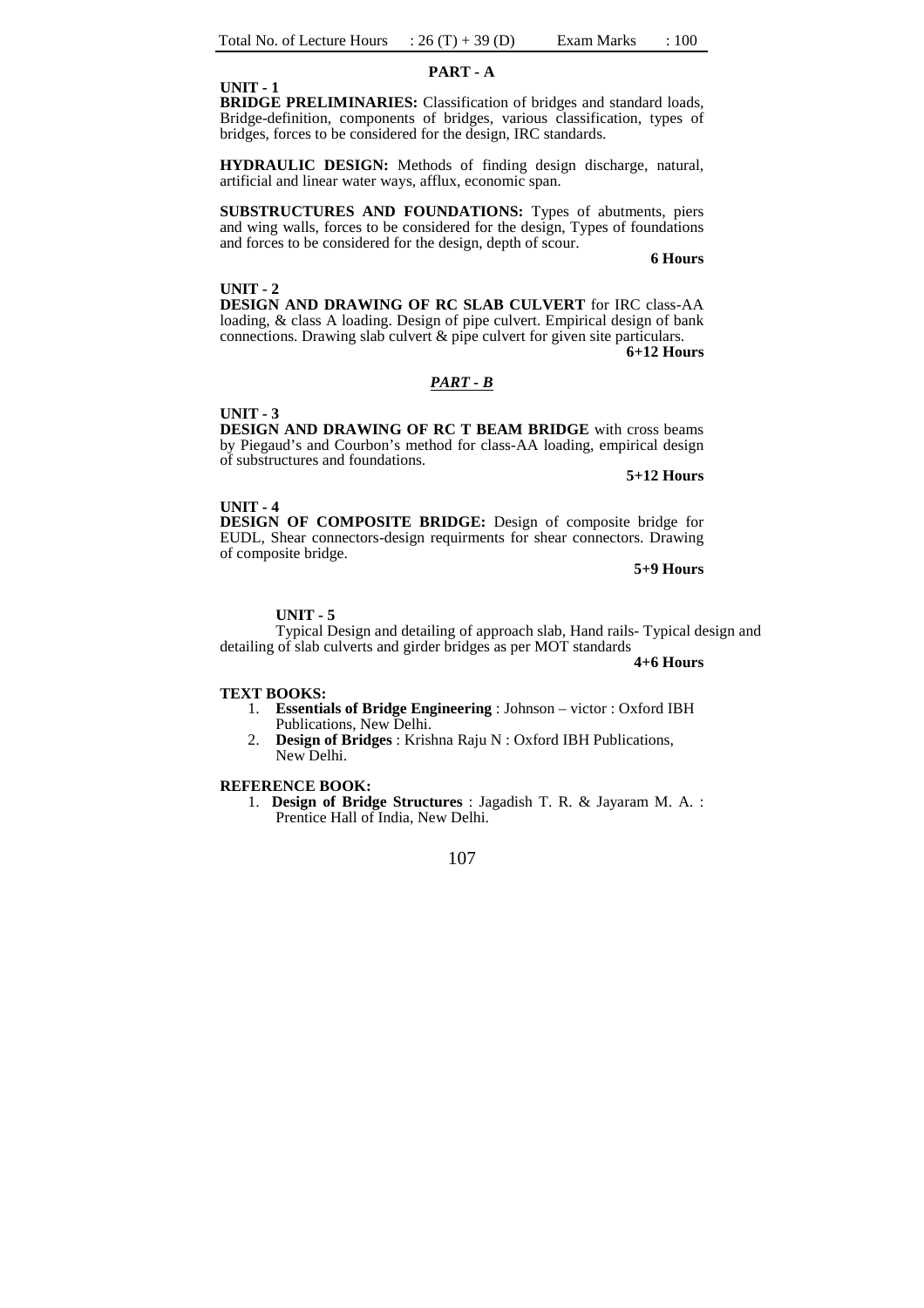| Subject Code               | $:10$ CV767 | <b>IA Marks</b> | : 25        |
|----------------------------|-------------|-----------------|-------------|
| No. of Lecture Hours/Week  | $\cdot$ ()4 | Exam Hours      | $\cdot$ 03  |
| Total No. of Lecture Hours | :52         | Exam Marks      | $\cdot$ 100 |

# **PART - A**

# **UNIT - 1**

Introduction to structural dynamics, Brief history of vibration and Earthquakes, Major earthquakes, Earthquakes zones, some basic definitions, Vibration of single degree of freedom system, undamped, damped, free vibrations, logarithmic decrement.

 **6 Hours** 

#### **UNIT - 2**

Forced vibrations of single degree freedom systems, response of undamped and damped systems subjected to harmonic loading, rotation unbalance, reciprocating unbalance. **6 Hours**

**UNIT - 3** 

Duhamel's integral, response due to general system of loading, dynamic load factor, response spectrum, response of SDOF subjected to harmonic base excitation, vibration isolation.

 **7 Hours** 

UNIT - 4<br>Free vibration of multi degree of freedom systems, natural frequencies, Free vibration of multi degree of freedom systems, natural frequencies, normal modes, orthoganality property of normal modes, eigen values.

 **7 Hours**

#### **PART - B**

#### **UNIT - 5**

Shear buildings modeled as multi degree of freedom systems, free vibrations, natural frequencies.

**6 Hours**

#### **UNIT - 6**

Forced vibration motion of shear builings, modal super position method, response of shear buldings to base motion, harmonic forced excitation.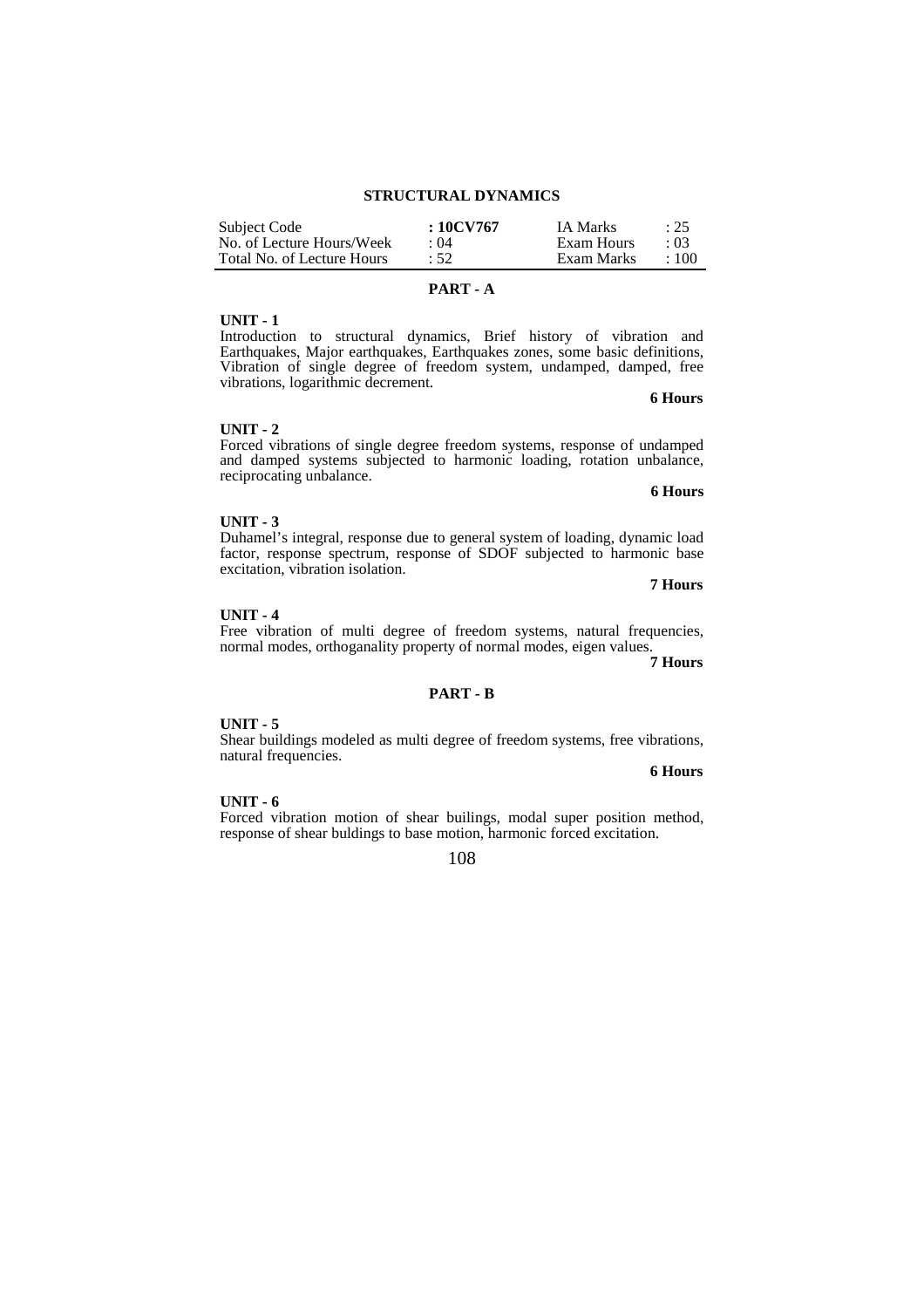Damped motion of shear buildings, equations for damped shear buildings, uncoupled damped equations, conditions for damping uncoupling.

 **7 Hours**

#### **UNIT - 8**

Dynamic analysis of beams stiffness matrices, lumped mass and consistent mass formulation equations of motion.  **7 Hours**

# **REFERENCE BOOK:**

- 1. **Vibrations, structural dynamics** M. Mukhopadhaya : Oxford IBH
- 2. **Structural Dynamics** Mario Paz : CBS publishers.
- 3. **Structural Dynamics** Anil Chopra : PHI Publishers.
- **Structural Dynamics-** Clough & Penzen : TMH.

#### **ENVIRONMENTAL ENGINEERING LABORATORY**

| Subject Code                 | <b>10CVL77</b> | <b>IA Marks</b> | : 25     |
|------------------------------|----------------|-----------------|----------|
| No. of Practical Hours/Week  | (13)           | Exam Hours      | .03      |
| Total No. of Practical Hours | $\cdot$ 42.    | Exam Marks      | $\pm 50$ |

- 1. Determination of Solids in Sewage: Total Solids, Suspended Solids,Dissolved Solids, Volatile Solids, Fixed Solids, Settleable Solids.
- 2. Electrical conductivity. Determination of Chlorides and Sulphates.
- 3. Determination of Alkalinity, Acidity and pH.
- 4. Determination of Calcium, Magnesium and Total Hardness.
- 5. Determination of Dissolved Oxygen. Determination of BOD.
- 6. Determination of COD.
- 7. Determination of percentage of available chlorine in bleaching powder, Residual Chlorine and Chlorine Demand.
- 8. Jar Test for Optimum Dosage of Alum, Turbidity determination by Nephelometer.
- 9. Determination of Iron. Phenanthroline method.
- 10. Determination of Fluorides SPANDS Method.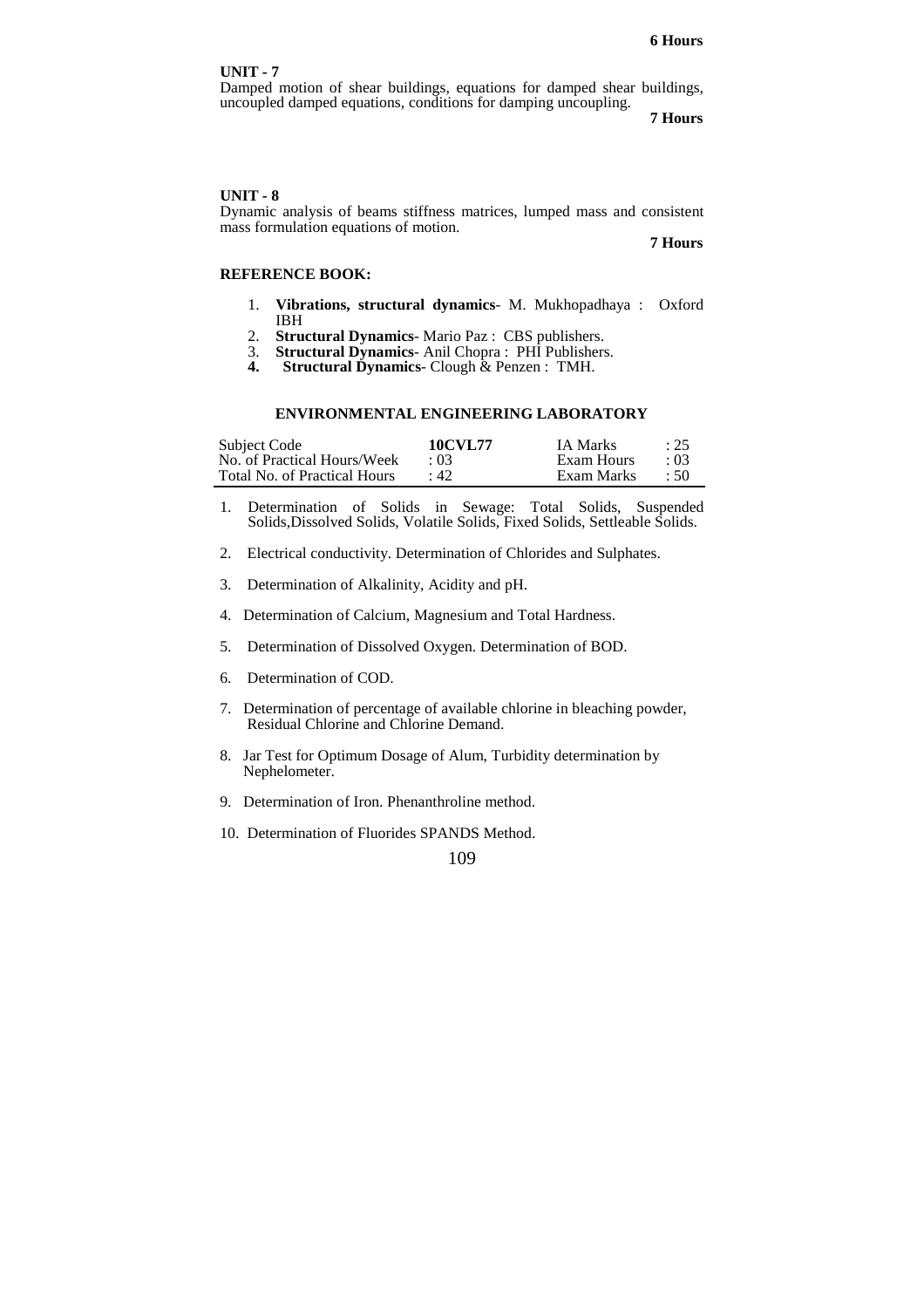- 11. MPN Determination
- 12. Determination Nitrates by spectrophotometer.
- 13. Determination of sodium and potassium by flame photometer.

#### **REFERENCES**

- 1. **Manual of Water and Wastewater Analysis**  NEERI Publication.
- 2. **Standard Methods for Examination of Water and Wastewater** (1995), American Publication – Association, Water Pollution Control Federation, American Water Works Association, Washington DC.
- 3. **IS Standards :** 2490-1974, 3360-1974, 3307-1974.
- 4. **Chemistry for Environment Engineering**. Sawyer and Mc Carthy,

# **CONCRETE AND HIGHWAY MATERIALS LABORATORY**

| Subject Code                 | : 10CVL78   | <b>IA Marks</b> | : 25      |
|------------------------------|-------------|-----------------|-----------|
| No. of Practical Hours/Week  | (13)        | Exam Hours      | : 03      |
| Total No. of Practical Hours | $\cdot$ 42. | Exam Marks      | $\div$ 50 |

# **PART - A**

**CEMENT:** Normal Consistency, Setting time, Soundness by Autoclave method, Compression strength test and Air permeability test for fineness, Specific gravity of cement.

**FRESH CONCRETE:** Workability – slump, Compaction factor and Vee Bee tests.

**HARDENED CONCRETE:** Compression strength and Split tensile tests. Test on flexural strength of RCC beams, Permeability of concrete.

#### **PART - B**

**SOIL:** Density of Soil by Sand replacement method, CBR Text.

**AGGREGATES:** Crushing, abrasion, impact and Shape tests (Flaky, Elongation, Angularity number) Specific gravity and water absorption.

**BITUMINOUS MATERIALS AND MIXES:** Specific Gravity, Penetration,Ductility, Softening point, Flash and fire point, Viscosity, proportioning of aggregate mixes by Rothfutch Method, Marshall Stability tests.

# **REFERENCE BOOK:**

1. Relevant IS Codes and IRC Codes.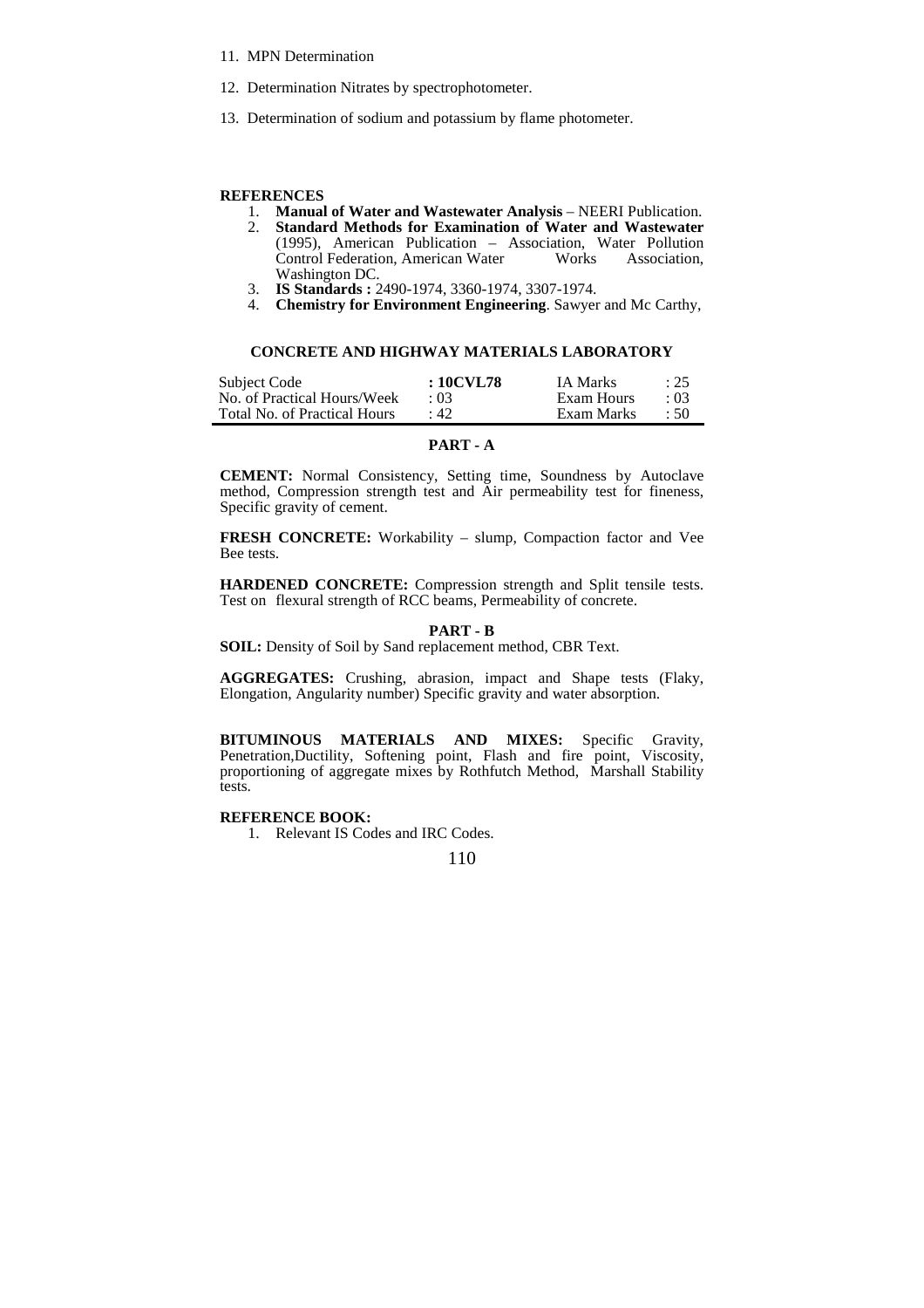- 2. **Highway Material Testing Laboratory Manual** by Khanna S K and Justo, – CEG Nemi Chand & Bros.
- 3. M. L. Gambhir : Concrete Manual : Dhanpat Rai & sons New Delhi.

\*\*\*\*\*\*\*\*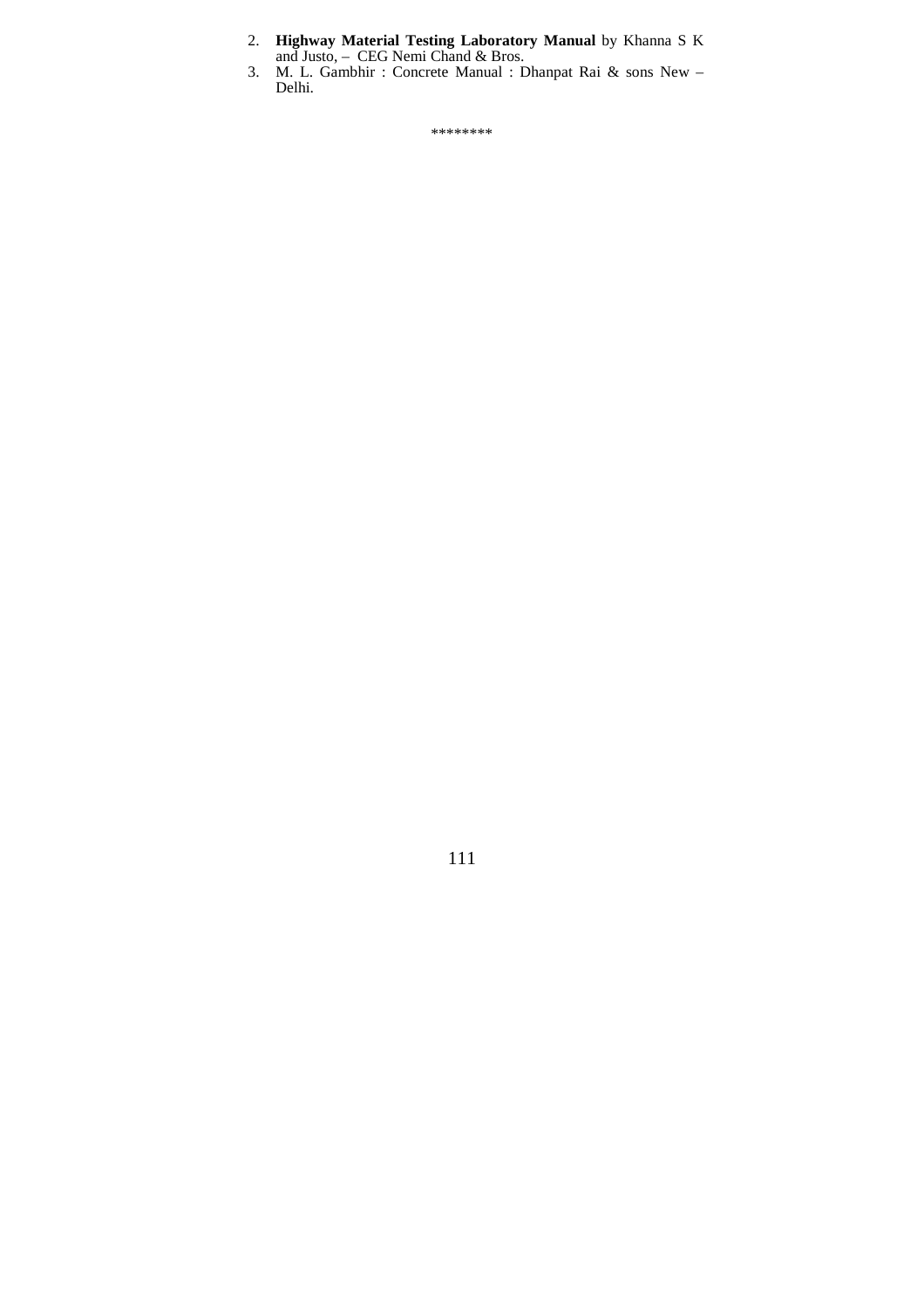# **VIII -SEMESTER**

# **ADVANCED CONCRETE TECHNOLOGY**

| Subject Code               | : 10CV81    | IA Marks   | : 25        |  |
|----------------------------|-------------|------------|-------------|--|
| No. of Lecture Hours/Week  | $\cdot$ ()4 | Exam Hours | $\cdot$ 03  |  |
| Total No. of Lecture Hours | : 52.       | Exam Marks | $\cdot$ 100 |  |
|                            | DADT        |            |             |  |

# **UNIT - 1**

Importance of Bogue's compounds, Structure of a Hydrated Cement Paste, Volume of hydrated product, porosity of paste and concrete, transition Zone, Elastic Modulus, factors affecting strength and elasticity of concrete, Rheology of concrete in terms of Bingham's parameter.

#### **7 Hour**

#### **UNIT - 2**

**CHEMICAL ADMIXTURES**- Mechanism of chemical admixture, Plasticizers and super Plasticizers and their effect on concrete property in fresh and hardened state, Marsh cone test for optimum dosage of super plasticizer, retarder, accelerator, Air-entraining admixtures, new generation superplasticiser.

**MINERAL ADMIXTURE-**Fly ash, Silica fume, GCBS, and their effect on concrete property in fresh state and hardened state.

**6 Hours**

# **UNIT - 3**

**MIX DESIGN** - Factors affecting mix design, design of concrete mix by BIS method using IS10262 and current American (ACI)/ British (BS) methods. Provisions in revised IS10262-2004.

 **6 Hours**

# **UNIT - 4**

**DURABILITY OF CONCRETE** - Introduction, Permeability of concrete, chemical attack, acid attack, efflorescence, Corrosion in concrete. Thermal conductivity, thermal diffusivity, specific heat. Alkali Aggregate Reaction, IS456-2000 requirement for durability.

**7 Hours**

#### **PART - B**

#### **UNIT - 5**

 RMC concrete - manufacture, transporting, placing, precautions, Methods of concreting- Pumping, under water concreting, shotcrete, High volume fly ash concrete concept, properties, typical mix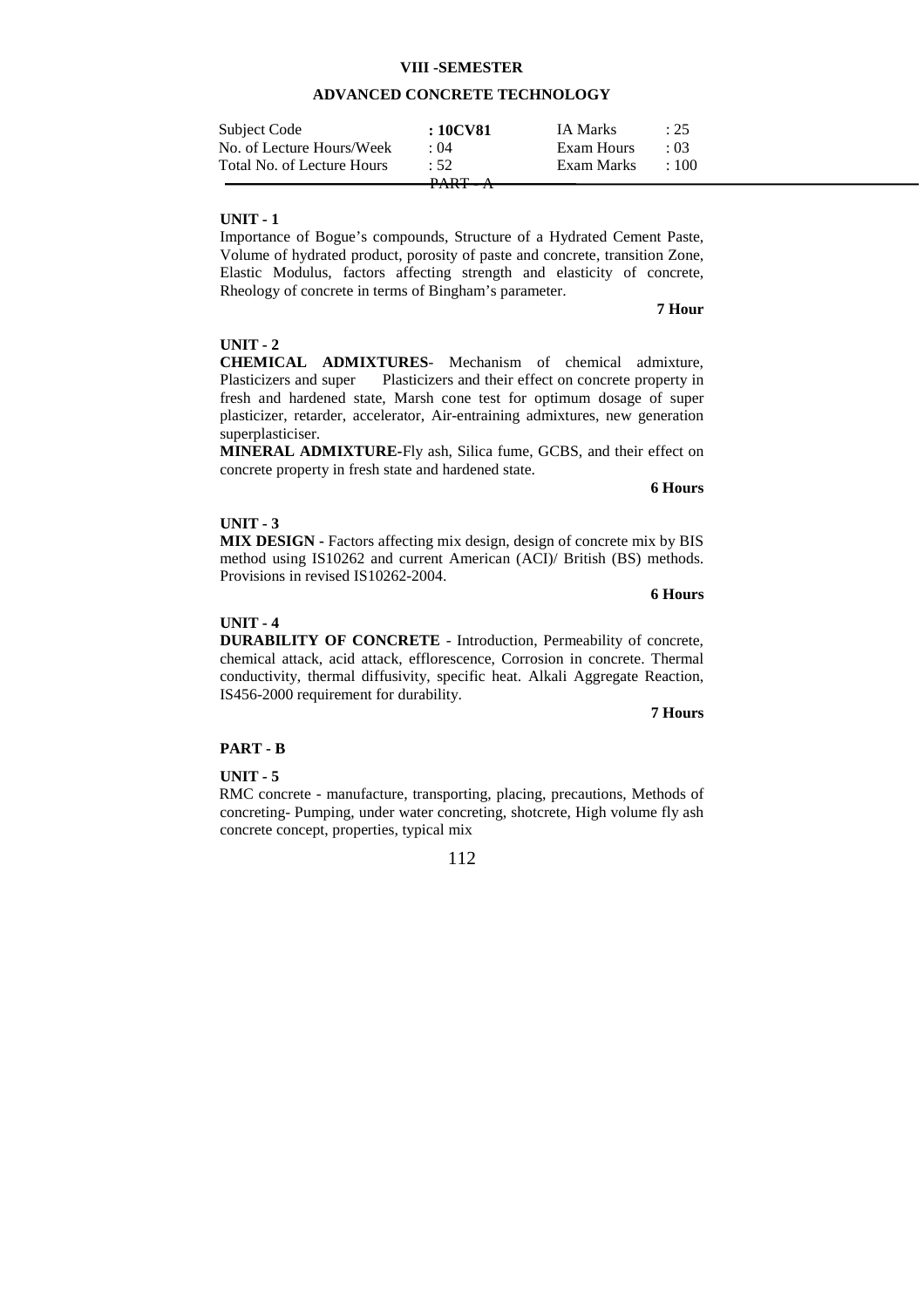Self compacting concrete concept, materials, tests, properties, application and Typical mix.

# **6 Hours**

# **UNIT - 6**

Fiber reinforced concrete - Fibers types and properties, Behavior of FRC in compression, tension including pre-cracking stage and post-cracking stages, behavior in flexure and shear, Ferro cement - materials, techniques of manufacture, properties and application

# **7 Hours**

# **UNIT - 7**

Light weight concrete-materials properties and types. Typical light weight concrete mix High density concrete and high performance concrete-materials, properties and applications, typical mix.

#### **6 Hours**

#### **UNIT - 8**

Test on Hardened concrete-Effect of end condition of specimen, capping, H/D ratio, rate of loading, moisture condition. Compression, tension and flexure tests. Tests on composition of hardened concrete-cement content, original w/c ratio. NDT tests concepts-Rebound hammer, pulse velocity methods.

#### **7 Hours**

#### **TEXT / REFERENCE BOOKS:**

- 1. **Properties of Concrete** Neville, A.M. ELBS Edition, Longman Ltd., London
- 2. **Concrete Technology-** M.S. Shetty
- 3. **Concrete Technology** A.R. Santhakumar,-Oxford University Press.
- 4. **Concrete** P.K. Mehta, P J M Monteiro,- Prentice Hall, New Jersey (Special Student Edition by Indian Concrete Institute Chennai)
- 5. ACI Code for Mix Design
- 6. IS 10262-2004
- 7. **Concrete Mix Design** N. Krishna Raju Sehgal Publishers
- 8. **Concrete Manual** Gambhir M.L.- Dhanpat Rai & Sons, New Delhi
- 9. **Advanced Concrete Technology Processes** John Newman, Ban Seng Choo, - London.
- 10. **Advanced Concrete Technology Constituent materials** John Newman, Ban Seng Choo- London
- 11. **Non-Destructive Test and Evaluation of Materials** J.Prasad, C G K Nair,-Mc Graw Hill.
- 12. **High Performance Concrete** Prof Aitcin P C- E and FN, London.
- 13. **Properties of Fresh Concrete** Power T.C.- E and FN, London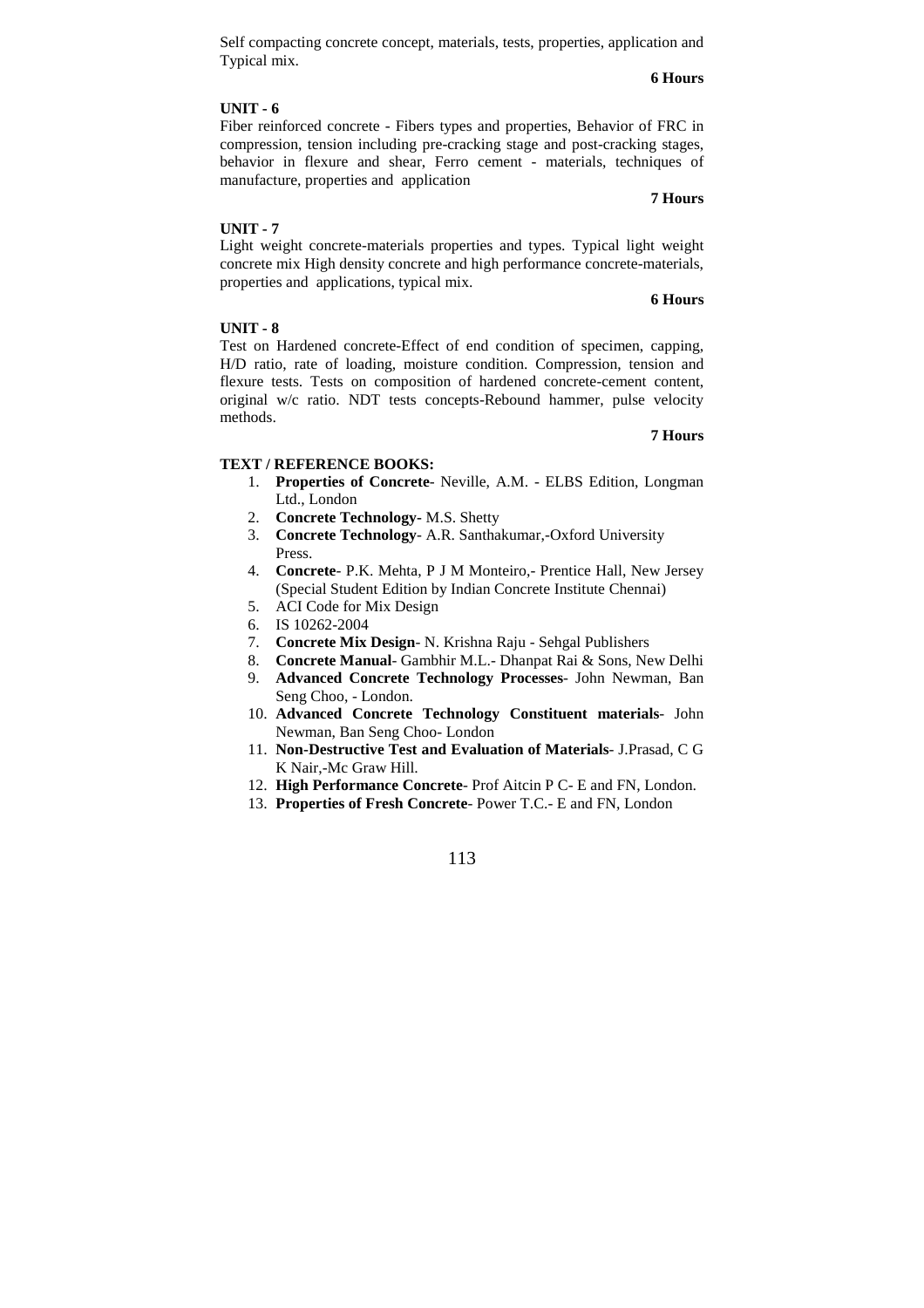#### **DESIGN AND DRAWING OF STEEL STRUCTURES**

| Subject Code               | :10CV82           | IA Marks   | : 25        |
|----------------------------|-------------------|------------|-------------|
| No. of Lecture Hours/Week  | $: 02(T) + 3(D)$  | Exam Hours | $\cdot$ ()4 |
| Total No. of Lecture Hours | : 26 (T) + 39 (D) | Exam Marks | $\pm 100$   |

# **PART - A**

*(DRAWINGS TO BE PREPARED FOR GIVEN STRUCTURAL DETAILS)* 

**UNIT - 1** 

**CONNECTIONS:** Bolted and welded, beam-beam, Beam-column, seated, stiffened and un-stiffened.

**UNIT - 2** 

**COLUMNS:** Splices, Column-column of same and different sections. Lacing and battens.

**UNIT - 3** 

**COLUMN BASES:** Slab base and gusseted base, grillage foundation.

**08 (T) + 15 (D)** 

# PART - B

# **UNIT - 4**

## **Design and drawing of**

- i) Bolted and welded plate girder
- ii) Roof Truss (Forces in the members to be given)
- iii) Gantry girder

**18 (T) + 24 (D)**

**Note : i. In part A, Two questions to be set, out of which one question to be answered (30% weightage).** 

> **ii. In part B, Two questions to be set, out of which one question to be answered (70% weightage).**

# **TEXT / REFERENCE BOOKS:**

- 1. **Structural Design & Drawing** N.Krishna Raju, Unversities Press, India.
- 2. **Design of Steel Structures** N. Subramanian : Oxford University, Press.
- 3. **Design of Steel Structures** Negi Tata Mc Graw Hill Publishers.
- 4. **Design of Steel Structures**  Arya and Ajaman- Nem Chand & Bros. Roorkee.
- **5. Design of Steel Structures.-** Raghupati
- 6. IS :  $800 2007$ ,
- 7. SP 6 (1) 1984 or Steel Table.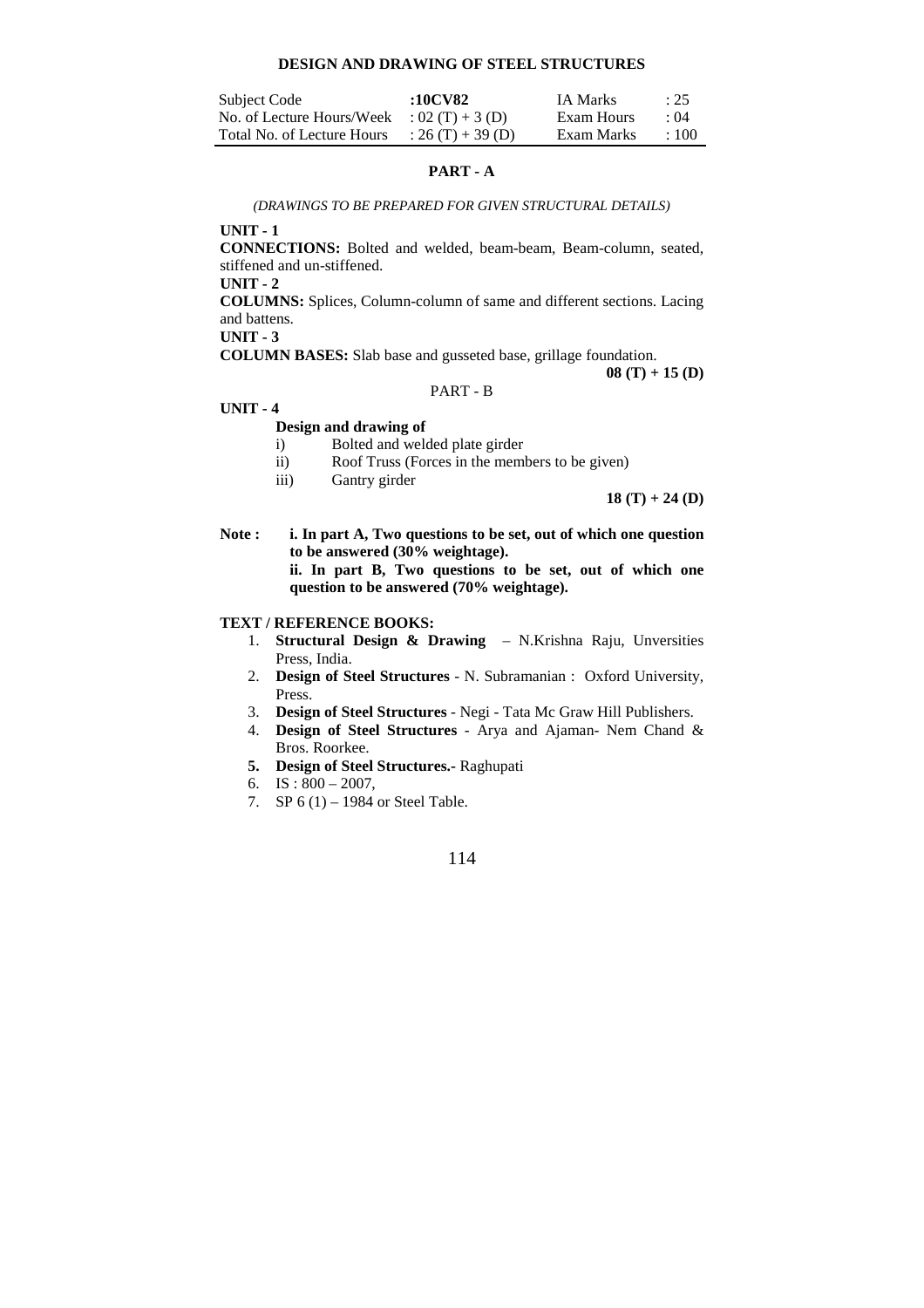# **ADVANCED PRESTRESSED CONCRETE STRUCTURES**

| Subject Code               | : 10CV831   | <b>IA Marks</b> | : 25       |
|----------------------------|-------------|-----------------|------------|
| No. of Lecture Hours/Week  | $\cdot$ ()4 | Exam Hours      | $\cdot$ 03 |
| Total No. of Lecture Hours | :52         | Exam Marks      | $\pm 100$  |

# **PART - A**

# **UNIT - 1**

**ANCHORAGE ZONE STRESSES IN POST-TENSIONED MEMBERS:** Introduction, stress distribution in end block, investigations on Anchorage zone stresses, Magnel and Guyon's Methods, Comparative Analysis, Anchorage zone reinforcement. **6 Hours**

# **UNIT - 2**

**SHEAR AND TORSIONAL RESISTANCE:** Shear and principal stresses, ultimate shear resistance, design of shear reinforcement, Torsion, Design of reinforcement for torsion.

#### **6 Hours**

# **UNIT - 3**

**COMPOSITE BEAMS:** Introduction, types of composite beams, analysis for stresses, differential shrinkage, serviceability limit state. Design for flexural and shear strength.

**8 Hours** 

# **UNIT – 4**

**TENSION MEMBERS:** Introduction, Ties, Pressure pipes – fabrication process, analysis, design and specifications. Cylindrical containers construction techniques, analysis, design and specifications.

**6 Hours**

# **PART - B**

#### **UNIT - 5**

**STATICALLY INDETERMINATE STRUCTURES:** Introduction, Advantages of continuous members, effect of prestressing in indeterminate structures, methods of analysis for secondary moments, concordant cable profile, Guyon's theorem, Ultimate load analysis, Design of continuous beams and portal frames.

#### **8 Hours**

#### **UNIT - 6**

**COMPRESSION MEMBERS:** Introduction, Columns, short columns, long columns, biaxially loaded columns, Design specifications.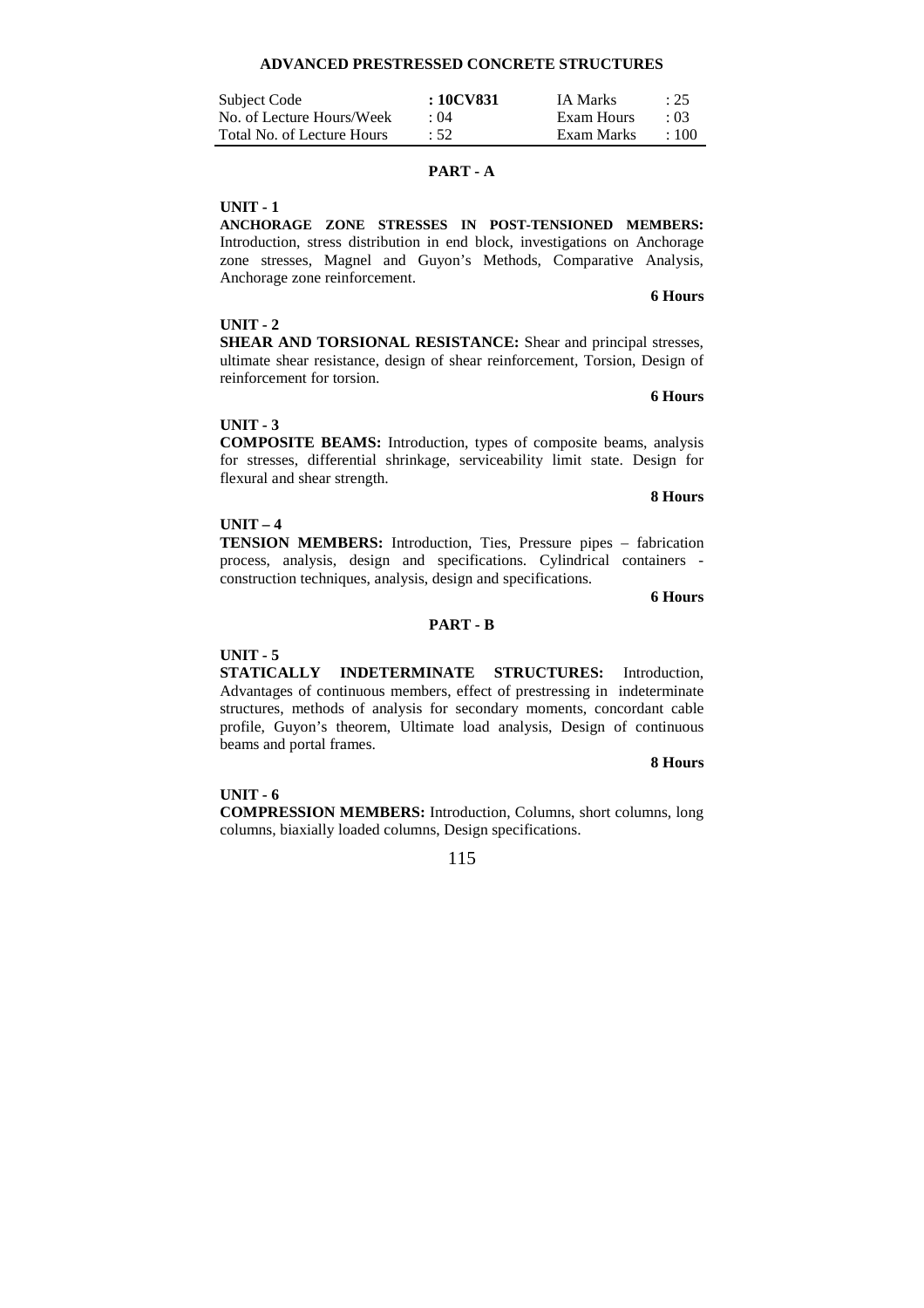**SLAB AND GRID FLOORS:** Types of floor slabs, Design of one way ,two way and flat slabs. Distribution of prestressing tendons, Analysis and design of grid floors.

#### **5 Hours**

# **UNIT - 8**

**PRECAST ELEMENTS:** Introduction, Prestressed concrete polesmanufacturing techniques, shapes and cross sectional properties, design loads, design principles. Railway sleepers-classification and Manufacturing techniques, design loads, analysis and design principles. Prestressed concrete pavements, slab and wall panels.

### **7 Hours**

# **TEXT / REFERENCE BOOKS:**

- 1. **Design of Prestressed concrete structures** Lin T.Y. and H. Burns - John Wiley & Sons, 1982.
- 2. **Prestressed Concrete** N. Krishna Raju Tata Megrahill, 3rd edition, 1995.
- 3. **Prestressed Concrete Structures** P. Dayaratnam Oxford & IBH, 5<sup>th</sup> Edition, 1991.
- 4. **Prestressed Concrete** G.S. Pandit and S.P. Gupta CBS Publishers, 1993.
- 5. IS : 1343 : 1980.

# **ADVANCED FOUNDATION DESIGN**

Subject Code **: 10CV832** IA Marks : 25 No. of Lecture Hours/Week : 04 Exam Hours : 03 Total No. of Lecture Hours : 52 Exam Marks : 100 **PART - A** 

### **UNIT - 1**

**BEARING CAPACITY & SETTLEMENT:** Presumptive bearing capacity according to BIS, Factors affecting bearing capacity, Factors influencing selection of depth of foundation, types of shallow foundations, Settlement of Shallow Foundations: Immediate, consolidation, & differential settlements, Factors influencing settlement, Safe Bearing Capacity and Allowable Bearing Pressure.

**6 Hours**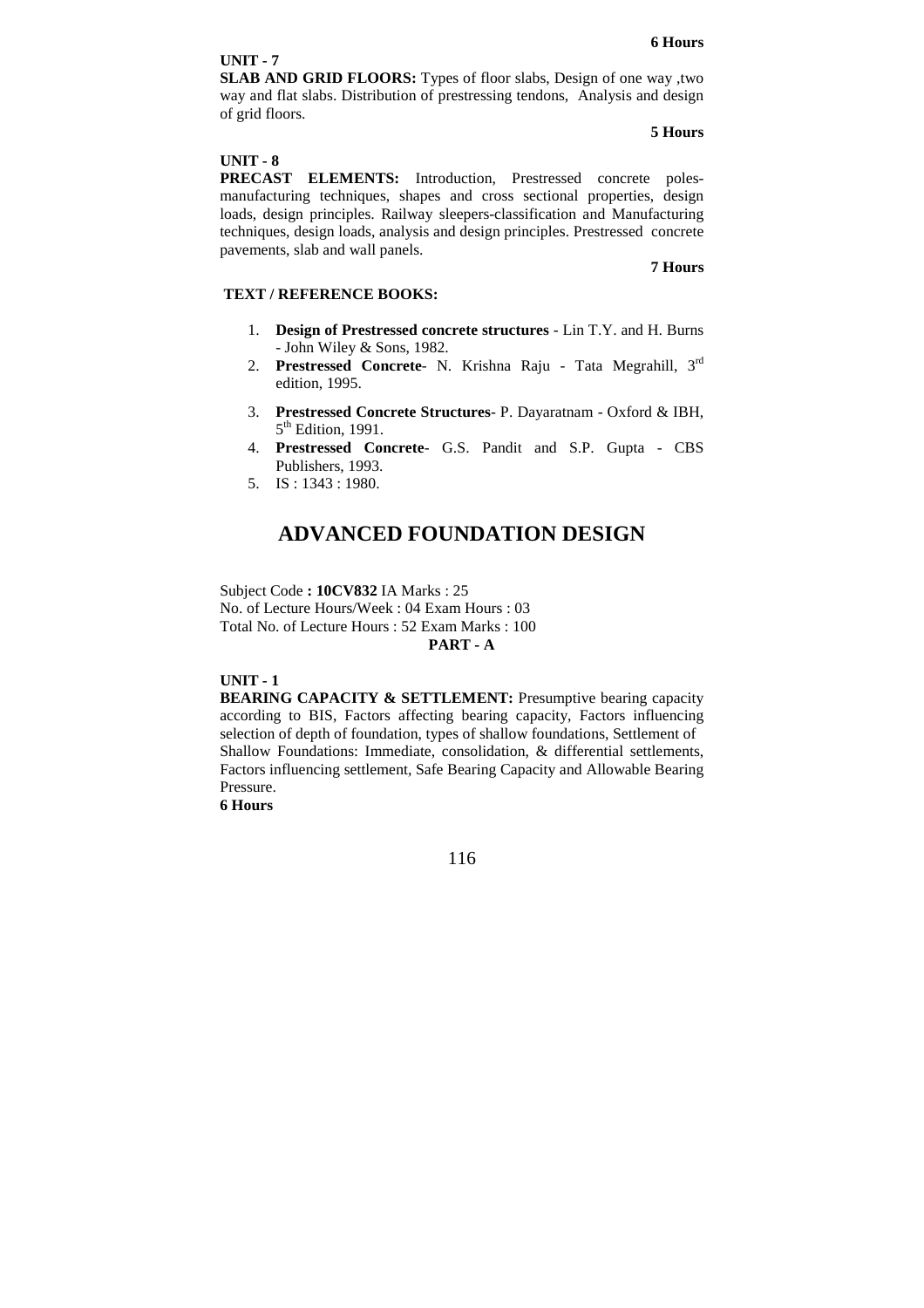**SHALLOW FOUNDATIONS:** Principles of Design of foundation, Definition for Shallow and Deep foundation, Requirements for geotechnical and structural aspects of design, Proportioning of isolated footing, combined footing, Strap footing, Strip footing and Raft foundation.

# **6 Hours**

# **UNIT - 3**

**PILE FOUNDATIONS – SINGLE PILE:** Historical Development, Necessity of pile foundations, Classification, Load bearing capacity of single pile by Static formula, Dynamic formula, Pile load test and Penetration tests, Laterally Loaded Pile.

**6 Hours** 

#### **UNIT - 4**

**PILE FOUNDATIONS – GROUP EFFECT:** Pile groups, group action of piles in sand and clay, group efficiency of piles, settlement of piles, negative skin friction, Under reamed piles.

**7 Hours** 

### **PART - B**

# **UNIT - 5**

**WELL FOUNDATIONS:** Historical Development, Different shapes and characteristics of wells, Components of well foundation. Forces acting on well foundation. Sinking of wells. Causes and remedies for tilts and shifts. **6 Hours** 

# **UNIT - 6**

**DRILLED PIERS & CAISSONS:** Construction, advantages and disadvantages of drilled piers. Design concepts and Advantages and disadvantages of open, pneumatic and floating caissons.

# **7 Hours**

# **UNIT - 7**

**FOUNDATIONS ON EXPANSIVE SOILS:** Definition, Identification, Mineral Structure, Index properties of expansive soils, Swell potential and Swell pressure, Free swell, Tests on expansive soils, foundation treatment for structures in expansive soil, CNS layer. **6 Hours** 

# **UNIT - 8**

**MACHINE FOUNDATIONS:** Basic definitions in vibration, free and forced vibrations, determination of natural frequency, types of Machine foundations, general criteria for design of machine foundation.,vibration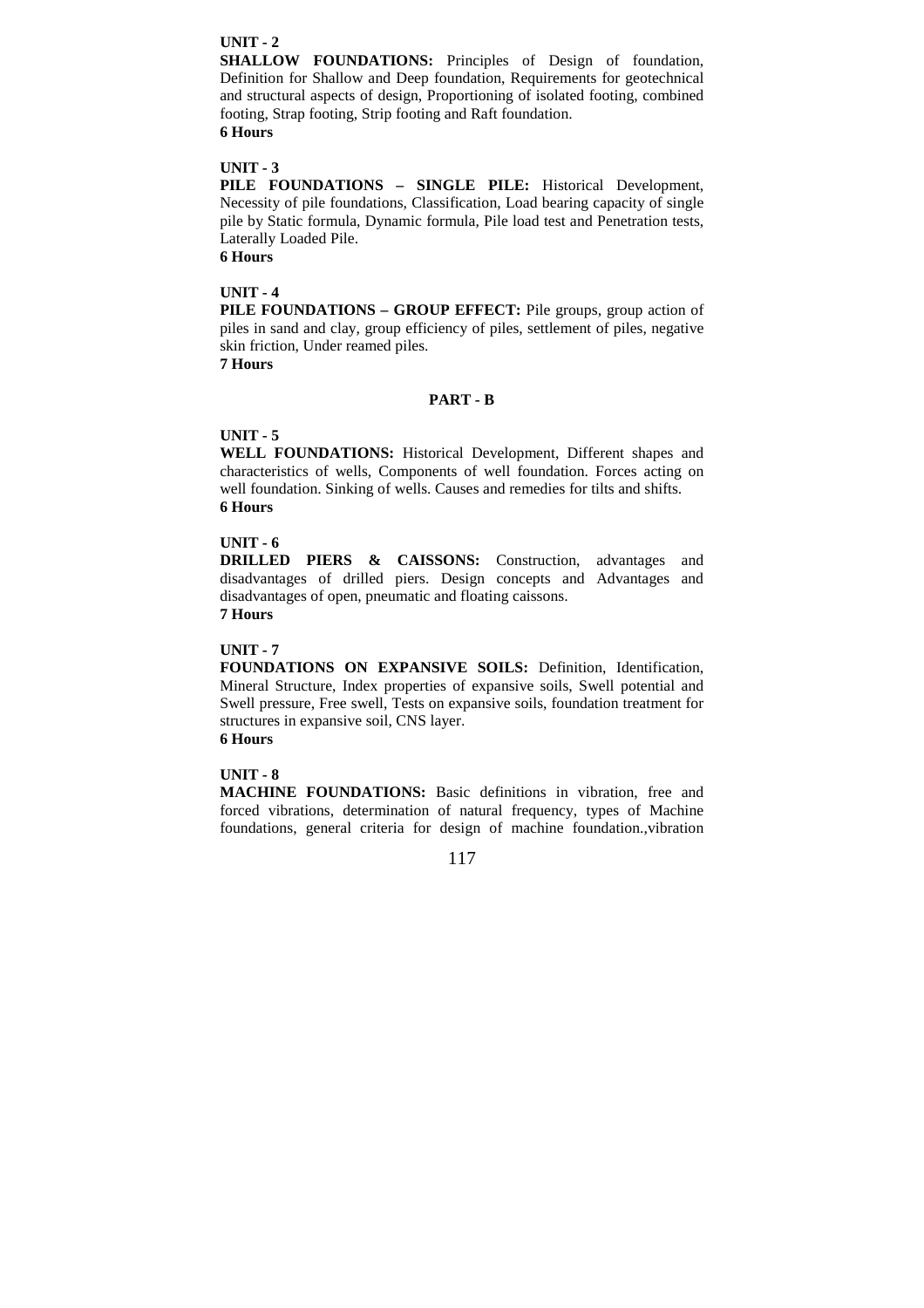analysis of a machine foundation, degrees of freedom of a block foundation, vibration isolation and control,

# **8 Hours**

# **TEXT BOOKS:**

1. **Soil Mechanics & Foundation Engineering** - V.N.S. Murthy - Pub: Sai Tech.

2. **Foundation Engineering** - Braja M. Das – Cengage Learning.

3. **Soil Mechanics Foundations** - Dr. B.C. Punmia - Pub : Laxmi publications, pvt. Ltd.

#### **REFERENCE BOOKS:**

1. **Foundation Analysis and Design** - Bowles J.E. (1996) - 5th Ed, McGraw Hill Pub. Co., New York.

2. **Advanced Foundation Engineering** - V.N.S. Murthy - Pub : Sai Tech.

3. **Pile Foundation**.- Chellies

4. **Geotechnical Engineering.-** P. Purushotham Raj

5. **Geotechnical Engineering** - Dr. C. Venkataramaiah - Pub : New age Publications.

6. **Foundation Engineering** - Dr. P.C. Varghese :- Pub : Prentice Hall of India.

#### **PAVEMENT DESIGN**

| Subject Code               | :10CV833 | <b>IA Marks</b> | : 25        |
|----------------------------|----------|-----------------|-------------|
| No. of Lecture Hours/Week  | : 04     | Exam Hours      | $\cdot 03$  |
| Total No. of Lecture Hours | :52      | Exam Marks      | $\cdot$ 100 |

# **PART - A**

# **UNIT - 1**

**INTRODUCTION:** Desirable characteristics of pavement, types and components, Difference between Highway pavement and Air field pavement – Design strategies of variables – Functions of sub-grade, sub base – Base course – surface course – comparison between Rigid and flexible pavement.

**6 Hours**

# **UNIT - 2**

**FUNDAMENTALS OF DESIGN OF PAVEMENTS:** Design life – Traffic factors – climatic factors – Road geometry – Subgrade strength and drainage, Stresses and deflections, Boussinesqs theory – principle, Assumptions – Limitations and problems on above - Busmister theory – Two layered analysis – Assumptions – problems on above

#### **6 Hours**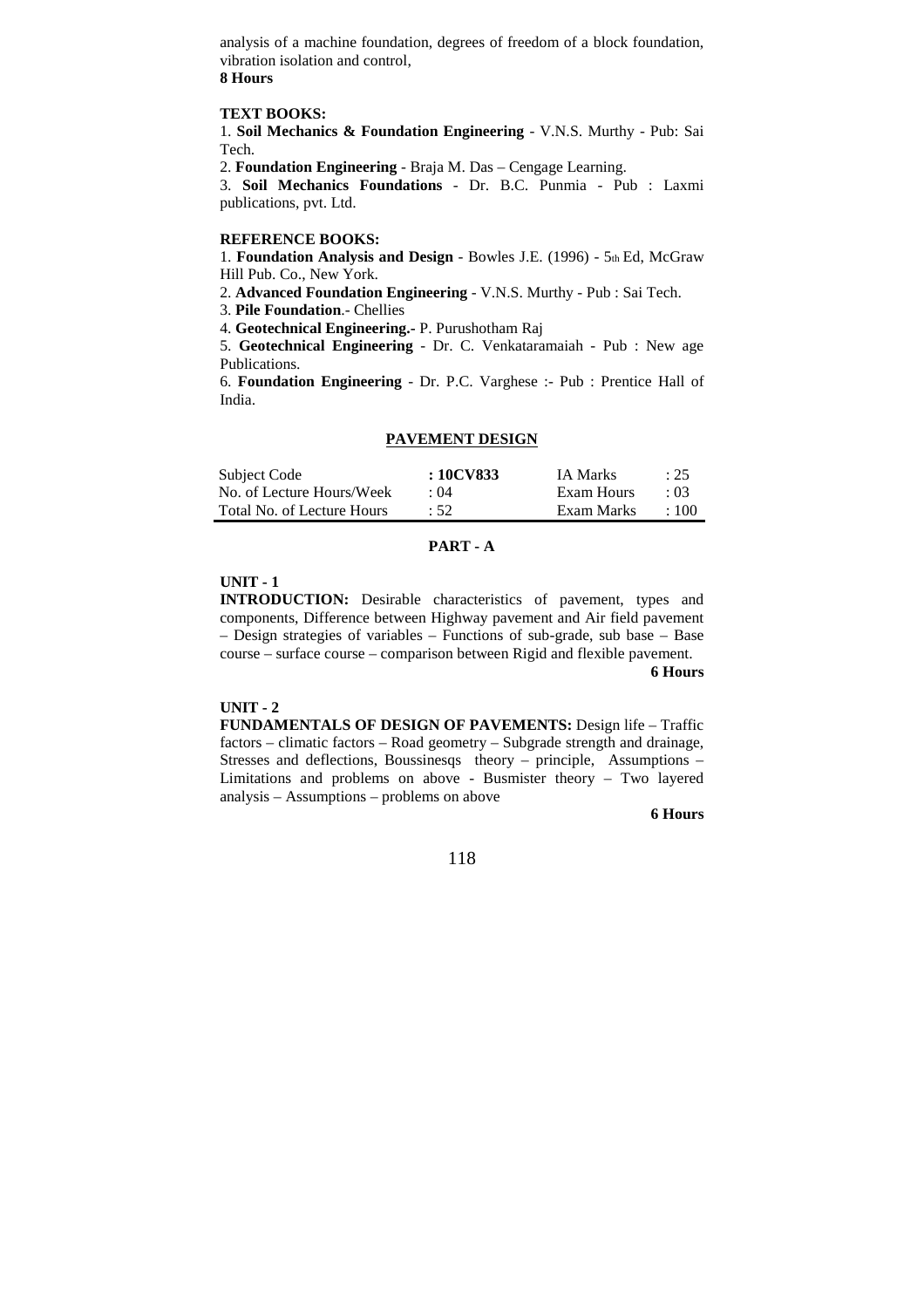**DESIGN FACTORS:** Design wheel load – contact pressure – ESWL concept – Determination of ESWL by equivalent deflection criteria – Stress criteria – EWL concept.

# **6 Hours**

#### **UNIT - 4**

**FLEXIBLE PAVEMENT DESIGN:** Assumptions – McLeod Method – Kansas method – Tri-axial method - CBR method – IRC Method (old) - CSA Method using IRC 37-2001, problems on above.

**6 Hours**

#### *PART - B*

#### **UNIT - 5**

**STRESSES IN RIGID PAVEMENT:** Principle – Factors - wheel load and its repetition – properties of sub grade – propertie Pp ps ppppppconcrete. External conditions – joints – Reinforcement – Analysis of stresses – Assumptions – Westergaard's Analysis – Modified Westergaard equations – Critical stresses – Wheel load stresses, Warping stress – Frictional stress – combined stresses (using chart / equations) - problems on above.

#### **6 Hours**

#### **UNIT - 6**

**DESIGN OF RIGID PAVEMENT:** Design of C.C. Pavement by IRC: 38 – 2002 for dual and Tendem axle load – Reinforcement in slabs – Requirements of joints – Types of joints – Expansion joint – contraction joint – warping joint – construction joint – longitudinal joint, Design of joints, Design of Dowel bars, Design of Tie bars – problems of the above

#### **8 Hours**

#### **UNIT - 7**

**FLEXIBLE PAVEMENT FAILURES, MAINTENANCE AND EVALUATION:** Types of failures, causes, remedial/maintainance measures in flexible pavements – Functional Evaluation by visual inspection and unevenness measurement by using different technics - Structural Evaluation by Benkelman Beam Deflection Method, Falling weight deflectometer, GPR Method. Design factors for Runway Pavements - Design methods for Airfield pavements and problems on above.

#### **7 Hours**

#### **UNIT - 8**

**RIGID PAVEMENT FAILURES, MAINTENANCE AND EVALUATION:** Types of failures, causes, remedial/maintainance measures in regid pavements – Functional Evaluation by visual inspection and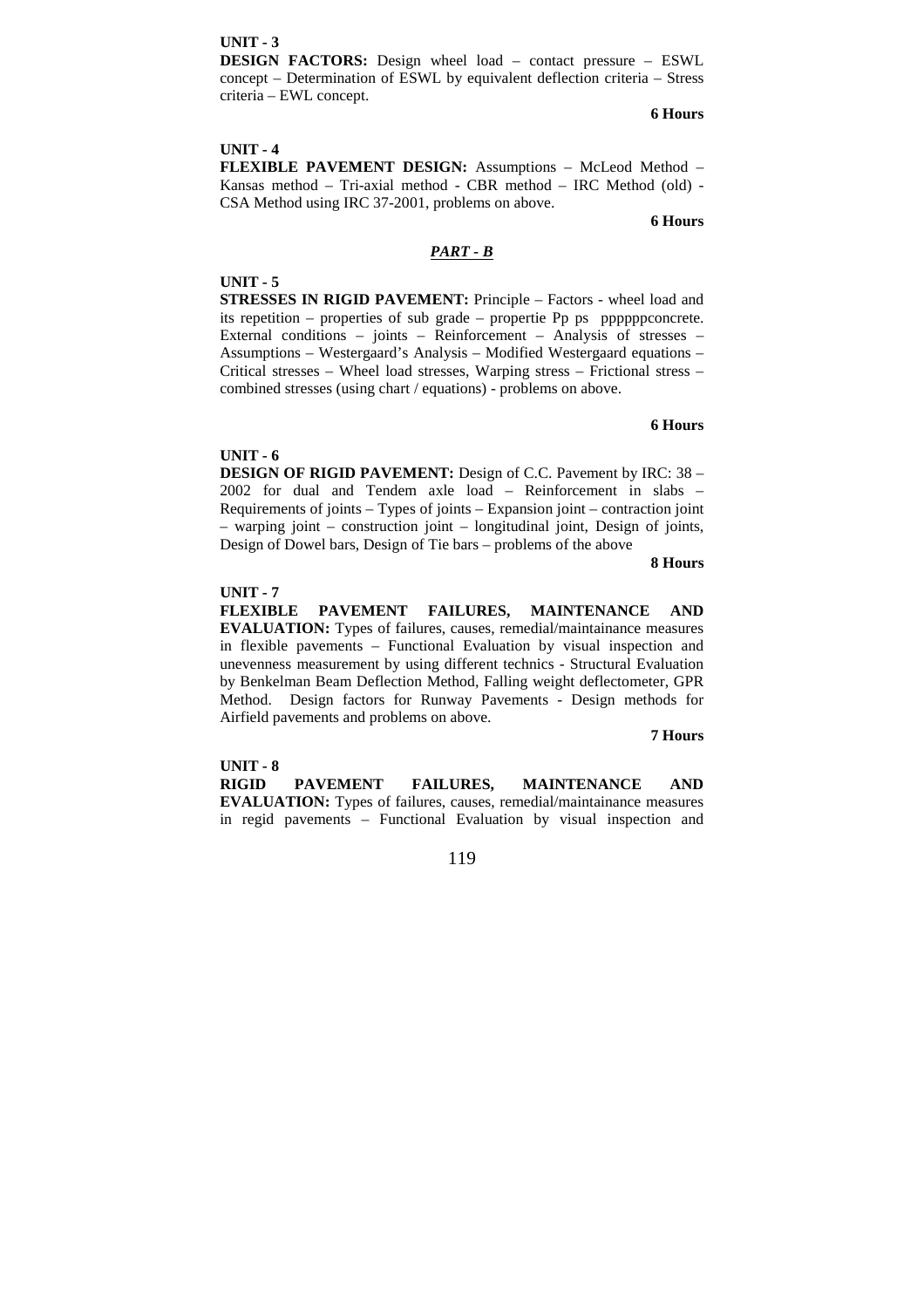unevenness measurements. Design factors for Runway Pavements - Design methods for Airfield pavements.

**7 Hours**

### **TEXT BOOKS:**

- 1. **Highway Engineering** Khanna & Justo
- 2. **Principles & Practices of Highway Engineering** L R Kadiyalli & N B. Lal
- 3. **Pavement Analysis & Design**  Yang H. Huang- II edition.
- 4. Relavent IRC codes

# **REFERENCE BOOKS:**

- 1. **Principles of Pavement Design** Yoder and Witzack 2nd edition, John Wileys and Sons
- 2. **Principles of Pavement Design** Subha Rao

| <b>EARTHQUAKE RESISTANT DESIGN OF STRUCTURES</b> |  |  |
|--------------------------------------------------|--|--|
|                                                  |  |  |

| Subject Code               | :10CV834   | <b>IA Marks</b> | : 25        |
|----------------------------|------------|-----------------|-------------|
| No. of Lecture Hours/Week  | . 04       | Exam Hours      | .03         |
| Total No. of Lecture Hours | :52        | Exam Marks      | $\cdot$ 100 |
|                            | $PART - A$ |                 |             |

#### **UNIT - 1**

Earthquake ground Motion, Engineering Seismology, Theory of plate tectonics, seismic waves, Magnitude and intensity of earthquakes, local site effects, seismic zoning map of India.

**6 Hours**

# **UNIT - 2**

Seismic Design Parameters. Types of Earthquakes, earthquake ground motion characteristics, response spectra and design spectrum.

**6 Hours**

#### **UNIT - 3**

Structural modelling, Code based seismic design methods. Response control concepts, seismic evaluation and retrofitting methods.

**6 Hours**

**UNIT - 4**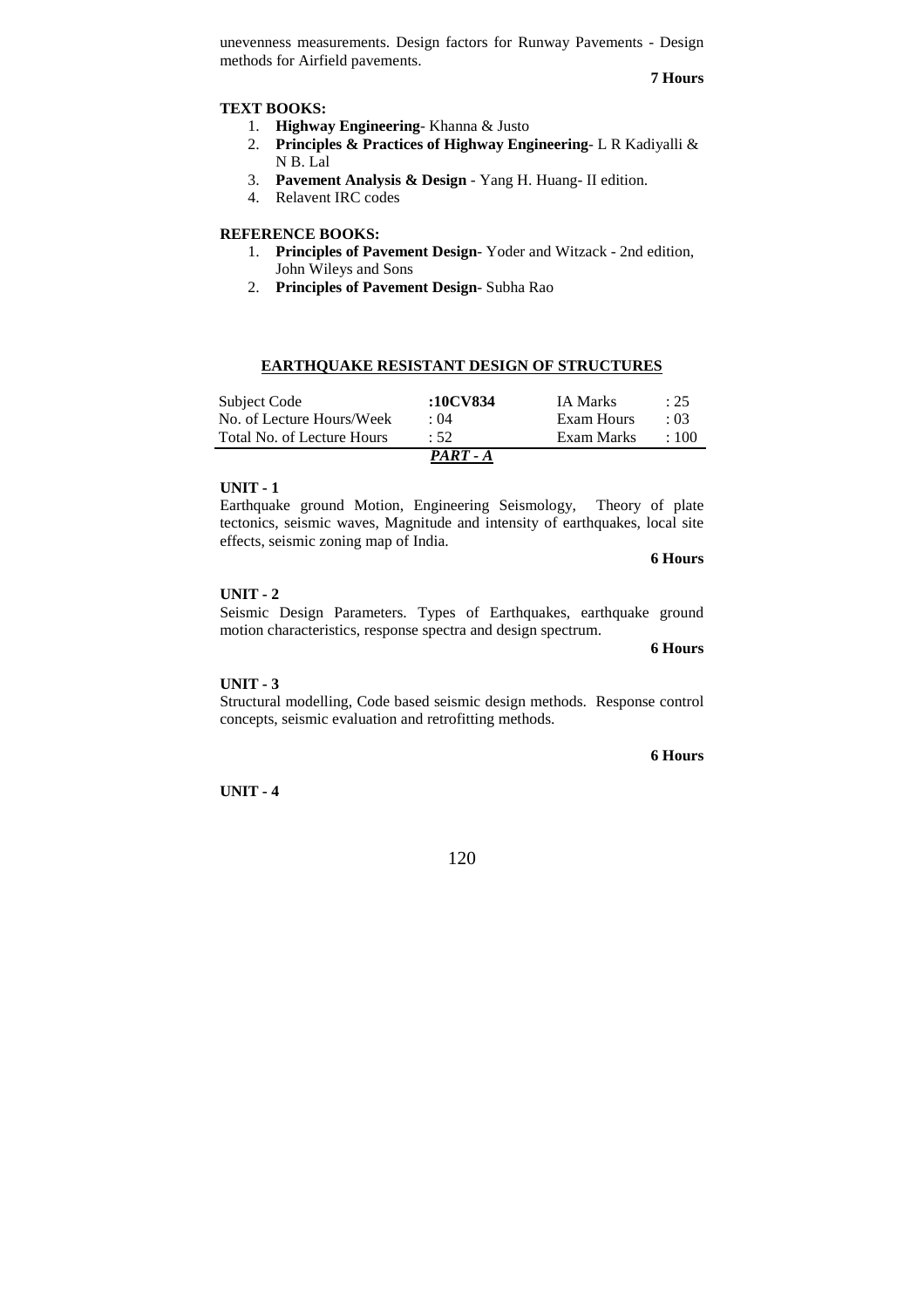Effect of Structural Irregularities on seismic performance of RC buildings. Vertical irregularity and plan configuration problems, Seismo resistant building architecture – lateral load resistant systems, building characteristics. **6 Hours**

# *PART - B*

# **UNIT - 5**

Seismic design philosophy, Determination of design lateral forces - Equivalent lateral force procedure, dynamic analysis procedure.

### **8 Hours**

# **UNIT - 6**

 Step by step procedure for seismic analysis of RC buildings (maximum of 4 storeys , without infills) - Equivalent static lateral force method, response spectrum methods.

# **7 Hours**

# **UNIT - 7**

Earthquake resistant analysis and design of RC buildings – Preliminary data, loading data, load combinations, analysis and design of subframes. ( maximum of 4 storeys, without infills).

# **7 Hours**

# **UNIT - 8**

Earthquake resistant design of masonry buildings - elastic properties of structural masonry, lateral load analysis, Design of two storied masonry buildings.

#### **6 Hours**

# **TEXT / REFERENCE BOOKS:**

- 1. **Earthquake resistant design of structures** Pankaj Agarwal, Manish Shrikande - PHI India.
- 2. **Earthquake Resistant Design of Structures** S.K. Duggal Oxford University Press, 2007.
- 3. **Earthquake Resistant Design** Anil Chopra
- 4. **Earth Quake Engineering Damage Assessment and Structural design**- S.F. Borg - (John Wiley and Sons. 1983).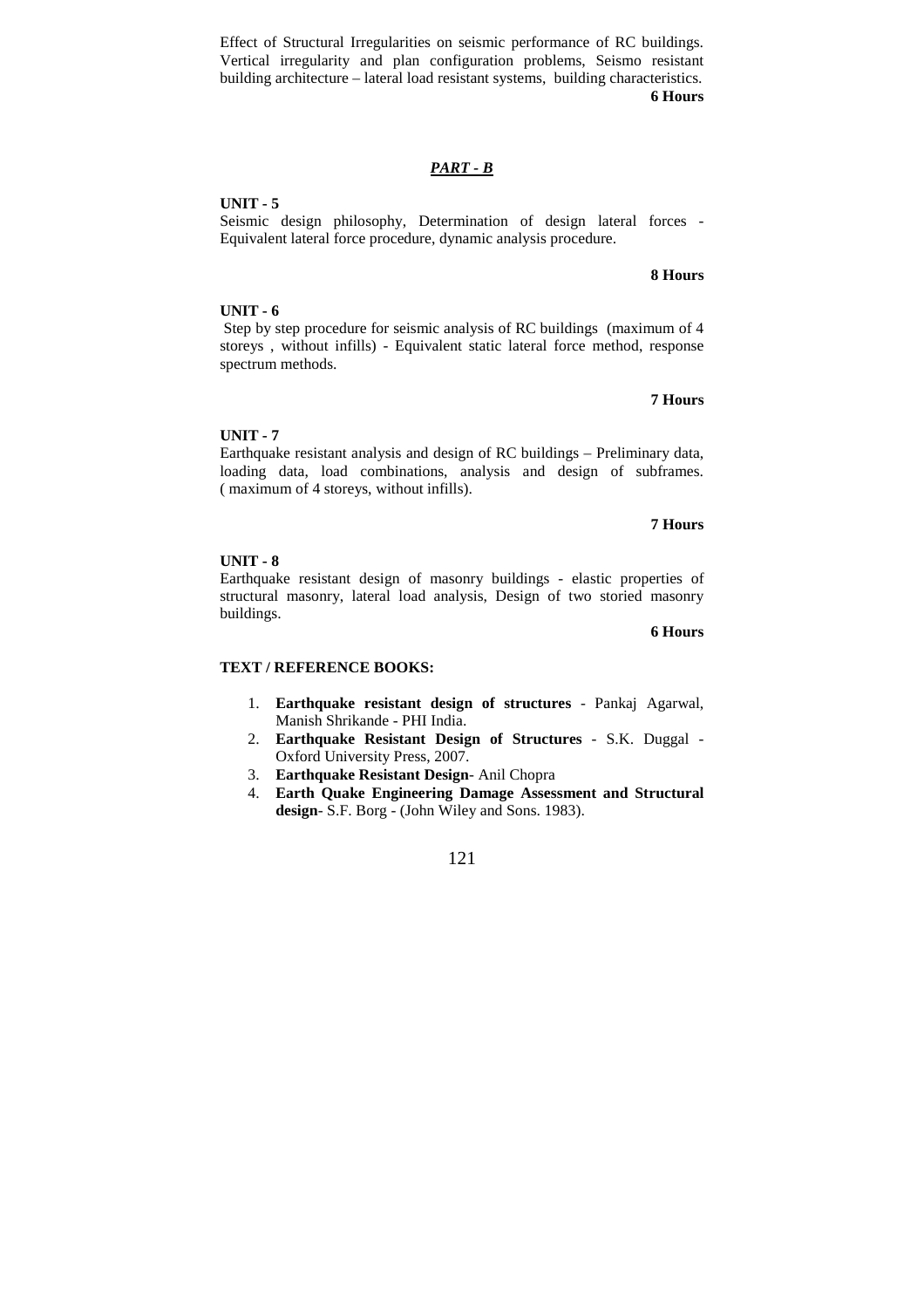| Subject Code               | : 10CV835   | <b>IA Marks</b> | : 25       |
|----------------------------|-------------|-----------------|------------|
| No. of Lecture Hours/Week  | $\cdot$ ()4 | Exam Hours      | $\cdot$ 03 |
| Total No. of Lecture Hours | :52         | Exam Marks      | $\pm 100$  |

#### **PART - A**

# **UNIT - 1**

**INTRODUCTION:** Difference between Domestic and Industrial Wastewater, Effect on Streams and on Municipal Sewage Treatment Plants. Stream Sampling, effluent and stream Standards and Legislation to Control Water Pollution.

# **UNIT - 2**

Stream Quality, Dissolved oxygen Sag Curve in Stream, Streeter– Phelps formulation, Numerical Problems on DO prediction.

**6 Hours**

**5 Hours** 

# **UNIT - 3**

**TREATMENT METHODS-I:** Volume Reduction, Strength Reduction, Neutralization, Equalization and Proportioning.

**5 Hours** 

# **UNIT - 4**

**TREATMENT METHODS-II:** Removal of Inorganic suspended solids, Removal of Organic Solids, Removal of suspended solids and colloids. Treatment and Disposal of Sludge Solids.

**6 Hours**

#### **PART - B**

# **UNIT - 5**

**COMBINED TREATMENT:** Feasibility of combined Treatment of Industrial Raw Waste with Domestic Waste, Discharge of Raw, Partially Treated and completely treated Wastes to Streams.

**6 Hours** 

# **UNIT - 6**

**TREATMENT OF SELECTED INDUSTRIAL WASTE:** Process flow sheet showing origin / sources of waste water, characteristics of waste, alternative treatment methods, disposal, reuse and recovery along with flow sheet. Effect of waste disposal on water bodies

# **THE INDUSTRIES TO BE COVERED ARE:**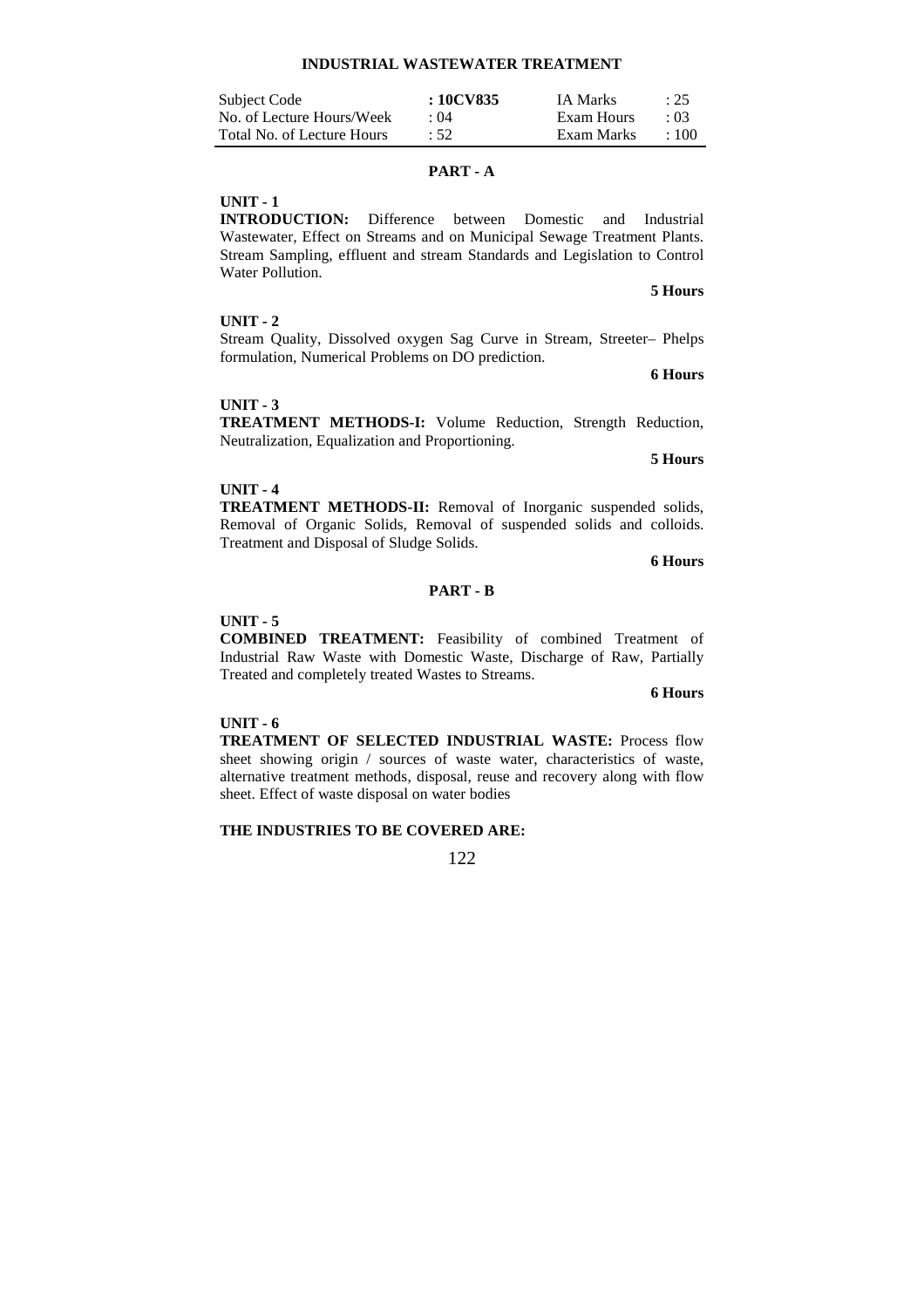- 1. Cotton Textile Industry
- 2. Tanning Industry
- 3. Cane Sugar Industry & Distillery Industry

#### **10 Hours**

**7 Hours** 

 **7 Hours** 

# **UNIT - 7 TREATMENT OF SELECTED INDUSTRIAL WASTE-I:**  1. Dairy Industry

- 
- 2. Canning Industry
- 3. Steel and Cement Industry

# **UNIT - 8**

# **TREATMENT OF SELECTED INDUSTRIAL WASTE-II:**

- 1. Paper and Pulp Industry
- 2. Pharmaceutical Industry
- 3. Food Processing Industry

# **REFEENCES**

- 1. **Industrial Waste Water Treatment** Nelsol L. Nemerow.
- 2. **Industrial Waste Water Treatment**.- Rao MN, and Dutta A.K.
- 3. **Waste Water Treatment, Disposal and Reuse** Metcalf and Eddy inc - Tata McGraw
	- Hill Publications, 2003.
- 4. **Industrial Wastewater Treatment**  Patwardhan A.D., PHI Learning Private Ltd., New Delhi, 2009
	-
- 5. **Pollution Control Processes in industries-** Mahajan S.P.
- 6. Relevant IS Codes.

# **QUALITY MANAGEMENT SYSTEM IN CIVIL ENGINEERING**

| Subject Code               | : 10CV836 | <b>IA Marks</b> | : 25       |
|----------------------------|-----------|-----------------|------------|
| No. of Lecture Hours/Week  | : 04      | Exam Hours      | $\cdot$ 03 |
| Total No. of Lecture Hours | :52       | Exam Marks      | $+100$     |

# **PART - A**

# **UNIT - 1**

**QUALITY MANAGEMENT SYSTEM - QMS:** Introduction – Evolution of Quality Management System, Element of Quality, Quality Management System, Concept of Process, Network of Process in an organization, ISO 9000 Family, Applying ISO 9000 in practice, Importance of ISO 9000, Benefits of ISO standards of society, Total Quality Management,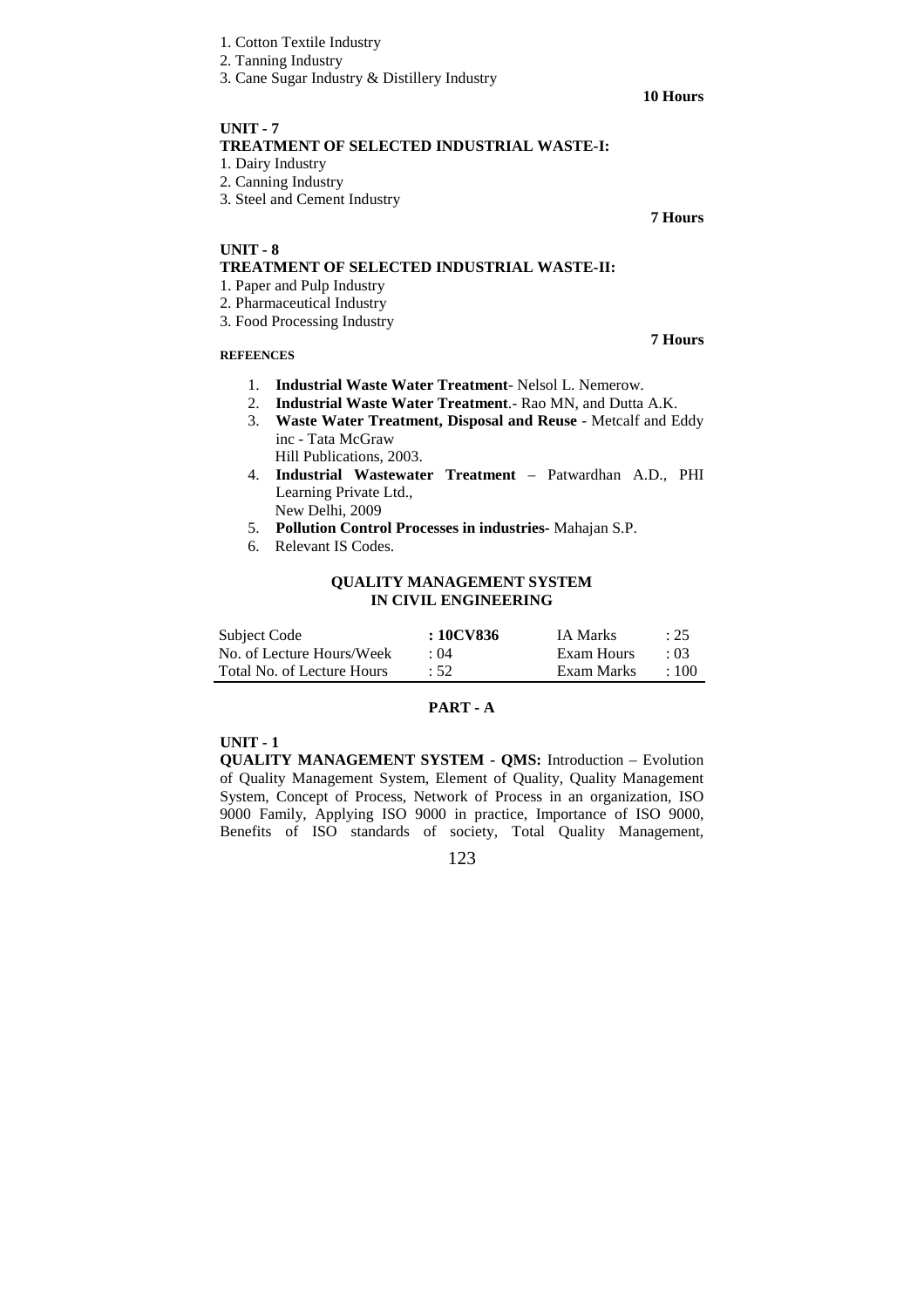Comparison of ISO 9000 and TQM – Quality related definitions – Leaders in Quality or Quality Gurus – Customer Orientation – Mahatma Gandhi.

#### **5 Hours**

### **UNIT - 2**

**IMPLEMENTING ISO 9001-2000 QUALITY MANAGEMENT SYSTEM:** ISO 9000 – Quality Management Principles, ISO 9000 Documents Content of ISO 9001 : 2000, ISO 9001-2000 Quality Management System Requirements, General Requirements, Documentation Requirements, Management Responsibilities, Resource Management, Product Realization, Measurement, analysis and Improvement Monitoring and Measurement, Non-conforming Product, Analysis of data, Improvement, Implementing ISO 9001-2000 Quality Management System.

#### **5 Hours**

#### **UNIT - 3**

**PREPARING A ISO 9001-200 QUALITY MANAGEMENT SYSTEM FOR CIVIL ENGINEERING:** Quality Manual, Introduction, Scope of the Quality Manual, Applicability, Responsibility, Quality Management System, General Requirements, Management Responsibilities, Management Commitment, Customer Focus, Indian Construction Company Quality Policy, Planning Responsibility, Authority and Communication, Management Review, Resource Management, Provision of Resources, Human Resources Product Realization, Planning or Product Realization, Customer Related Processes, Design and Development, Purchasing, Production and Service Provision, Control of Monitoring and Measuring Devices Measurement, analysis and Improvement, Monitoring and Measurement, Non-conforming product, Analysis of data, Improvement

#### **8 Hours**

# **UNIT - 4**

**QUALITY MANAGEMENT SYSTEM PROCEDURES:** Introduction, procedure for management review, Format for writing procedures, procedure for preparing Quality plans/ work instructions, Contract review, Design control, Document and data control, Document numbering system, Change request, procedure for purchasing, procedure for control of customer supplied product, procedure for product identification and traceability, procedure for process control, procedure for inspection and testing, procedure for control of inspection, measuring and test equipments, procedure for inspection and test status, procedure for the control of non-conforming product, procedure for corrective and preventive action, procedure for handling, storage, packaging and delivery, control of quality records, procedure for internal quality audits. **8 Hours**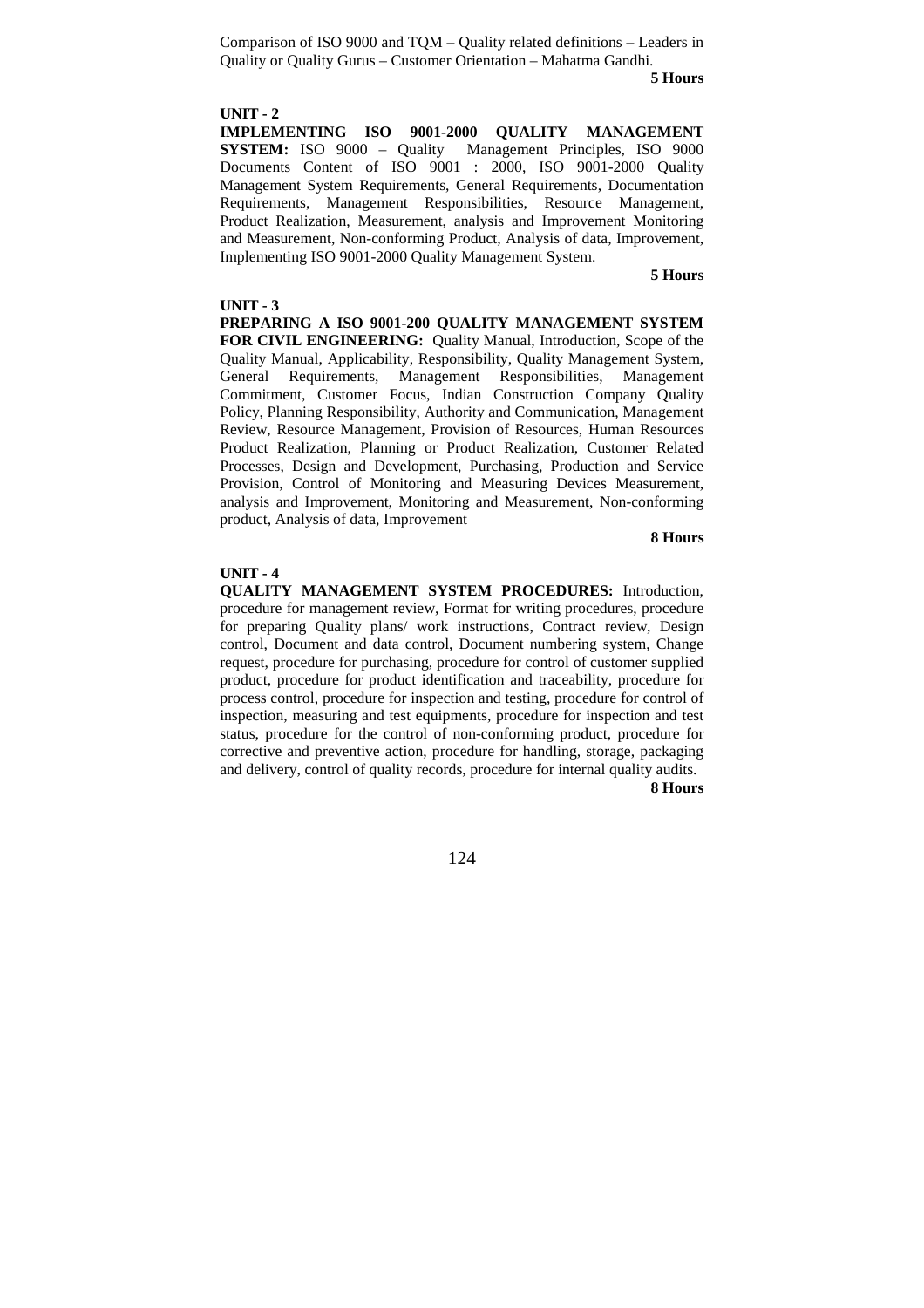**WORK INSTRUCTIONS:** Introduction – Document and Data Control, Material Procurement, Material Handling, Tendering and Estimating, Planning, Design, Training, Plant and Equipment, Bar Bending Schedule, Concrete Works, Earthworks and Compaction, General Soil Investigation works, Survey works, Concrete Repair Works, Road Works, Painting Works, Water Proofing works, Drainage Works, Quality Assurance and Control, Patching and Transportation of Concrete.

# **5 Hours**

#### **UNIT - 6**

**METHOD STATEMENT:** Introduction, Concrete Works, Earthworks and Compaction, General Soil Investigation works, Survey works, Concrete Repair works, Concrete Demolition works, Road Works, Fencing works etc.

#### **5 Hours**

### **UNIT - 7**

- 1. **JOB DESCRIPTION:** Introduction, Job Description of : Managing Director, Project Manager, Site Manager, Site Engineer, QA/QC Engineer, Foreman, Typist/Clerk, Design Engineer, Planning Engineer.
- 2. **QUALITY CONTROL PLAN/INSPECTION AND TEST PLANS (ITPS):** Introduction-Preparation of Project Quality Plans, Inspection and Test plant.

#### **8 Hours**

# **UNIT - 8**

**QUALITY RECORD/FORMATS:** Preparation of Standard Formats: Revision Control form, Document Distribution List, Document Master List, Non-Conformance Report, Store Issue/Receipt Voucher, Local Purchase Order, Material Stock Card, Audit Notification, Quality Audit Report, Corrective Action Report, Calibration Record, Calibration Master Sheet, Work Instruction, Job Description, Contract/Tender Review Form, Quantity Survey Estimation/Take off sheet, Material/Plant Requisition, Drawing Schedule, Bar-bending Schedule, Design Calculation Sheet, Request for Inspection, Concrete Inspection Request, Inspection Check List – Drainage, Painting, Request for Inspection-Concrete Repair, Accident Report Form, Concrete Production, Concrete Compressive Strength Test Results, Request to Conduct Cube Test, Quality Awareness Training Record.

# **REFERENCE BOOKS:**

# **8 Hours**

- 1. **Quality Management System in Civil Engineering** D.S. Rajendra Prasad - ISO 9001-2000, Sapna Book House, Bangalore.
- 2. **Productivity and Quality Improvement**  John L. Hardesky McGraw Hill Book Company.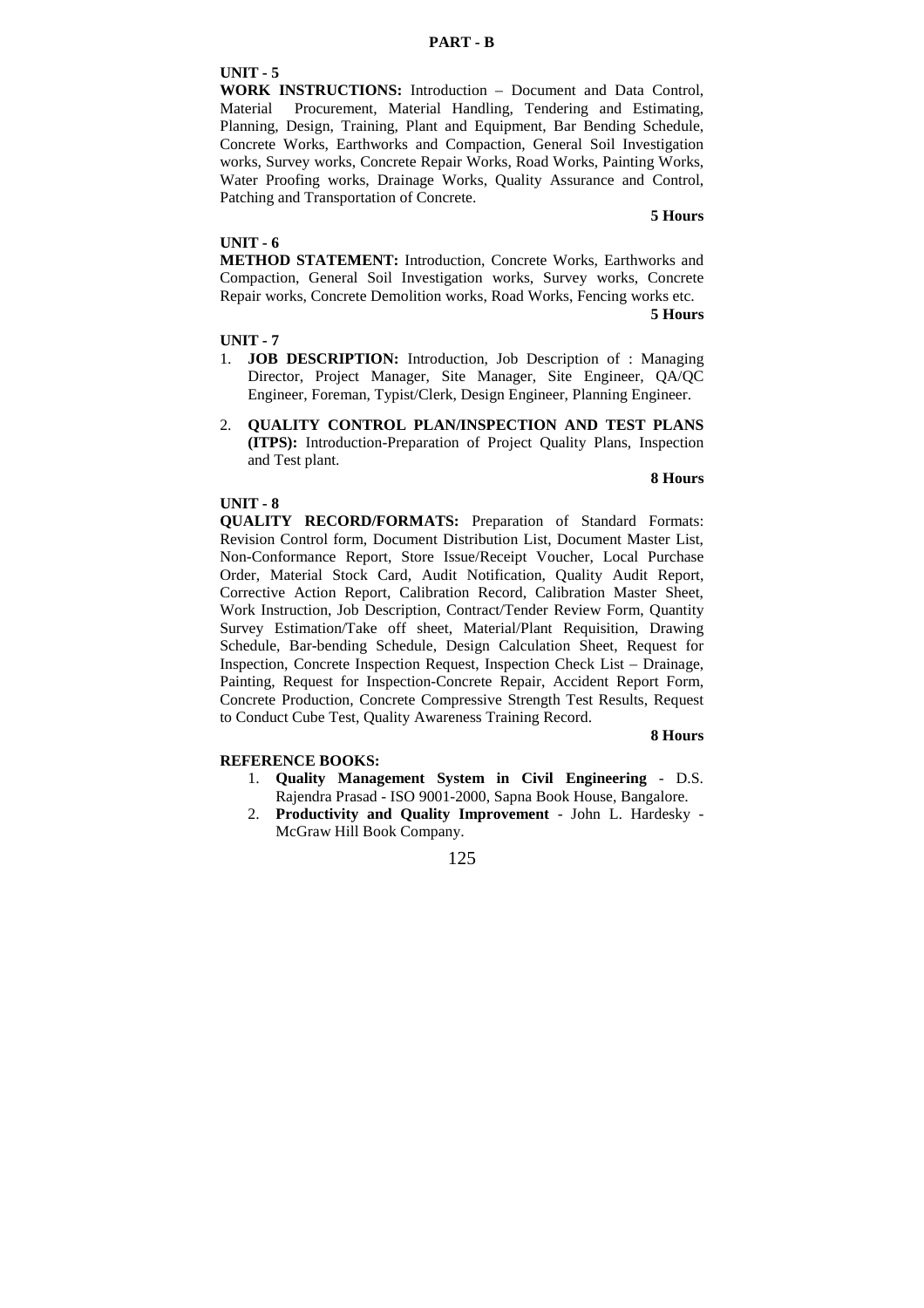- 3. **ISO 9000 Concepts, Methods, Implementation-** Bagchi Wheeler Publishing.
- 4. **Training Manual on ISO 9000-2000 and TQM** Girdhar J. Gyani - Raj Publishing House.
- 5. **Documenting Quality for ISO 9000 and other Industry Standards -** Gary E. MacLean -Tata McGraw Hill Publishing Company Limited.
- 6. **Total Quality Management for Engineers** Mohamed Zairi Aditya Books Private Limited.
- 7. **Data Book for Civil Engineers Field Practice** Elwyn E. Seelye John Wiley & Sons, Inc.
- 8. **Properties of Concrete**  A.M. Neville ELBS Publications.
- 9. IS : 456-2000 : Indian Standard Specifications for Plain and Reinforced Concrete Code of Practice :  $4<sup>th</sup>$  Revision, Bureau of Indian Standards.
- 10. IS : 383-1990 : Indian Standard Specifications for Coarse and Fine Aggregates from Natural Sources for Concrete : Bureau of Indian Standards.
- 11. **Quality Management -** Kanishka Bedi -(Oxford university press).

### **FINITE ELEMENT ANALYSIS**

| Subject Code               | : 10CV841  | IA Marks   | : 25        |
|----------------------------|------------|------------|-------------|
| No. of Lecture Hours/Week  | $\div$ ()4 | Exam Hours | $\cdot$ 03  |
| Total No. of Lecture Hours | $\cdot$ 52 | Exam Marks | $\cdot$ 100 |

#### **PART - A**

# **UNIT - 1**

**INTRODUCTION:** Basic Concepts, Background Review: Theory of Elasticity, Matrix displacement formulation, Energy concepts, Equilibrium and energy methods for analyzing structures.

#### **6 Hours**

# **UNIT - 2**

Raleigh **-** Ritz Method, Galerkin's Method, Simple applications in structural analysis.

#### **8 Hours**

#### **UNIT - 3**

**FUNDAMENTALS OF FINITE ELEMENT METHOD:** Displacement function and natural coordinates, construction of displacement functions for 2 D truss and beam elements.

# **5 Hours**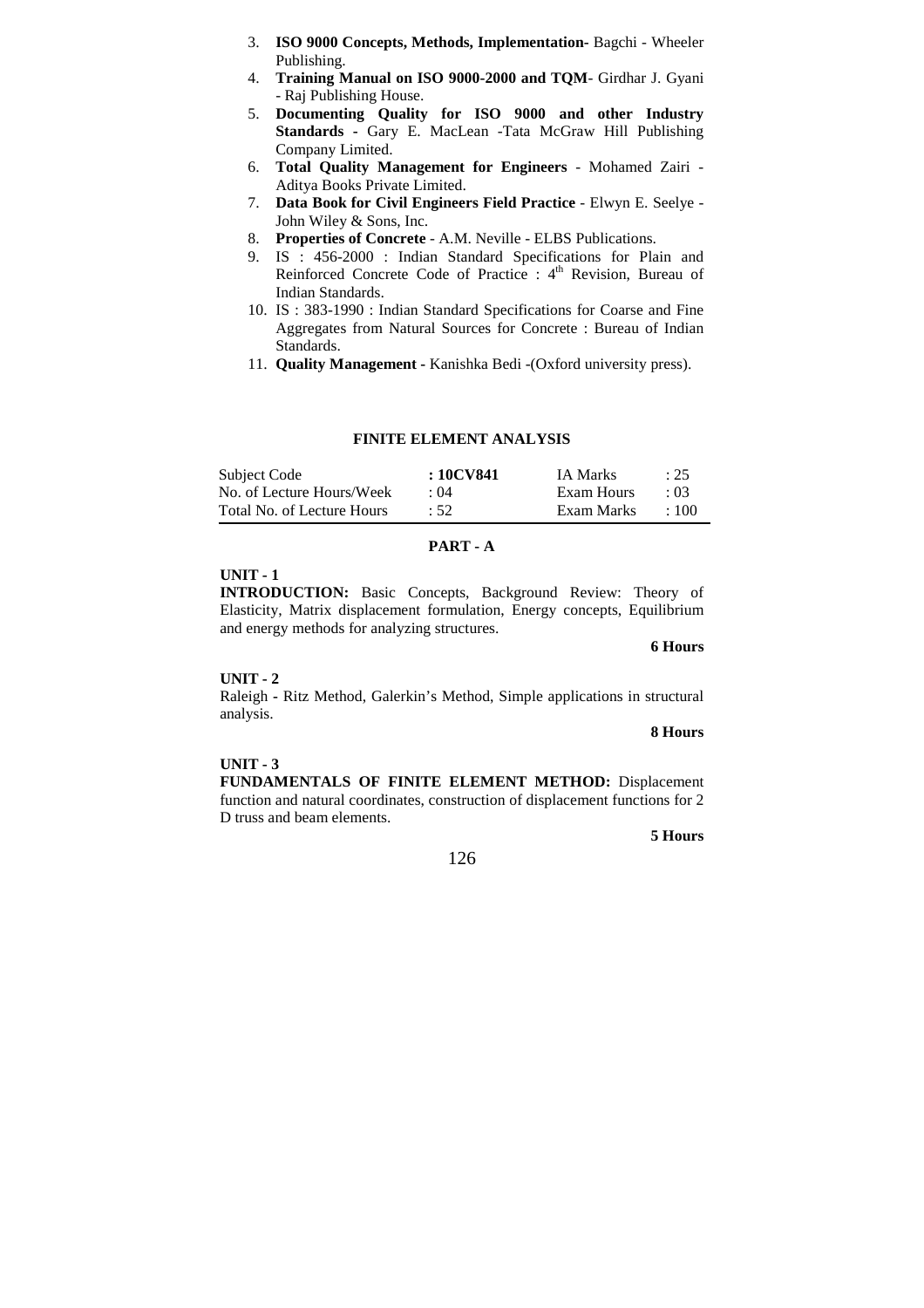Applications of FEM for the analysis of plane truss, continuous beam and simple plane frame problems.

**7 Hours**

# **PART - B**

# **UNIT - 5**

**ANALYSIS OF 2D CONTINUUM PROBLEMS:** Elements and shape functions, Triangular, rectangular and quadrilateral elements, different types of elements, their characteristics and suitability for application.

**7 Hours**

# **UNIT - 6**

Polynomial shape functions, Lagrange's and Hermitian polynomials, compatibility and convergence requirements of shape functions.

**6 Hours**

# **UNIT - 7**

**THEORY OF ISOPARAMETRIC ELEMENTS:** Isoparametric, subparametric and super- parametric elements, characteristics of isoparametric quadrilateral elements.

**7 Hours**

### **UNIT - 8**

**FEM PROGRAM:** Structure of computer program for FEM analysis, description of different modules, pre and post processing.

**6 Hours**

# **TEXT / REFERENCE BOOKS:**

- 1. **Finite Element Analysis Theory and Programming**-Krishnamoorthy – Tata McGraw Hill Co. Ltd., New Delhi.
- 2. **Finite Element Analysis for Engineering and Technology-**Chadrupatla, Tirupathi R., University Press, India
- 3. **Introduction to the Finite Element Method** J.F. Abel and Desai. C.S. - Affiliated East West Press Pvt. Ltd., New Delhi.
- 4. **Finite Element Methods**  Debatis Deb Prentice hall of India.
- 5. **Finite element analysis in engineering design** Rajasekharan. S. Wheeler Pulishers.
- 6. **A First Course on Finite Element Method**  Daryl L Logan, Cengage Learning
- 7. **The Finite Element Method** Zienkeiwicz. O.C. Tata McGraw Hill Co. Ltd., New Delhi.
- 8. **Finite Element Analysis** S.S. Bhavikatti, New Age International Publishers, New Delhi.

127

#### **UNIT - 4**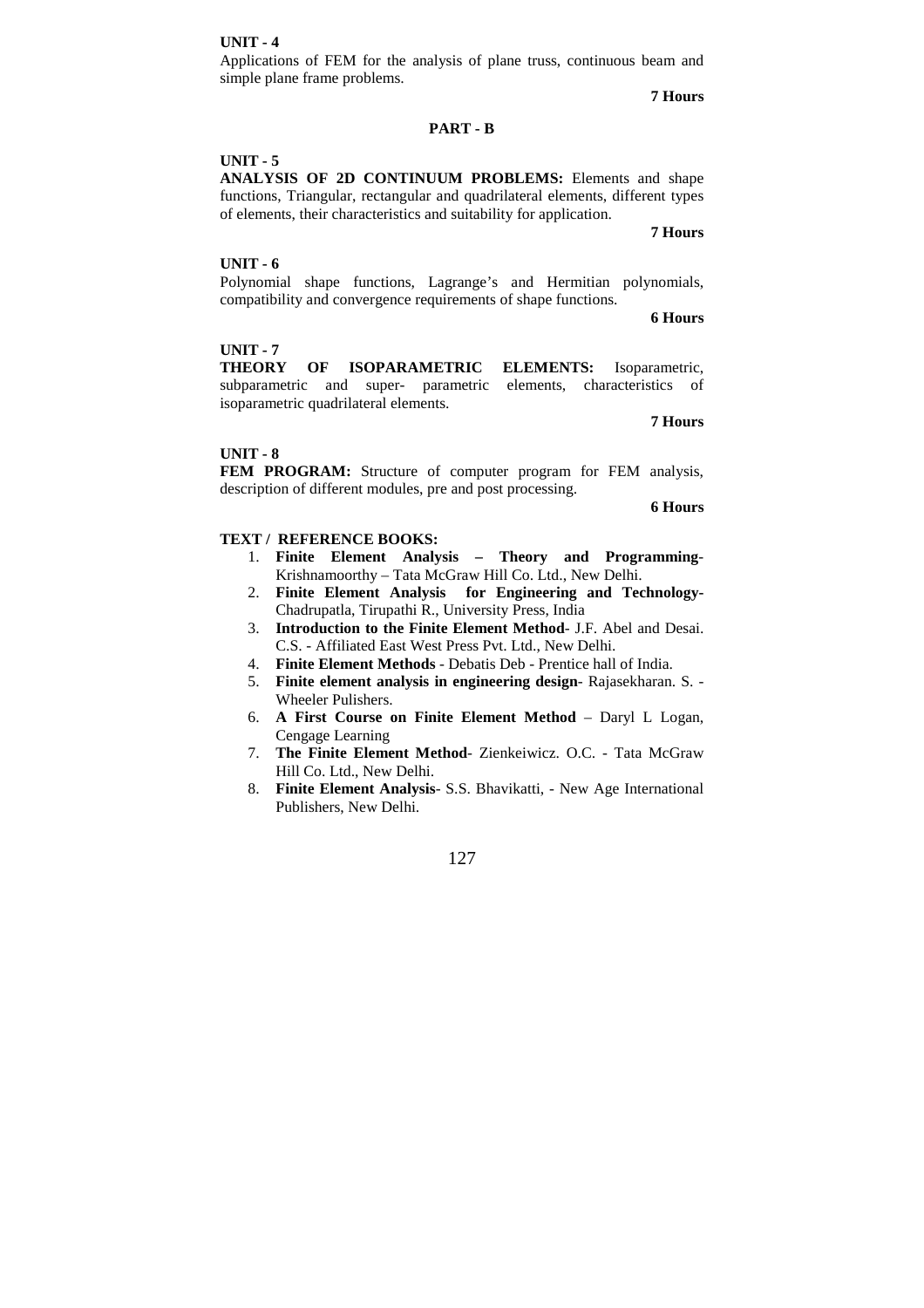# **REINFORCED EARTH STRUCTURES**

Subject Code **: 10CV842**  IA Marks : 25 No. of Lecture Hours/Week : 04 Exam Hours : 03 Total No. of Lecture Hours : 52 Exam Marks : 100

# **PART - A**

# **UNIT- 1**

**BASICS OF REINFORCED EARTH CONSTRUCTION: Definition,** Historical Background, Components, Mechanism and Concept, Advantages and Disadvantage of reinforced earth Construction, Sandwitch technique for clayey soil.

**06 Hours** 

# **UNIT- 2**

#### **GEOSYNTHETICS AND THEIR FUNCTIONS**

Historical developments, Recent developments, manufacturing processwoven &non-woven, Raw materials – polypropylene (polyolefin), Polyethylene (Polyoefin), Polyester, Polyvinyl chloride, Elastomers, Classification based on materials type – Metallic and Non-metallic, Natural and Man-made, Geosynthetics – Geotextiles, Geogrids, Geomembranes, Geocomposites, Geonets, Geofoam, Geomats, Geomeshes, Geowebs etc. **06 Hours** 

# **UNIT- 3**

# **PROPERTIES AND TESTS ON MATERIALS**

Properties – Physical, Chemical, Mechanical, Hydraulic, Endurance and Degradation requirements, Testing & Evaluation of properties **07 Hours** 

**UNIT - 4** 

# **DESIGN OF REINFORCED EARTH RETAINING WALLS**

Concept of Reinforced earth retaining wall, Internal and external stability, Selection of materials, typical design problems **07 Hours** 

**PART-B** 

**UNIT- 5**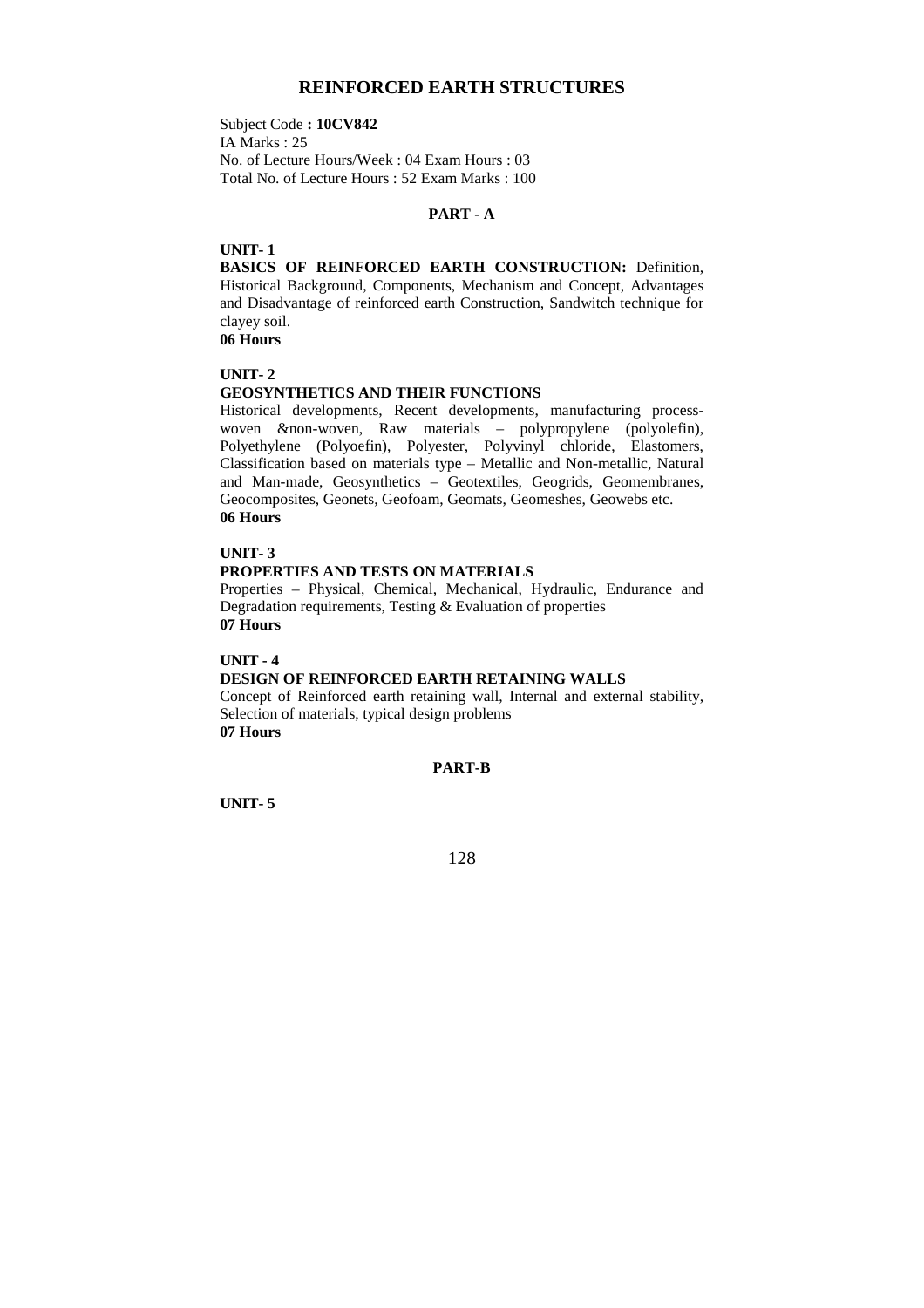# **DESIGN OF REINFORCED EARTH FOUNDATIONS AND EMBANKMENTS**

**Foundations -** Modes of failure of foundation, Determination of force induced in reinforcement ties – Location of failure surface, tension failure and pull out resistance, length of tie and its curtailment, Bearing capacity improvement in soft soils, General guidelines.

**Embankments** - Concept of Reinforced Embankments, Internal and external stability, Selection of materials, typical design problems **07 Hours** 

**UNIT - 6** 

#### **SOIL NAILING TECHNIQUES**

Concept, Advantages & limitations of soil nailing techniques, comparison of soil nailing with reinforced soil, methods of soil nailing, Construction sequence, Components of system, Design aspects and precautions to be taken.

**06 Hours** 

# **UNIT- 7**

# **GEOSYNTHETICS - FILTER, DRAIN AND LANDFILLS:**

Filter & Drain – Conventional granular filter design criteria, Geosynthetic filter design requirements, Drain and filter properties, Design criteria – soil retention, Geosynthetic permeability, anticlogging, survivability and durability.

Landfills – Typical design of Landfills – Landfill liner  $\&$  cover, EPA Guidelines, Barrier walls for existing landfills and abandoned dumps **07 Hours** 

# **UNIT- 8**

# **GEOSYNTHETICS FOR ROADS AND SLOPES**

Roads - Applications to Temporary and Permanent roads, Role of Geosynthetic in enhancing properties of road, control of mud pumping, Enhancing properties of subgrade, Design requirements

Slopes – Causes for slope failure, Improvement of slope stability with Geosynthetic, Drainage requirements, Construction technique. **06 Hours** 

# **TEXT BOOKS:**

1. **Design with geosynthetics**- Koerner. R.M. - Prince Hall Publication, 2005.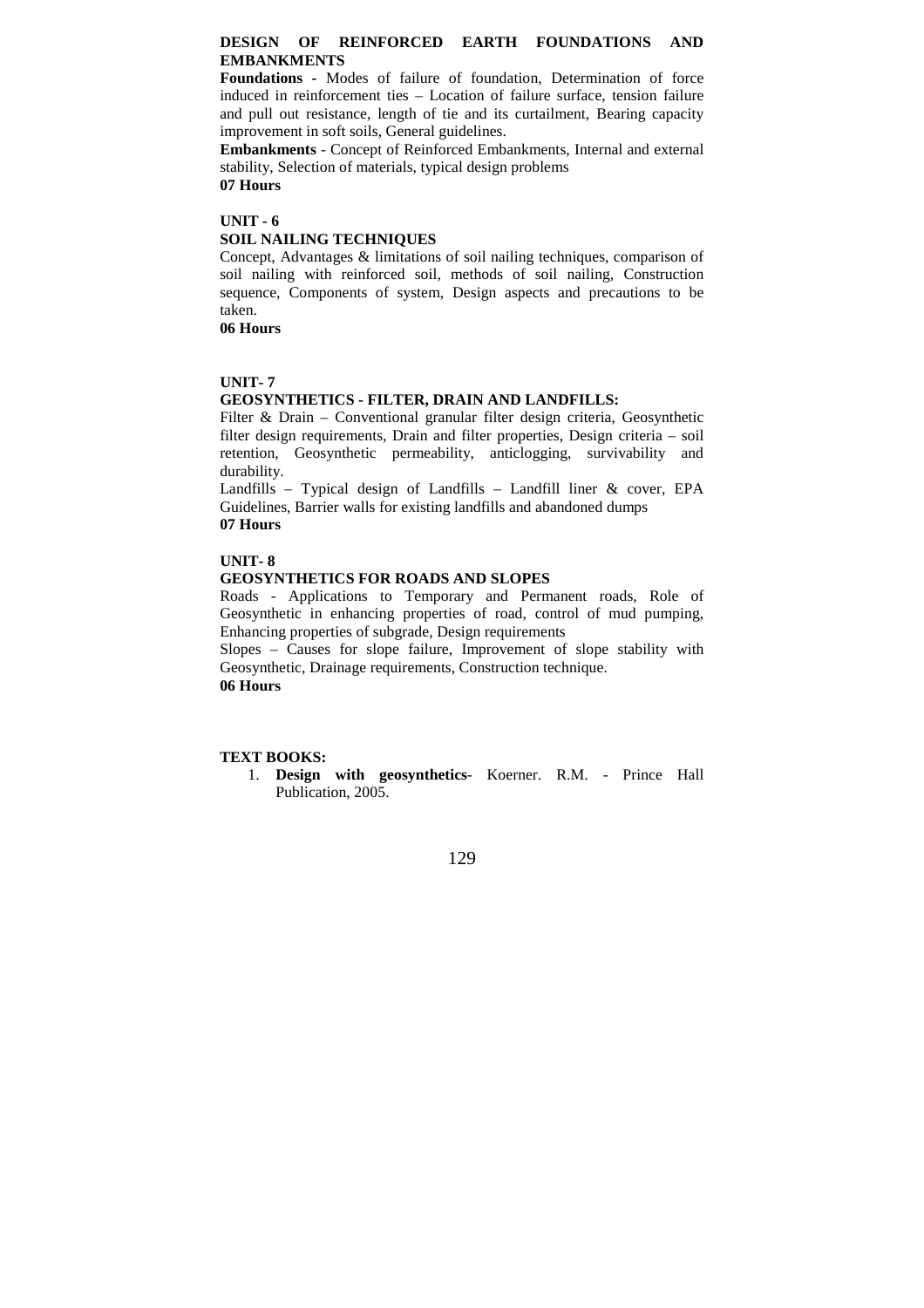- 2. **Construction and Geotechnical Engineering using synthetic fabrics**- Koerner. R.M. & Wesh, J.P.- Wiley Inter Science, New York, 1980.
- 3. **An introduction to Soil Reinforcement and Geosynthetics** Sivakumar Babu G. L., Universities Press, Hyderabad, 2006
- 4. **Reinforced Soil and its Engineering Applications, Swami Saran,**  I. K. International Pvt. Ltd, New Delhi, 2006
- 5. **Engineering with Geosynthetics** Venkattappa Rao, G., & Suryanarayana Raju., G. V.S. - Tata Mc Graw Hill publishing Company Limited., New Delhi.

# **REFERENCE BOOKS:**

- 1. **Earth reinforcement and Soil structure** Jones CJEPButterworths, London, 1996.
- 2. **Geotextile Hand Book** Ingold, T.S. & Millar, K.S. Thomas, Telford, London.
- 3. **Earth Reinforcement Practices**  Hidetoshi Octial, Shigenori Hayshi & Jen Otani -Vol. I, A.A. Balkema, Rotterdam, 1992.
- 4. **Ground Engineer's reference Book** Bell F.G. Butterworths, London, 1987.
- 5. **Reinforced Earth** Ingold, T.S. Thomas, Telford, London.
- 6. **Geosynthetics in Civil Engineering**, Editor Sarsby R W, Woodhead Publishing Ltd & CRC Press, 2007

# **URBAN TRANSPORT PLANNING**

| Subject Code               | : 10CV843  | <b>IA Marks</b> | : 25      |
|----------------------------|------------|-----------------|-----------|
| No. of Lecture Hours/Week  | $\cdot$ 04 | Exam Hours      | .03       |
| Total No. of Lecture Hours | :52        | Exam Marks      | $\pm 100$ |
|                            | $PART - A$ |                 |           |

#### **UNIT - 1**

**INTRODUCTION:** Scope of Urban transport planning – Inter dependency of land use and traffic – System Approach to urban planning.

**6 Hours**

#### **UNIT - 2**

**STAGES IN URBAN TRANSPORT PLANNING**: Trip generation – Trip production - Trip distribution – Modal split – Trip assignment.

**6 Hours**

**UNIT - 3**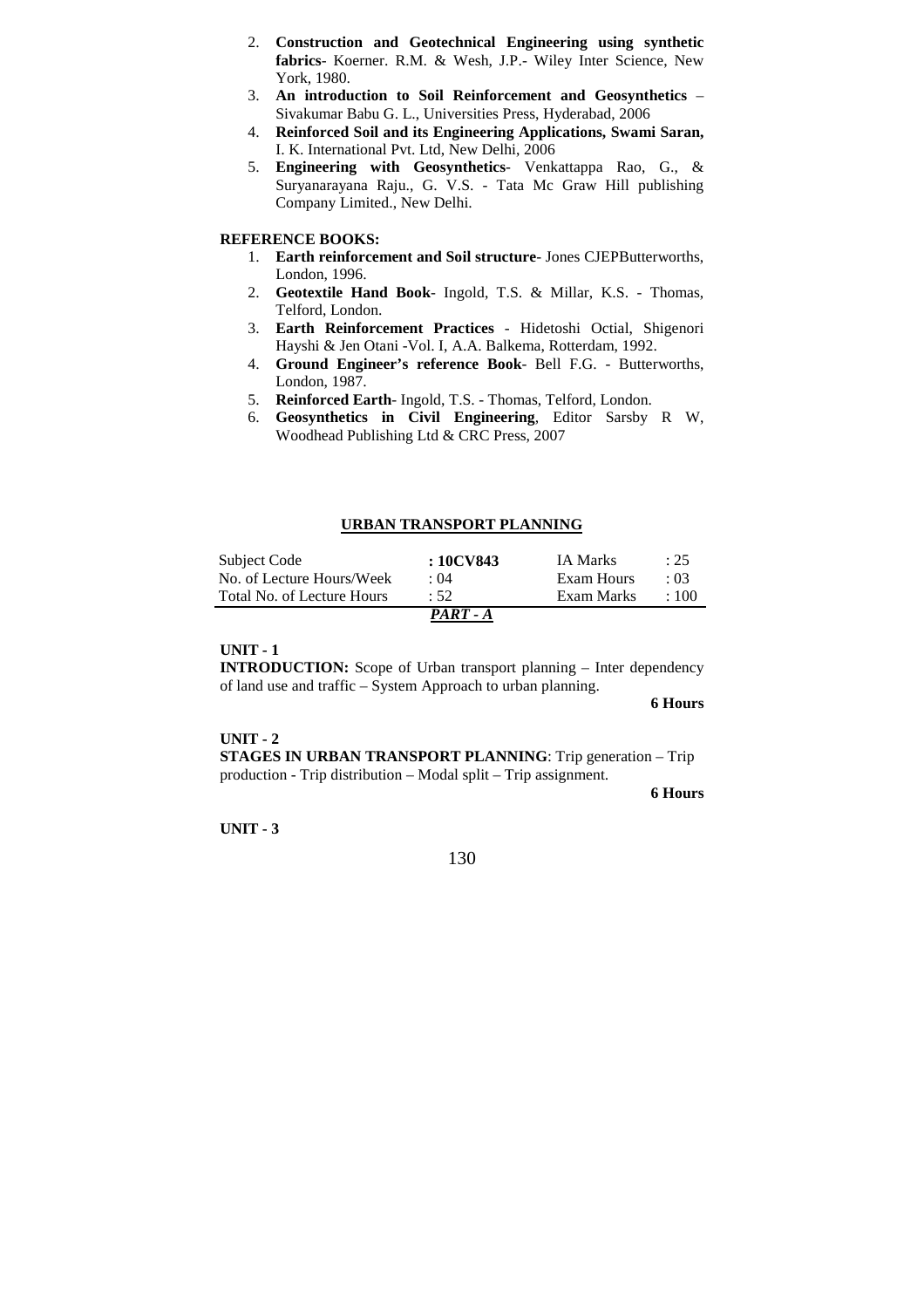**URBAN TRANSPORT SURVEY** - Definition of study area-Zoning-Types of Surveys – Inventory of transportation facilities – Expansion of data from sample.

**8 Hours**

# **UNIT - 4**

**TRIP GENERATION:** Trip purpose – Factors governing trip generation and attraction – Category analysis – Problems on above

**5 Hours**

# *PART - B*

#### **UNIT - 5**

**TRIP DISTRIBUTION:** Methods – Growth factors methods – Synthetic methods – Fractor and Furness method and problems on the above.

**5 Hours**

### **UNIT - 6**

**MODAL SPLIT:** Factors affecting – characteristics of split – Model split in urban transport planning – problems on above

**6 Hours**

#### **UNIT - 7**

**TRIP ASSIGNMENT:** Assignment Techniques – Traffic fore casting – Land use transport models – Lowry Model – Garin Lowry model – Applications in India – (No problems on the above)

**8 Hours** 

**8 Hours** 

#### **UNIT - 8**

**URBAN TRANSPORT PLANNING FOR SMALL AND MEDIUM CITIES:** Introduction – Difficulties in transport planning – Recent Case Studies

#### **TEXT BOOKS:**

- 1. **Traffic Engineering and Transport Planning** L.R. Kadiyali Khanna Publishers.
- 2. **Principles of urban transport system planning** B.G. Hutchinson - Scripta Book Co., Washington D.C. & McGraw Hill Book Co.
- 3. **Introduction to transportation engineering** Jotin Kristey and Kentlal - PHI, New Delhi.

# **REFERENCE BOOKS:**

- 1. **Urban Transport planning** Black John Croom Helm ltd, London.
- 2. **Urban and Regional models in geography and planning**-Hutchison B G - John Wiley and sons London.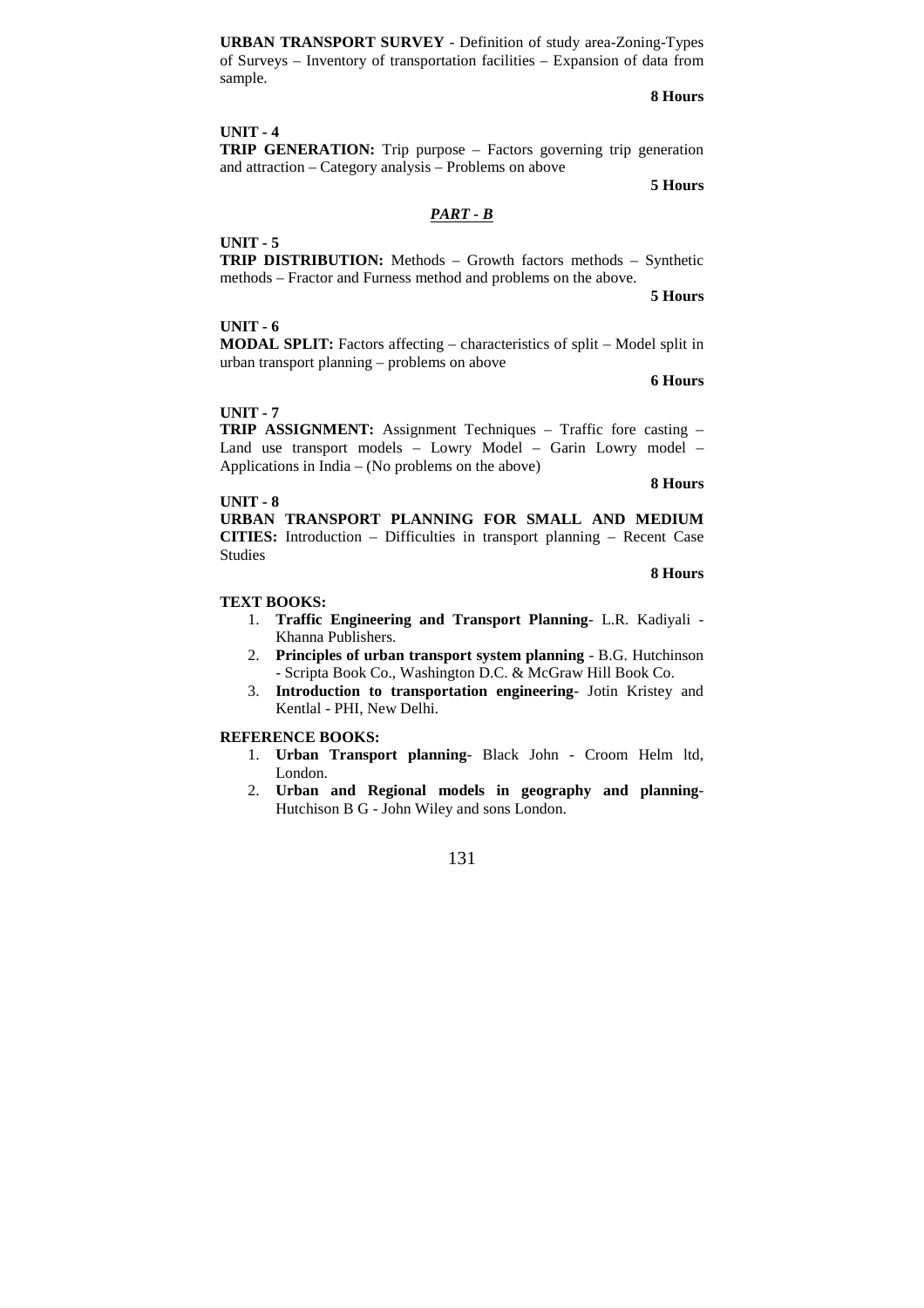3. **Entropy in urban and regional modeling**- Wilson A G - Pion ltd, London.

#### **GEOGRAPHIC INFORMATION SYSTEM**

| Subject Code               | : 10CV844 | <b>IA Marks</b> | : 25   |
|----------------------------|-----------|-----------------|--------|
| No. of Lecture Hours/Week  | : 04      | Exam Hours      | .03    |
| Total No. of Lecture Hours | :52       | Exam Marks      | $+100$ |

# **PART - A**

# **UNIT - 1**

Geographic Information system concepts and spatial models. Introduction, Spatial information, temporal information, conceptual models of spatial information, representation of geographic information. GIS Functionality – Introduction, data acquisition, preliminary data processing, data storage and retrieval, spatial search and analysis, graphics and interaction.

#### **7 Hours**

#### **UNIT - 2**

Computer Fundamentals of GIS and Data storage, Fundamentals of computers vector/raster storage character files and binary files, file organization, linked lists, chains, trees. Coordinate systems and map projection : Rectangular polar and spherical coordinates, types of map projections, choosing a map projection.

#### **UNIT - 3**

**GIS DATA MODELS AND STRUCTURES** – Cartographic map model, Geo-relation model, vector/raster methods, non-spatial data base structure viz., hierarchal network, relational structures.

**5 Hours**

**8 Hours**

#### **UNIT - 4**

**DIGITIZING EDITING AND STRUCTURING MAP DATA** – Entering the spatial data (digitizing), the non-spatial, associated attributes, linking spatial and non-spatial data, use of digitizers and scanners of different types.

**5 Hours** 

#### *PART - B*

**UNIT - 5** 

**DATA QUALITY AND SOURCES OF ERROR** – Sources of errors in GIS data, obvious sources, natural variations and the processing errors and accuracy. Principles of Spatial data access and search, regular and object oriented decomposition, introduction to spatial data analysis, and overlay analysis, raster analysis, network analysis in GIS.

**10 Hours**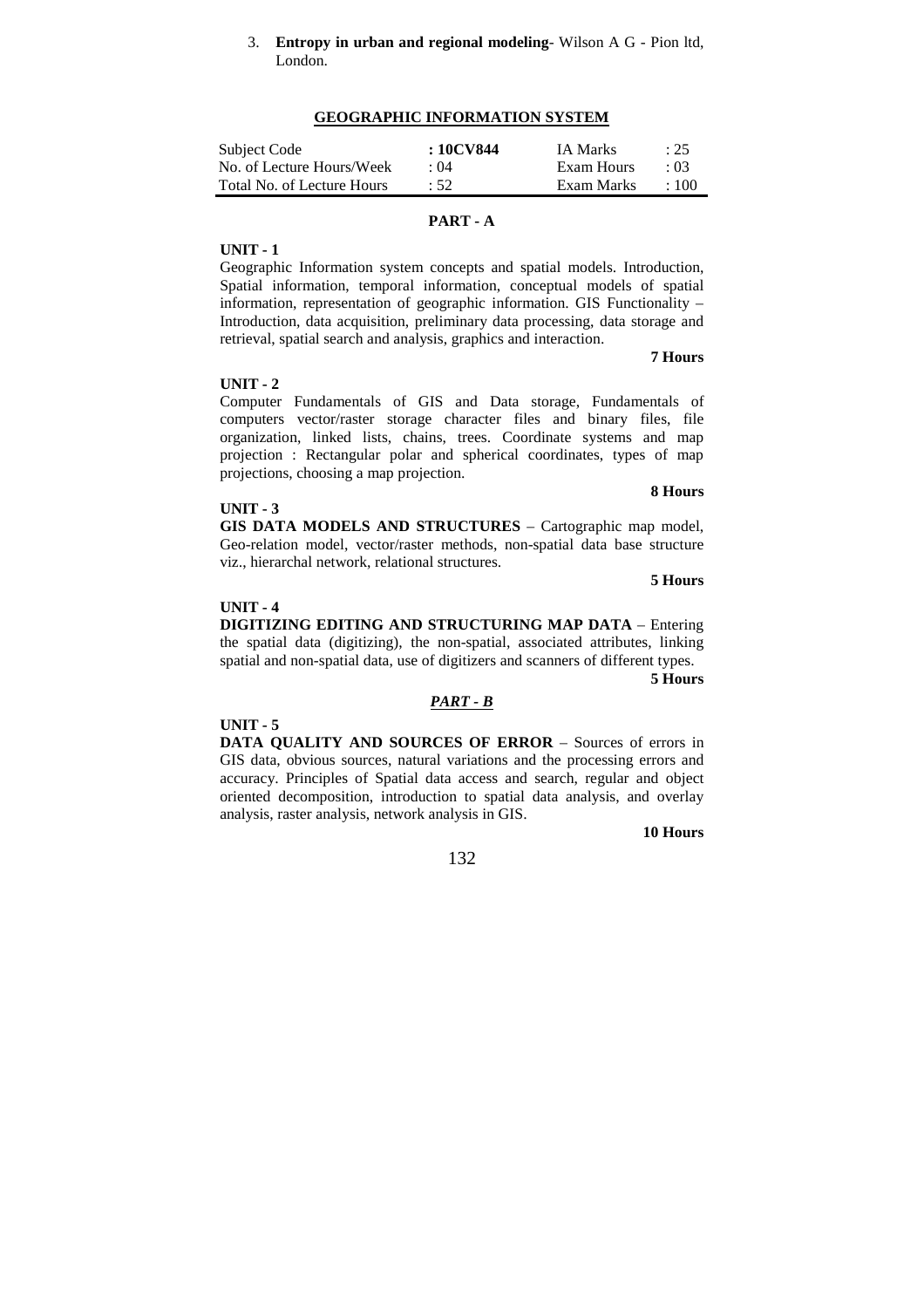GIS and remote sensing data integration techniques in spatial decision support system land suitability and multioriteria evaluation, role based systems, network analysis, special interaction modeling, Virtual GIS.

**6 Hours**

#### **UNIT - 7**

Data base positioning systems, desirable characteristics of data base management systems, components of a data base management system, understanding the data conceptual modeling.

**6 Hours**

# **UNIT - 8**

Global positioning system, hyper spectral remote sensing, DIP techniques, hardware and software requirements for GIS, overview of GIS software.

**5 Hours**

#### **TEXT BOOKS:**

- 1. **Principles of GIS**  Peter A Burrough Reachael A Mc. Donnel (Oxford).
- 2. **The GIS Book -** George B. Korte, P.E. 5<sup>th</sup> Edn., Thomson Learning.
- 3. **Remote sensing and image interpretation**  Lillesand (John Wiley and Sons).
- 4. **Geographical Information system**: Bemhard Sen-Wiley publications.

5. **GIS and Computer cartography** - Christopher Jones - (Longman). **REFERENCE BOOKS:** 

- 1. **Fundamentals of Remote Sensing** George Joseph, Universities Press, Hyderabad.
- 2. **Introduction to GIS Kang tsuang Chang**  Tata McGraw Hill, New Delhi 2009.
- 3. **Geographical Information Science**  Narayan Panigrahi, Universities Press, New Delhi 2010.
- 4. **Geographical Information system & Environmental Modeling**: Keith C. Clarke, Bradley O Parks, Michel P. Crane, PHI Learning, New Delhi 2009 Edition.
- 5. **Concepts and Techniques of Geographic Information Systems**  C.P.Lo. Albert K.W. Yeung, PHI Learning, New Delhi – 2009 2nd Edition.

# **ADVANCED DESIGN OF STEEL STRUCTURES**

| Subject Code              | :10CV845 | IA Marks   | $\therefore$ 25 |
|---------------------------|----------|------------|-----------------|
| No. of Lecture Hours/Week | : 04     | Exam Hours | $\div 03$       |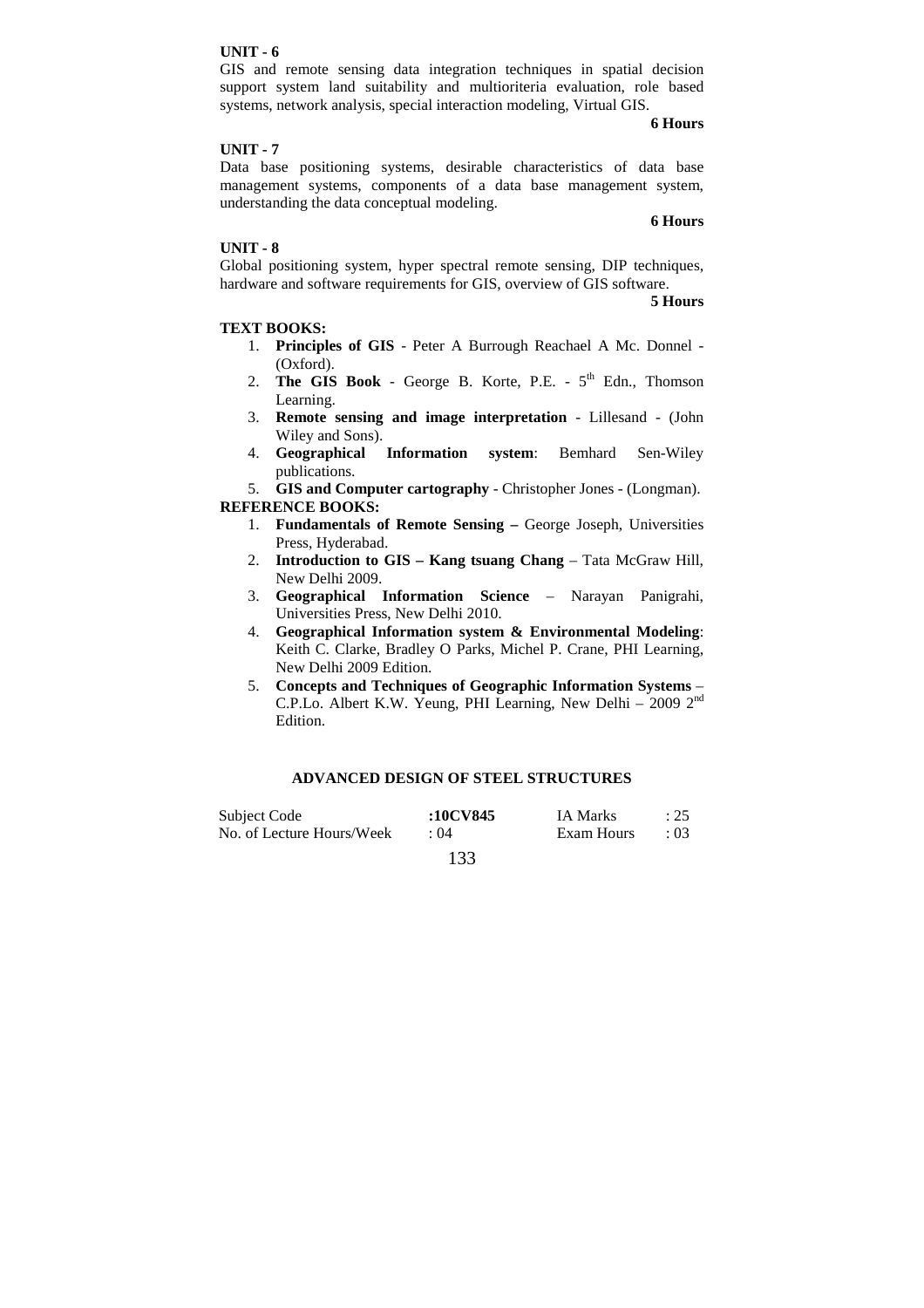# **PART - A**

# **UNIT - 1**

**INTRODUCTION:** Basic principles of design, stress strain relationship for mild steel, shape factors for different cross sections. Evaluation of full plastic moment for mild steel beams, plastic hinges - Fixed, simply supported beams, effect of partial fixity, rectangular portal frames and gable frames.

# **5 Hours**

# Statement of theorems with examples, application of principles of virtual work, partial and over collapse. Trial error method. Method of combined mechanisms, plastic moment distribution method and other methods of determining plastic collapse load. Estimation of deflection, factors affecting fully plastic moment.

# **UNIT - 3**

Minimum weight theories. Application of theorems and methods of solution. Plastic analysis applied to the design of fixed and continuous beams, portal and gable frames.

#### **UNIT - 4**

Design of Built-up beams. Design of encased beams.

**PART - B** 

#### **UNIT - 5**

**UNIT - 6** 

**UNIT - 7** 

Design of open web structures - Advantages and design methods

Small moment resistant connections, large moment resistant connections, semi-rigid and behavior of semi-rigid connections, Beam line method, modified slope deflection method, modified moment distribution method.

# **8 Hours**

Principal axes of section, maximum stress due to unsymmetrical bending, the Z-polygon, deflection of beams under unsymmetrical bending, design of purlins subjected to unsymmetrical bending.

#### **5 Hours**

# 134

# **UNIT - 2**

**7 Hours**

**8 Hours**

**6 Hours**

**7 Hours**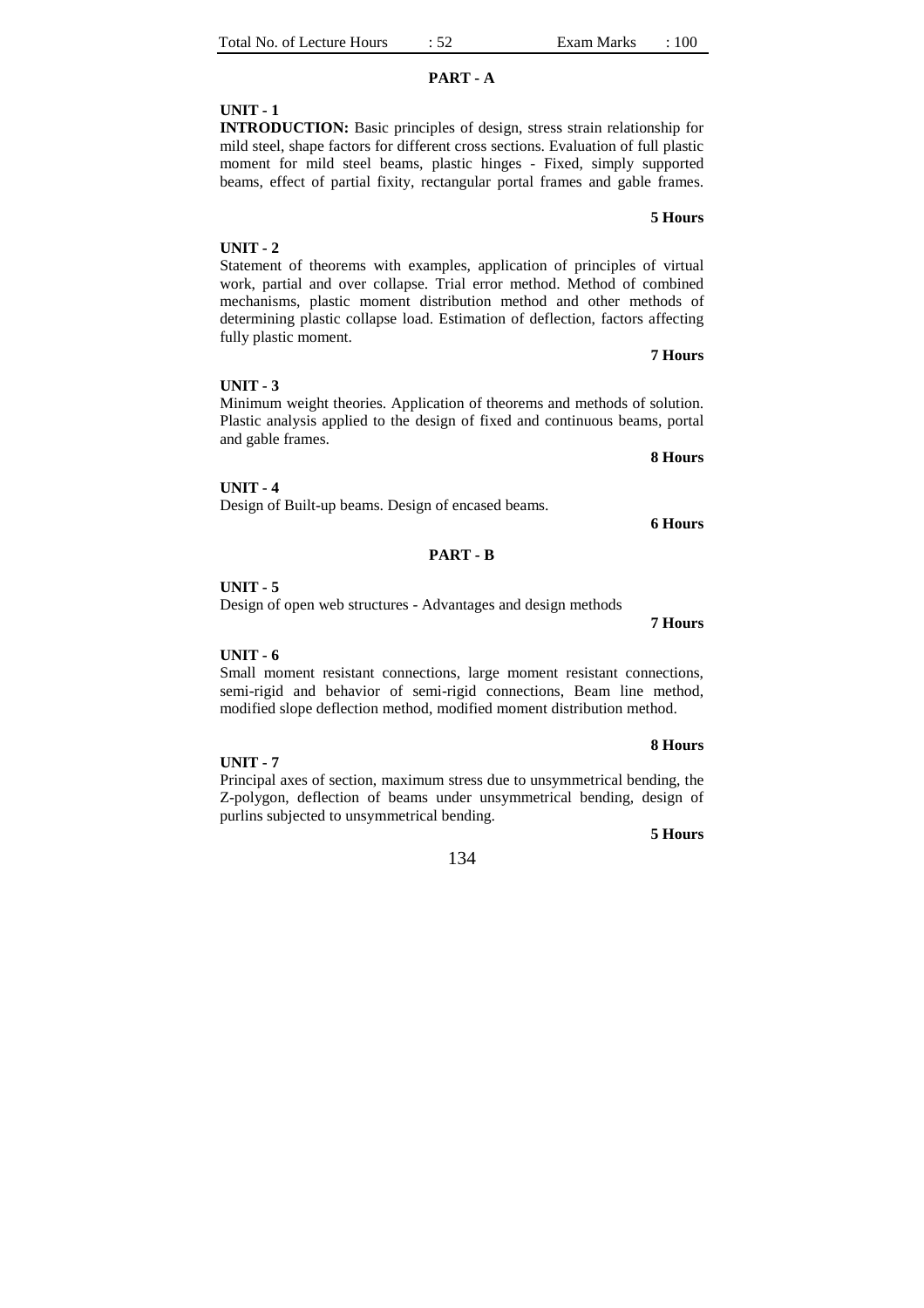Tubular structures – Introduction, permissible stresses, tubular columns and compression members, tubular tension members. Design of tubular members roof truss for given member forces and their combination, joints in tubular trusses, design of tubular beams and purlins.

# **6 Hours**

# **TEXT/REFERENCE BOOKS:**

- 1. **Plastic Analysis** B.G. Neal.
- 2. **Introduction to Plastic Analysis of Steel Structures** J.F. Banker and Heyman
- 3. **Plastic Analysis of steel structures**.- Beedle
- 4. **Design of steel structures**  William T.Segui, Cengage Learning, India-2007.
- 5. **Steel Structures Vol 1 and 2** J.F. Baker
- 6. **Design of Steel Structures** Ramachandra.
- 7. **Design of Steel Structures**.- Arya and Ajmani
- 8. CMERI Design Hand Book for Open Web Structures, Durgapur.
- 9. SP-6 (6) , IS : 800-2007,Steel Table

#### WATER RESOURCES ENGINEERING

| Subject Code               | $:10$ CV 846 | <b>IA Marks</b> | : 25        |
|----------------------------|--------------|-----------------|-------------|
| No. of Lecture Hours/Week  | : 04         | Exam Hours      | : 03        |
| Total No. of Lecture Hours | :52          | Exam Marks      | $\cdot$ 100 |

## UNIT:1 INTRODUCTION

Introduction, The world's fresh water resources, water use in the world, water management sectors, the water management community, the future of water resources. 06 hrs.

UNIT:2 HYDROLOGIC PROCESS

Introduction to hydrology, hydrologic cycle, atmospheric and ocean circulation.

Precipitation: formation and types, rainfall variability, disposal of rainfall on a watershed, design storms. 06 hrs.

UNIT:3 SURFACE RUNOFF

Drainage basins, hydrologic losses and rainfall excess, rainfall-runoff analysis using unit hydrograph approach, SCS rainfall-runoff relation. 07 hrs.

# UNIT:4 WATER WITHDRAWLS AND USES

Water use data: classification of uses, water for energy. Water for agriculture: irrigation trends and needs, irrigation infrastructures, irrigation system selection and performance, water requirement for irrigation, impacts of irrigation Drought management: options, severity, economic aspects of water storage.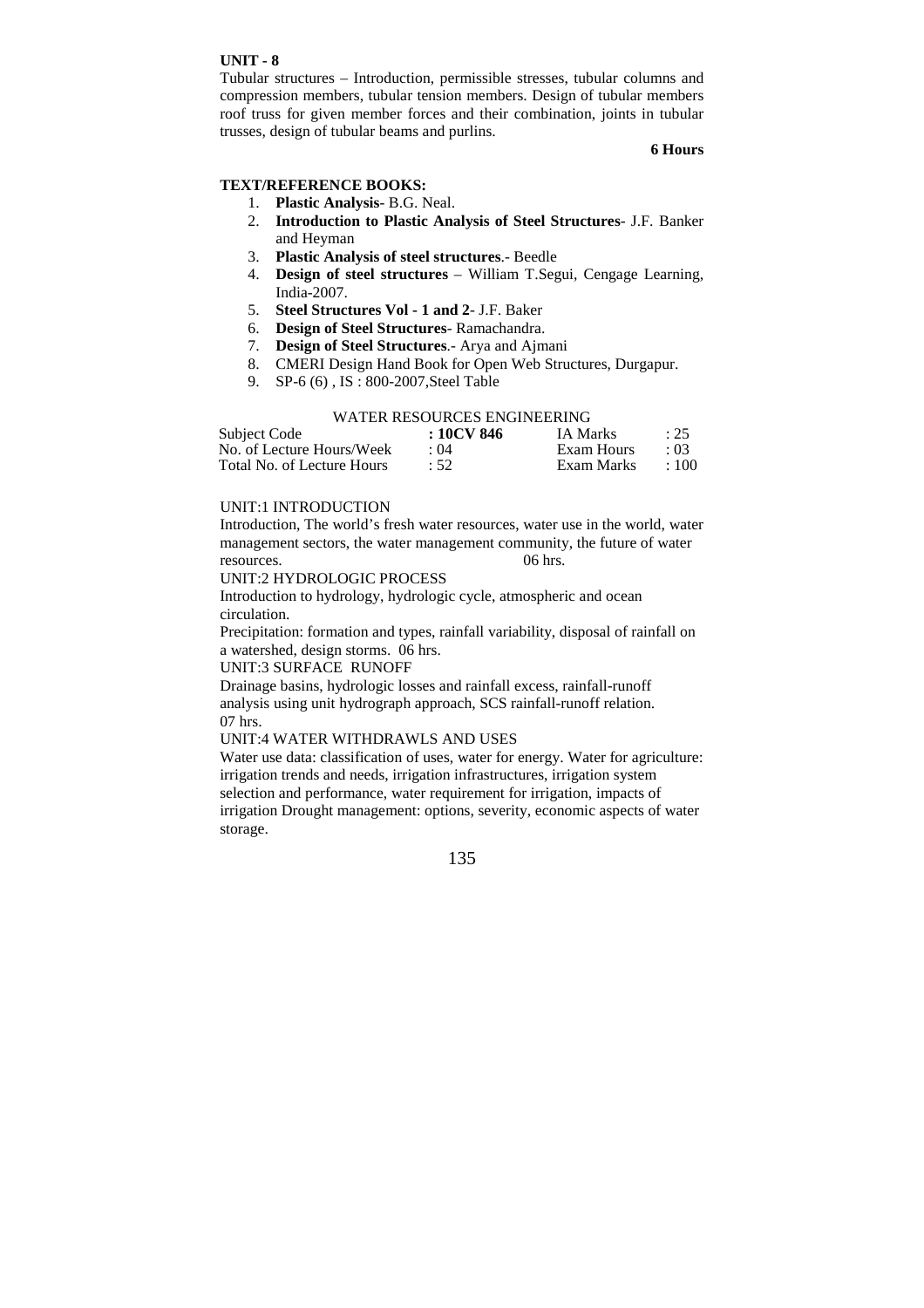Analysis of surface water supply: surface water reservoir systems, storagefirm yield analysis for water supply reservoir simulation. 08 hrs.

UNIT:5 FLOOD CONTROL

Introduction, flood plain management, flood plain definition, hydrologic and hydraulic analysis of floods, storm water management.

Flood control alternatives: structural and non-structural measures.

Flood damage and net benefit estimation: damage relationships, expected damages, risk based analysis.

Operation of reservoir systems for flood control.

08 hrs.

UNIT:6 STORM WATER CONTROL:

Storm water management, storm system: information needs and design criteria. Rational method design. Hydraulic analysis of design, storm sewer appurtenances.

Storm detention: effects of urbanisation, types of surface detention, subsurface disposal of storm water. 07 hrs.

UNIT:7 STORM WATER CONTROL STREET AND HIGHWAY DRAINAGE AND CULVERTS:

Drainage of street and highway pavements: design considerations, flow in gutters, pavement drainage inlets, inlet locations, median, embankment and bridge culvert design.

Hydraulic design of culverts: culvert hydraulics, culver design. 08 hrs.

UNIT:8 DESIGN OF SPILLWAYS FOR FLOOD CONTROL, STORAGE AND CONVEYANCE SYSTEM:

Hydrologic considerations, Dams: types, hazard classification, spillway capacity, criteria, safety of existing dams.

Spillways: functions, overflow and free overfall spillways, ogee spillways, baffled chute spillways, culvert spillways.

Gates and valves: spillway crest gates, gates for outlet works, valves for outlet works. 08 hrs.

Text Books:

- 1. Water resources engineering: Ralph A Wurbs, Wesley P. James, PHI Learning pvt. Ltd. New Delhi (2009 Ed.).
- 2. water resources engineering: Chin D.A., Prentice Hall (2009 Ed.).
- 3. wate resources engineering: Larry W. Mays, John Wiley & sons (2005).

Reference Books:

- 1. Water resources engineering : Sathya Narayana Murthy Challa, New Age International Publishers, New Delhi, (2002 Ed.).
- 2. Water resources engineering, lecture notes, IIT Kharagpur.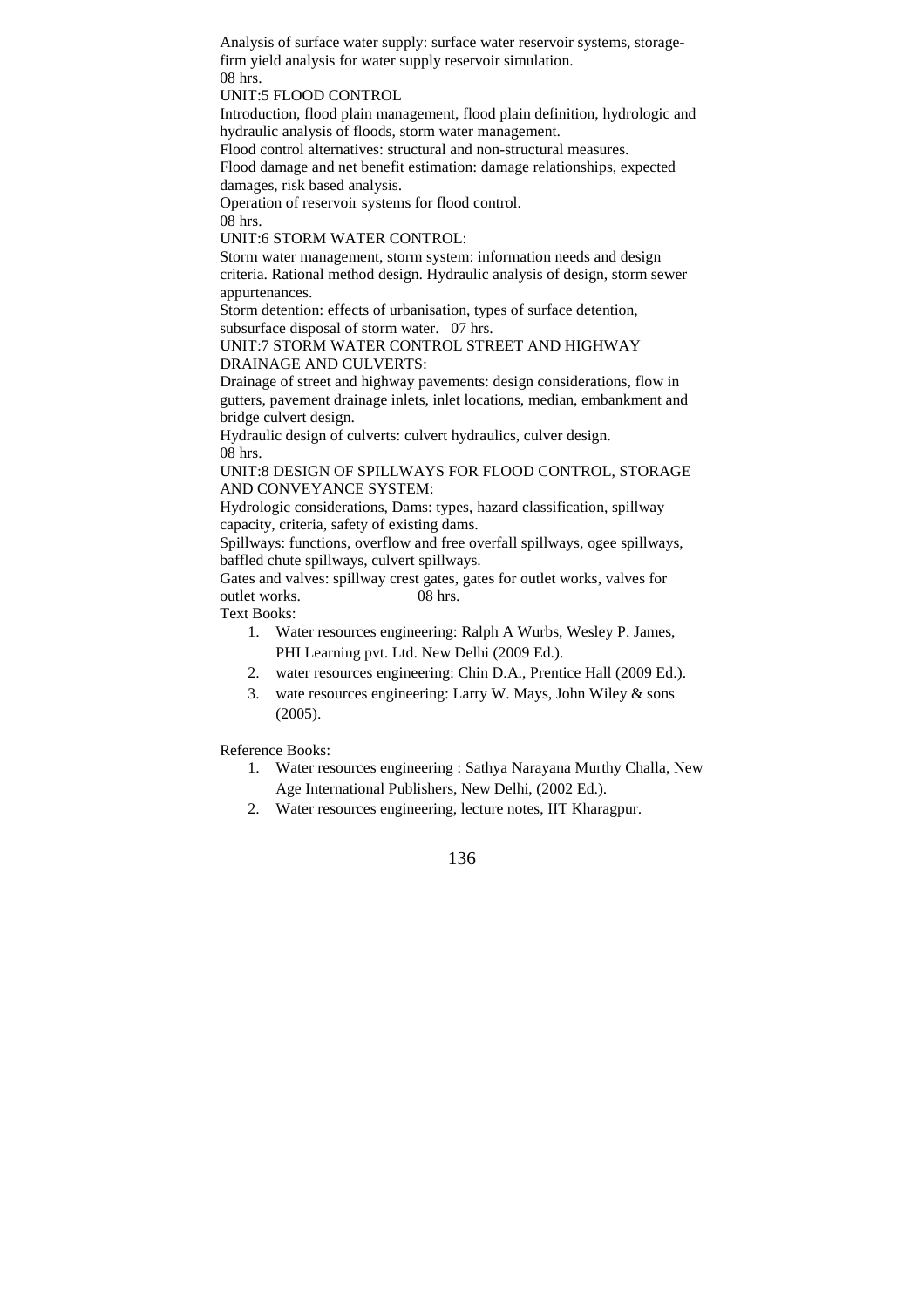- 3. Elements of water resources engineering, Duggal K.N., Soni J.P., New age international publishers, New Delhi.
- 4. Water resources engineering, David Chin, Pearson Educaion, NJ, (2006 Ed.).

\*\*\*\*\*

# **ENVIRONMENTAL IMPACT ASSESSMENT**

| Subject Code               | : 10CV847   | IA Marks   | : 25        |
|----------------------------|-------------|------------|-------------|
| No. of Lecture Hours/Week  | $\cdot$ ()4 | Exam Hours | $\cdot$ 03  |
| Total No. of Lecture Hours | :52         | Exam Marks | $\cdot$ 100 |

# **PART - A**

# **UNIT - 1**

Development Activity and Ecological Factors EIA, Rapid and Comprehensive EIA, EIS, FONSI. Need for EIA Studies, Baseline Information,

### **6 Hours**

**6 Hours**

#### **UNIT - 2**

Step-by-step procedures for conducting EIA, Limitations of EIA.

#### **UNIT - 3**

Frame work of Impact Assessment. Development Projects-Environmental Setting, Objectives and Scope, Contents of EIA, Methodologies, Techniques of EIA.

# **8 Hours**